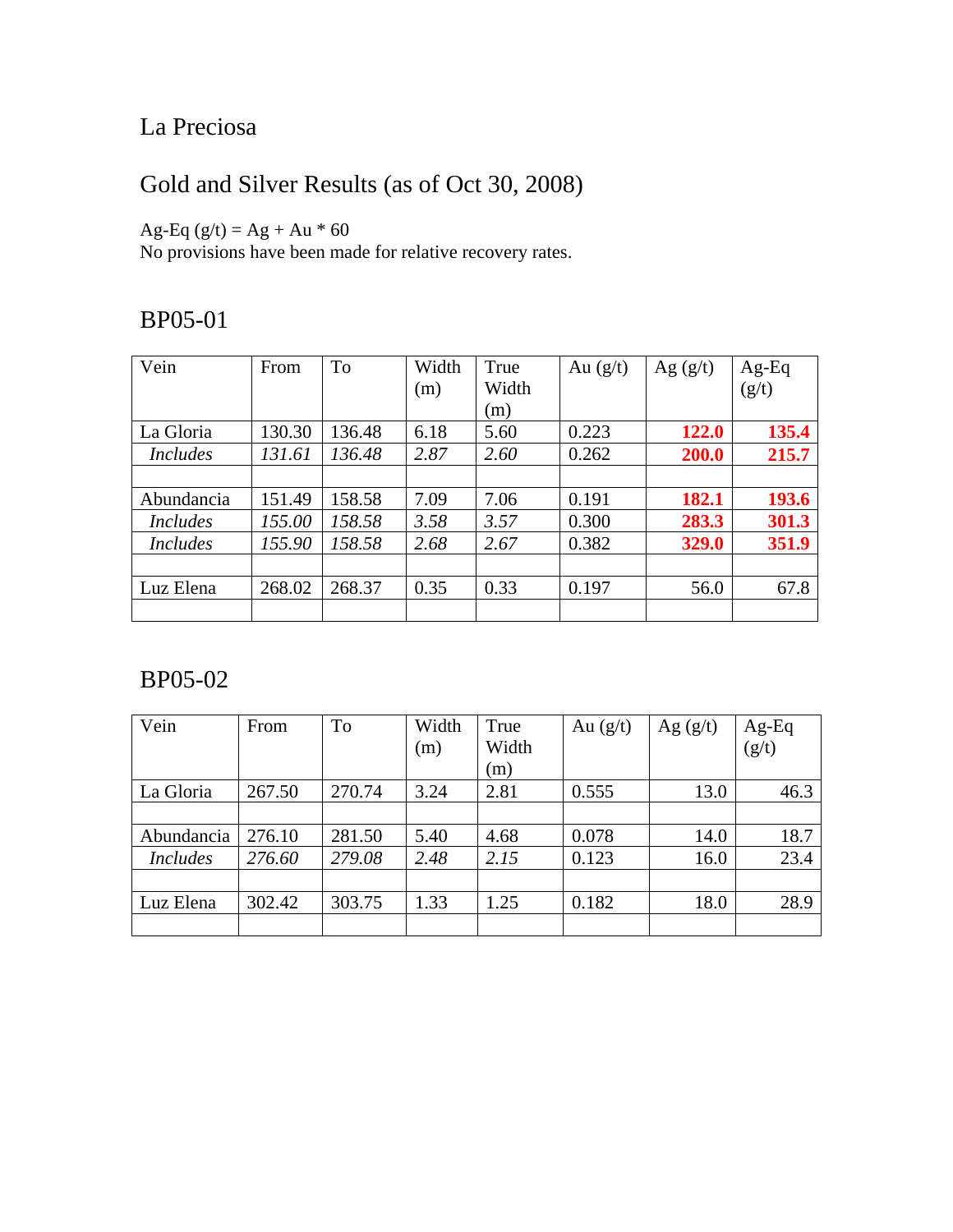| Vein            | From   | To     | Width | True  | Au $(g/t)$ | Ag $(g/t)$ | $Ag-Eq$ |
|-----------------|--------|--------|-------|-------|------------|------------|---------|
|                 |        |        | (m)   | Width |            |            | (g/t)   |
|                 |        |        |       | (m)   |            |            |         |
| La Gloria       | 110.50 | 113.50 | 3.00  | 2.30  | 0.259      | 258.9      | 274.4   |
| <b>Includes</b> | 110.50 | 112.38 | 1.88  | 1.44  | 0.327      | 324.3      | 343.9   |
|                 |        |        |       |       |            |            |         |
| Abundancia      | 181.75 | 191.10 | 9.35  | 8.42  | 0.317      | 145.4      | 164.4   |
| Includes        | 181.75 | 190.30 | 8.55  | 7.70  | 0.332      | 156.5      | 176.4   |
| <i>Includes</i> | 181.75 | 185.50 | 3.75  | 3.69  | 0.522      | 311.6      | 344.7   |
|                 |        |        |       |       |            |            |         |
| Luz Elena       | 301.57 | 303.60 | 2.03  | 1.91  | 0.818      | 890.7      | 939.8   |
| <b>Includes</b> | 301.77 | 303.60 | 1.83  | 1.72  | 0.903      | 985.0      | 1,039.2 |
| <b>Includes</b> | 301.77 | 303.04 | 1.27  | 1.19  | 1.199      | 1,361.6    | 1,433.5 |

| Vein            | From   | <b>To</b> | Width | True  | Au $(g/t)$ | Ag    | $Ag-Eq$ |
|-----------------|--------|-----------|-------|-------|------------|-------|---------|
|                 |        |           | (m)   | Width |            | (g/t) | (g/t)   |
|                 |        |           |       | (m)   |            |       |         |
| La Gloria       | 230.34 | 233.98    | 3.64  | 3.15  | 0.931      | 442.3 | 498.2   |
| <i>Includes</i> | 230.94 | 233.98    | 3.04  | 2.63  | 1.045      | 516.8 | 579.5   |
|                 |        |           |       |       |            |       |         |
| Abundancia      | 243.60 | 249.97    | 6.37  | 6.27  | 0.239      | 55.8  | 70.1    |
| <i>Includes</i> | 247.33 | 249.97    | 2.64  | 2.60  | 0.257      | 76.1  | 91.5    |
|                 |        |           |       |       |            |       |         |
| Luz Elena       | 343.08 | 349.75    | 6.67  | 5.11  | 0.345      | 69.3  | 90.0    |
| <i>Includes</i> | 343.08 | 345.50    | 2.42  | 1.85  | 0.522      | 111.9 | 143.2   |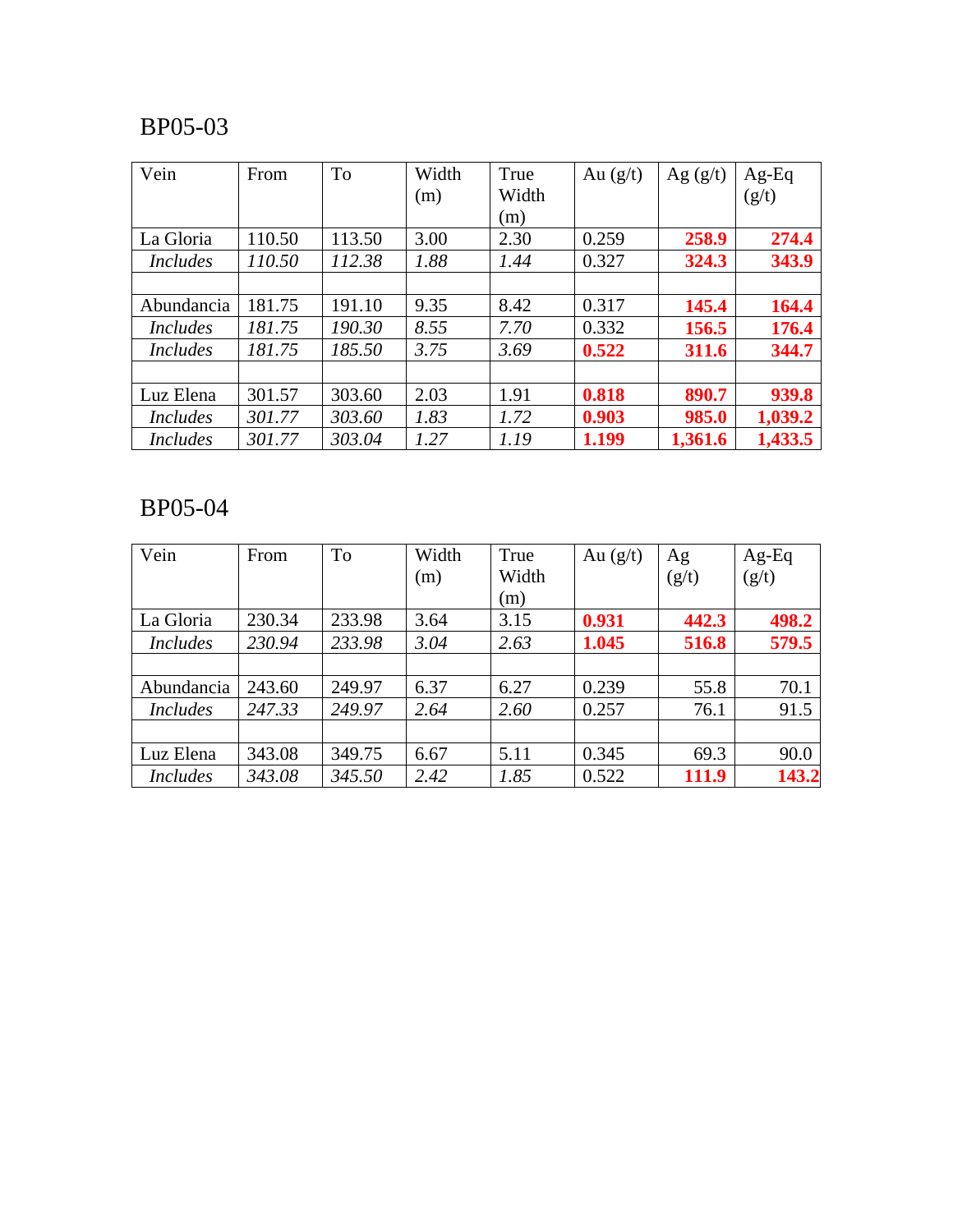| Vein            | From   | <b>To</b> | Width | True  | Au $(g/t)$ | Ag $(g/t)$ | $Ag-Eq$ |
|-----------------|--------|-----------|-------|-------|------------|------------|---------|
|                 |        |           | (m)   | Width |            |            | (g/t)   |
|                 |        |           |       | (m)   |            |            |         |
| Incognita       | 48.14  | 50.32     | 2.18  | 2.18  | 0.210      | 71.7       | 84.3    |
| <b>Includes</b> | 48.14  | 48.87     | 0.73  | 0.73  | 0.372      | 153.8      | 176.1   |
|                 |        |           |       |       |            |            |         |
| Abundancia      | 301.37 | 311.12    | 9.75  | 9.75  | 0.197      | 41.9       | 53.1    |
| <i>Includes</i> | 309.62 | 311.12    | 1.50  | 1.50  | 0.566      | 148.8      | 182.8   |
| <i>Includes</i> | 310.12 | 311.12    | 1.00  | 1.00  | 0.753      | 218.8      | 264.0   |
|                 |        |           |       |       |            |            |         |
| Luz Elena       | 406.47 | 412.24    | 5.77  | 5.68  | 0.052      | 16.9       | 20.0    |
| <i>Includes</i> | 406.47 | 406.85    | 0.38  | 0.37  | 0.362      | 184.6      | 206.3   |
|                 |        |           |       |       |            |            |         |

| Vein            | From   | To     | Width | True  | Au $(g/t)$ | Ag $(g/t)$ | Ag-Eq |
|-----------------|--------|--------|-------|-------|------------|------------|-------|
|                 |        |        | (m)   | Width |            |            | (g/t) |
|                 |        |        |       | (m)   |            |            |       |
| Incognita       | 48.44  | 50.50  | 2.06  | 2.03  | 0.113      | 27.8       | 34.6  |
|                 |        |        |       |       |            |            |       |
| Abundancia      | 311.84 | 326.73 | 14.89 | 14.66 | 0.137      | 45.7       | 53.9  |
| <i>Includes</i> | 324.63 | 326.15 | 1.52  | 1.50  | 0.358      | 113.7      | 135.2 |
| <i>Includes</i> | 324.63 | 325.86 | 1.23  | 1.21  | 0.442      | 125.8      | 152.3 |
|                 |        |        |       |       |            |            |       |
| Luz Elena       | 398.02 | 399.64 | 1.62  | 1.62  | 0.111      | 48.7       | 55.4  |
| <i>Includes</i> | 398.05 | 399.64 | 1.14  | 1.14  | 0.115      | 62.4       | 69.3  |
|                 |        |        |       |       |            |            |       |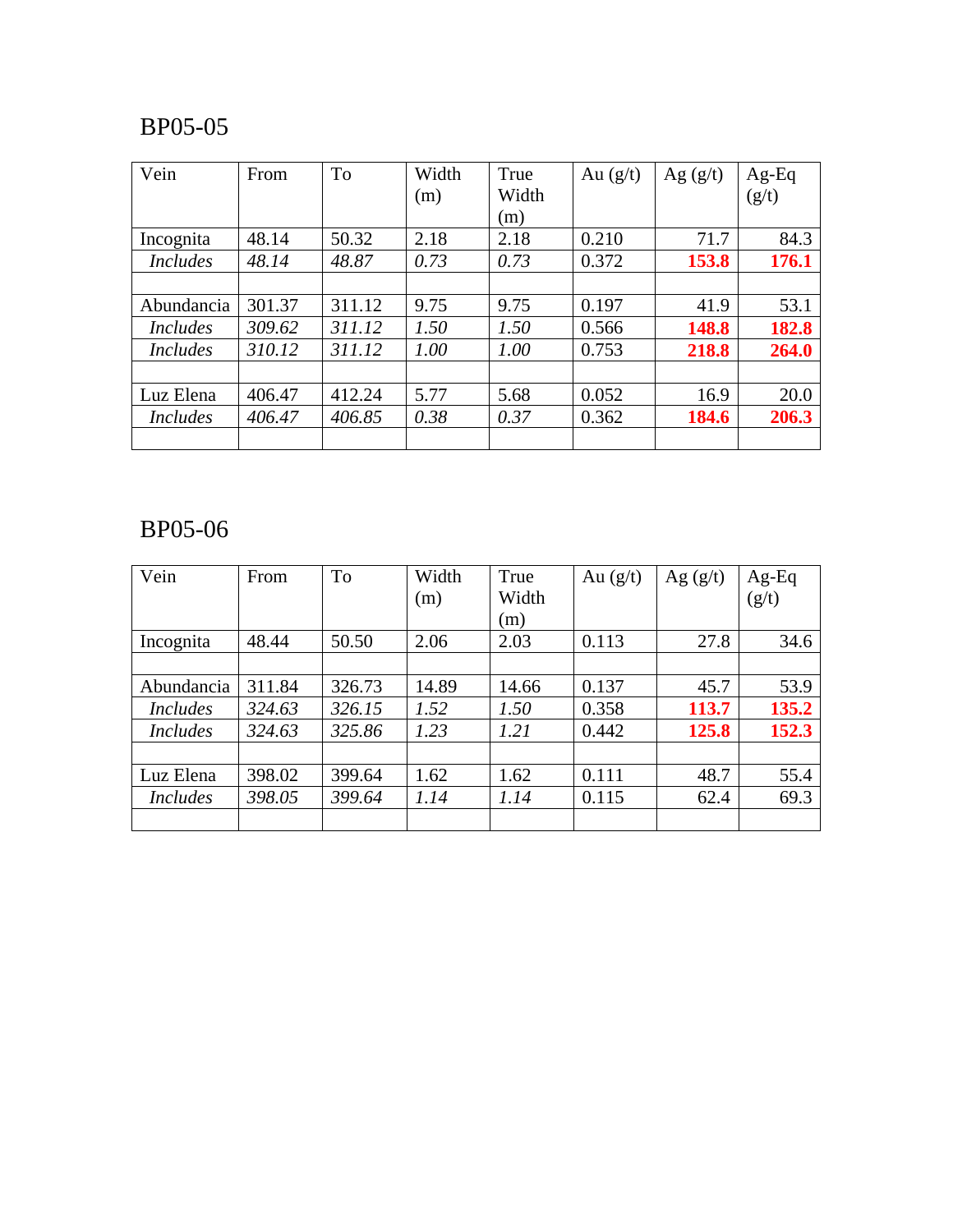| Vein            | From   | To     | Width | True  | Au $(g/t)$ | Ag $(g/t)$ | $Ag-Eq$ |
|-----------------|--------|--------|-------|-------|------------|------------|---------|
|                 |        |        | (m)   | Width |            |            | (g/t)   |
|                 |        |        |       | (m)   |            |            |         |
| Abundancia      | 225.67 | 240.66 | 14.99 | 14.76 | 0.488      | 167.9      | 197.2   |
| <i>Includes</i> | 225.67 | 228.56 | 2.89  | 2.85  | 1.908      | 744.1      | 858.6   |
| <i>Includes</i> | 227.67 | 228.56 | 0.89  | 0.88  | 5.351      | 1,910.0    | 2,231.1 |
|                 |        |        |       |       |            |            |         |
| Luz Elena       | 329.05 | 337.00 | 7.95  | 7.83  | 0.196      | 28.0       | 39.8    |
| <i>Includes</i> | 329.05 | 332.43 | 3.38  | 3.33  | 0.262      | 51.1       | 66.8    |
| <i>Includes</i> | 329.05 | 331.14 | 2.09  | 2.06  | 0.315      | 75.2       | 94.1    |
|                 |        |        |       |       |            |            |         |

# BP05-08

| Vein            | From   | To     | Width | True  | Au $(g/t)$ | Ag $(g/t)$ | $Ag-Eq$ |
|-----------------|--------|--------|-------|-------|------------|------------|---------|
|                 |        |        | (m)   | Width |            |            | (g/t)   |
|                 |        |        |       | (m)   |            |            |         |
| La Gloria       | 251.54 | 254.86 | 3.32  | 2.88  | 0.456      | 222.2      | 249.6   |
| <i>Includes</i> | 251.54 | 253.43 | 1.89  | 1.64  | 0.596      | 331.0      | 366.8   |
|                 |        |        |       |       |            |            |         |
| Abundancia      | 274.58 | 291.68 | 17.10 | 16.52 | 0.569      | 43.0       | 77.1    |
| <i>Includes</i> | 276.58 | 290.78 | 14.20 | 13.72 | 0.638      | 50.0       | 88.3    |
| <i>Includes</i> | 278.40 | 281.64 | 3.24  | 3.13  | 1.051      | 37.1       | 100.2   |
| <i>Includes</i> | 280.42 | 281.64 | 1.22  | 1.18  | 1.850      | 33.0       | 144.0   |
|                 |        |        |       |       |            |            |         |
| Luz Elena       | 393.48 | 397.46 | 3.98  | 3.83  | 0.248      | 40.5       | 55.4    |
| <b>Includes</b> | 395.35 | 397.46 | 2.11  | 2.08  | 0.361      | 38.8       | 60.5    |

| Vein            | From   | To     | Width | True  | Au $(g/t)$ | Ag $(g/t)$ | $Ag-Eq$ |
|-----------------|--------|--------|-------|-------|------------|------------|---------|
|                 |        |        | (m)   | Width |            |            | (g/t)   |
|                 |        |        |       | (m)   |            |            |         |
| Abundancia      | 291.90 | 297.75 | 5.85  | 5.50  | 0.164      | 20.0       | 29.8    |
| <b>Includes</b> | 291.90 | 294.90 | 3.00  | 2.82  | 0.231      | 28.1       | 42.0    |
|                 |        |        |       |       |            |            |         |
| Luz Elena       | 368.30 | 372.86 | 4.58  | 4.58  | 0.197      | 112.7      | 124.5   |
| <i>Includes</i> | 370.30 | 372.88 | 2.58  | 2.58  | 0.320      | 188.2      | 207.4   |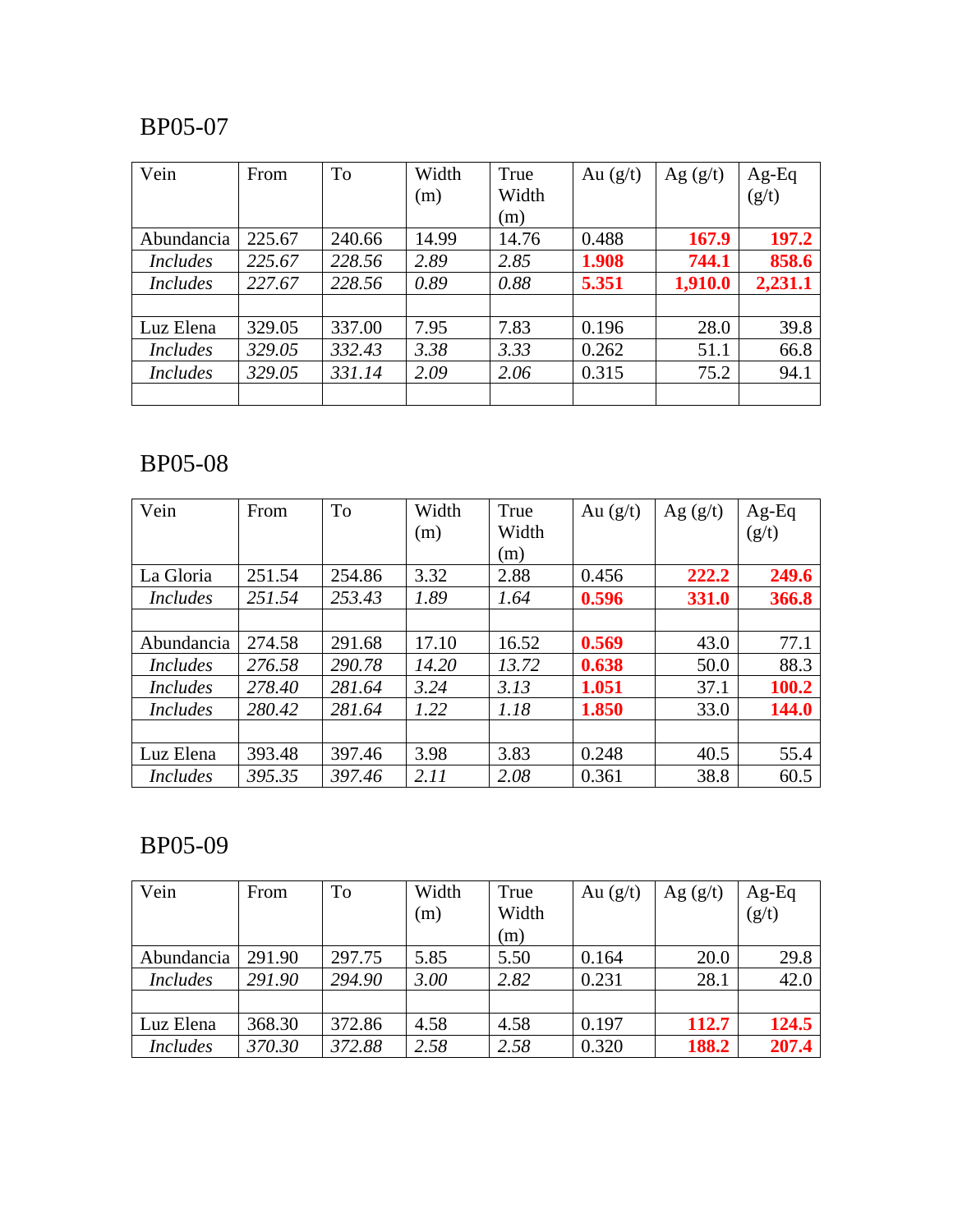| Vein            | From   | To     | Width<br>(m) | True<br>Width<br>(m) | Au $(g/t)$ | Ag $(g/t)$ | $Ag-Eq$<br>$(g/t)$ |
|-----------------|--------|--------|--------------|----------------------|------------|------------|--------------------|
|                 |        |        |              |                      |            |            |                    |
|                 |        |        |              |                      |            |            |                    |
| La Gloria       | 248.11 | 253.20 | 5.09         | 4.92                 | 0.059      | 26.2       | 29.7               |
|                 |        |        |              |                      |            |            |                    |
| Abundancia      | 322.40 | 335.00 | 12.60        | 11.84                | 0.227      | 77.8       | 91.4               |
| <b>Includes</b> | 325.62 | 327.56 | 2.66         | 2.50                 | 0.503      | 236.6      | 266.8              |
|                 |        |        |              |                      |            |            |                    |

| From   | <b>To</b> | Width | True  | Au $(g/t)$ | Ag $(g/t)$ | $Ag-Eq$ |
|--------|-----------|-------|-------|------------|------------|---------|
|        |           | (m)   | Width |            |            | (g/t)   |
|        |           |       | (m)   |            |            |         |
|        |           |       |       |            |            |         |
| 225.40 | 237.65    | 7.25  | 7.22  | 0.516      | 178.4      | 209.4   |
| 227.21 | 232.65    | 5.44  | 5.36  | 0.643      | 222.0      | 260.6   |
| 227.91 | 232.65    | 4.74  | 4.72  | 0.605      | 235.9      | 272.2   |
| 227.91 | 230.65    | 2.74  | 2.73  | 0.694      | 322.5      | 364.2   |
| 227.91 | 228.78    | 0.87  | 0.87  | 0.997      | 582.0      | 641.8   |
| 282.17 | 298.30    | 16.13 | 15.88 | 0.135      | 52.8       | 60.9    |
| 292.93 | 298.30    | 5.37  | 5.29  | 0.249      | 137.3      | 152.3   |
| 292.93 | 296.32    | 3.39  | 3.34  | 0.273      | 153.5      | 169.9   |
| 292.93 | 294.00    | 1.07  | 1.05  | 0.422      | 310.0      | 335.3   |
|        |           |       |       |            |            |         |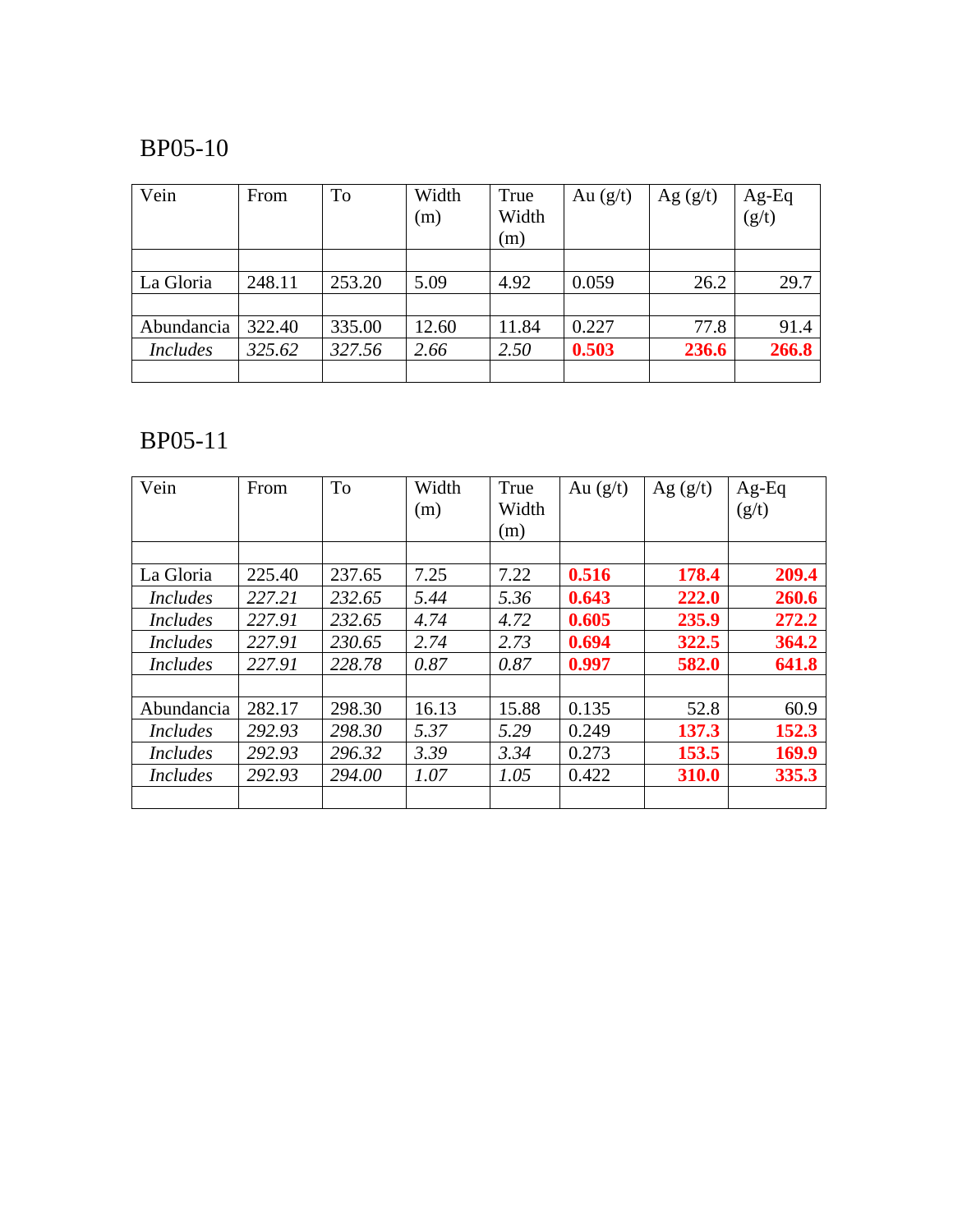| Vein            | From   | To     | Width<br>(m) | True<br>Width<br>(m) | Au $(g/t)$ | Ag $(g/t)$ | $Ag-Eq$<br>(g/t) |
|-----------------|--------|--------|--------------|----------------------|------------|------------|------------------|
|                 |        |        |              |                      |            |            |                  |
| La Gloria       | 134.33 | 137.82 | 3.49         | 3.28                 | 0.251      | 326.8      | 341.9            |
| <i>Includes</i> | 136.76 | 137.82 | 1.06         | 1.00                 | 0.709      | 1,014.9    | 1,057.4          |
| <i>Includes</i> | 136.76 | 137.36 | 0.60         | 0.56                 | 1.219      | 1,633.0    | 1,706.1          |
|                 |        |        |              |                      |            |            |                  |
| Abundancia      | 162.31 | 167.59 | 5.28         | 4.57                 | 0.434      | 279.7      | 305.7            |
| <i>Includes</i> | 163.01 | 166.73 | 3.72         | 3.22                 | 0.568      | 373.1      | 407.2            |
| <i>Includes</i> | 163.70 | 166.73 | 3.03         | 2.62                 | 0.528      | 392.4      | 424.0            |
| <i>Includes</i> | 163.70 | 165.51 | 1.81         | 1.57                 | 0.611      | 415.8      | 452.5            |
|                 |        |        |              |                      |            |            |                  |
| Esperancita     | 199.58 | 202.73 | 3.15         | 1.58                 | 0.110      | 143.7      | 150.3            |
| <i>Includes</i> | 199.58 | 200.73 | 1.15         | 0.58                 | 0.100      | 346.4      | 352.4            |
|                 |        |        |              |                      |            |            |                  |
| Carmen          | 358.25 | 359.93 | 1.68         | 0.84                 | 0.269      | 231.1      | 247.2            |

#### BP05-13

| Vein            | From   | <b>To</b> | Width | True  | Au $(g/t)$ | Ag $(g/t)$ | $Ag-Eq$ |
|-----------------|--------|-----------|-------|-------|------------|------------|---------|
|                 |        |           | (m)   | Width |            |            | (g/t)   |
|                 |        |           |       | (m)   |            |            |         |
|                 |        |           |       |       |            |            |         |
| Abundancia      | 147.92 | 151.26    | 3.34  | 3.23  | 0.162      | 68.8       | 78.5    |
| <i>Includes</i> | 147.92 | 149.47    | 1.55  | 1.50  | 0.128      | 76.8       | 84.5    |
| <b>Includes</b> | 147.92 | 148.96    | 1.04  | 1.00  | 0.131      | 88.6       | 96.5    |
|                 |        |           |       |       |            |            |         |
| Esperancita     | 259.98 | 266.21    | 6.23  | 4.00  | 0.254      | 128.8      | 144.0   |
| <i>Includes</i> | 259.98 | 262.32    | 2.34  | 1.50  | 0.482      | 304.9      | 333.8   |
| <b>Includes</b> | 259.98 | 262.21    | 2.23  | 1.43  | 0.495      | 319.2      | 348.9   |
| <i>Includes</i> | 260.80 | 262.21    | 1.41  | 0.91  | 0.658      | 480.0      | 519.5   |
|                 |        |           |       |       |            |            |         |

Note: Holes BP05-12 and BP05-13 are on mine section 15,500 N. La Gloria vein in #12 in an ore shoot merges with Abundancia vein before reaching #13. In hole #12, the Abundancia is in an ore shoot, whereas in #13, the Abundancia is between ore shoots. The Esperancita and Carmen veins are oblique to the section, thus the reduction in width to true width. There are also several minor high-grade veinlets in #13.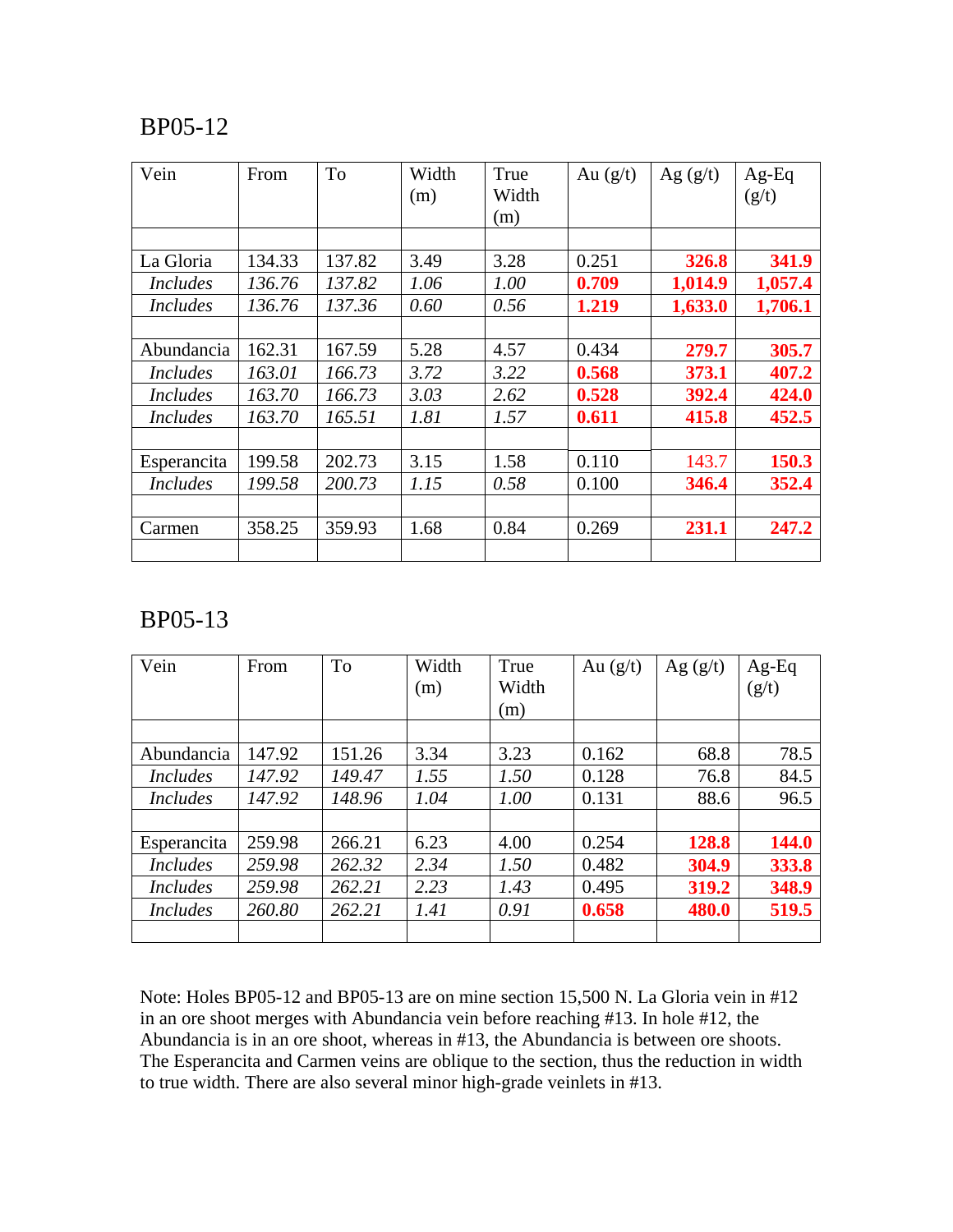| Vein            | From   | To     | Width<br>(m) | True<br>Width | Au $(g/t)$ | Ag $(g/t)$ | $Ag-Eq$<br>(g/t) |
|-----------------|--------|--------|--------------|---------------|------------|------------|------------------|
|                 |        |        |              | (m)           |            |            |                  |
|                 |        |        |              |               |            |            |                  |
| Abundancia      | 423.45 | 431.53 | 8.08         | 7.59          | 0.360      | 108.9      | 130.5            |
| <i>Includes</i> | 423.45 | 428.35 | 4.90         | 4.60          | 0.499      | 156.9      | 186.9            |
| <b>Includes</b> | 424.35 | 428.35 | 4.00         | 3.76          | 0.553      | 165.0      | 198.2            |
| <b>Includes</b> | 424.35 | 425.98 | 1.63         | 1.53          | 0.843      | 228.8      | 279.4            |
| <b>Includes</b> | 425.30 | 425.98 | 0.68         | 0.64          | 0.999      | 389.1      | 449.1            |
|                 |        |        |              |               |            |            |                  |

### BP05-15

| Vein       | From   | To     | Width<br>(m) | True<br>Width<br>(m) | Au $(g/t)$ | Ag $(g/t)$ | $Ag-Eq$<br>$(g/t)$ |
|------------|--------|--------|--------------|----------------------|------------|------------|--------------------|
|            |        |        |              |                      |            |            |                    |
| Abundancia | 410.21 | 412.76 | 2.55         | 2.40                 | 0.023      | 4.4        | 5.8                |
|            |        |        |              |                      |            |            |                    |

### BP05-16

| Vein       | From   | To     | Width<br>(m) | True<br>Width<br>(m) | Au $(g/t)$ | Ag $(g/t)$ | $Ag-Eq$<br>(g/t) |
|------------|--------|--------|--------------|----------------------|------------|------------|------------------|
|            |        |        |              |                      |            |            |                  |
| Abundancia | 525.31 | 529.81 | 4.50         | 4.23                 | 0.032      | 21.2       | 23.1             |
|            |        |        |              |                      |            |            |                  |

### BP05-17

| Vein       | From   | To     | Width<br>(m) | True<br>Width<br>(m) | Au $(g/t)$ | Ag $(g/t)$ | Ag-Eq<br>$(g/t)$ |
|------------|--------|--------|--------------|----------------------|------------|------------|------------------|
|            |        |        |              |                      |            |            |                  |
| Abundancia | 423.17 | 426.64 | 3.47         | 3.42                 | 0.027      | 37.0       | 38.6             |
|            |        |        |              |                      |            |            |                  |

The Abundancia vein structure was intersected in both BP05-14 and BP05-15 on mine grid 15,700 N and in BP05-16 and BP05-17 on mine grid 15,800 N. An ore-shoot was intersected in BP05-14. In BP05-15 to 17 base metal values are elevated, but significant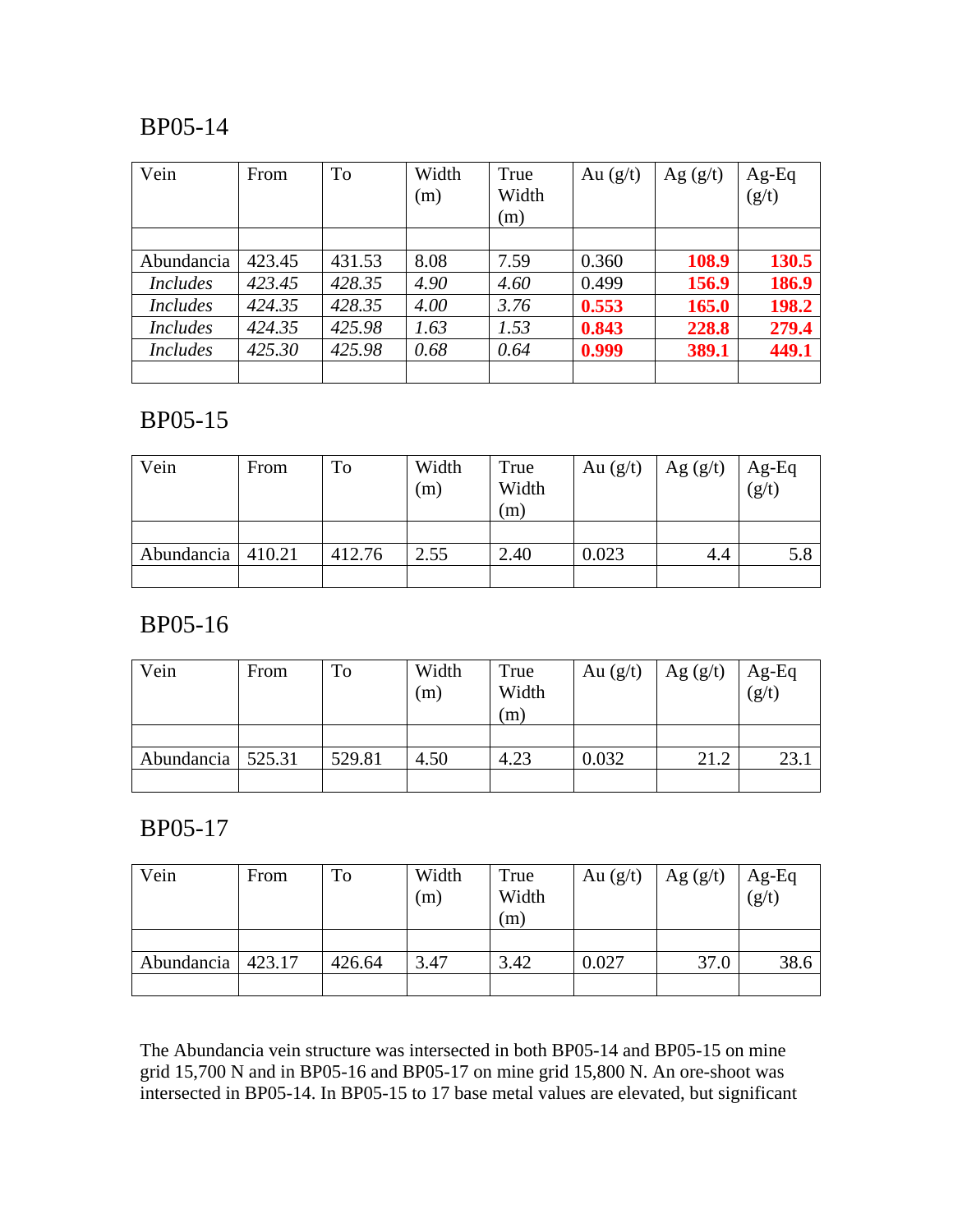precious metal values were not intersected. A 20 cm veinlet was also intersected in BP05- 14, yielding 1,084.6 Ag-Eq g/t (1.410 Au g/t, 1,000.0 Ag g/t).

The greater depth of these intersections and the andesite/conglomerate contact orientation change from east-dipping to west-dipping suggest an offset fault exists between 15,600 N and 15,700 N. The northward continuation of La Gloria vein may be further west.

| Vein             | From   | To     | Width<br>(m) | True<br>Width | Au $(g/t)$ | Ag $(g/t)$ | $Ag-Eq$<br>(g/t) |
|------------------|--------|--------|--------------|---------------|------------|------------|------------------|
|                  |        |        |              | (m)           |            |            |                  |
|                  |        |        |              |               |            |            |                  |
| La Gloria        | 101.91 | 108.48 | 6.57         | 6.47          | 0.121      | 71.2       | 78.5             |
| <i>Including</i> | 102.06 | 103.58 | 1.52         | 1.50          | 0.150      | 169.9      | 178.9            |
| <b>Including</b> | 102.33 | 103.58 | 1.25         | 1.23          | 0.170      | 191.4      | 201.6            |
| <b>Including</b> | 102.33 | 103.23 | 0.90         | 0.89          | 0.184      | 209.8      | 220.8            |
|                  |        |        |              |               |            |            |                  |
| Abundancia       | 114.43 | 121.64 | 7.21         | 7.10          | 0.140      | 75.2       | 83.6             |
| <b>Including</b> | 114.43 | 118.20 | 3.77         | 3.71          | 0.193      | 112.9      | 124.5            |
| <b>Including</b> | 116.37 | 118.20 | 1.83         | 1.80          | 0.243      | 178.6      | 193.2            |
| Including        | 117.47 | 118.20 | 0.73         | 0.72          | 0.311      | 267.0      | 285.7            |
|                  |        |        |              |               |            |            |                  |
| Unnamed          | 179.88 | 180.48 | 0.60         | 0.59          | 0.399      | 350.0      | 373.9            |
|                  |        |        |              |               |            |            |                  |
| Unnamed          | 226.28 | 227.36 | 1.08         | 1.06          | 0.161      | 441.8      | 451.5            |
| Including        | 226.65 | 227.36 | 0.71         | 0.70          | 0.161      | 560.0      | 569.7            |
|                  |        |        |              |               |            |            |                  |
| Luz Elena        | 251.81 | 253.25 | 1.44         | 1.35          | 0.147      | 102.9      | 111.7            |
| <b>Including</b> | 251.81 | 252.74 | 0.93         | 0.87          | 0.203      | 148.0      | 160.2            |
|                  |        |        |              |               |            |            |                  |
| Unnamed          | 270.00 | 272.35 | 2.35         | 1.18          | 0.032      | 53.0       | 54.9             |
| Including        | 270.00 | 270.26 | 0.26         | 0.13          | 0.187      | 340.0      | 351.2            |
|                  |        |        |              |               |            |            |                  |
| Unnamed          | 280.04 | 280.79 | 0.75         | 0.67          | 0.053      | 96.3       | 99.5             |
| Including        | 280.04 | 280.29 | 0.25         | 0.23          | 0.077      | 174.0      | 178.6            |
|                  |        |        |              |               |            |            |                  |
| Unnamed          | 335.50 | 336.44 | 0.94         | 0.72          | 0.105      | 147.3      | 153.6            |
| Including        | 336.22 | 336.44 | 0.22         | 0.17          | 0.442      | 194.0      | 220.5            |
|                  |        |        |              |               |            |            |                  |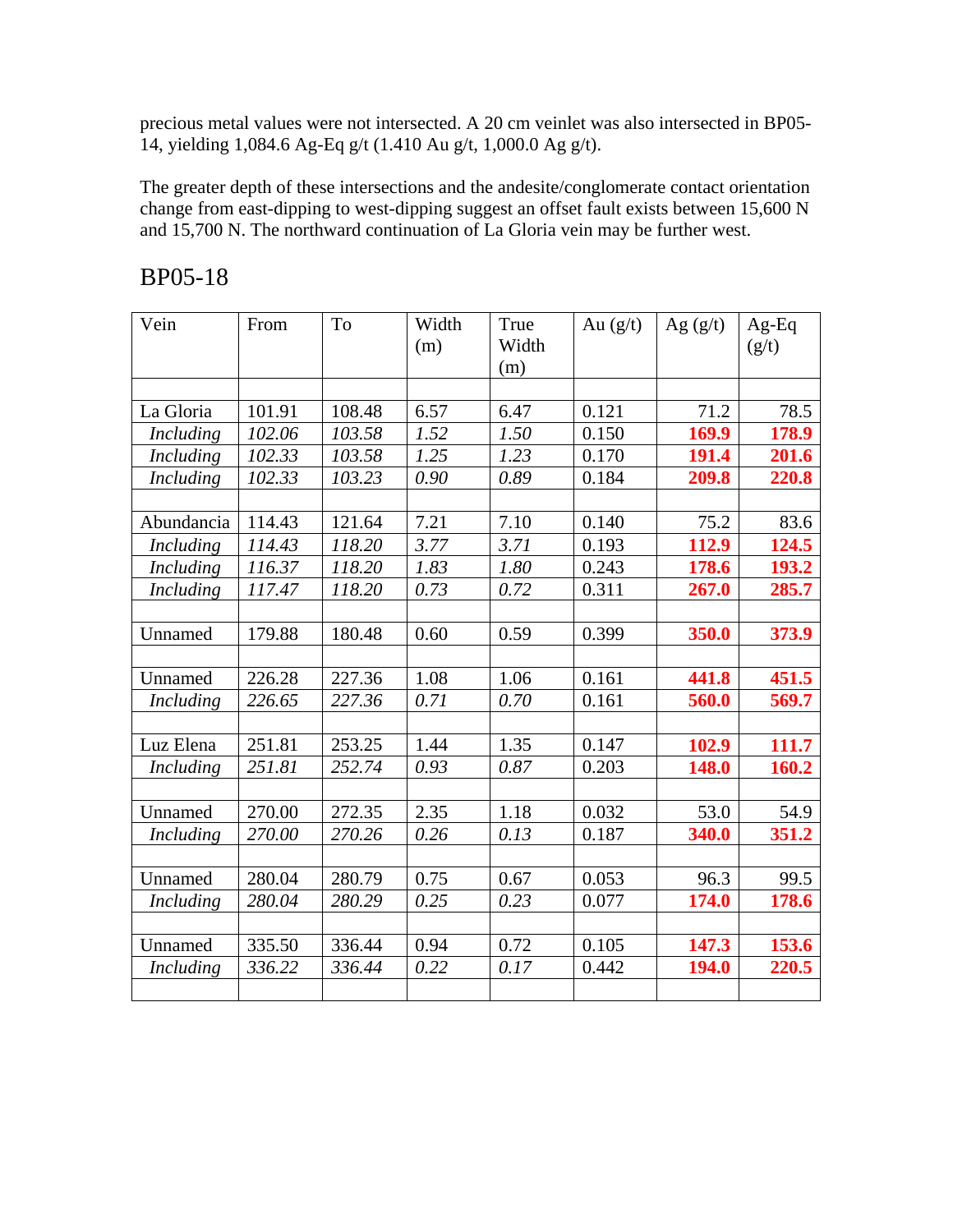BP05-19 – Abandoned short of target depth.

| Vein             | From   | To     | Width | True  | Au $(g/t)$ | Ag $(g/t)$   | $Ag-Eq$ |
|------------------|--------|--------|-------|-------|------------|--------------|---------|
|                  |        |        | (m)   | Width |            |              | (g/t)   |
|                  |        |        |       | (m)   |            |              |         |
|                  |        |        |       |       |            |              |         |
| Abundancia       | 188.15 | 193.04 | 4.89  | 4.23  | 0.035      | 13.1         | 15.2    |
| Including        | 191.38 | 193.04 | 1.66  | 1.44  | 0.041      | 18.2         | 20.7    |
|                  |        |        |       |       |            |              |         |
| Unnamed          | 223.32 | 224.02 | 0.70  | 0.61  | 0.125      | 49.9         | 57.4    |
|                  |        |        |       |       |            |              |         |
| Chabelita?       | 230.29 | 231.86 | 1.57  | 0.79  | 0.228      | 115.0        | 128.7   |
|                  |        |        |       |       |            |              |         |
| Luz Elena        | 304.52 | 307.09 | 2.57  | 2.42  | 0.166      | 23.6         | 33.6    |
| <i>Including</i> | 305.47 | 306.35 | 0.88  | 0.83  | 0.195      | 41.5         | 53.2    |
|                  |        |        |       |       |            |              |         |
| Unnamed          | 314.23 | 315.68 | 1.45  | 1.11  | 0.113      | 12.4         | 19.2    |
|                  |        |        |       |       |            |              |         |
| Unnamed          | 345.14 | 345.39 | 0.25  | 0.23  | 0.040      | <b>110.0</b> | 112.4   |
|                  |        |        |       |       |            |              |         |

BP05-19A – Collared 7 metres west of BP05-19.

Note: BP05-19A intersects below the merger of La Gloria and Abundancia. The number of veins in BP05-19A is similar to BP05-18, base metals are also elevated, however, gold and silver values are lower.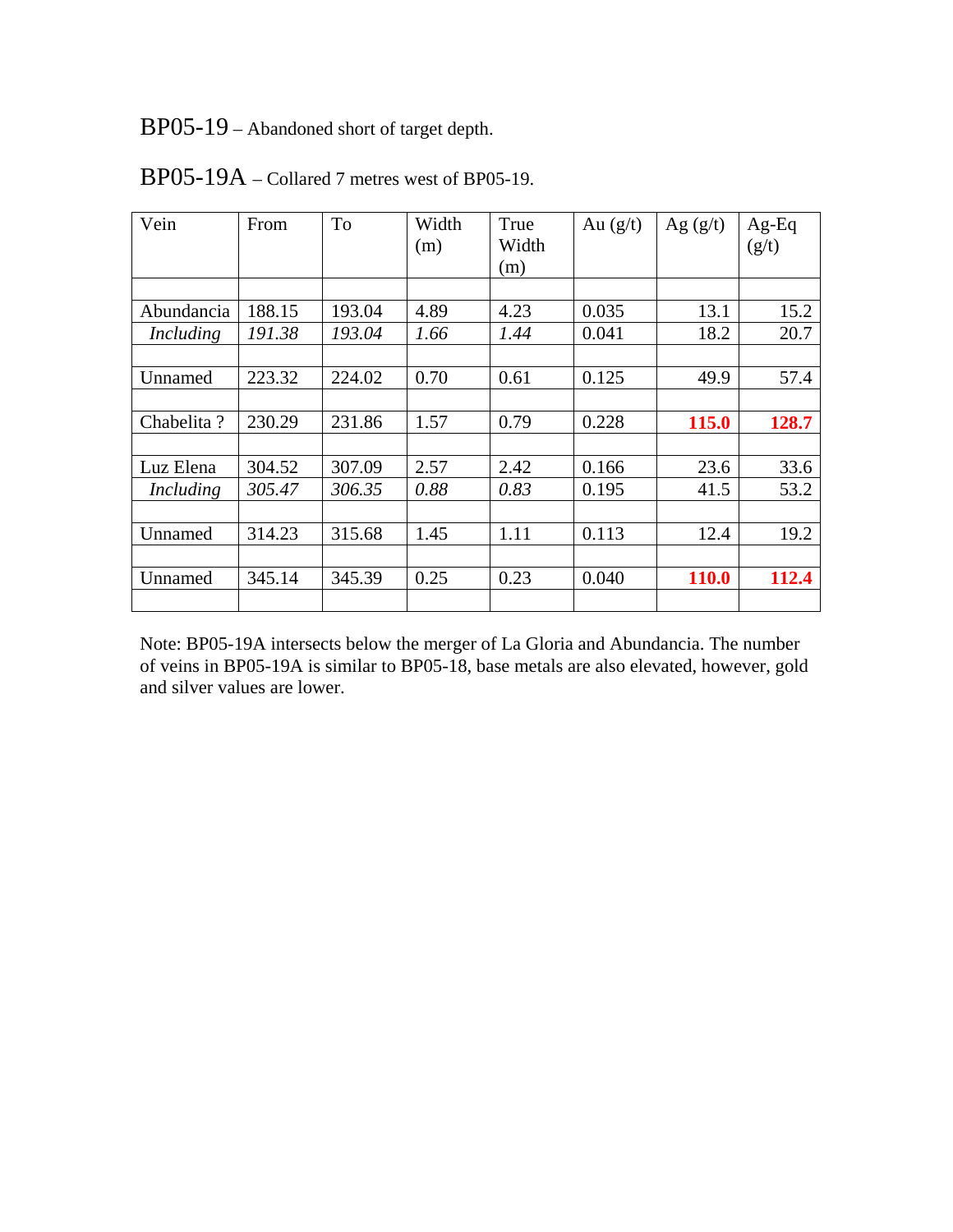| Vein             | From   | To     | Width | True  | Au $(g/t)$ | Ag $(g/t)$   | $Ag-Eq$ |
|------------------|--------|--------|-------|-------|------------|--------------|---------|
|                  |        |        | (m)   | Width |            |              | (g/t)   |
|                  |        |        |       | (m)   |            |              |         |
|                  |        |        |       |       |            |              |         |
| Abundancia       | 135.33 | 146.15 | 11.02 | 9.54  | 0.071      | 62.2         | 66.4    |
| <i>Including</i> | 135.33 | 139.48 | 4.15  | 3.59  | 0.131      | 105.1        | 112.9   |
| Including        | 137.75 | 139.48 | 1.73  | 1.50  | 0.115      | 151.2        | 158.2   |
| Including        | 138.70 | 139.48 | 0.78  | 0.68  | 0.224      | 295.7        | 309.2   |
| Including        | 139.13 | 139.48 | 0.35  | 0.30  | 0.484      | 620.0        | 649.0   |
| Including        | 145.25 | 146.15 | 1.10  | 0.95  | 0.035      | 115.6        | 117.7   |
|                  |        |        |       |       |            |              |         |
| Unnamed          | 165.21 | 165.46 | 0.25  | 0.22  | 0.148      | 143.0        | 151.9   |
|                  |        |        |       |       |            |              |         |
| Unnamed          | 173.22 | 173.46 | 0.24  | 0.21  | 0.539      | 200.0        | 232.3   |
|                  |        |        |       |       |            |              |         |
| Unnamed          | 221.61 | 225.16 | 3.55  | 2.72  | 0.092      | 85.6         | 91.2    |
| <i>Including</i> | 221.61 | 222.88 | 1.27  | 0.97  | 0.220      | <b>130.0</b> | 143.2   |
| <i>Including</i> | 224.96 | 226.16 | 0.20  | 0.15  | 0.066      | <b>161.0</b> | 165.0   |
|                  |        |        |       |       |            |              |         |
| Chabelita?       | 226.67 | 228.20 | 1.53  | 1.17  | 0.124      | <b>179.0</b> | 186.4   |
| <i>Including</i> | 226.67 | 227.40 | 0.73  | 0.56  | 0.193      | 281.9        | 293.5   |
|                  |        |        |       |       |            |              |         |
| Luz Elena        | 254.00 | 255.78 | 1.78  | 1.54  | 0.328      | 579.7        | 599.3   |
| Including        | 254.28 | 255.78 | 1.50  | 1.30  | 0.367      | 670.0        | 692.0   |
|                  |        |        |       |       |            |              |         |

Note: As well as precious metals, BP05-20 on mine grid 14,800 N, contains appreciable base metals, more than most other holes, including one sample assaying 13.1 % Pb.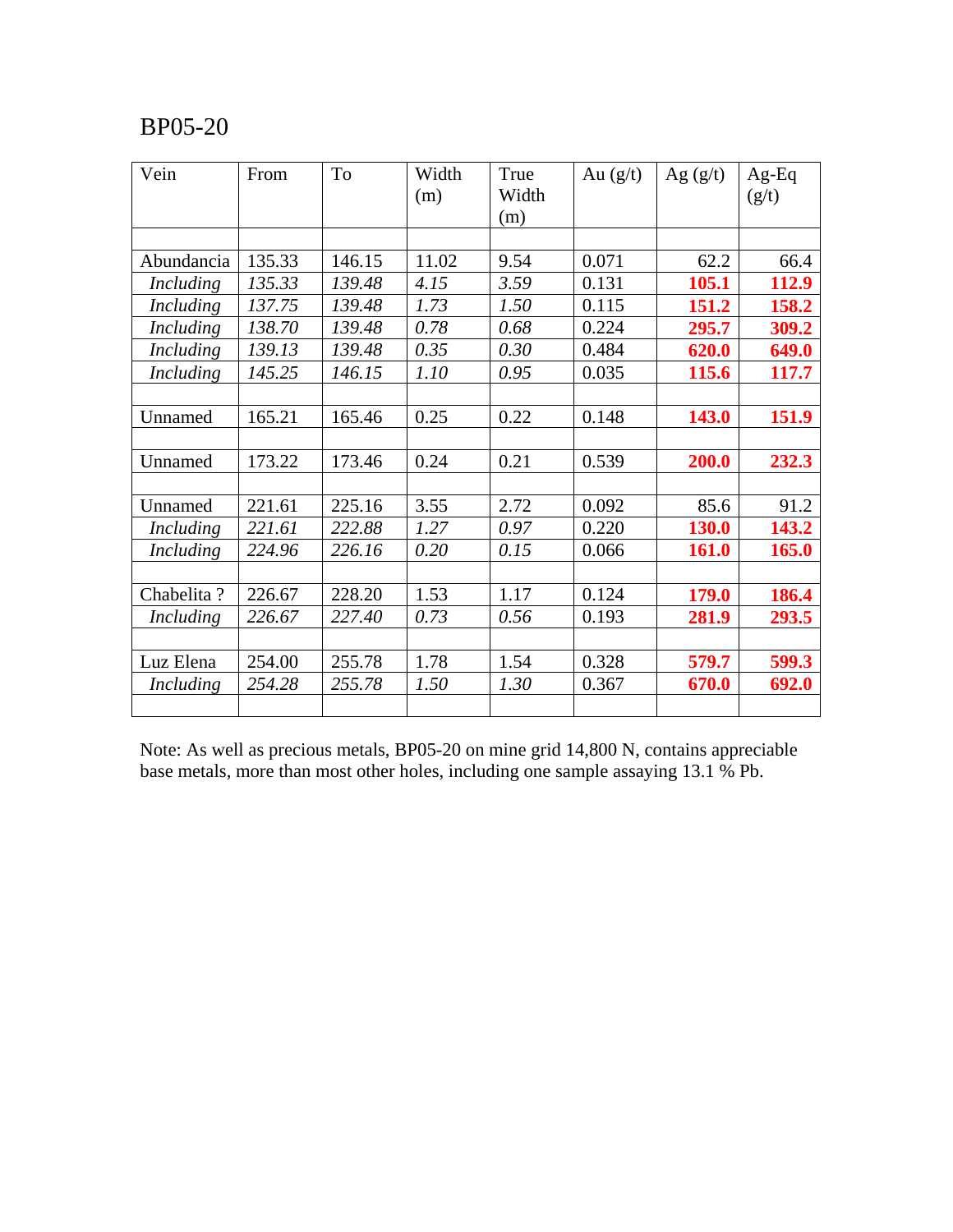| Vein        | From   | To     | Width<br>(m) | True<br>Width<br>(m) | Au $(g/t)$ | Ag $(g/t)$ | $\begin{array}{c} \mathbf{Ag}\text{-}\mathbf{Eq}\\ \left( \mathbf{g/t}\right) \end{array}$ |
|-------------|--------|--------|--------------|----------------------|------------|------------|--------------------------------------------------------------------------------------------|
|             |        |        |              |                      |            |            |                                                                                            |
| Abundancia  | 223.39 | 225.12 | 1.73         | 1.50                 | 0.023      | 3.7        | 5.1                                                                                        |
|             |        |        |              |                      |            |            |                                                                                            |
| Chabelita ? | 282.08 | 283.60 | 1.52         | 1.32                 | 0.063      | 13.5       | 17.3                                                                                       |
|             |        |        |              |                      |            |            |                                                                                            |
| Luz Elena   | 305.04 | 307.08 | 2.04         | 1.92                 | 0.107      | 16.7       | 23.1                                                                                       |
|             |        |        |              |                      |            |            |                                                                                            |

Note: Hole BP05-21 on mine grid 14,800 N, has several minor veinlets zones, but the structures are not well developed. There is minor enrichment in the base metals and precious metals values were low.

#### BP05-22

| Vein       | From   | To     | Width<br>(m) | True<br>Width<br>(m) | Au $(g/t)$ | Ag $(g/t)$ | $Ag-Eq$<br>(g/t) |
|------------|--------|--------|--------------|----------------------|------------|------------|------------------|
|            |        |        |              |                      |            |            |                  |
| Unnamed    | 149.30 | 153.32 | 4.02         | 3.96                 | 0.136      | 32.3       | 40.5             |
| Including  | 152.13 | 153.32 | 1.19         | 1.17                 | 0.269      | 39.6       | 55.7             |
|            |        |        |              |                      |            |            |                  |
| Abundancia | 192.09 | 196.04 | 3.95         | 3.42                 | 0.097      | 96.8       | 102.6            |
| Including  | 194.31 | 196.04 | 1.73         | 1.50                 | 0.036      | 134.0      | 136.2            |
| Including  | 195.00 | 196.04 | 1.04         | 0.90                 | 0.014      | 164.0      | 164.8            |
|            |        |        |              |                      |            |            |                  |
| Chabelita? | 240.57 | 243.18 | 2.61         | 2.45                 | 0.067      | 27.0       | 30.9             |
|            |        |        |              |                      |            |            |                  |
| Luz Elena  | 333.65 | 334.37 | 0.72         | 0.68                 | 0.126      | 26.6       | 34.1             |
|            |        |        |              |                      |            |            |                  |

Note: Hole BP05-22 on mine grid 14,700 N, has several multiple veinlets zones. In the Abundancia, a portion of it is in sandstone, which causes a more diffuse fluid flow. Barite content is relatively high and there is minor enrichment in the base metals.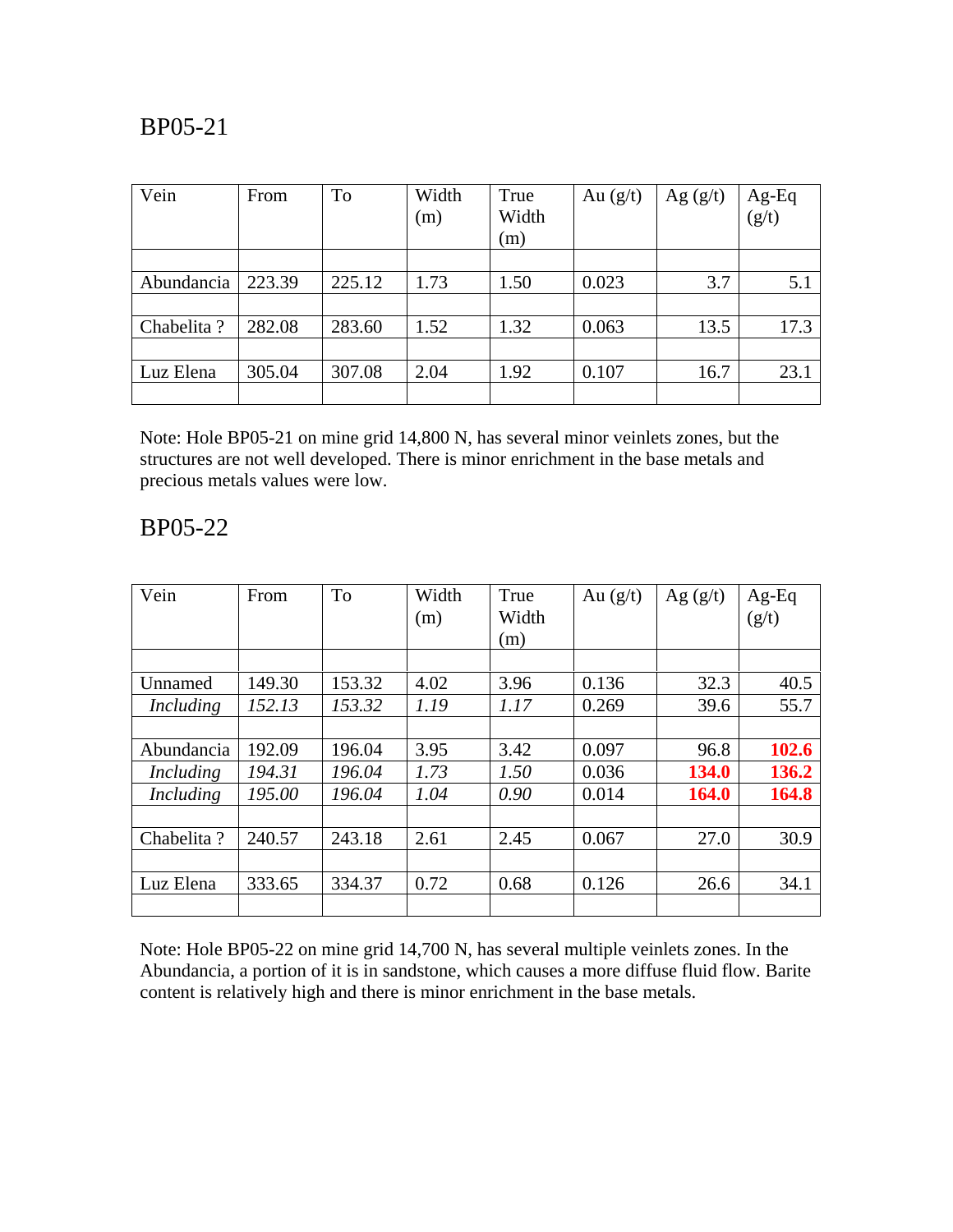| Vein             | From  | To    | Width<br>(m) | True<br>Width<br>(m) | Au $(g/t)$ | Ag $(g/t)$ | $Ag-Eq$<br>$(g/t)$ |
|------------------|-------|-------|--------------|----------------------|------------|------------|--------------------|
|                  |       |       |              |                      |            |            |                    |
| Unnamed          | 89.83 | 93.84 | 4.01         | 2.58                 | 0.072      | 211.0      | 215.3              |
| <i>Including</i> | 91.78 | 93.84 | 2.06         | 1.32                 | 0.128      | 311.3      | 319.0              |
| <i>Including</i> | 91.78 | 93.14 | 1.36         | 0.87                 | 0.164      | 330.0      | 339.8              |
|                  |       |       |              |                      |            |            |                    |

Note: The Unnamed vein is shallower and further to the west and oblique to the drill hole at about 50 degrees to core perpendicular. It may represent a transversal structure. More sampling is planned to test the footwall of the unnamed vein and the diffuse alteration in sandstone where the Abundancia vein projects.

| Vein             | From   | To     | Width | True  | Au $(g/t)$ | Ag $(g/t)$ | $Ag-Eq$      |
|------------------|--------|--------|-------|-------|------------|------------|--------------|
|                  |        |        | (m)   | Width |            |            | (g/t)        |
|                  |        |        |       | (m)   |            |            |              |
|                  |        |        |       |       |            |            |              |
| Unnamed          | 126.66 | 129.69 | 3.03  | 2.62  | 0.180      | 99.2       | <b>110.0</b> |
| <i>Including</i> | 126.66 | 129.26 | 2.60  | 2.25  | 0.205      | 113.3      | 125.6        |
| Including        | 127.31 | 129.26 | 1.95  | 1.69  | 0.264      | 135.0      | 150.8        |
|                  |        |        |       |       |            |            |              |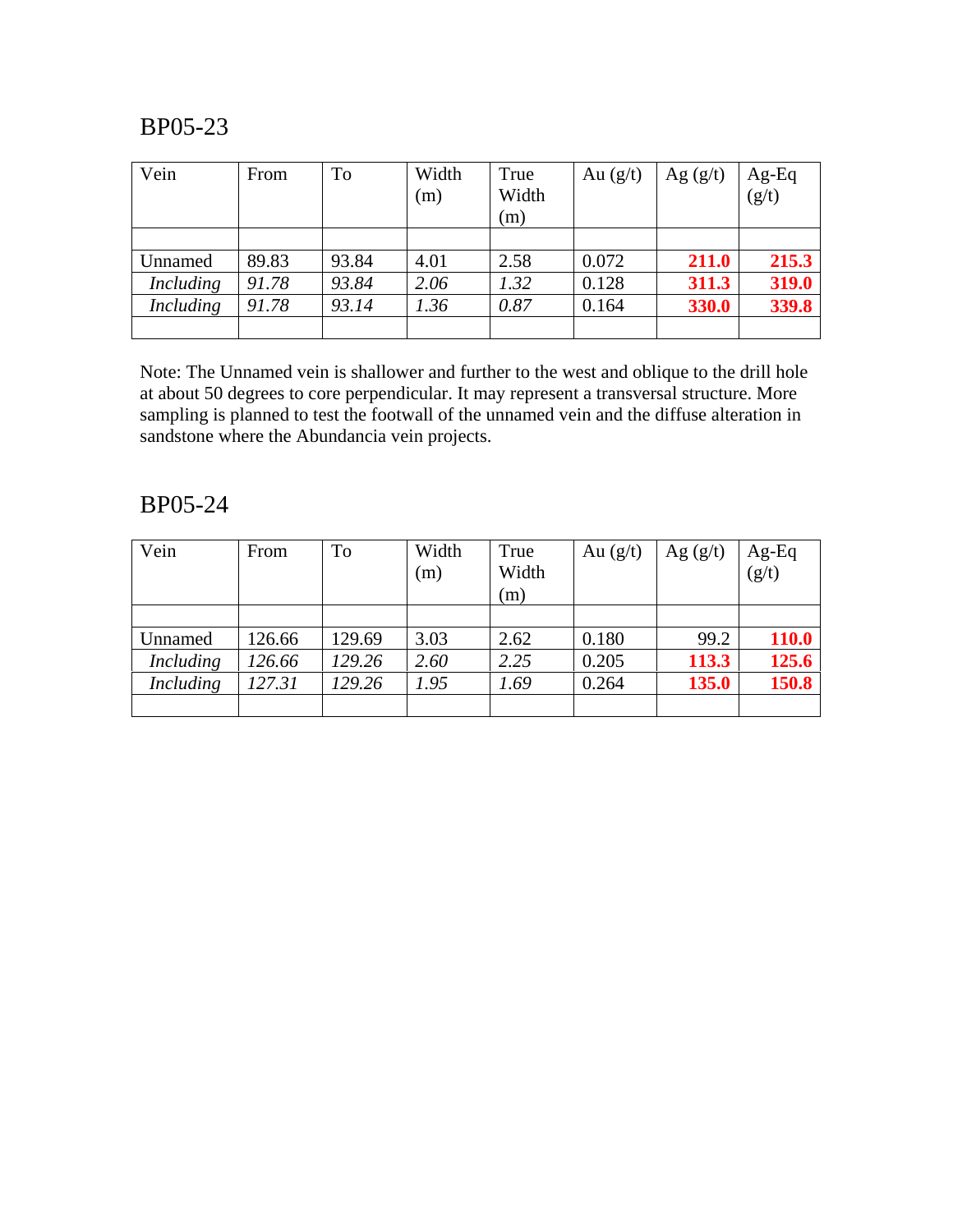| Vein            | From   | To     | Width<br>(m) | True<br>Width<br>(m) | Au $(g/t)$ | Ag $(g/t)$ | $Ag-Eq$<br>(g/t) |
|-----------------|--------|--------|--------------|----------------------|------------|------------|------------------|
|                 |        |        |              |                      |            |            |                  |
| Abundancia      | 121.88 | 130.79 | 8.19         | 7.70                 | 0.155      | 137.3      | <b>146.6</b>     |
| <i>Includes</i> | 121.88 | 129.04 | 7.16         | 6.73                 | 0.172      | 145.4      | 155.8            |
| <i>Includes</i> | 124.60 | 129.04 | 4.44         | 4.17                 | 0.186      | 179.6      | 190.7            |
| <b>Includes</b> | 125.67 | 129.04 | 3.37         | 3.17                 | 0.194      | 209.7      | 221.4            |
| <i>Includes</i> | 126.67 | 129.04 | 2.37         | 2.23                 | 0.169      | 230.2      | 240.4            |
| <i>Includes</i> | 127.05 | 129.04 | 1.99         | 1.87                 | 0.170      | 248.4      | 258.6            |
|                 |        |        |              |                      |            |            |                  |
| Transversal     | 202.10 | 205.31 | 3.21         | 1.61                 | 0.116      | 26.5       | 33.5             |
| <i>Includes</i> | 204.10 | 205.31 | 1.21         | 0.61                 | 0.148      | 35.0       | 43.9             |
|                 |        |        |              |                      |            |            |                  |
| Unnamed         | 267.00 | 269.37 | 2.37         | 2.23                 | 0.131      | 177.9      | 185.8            |
|                 |        |        |              |                      |            |            |                  |
| Unnamed         | 280.35 | 283.74 | 3.39         | 3.19                 | 0.057      | 162.3      | 165.7            |
| <i>Includes</i> | 280.35 | 281.95 | 1.60         | 1.50                 | 0.081      | 249.9      | 254.7            |
| <i>Includes</i> | 280.35 | 281.74 | 1.39         | 1.31                 | 0.088      | 274.9      | 280.2            |
|                 |        |        |              |                      |            |            |                  |

Hole BP05-25 is the first of the holes collared south of the Transversal fault. While most veins were intersected at roughly 20 degrees to the core perpendicular, the Transversal Vein was intersected at 60 degrees to the core perpendicular, with 60 degree fracturing along its margin.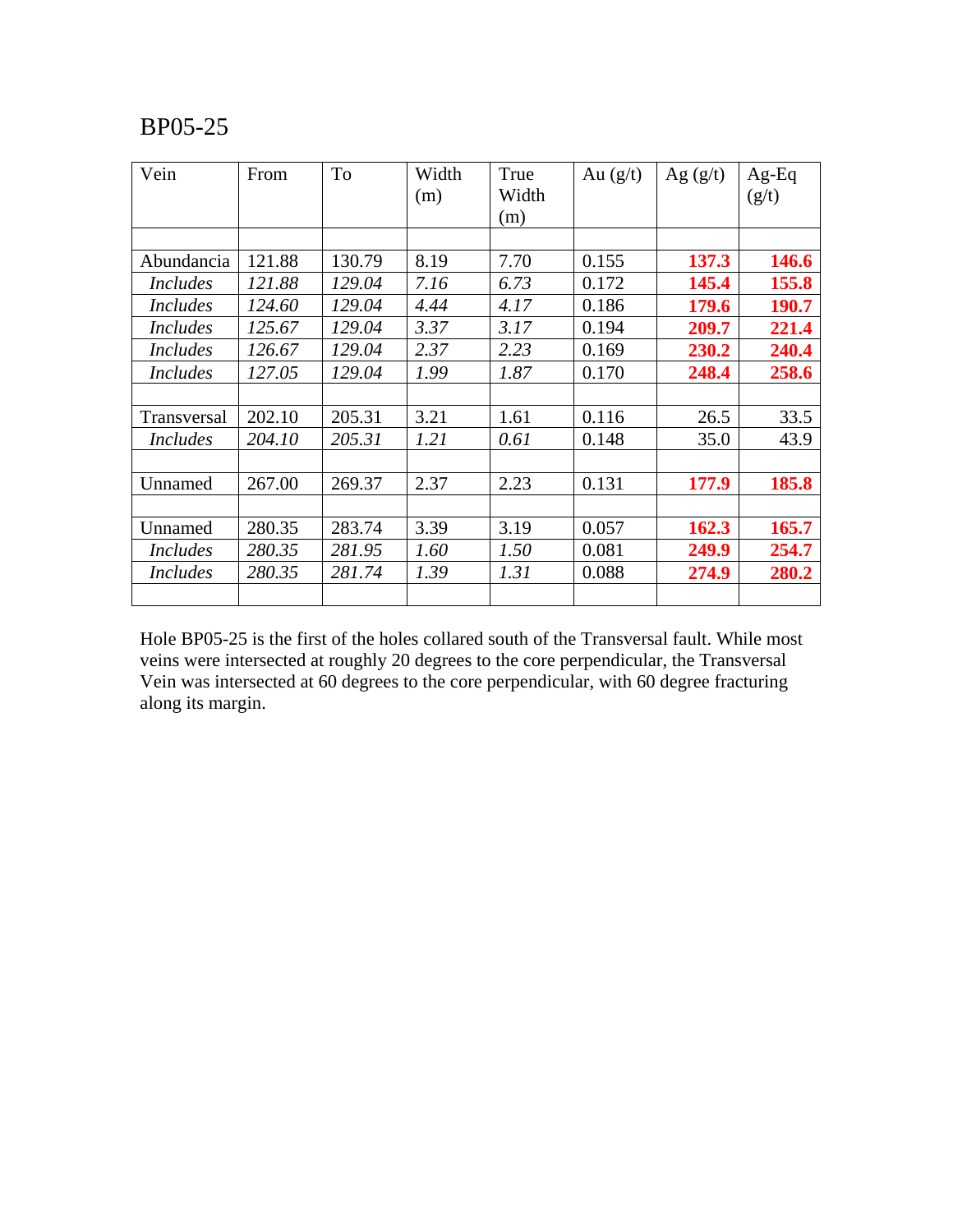| Vein            | From  | To    | Width | True  | Au $(g/t)$ | Ag $(g/t)$   | $Ag-Eq$            |
|-----------------|-------|-------|-------|-------|------------|--------------|--------------------|
|                 |       |       | (m)   | Width |            |              | $\overline{(g/t)}$ |
|                 |       |       |       | (m)   |            |              |                    |
|                 |       |       |       |       |            |              |                    |
| Transversal     | 72.98 | 76.65 | 3.67  | 3.54  | 0.162      | 93.2         | 102.9              |
| <i>Includes</i> | 73.85 | 76.16 | 2.31  | 2.23  | 0.200      | 119.2        | 131.2              |
| <b>Includes</b> | 74.59 | 76.16 | 1.57  | 1.52  | 0.210      | 138.6        | 151.2              |
| <b>Includes</b> | 75.09 | 76.16 | 1.07  | 1.03  | 0.219      | 158.9        | 172.0              |
| <b>Includes</b> | 75.35 | 76.16 | 0.81  | 0.78  | 0.252      | <b>180.0</b> | 195.1              |
|                 |       |       |       |       |            |              |                    |

Hole BP05-26 is the first hole to directly target the Transversal Vein.

### BP05-27

| Vein            | From   | To     | Width | True  | Au $(g/t)$ | Ag $(g/t)$   | $Ag-Eq$<br>$(g/t)$ |
|-----------------|--------|--------|-------|-------|------------|--------------|--------------------|
|                 |        |        | (m)   | Width |            |              |                    |
|                 |        |        |       | (m)   |            |              |                    |
|                 |        |        |       |       |            |              |                    |
| Abundancia      | 136.22 | 138.66 | 2.44  | 2.11  | 0.153      | 169.0        | 178.2              |
|                 |        |        |       |       |            |              |                    |
| Unnamed         | 148.63 | 148.99 | 0.36  | 0.28  | 0.113      | <b>166.0</b> | 172.8              |
|                 |        |        |       |       |            |              |                    |
| Unnamed         | 211.42 | 212.92 | 1.50  | 1.41  | 0.469      | 101.1        | 129.3              |
| <b>Includes</b> | 211.42 | 212.00 | 0.58  | 0.55  | 1.120      | 208.0        | 275.2              |
|                 |        |        |       |       |            |              |                    |

Hole BP05-27 is collared 100 metres south of holes 25 and 26 in Zona Sur.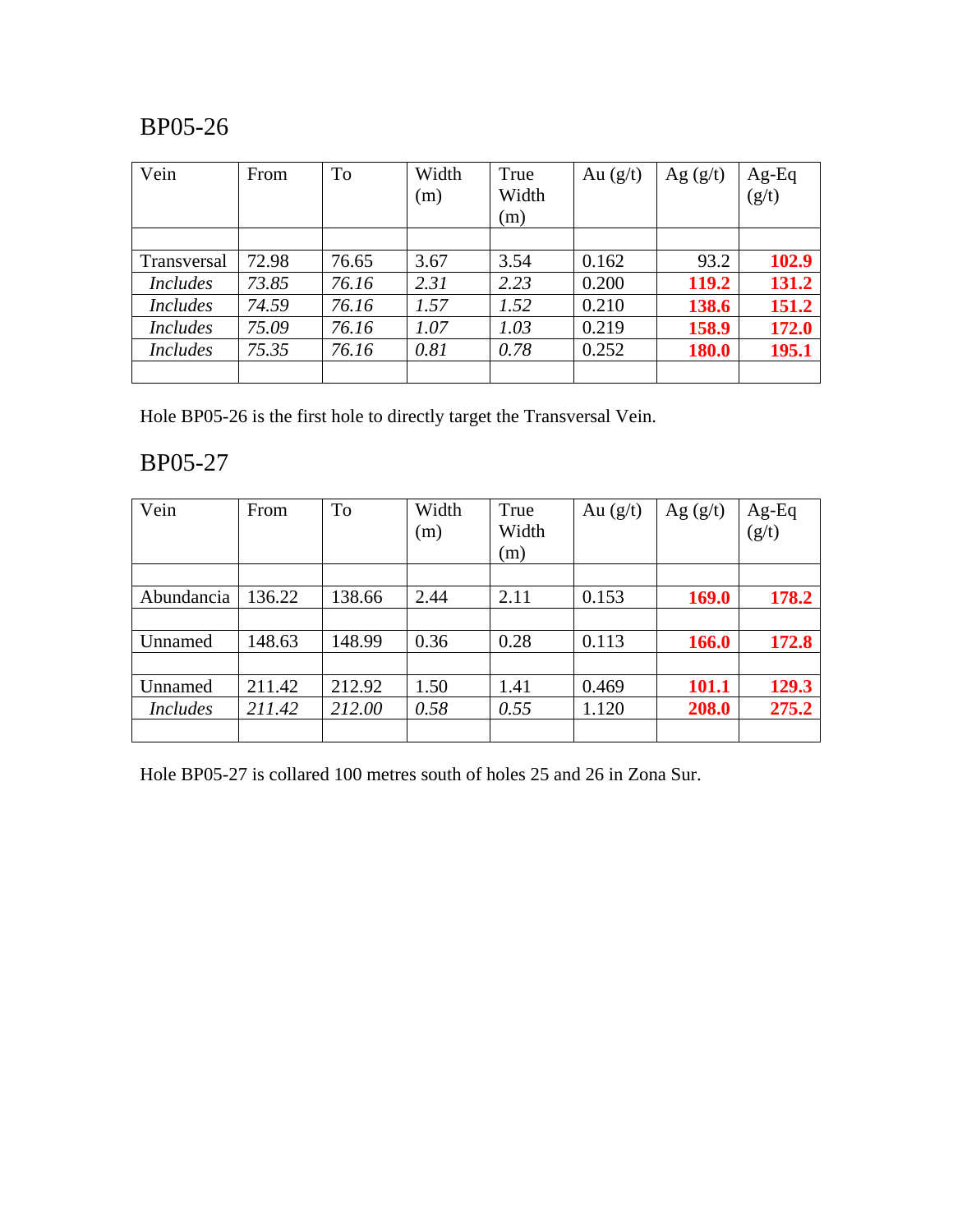| Vein            | From   | To     | Width | True        | Au $(g/t)$ | Ag $(g/t)$   | $Ag-Eq$ |
|-----------------|--------|--------|-------|-------------|------------|--------------|---------|
|                 |        |        | (m)   | Width       |            |              | (g/t)   |
|                 |        |        |       | (m)         |            |              |         |
|                 |        |        |       |             |            |              |         |
| Abundancia      | 71.92  | 80.47  | 8.55  | 5.50        | 0.179      | 521.6        | 532.4   |
| <b>Includes</b> | 71.92  | 77.34  | 5.42  | 3.48        | 0.255      | 690.6        | 705.8   |
| <i>Includes</i> | 71.92  | 76.72  | 4.80  | 3.09        | 0.285      | 756.1        | 773.3   |
| <i>Includes</i> | 71.92  | 74.37  | 2.45  | 1.57        | 0.389      | 1,255.8      | 1,279.2 |
| <i>Includes</i> | 73.17  | 74.37  | 1.20  | 0.77        | 0.491      | 2,290.0      | 2,319.5 |
|                 |        |        |       |             |            |              |         |
| Unnamed         | 105.00 | 107.90 | 2.90  | 1.86        | 0.143      | 75.6         | 84.2    |
| Including       | 106.68 | 107.36 | 0.68  | 0.44        | 0.186      | <b>157.0</b> | 168.2   |
|                 |        |        |       |             |            |              |         |
| Transversal     | 158.29 | 167.16 | 8.87  | 7.68        | 0.093      | 84.8         | 90.4    |
| <i>Includes</i> | 163.71 | 167.16 | 3.45  | 2.99        | 0.091      | 145.9        | 151.4   |
| <b>Includes</b> | 163.71 | 165.46 | 1.75  | 1.52        | 0.136      | <b>177.0</b> | 185.1   |
| <i>Includes</i> | 163.71 | 165.16 | 1.45  | 1.26        | 0.155      | <b>190.0</b> | 199.3   |
|                 |        |        |       |             |            |              |         |
| Chabelita?      | 201.77 | 204.84 | 3.07  | 1.54        | 0.621      | 688.5        | 725.8   |
| <i>Includes</i> | 201.77 | 204.59 | 2.82  | <i>1.41</i> | 0.666      | 723.0        | 762.9   |
| <b>Includes</b> | 203.78 | 204.84 | 1.06  | 0.53        | 0.745      | 1,201.7      | 1,246.4 |
|                 |        |        |       |             |            |              |         |

Hole BP05-28 was drilled from Zona Sur, northward 000 -45 deg, passing obliquely through the Abundancia Vein at a 50 degree angle, a smaller vein parallel to Abundancia, before reaching the Transversal Vein, then on to another oblique vein Chabelita.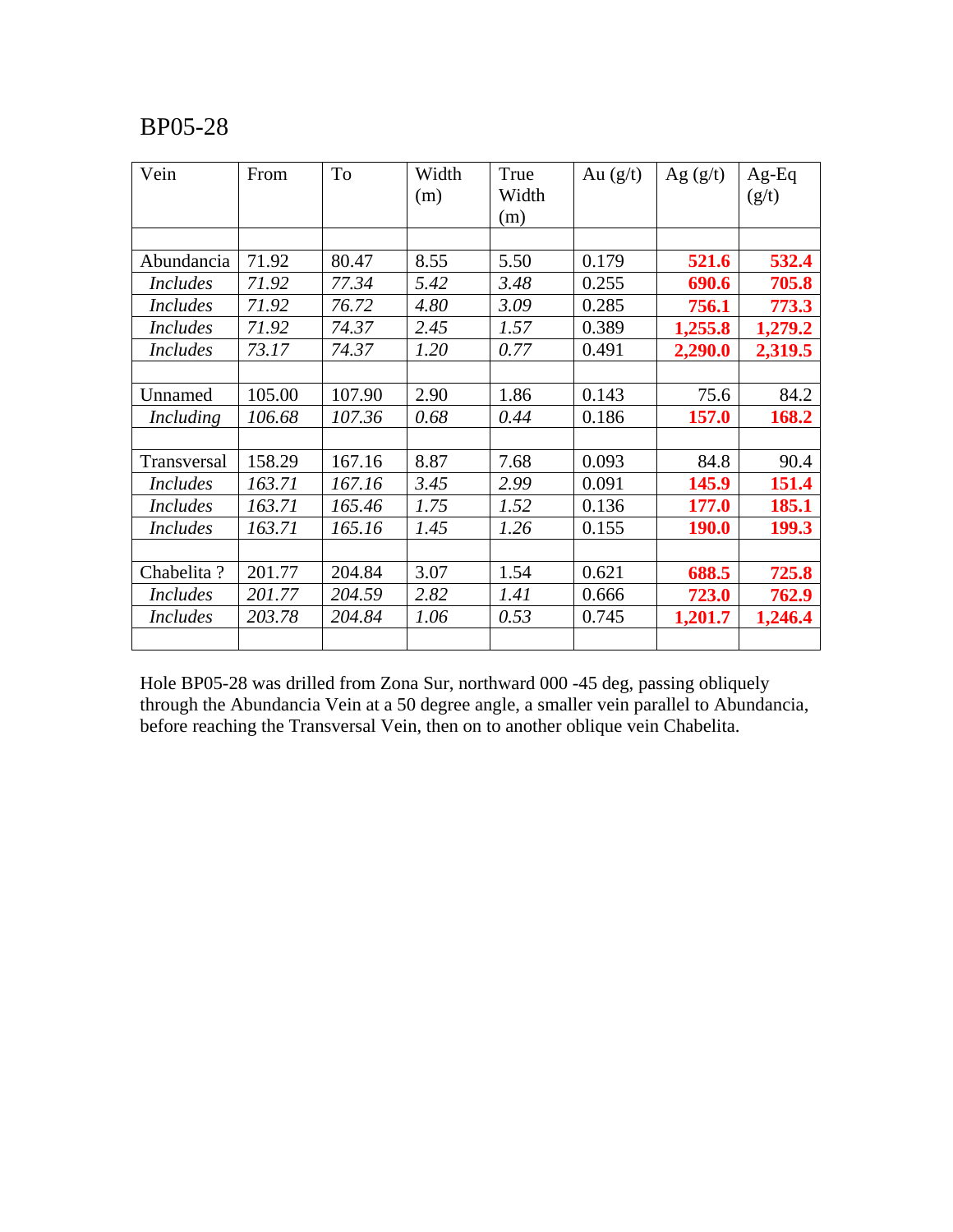| Vein            | From   | To     | Width<br>(m) | True<br>Width<br>(m) | Au $(g/t)$ | Ag $(g/t)$ | $Ag-Eq$<br>(g/t) |
|-----------------|--------|--------|--------------|----------------------|------------|------------|------------------|
|                 |        |        |              |                      |            |            |                  |
| Abundancia      | 38.50  | 49.31  | 10.81        | 10.16                | 0.047      | 113.8      | 116.6            |
| Includes        | 38.50  | 41.62  | 3.12         | 2.93                 | 0.116      | 223.0      | 229.9            |
| <i>Includes</i> | 38.50  | 40.71  | 2.21         | 2.08                 | 0.152      | 291.1      | 300.3            |
| <i>Includes</i> | 39.70  | 40.71  | 1.01         | 0.95                 | 0.186      | 310.1      | 321.2            |
|                 |        |        |              |                      |            |            |                  |
| Luz Elena       | 200.56 | 201.80 | 1.24         | 1.17                 | 0.029      | 69.5       | 71.3             |
| <i>Includes</i> | 201.28 | 201.80 | 0.52         | 0.49                 | 0.037      | 111.0      | 113.2            |
|                 |        |        |              |                      |            |            |                  |
| Unnamed         | 306.34 | 308.82 | 2.48         | 2.33                 | 0.033      | 96.5       | 98.5             |
| <i>Includes</i> | 308.60 | 308.82 | 0.22         | 0.21                 | 0.081      | 510.0      | 514.9            |
|                 |        |        |              |                      |            |            |                  |

Hole BP05-29 was drilled from the same pad as BP05-28, but oriented in an eastward direction  $090^{\circ}/-45^{\circ}$ , thus the Abundancia intercept in BP05-29 is 54 metres to the south of the Abundancia intercept in BP05-28.

#### BP05-30

| Vein            | From   | To     | Width<br>(m) | True<br>Width | Au $(g/t)$ | Ag $(g/t)$ | Ag-Eq<br>(g/t) |
|-----------------|--------|--------|--------------|---------------|------------|------------|----------------|
|                 |        |        |              | (m)           |            |            |                |
|                 |        |        |              |               |            |            |                |
| Abundancia      | 143.06 | 146.49 | 3.43         | 2.97          | 0.104      | 119.3      | 125.5          |
| <i>Includes</i> | 143.06 | 145.51 | 2.45         | 2.12          | 0.114      | 140.2      | 147.1          |
| <i>Includes</i> | 143.32 | 145.51 | 2.19         | 1.90          | 0.115      | 147.0      | 153.9          |
| <b>Includes</b> | 143.32 | 144.78 | 1.46         | 1.26          | 0.138      | 166.0      | 174.3          |
|                 |        |        |              |               |            |            |                |

Hole BP05-30 is located on Mine Section 14,400 N in "Zona Sur", 100 metres south of hole BP05-27. Several smaller veinlets/alteration zones were also intercepted, which may correspond to sub-parallel mineralized structures.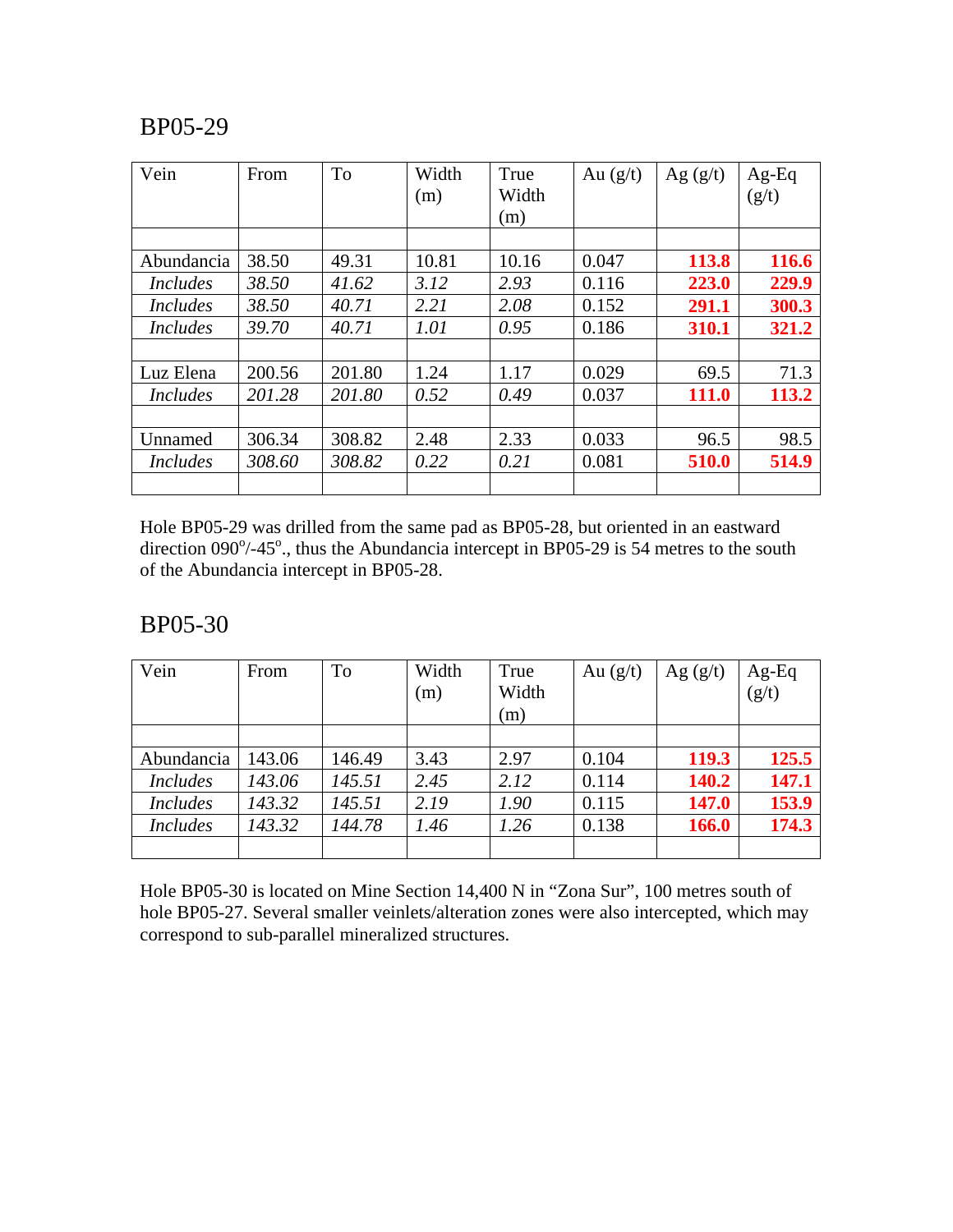| Vein            | From   | To     | Width | True  | Au $(g/t)$ | Ag $(g/t)$ | Ag-Eq |
|-----------------|--------|--------|-------|-------|------------|------------|-------|
|                 |        |        | (m)   | Width |            |            | (g/t) |
|                 |        |        |       | (m)   |            |            |       |
|                 |        |        |       |       |            |            |       |
| Abundancia      | 356.63 | 358.34 | 1.71  | 1.61  | 0.145      | 66.9       | 75.6  |
| <i>Includes</i> | 356.90 | 358.34 | 1.44  | 1.35  | 0.157      | 77.3       | 86.7  |
| <i>Includes</i> | 357.46 | 357.82 | 0.36  | 0.34  | 0.475      | 298.0      | 326.5 |
|                 |        |        |       |       |            |            |       |
| Luz Elena       | 466.42 | 473.55 | 7.13  | 6.70  | 0.105      | 25.1       | 31.4  |
| <i>Includes</i> | 466.42 | 468.17 | 1.75  | 1.64  | 0.099      | 34.1       | 40.0  |
|                 |        |        |       |       |            |            |       |

Hole BP05-31 is one of the deeper holes on section 15,300 N, collared 150 metres west of hole BP05-06. Also on this section is a deeper hole BP06-34.

## BP05-32

| Vein            | From   | To     | Width | True  | Au $(g/t)$ | Ag $(g/t)$ |                                                                                            |
|-----------------|--------|--------|-------|-------|------------|------------|--------------------------------------------------------------------------------------------|
|                 |        |        | (m)   | Width |            |            | $\begin{array}{c} \mathbf{Ag}\text{-}\mathbf{Eq}\\ \left( \mathbf{g/t}\right) \end{array}$ |
|                 |        |        |       | (m)   |            |            |                                                                                            |
|                 |        |        |       |       |            |            |                                                                                            |
| Transversal     | 158.70 | 163.82 | 5.12  | 4.81  | 0.205      | 55.1       | 67.4                                                                                       |
| <i>Includes</i> | 158.70 | 163.30 | 4.60  | 4.32  | 0.218      | 57.9       | 71.0                                                                                       |
| <i>Includes</i> | 158.70 | 159.50 | 0.80  | 0.75  | 0.074      | 100.0      | 104.4                                                                                      |
|                 |        |        |       |       |            |            |                                                                                            |
| Unnamed         | 174.54 | 175.54 | 1.00  | 0.86  | 0.117      | 1,180.0    | 1,187.0                                                                                    |
|                 |        |        |       |       |            |            |                                                                                            |

Hole BP05-32 is a northward striking hole, dipping -45 degrees, designed to target the Transversal Vein roughly 100 metres below BP05-26.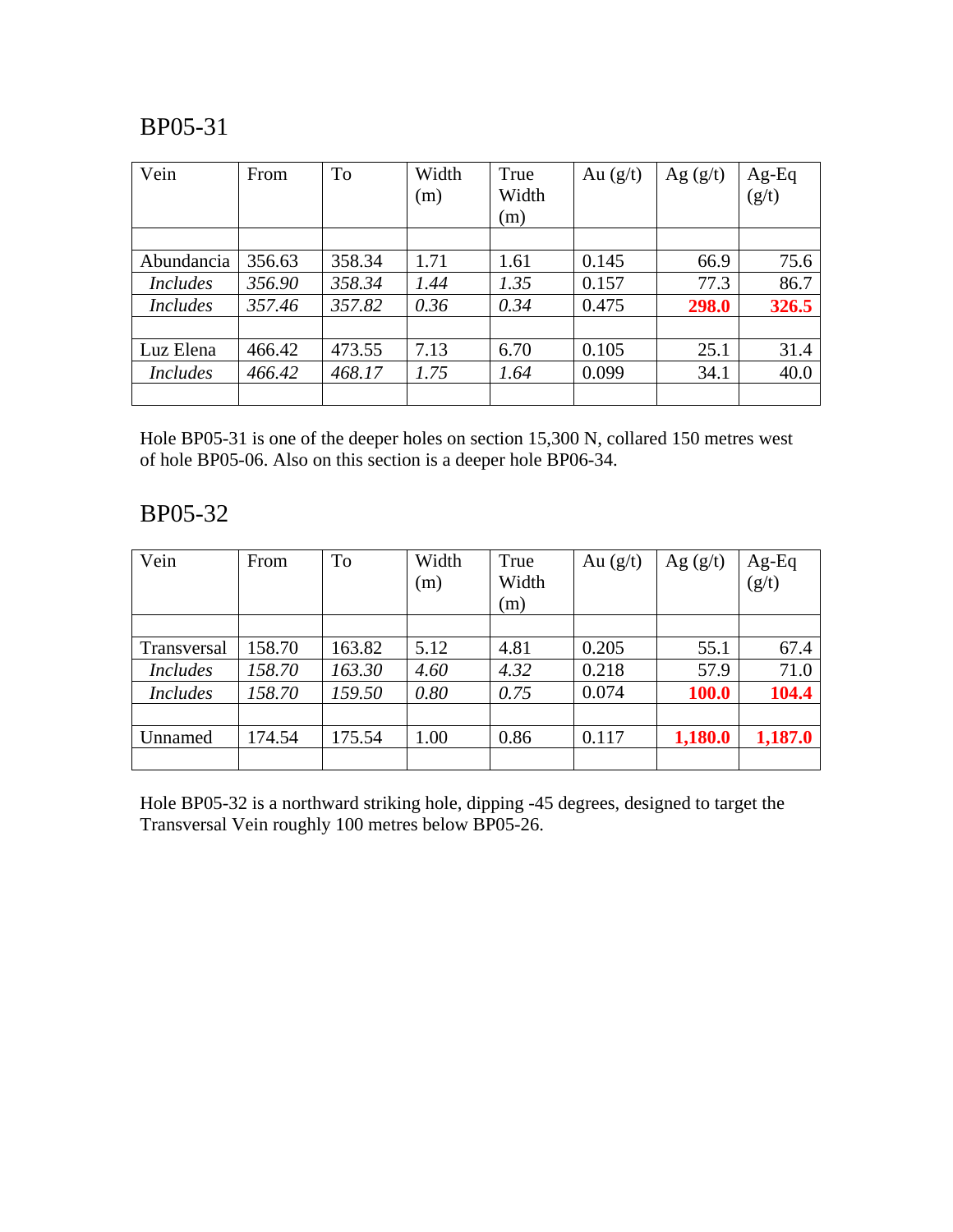| Vein            | From   | To     | Width<br>(m) | True<br>Width<br>(m) | Au $(g/t)$ | Ag $(g/t)$ | $Ag-Eq$<br>(g/t) |
|-----------------|--------|--------|--------------|----------------------|------------|------------|------------------|
| Abundancia      | 85.98  | 89.34  | 3.36         | 2.91                 | 0.179      | 289.4      | 300.1            |
| <i>Includes</i> | 85.98  | 87.84  | 1.84         | 1.61                 | 0.295      | 498.1      | 515.8            |
| <i>Includes</i> | 85.98  | 87.34  | 1.36         | 1.18                 | 0.390      | 670.0      | 693.4            |
| Luz Elena       | 160.18 | 162.03 | 1.85         | 1.60                 | 0.031      | 287.0      | 288.9            |
| <i>Includes</i> | 161.18 | 162.03 | 0.85         | 0.74                 | 0.047      | 593.5      | 596.4            |
| <i>Includes</i> | 161.53 | 162.03 | 0.50         | 0.43                 | 0.072      | 950.0      | 954.3            |

Hole BP06-33 is located in Zona Sur, oriented  $090^{\circ}/-55^{\circ}$ , and is on the same section as BP05-30 (mine grid 14,400 N). It is located approximately 100 metres south of BP05-29.

#### BP06-34

| Vein            | From     | To       | Length | True  | Au    | Ag    | $Ag-Eq$ |
|-----------------|----------|----------|--------|-------|-------|-------|---------|
|                 | (metres) | (metres) |        | Width | (g/t) | (g/t) | (g/t)   |
|                 |          |          |        |       |       |       |         |
| Abundancia      | 408.97   | 411.54   | 2.57   | 2.53  | 1.067 | 40.8  | 104.8   |
| <i>Includes</i> | 409.91   | 411.54   | 1.63   | 1.61  | 1.653 | 61.9  | 161.1   |
| <i>Includes</i> | 410.31   | 411.54   | 1.23   | 1.21  | 2.186 | 81.6  | 212.7   |
| Includes        | 410.31   | 410.78   | 0.47   | 0.46  | 4.860 | 85.7  | 377.3   |
|                 |          |          |        |       |       |       |         |
| Luz Elena       | 471.19   | 473.12   | 1.93   | 1.81  | 0.219 | 138.4 | 151.6   |
| Includes        | 471.19   | 472.69   | 1.50   | 1.41  | 0.188 | 168.5 | 179.8   |
| Includes        | 471.19   | 472.39   | 1.20   | 1.13  | 0.146 | 200.5 | 209.3   |
| <i>Includes</i> | 471.19   | 472.09   | 0.90   | 0.85  | 0.122 | 253.2 | 260.5   |
| <i>Includes</i> | 471.47   | 472.09   | 0.62   | 0.58  | 0.152 | 342.4 | 351.6   |
|                 |          |          |        |       |       |       |         |

Hole BP06-34 is part of the deeper drilling in the Mina La Preciosa sector, below the area of resource estimation (19 Jan 2006). Note: There is also a distinct increase in base metal values.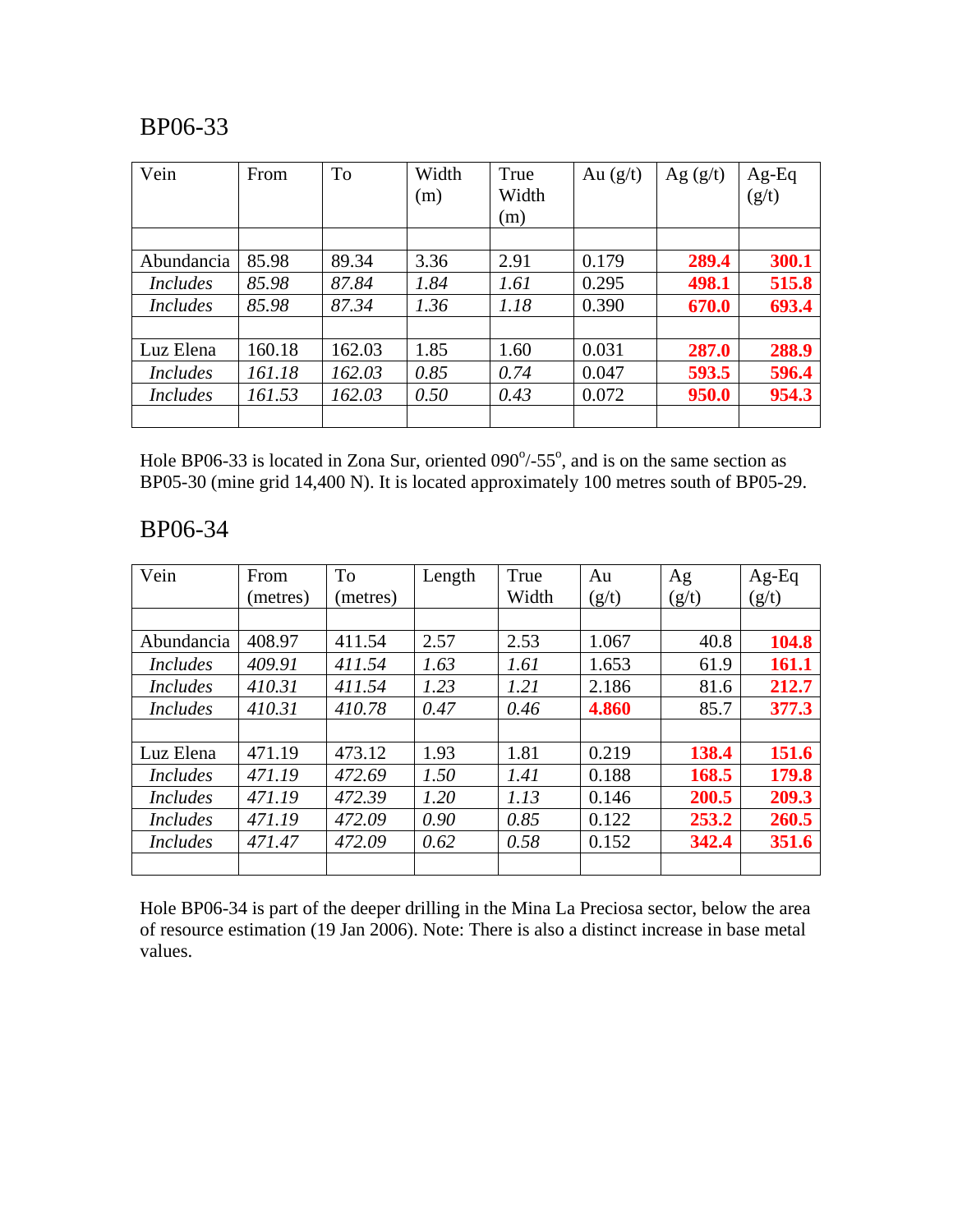| Vein            | From     | To       | Length | True  | Au    | Ag    | Ag-Eq |
|-----------------|----------|----------|--------|-------|-------|-------|-------|
|                 | (metres) | (metres) |        | Width | (g/t) | (g/t) | (g/t) |
|                 |          |          |        |       |       |       |       |
| Unnamed         | 109.64   | 111.31   | 1.67   | 1.57  | 0.188 | 88.1  | 99.4  |
| <b>Includes</b> | 109.64   | 110.57   | 0.93   | 0.87  | 0.321 | 140.0 | 159.3 |
|                 |          |          |        |       |       |       |       |
| Abundancia      | 129.47   | 132.02   | 2.55   | 2.54  | 0.103 | 75.4  | 81.5  |
| <b>Includes</b> | 129.47   | 131.22   | 1.75   | 1.74  | 0.103 | 98.5  | 104.7 |
| <b>Includes</b> | 129.47   | 130.22   | 0.75   | 0.75  | 0.104 | 197.0 | 203.2 |
|                 |          |          |        |       |       |       |       |

Hole BP06-35 is in Zona Sur, west of and deeper than BP06-37 and BP06-38.

### BP06-36

| Vein            | From     | To       | Length | True  | Au    | Ag    | $Ag-Eq$ |
|-----------------|----------|----------|--------|-------|-------|-------|---------|
|                 | (metres) | (metres) |        | Width | (g/t) | (g/t) | (g/t)   |
|                 |          |          |        |       |       |       |         |
| Abundancia      | 353.20   | 355.99   | 2.79   | 2.79  | 0.112 | 54.6  | 61.3    |
| <i>Includes</i> | 353.20   | 355.60   | 2.40   | 2.40  | 0.098 | 61.3  | 67.2    |
| <i>Includes</i> | 353.91   | 355.60   | 1.69   | 1.69  | 0.094 | 82.2  | 87.9    |
| <i>Includes</i> | 353.91   | 354.11   | 0.20   | 0.20  | 0.288 | 610.0 | 627.3   |
|                 |          |          |        |       |       |       |         |
| Unnamed         | 538.54   | 541.02   | 2.48   | 2.48  | 0.075 | 48.2  | 52.7    |
| <i>Includes</i> | 538.54   | 539.16   | 0.62   | 0.62  | 0.166 | 107.3 | 117.3   |
| <i>Includes</i> | 538.76   | 538.96   | 0.20   | 0.20  | 0.281 | 288.0 | 304.9   |
|                 |          |          |        |       |       |       |         |

Hole BP06-36 is part of the deeper drilling in the Mina La Preciosa sector, below the area of resource estimation (19 Jan 2006), west of holes BP05-01 and BP05-02.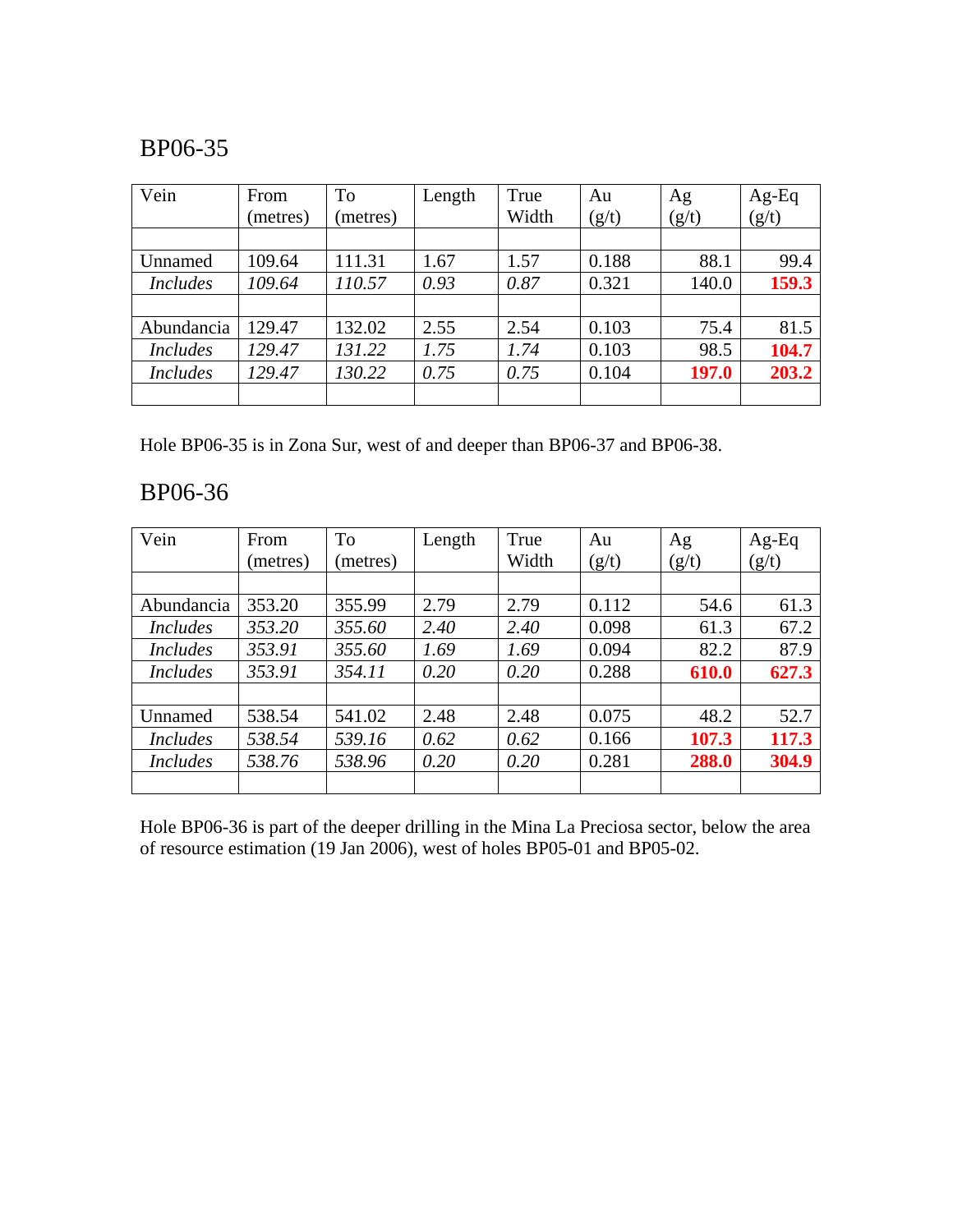| Vein            | From     | <b>To</b> | Length | True  | Au    | Ag    | $Ag-Eq$ |
|-----------------|----------|-----------|--------|-------|-------|-------|---------|
|                 | (metres) | (metres)  |        | Width | (g/t) | (g/t) | (g/t)   |
|                 |          |           |        |       |       |       |         |
| Abundancia      | 66.00    | 70.32     | 4.32   | 4.17  | 0.301 | 104.2 | 122.3   |
| <i>Includes</i> | 66.00    | 67.70     | 1.70   | 1.64  | 0.719 | 174.0 | 217.1   |
|                 |          |           |        |       |       |       |         |
| Luz Elena       | 135.88   | 139.71    | 3.83   | 3.70  | 0.025 | 126.4 | 127.9   |
| <i>Includes</i> | 135.88   | 139.43    | 3.55   | 3.43  | 0.022 | 134.0 | 135.3   |
| <i>Includes</i> | 135.88   | 138.25    | 2.37   | 2.29  | 0.018 | 178.8 | 179.9   |
| <i>Includes</i> | 135.88   | 137.53    | 1.65   | 1.59  | 0.016 | 236.8 | 237.8   |
| <i>Includes</i> | 135.88   | 136.40    | 0.52   | 0.50  | 0.045 | 670.0 | 672.7   |
|                 |          |           |        |       |       |       |         |
| Sur             | 258.43   | 260.48    | 2.05   | 2.05  | 0.023 | 21.1  | 22.5    |
|                 |          |           |        |       |       |       |         |
| Nueva $(?)$     | 389.01   | 391.44    | 2.43   | 2.35  | 0.240 | 31.0  | 45.4    |
|                 |          |           |        |       |       |       |         |

Hole BP06-37 is in Zona Sur, between BP06-35 and BP06-38.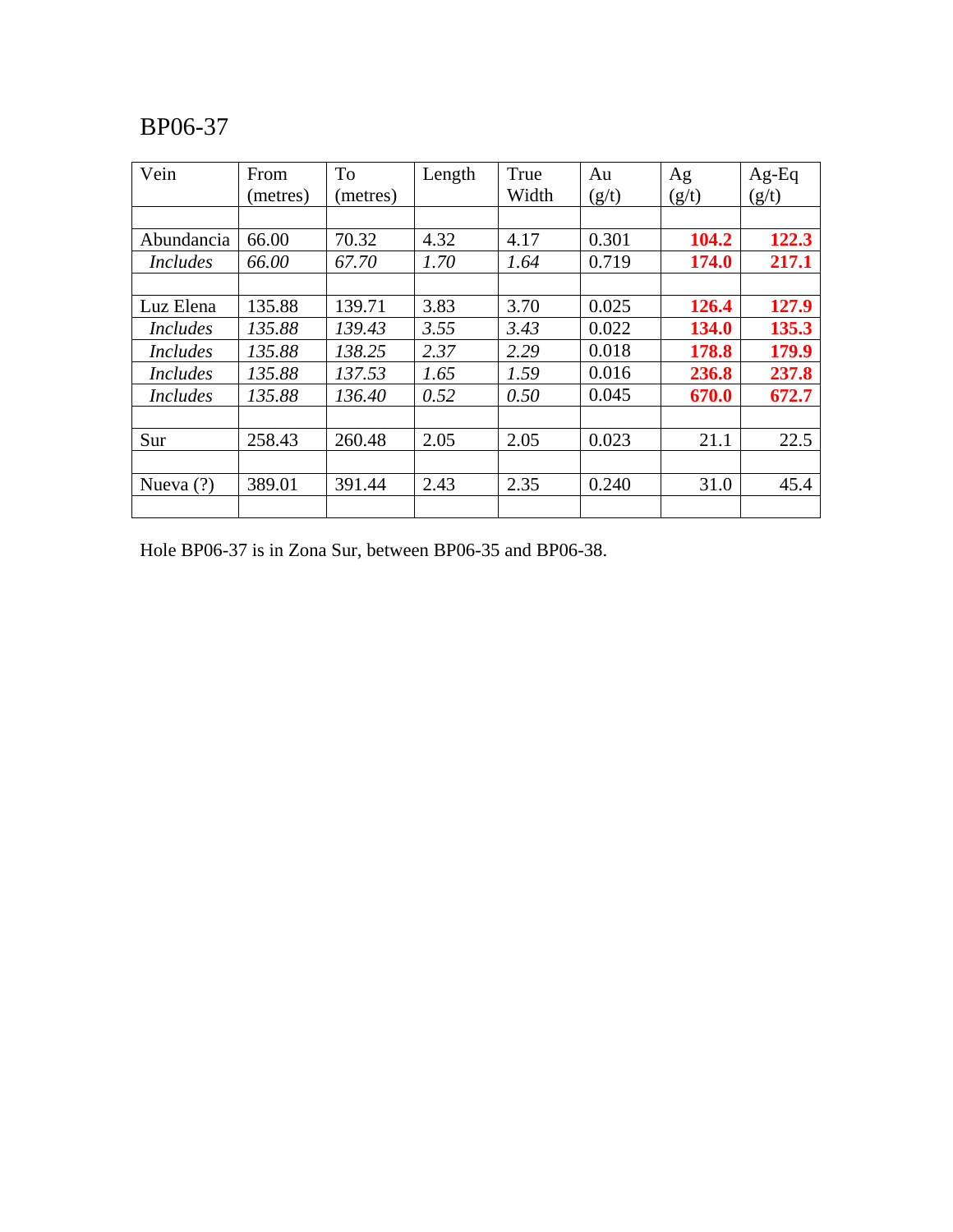| Vein            | From     | To       | Length | True  | Au    | Ag    | $Ag-Eq$ |
|-----------------|----------|----------|--------|-------|-------|-------|---------|
|                 | (metres) | (metres) |        | Width | (g/t) | (g/t) | (g/t)   |
|                 |          |          |        |       |       |       |         |
| Unnamed         | 2.00     | 4.61     | 2.61   | 2.52  | 0.034 | 56.2  | 58.3    |
| <i>Includes</i> | 2.00     | 2.61     | 0.61   | 0.59  | 0.071 | 118.0 | 122.3   |
|                 |          |          |        |       |       |       |         |
| Luz Elena       | 77.85    | 79.66    | 1.81   | 1.78  | 0.007 | 63.6  | 64.0    |
| <b>Includes</b> | 77.85    | 79.45    | 1.60   | 1.58  | 0.008 | 69.7  | 70.2    |
| <b>Includes</b> | 77.85    | 78.66    | 0.81   | 0.80  | 0.013 | 119.0 | 119.8   |
|                 |          |          |        |       |       |       |         |
| Sur             | 155.64   | 157.19   | 1.55   | 1.50  | 0.016 | 84.6  | 85.6    |
| <i>Includes</i> | 156.09   | 156.59   | 0.50   | 0.48  | 0.035 | 212.0 | 214.1   |
|                 |          |          |        |       |       |       |         |
| Unnamed         | 165.31   | 167.68   | 2.37   | 2.37  | 0.033 | 85.9  | 87.9    |
| <i>Includes</i> | 166.17   | 167.68   | 1.51   | 1.51  | 0.048 | 124.2 | 127.1   |
| <b>Includes</b> | 166.80   | 167.68   | 0.88   | 0.88  | 0.061 | 203.0 | 206.7   |
|                 |          |          |        |       |       |       |         |
| Unnamed         | 182.36   | 183.96   | 1.60   | 1.60  | 0.051 | 110.8 | 113.9   |
| <i>Includes</i> | 183.09   | 183.96   | 0.87   | 0.87  | 0.085 | 193.0 | 198.1   |
|                 |          |          |        |       |       |       |         |
| Unnamed         | 191.23   | 193.37   | 2.14   | 2.14  | 0.086 | 50.7  | 55.8    |
|                 |          |          |        |       |       |       |         |
| Nueva $(?)$     | 277.09   | 278.47   | 1.38   | 1.36  | 0.183 | 122.3 | 133.3   |
| <i>Includes</i> | 277.68   | 278.47   | 0.61   | 0.60  | 0.406 | 258.0 | 282.4   |
|                 |          |          |        |       |       |       |         |

Hole BP06-38 is in Zona Sur, east of holes BP06-35 and BP06-37. There are multiple quartz-barite veins and veinlet zones.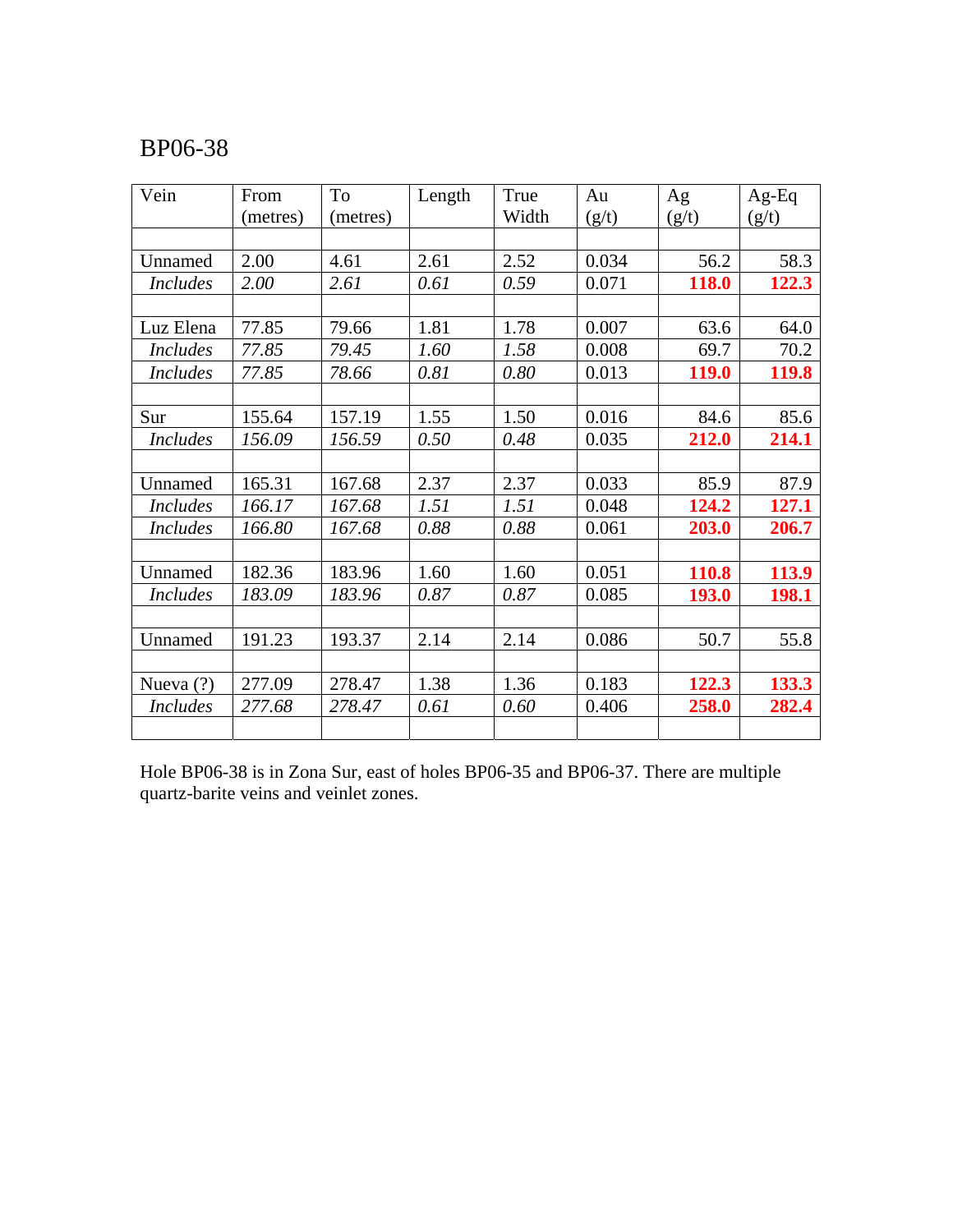Hole BP06-39 is located in "The Gap" south of "Zona Sur". No significant intercepts.

## BP06-40

Hole BP06-40 is located in "The Gap" south of "Zona Sur". No significant intercepts.

### BP06-41

Hole BP06-41 is located in "The Gap" south of "Zona Sur". No significant intercepts.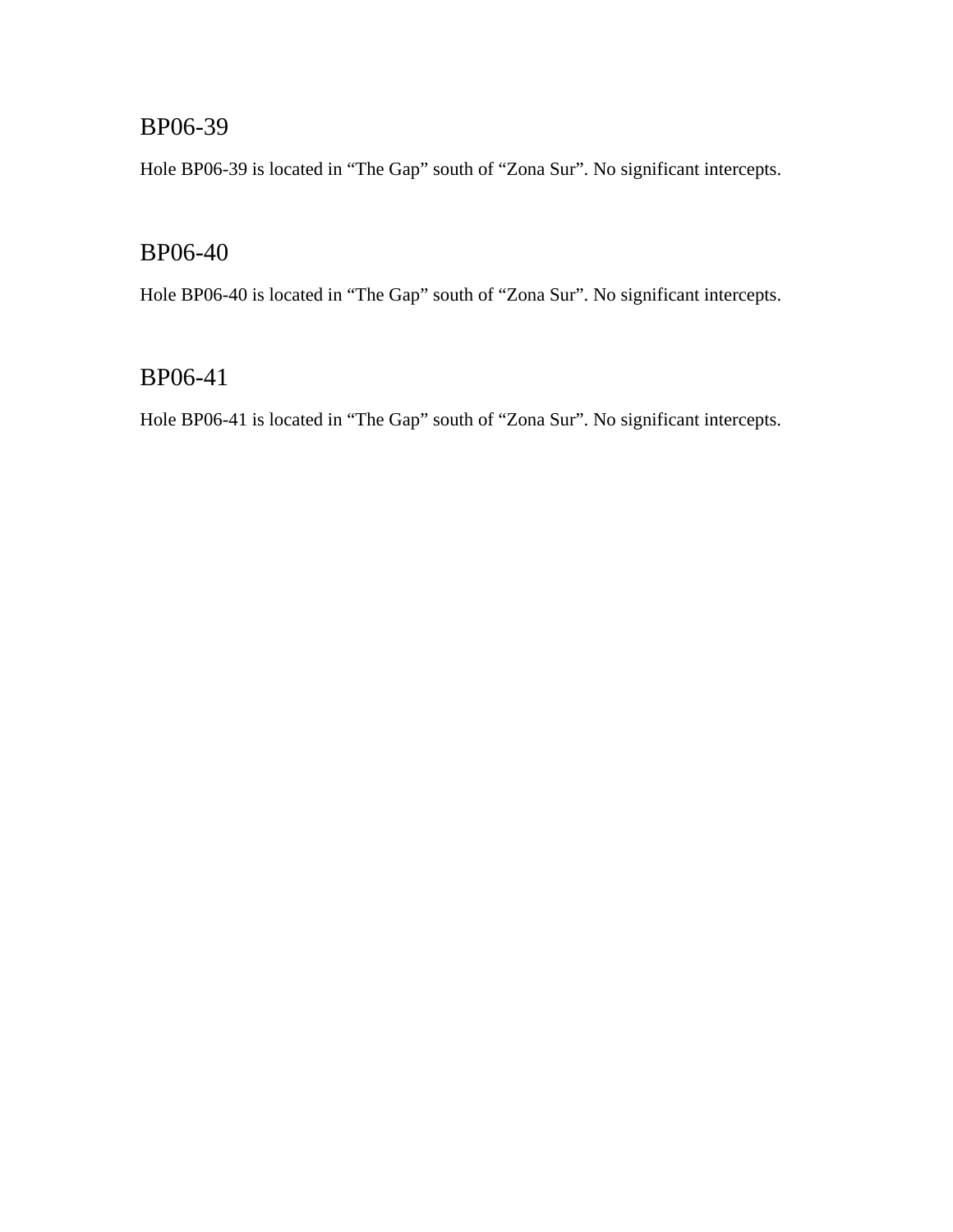| Vein            | From     | To       | Length | True  | Au    | Ag           | $Ag-Eq$ |
|-----------------|----------|----------|--------|-------|-------|--------------|---------|
|                 | (metres) | (metres) |        | Width | (g/t) | (g/t)        | (g/t)   |
|                 |          |          |        |       |       |              |         |
| Unnamed         | 2.25     | 2.75     | 0.50   | 0.48  | 0.019 | 191.5        | 192.6   |
|                 |          |          |        |       |       |              |         |
| Abundancia      | 108.43   | 110.61   | 2.18   | 2.15  | 0.356 | 135.9        | 157.3   |
| <i>Includes</i> | 108.43   | 109.62   | 1.19   | 1.17  | 0.605 | 220.0        | 256.3   |
|                 |          |          |        |       |       |              |         |
| Unnamed         | 137.88   | 139.33   | 1.45   | 1.26  | 0.127 | 73.2         | 80.8    |
| <i>Includes</i> | 137.88   | 138.33   | 0.45   | 0.39  | 0.275 | 202.0        | 218.5   |
|                 |          |          |        |       |       |              |         |
| Luz Elena       | 267.54   | 268.10   | 0.56   | 0.24  | 0.110 | 120.0        | 126.6   |
|                 |          |          |        |       |       |              |         |
| Veta Sur?       | 367.81   | 368.95   | 1.14   | 1.03  | 0.182 | <b>142.0</b> | 152.9   |
| <i>Includes</i> | 368.42   | 368.70   | 0.28   | 0.25  | 0.580 | 500.0        | 534.8   |
|                 |          |          |        |       |       |              |         |

Hole BP06-42 is located in "Cerro El Venado Sector", south of "The Gap". There are a series of minor silver-gold veinlets intersected and one brecciated vein meeting the requirements for both cut-off grand and thickness.

### BP06-43

Hole BP06-43 is located in "The Gap" south of "Zona Sur". No significant intercepts.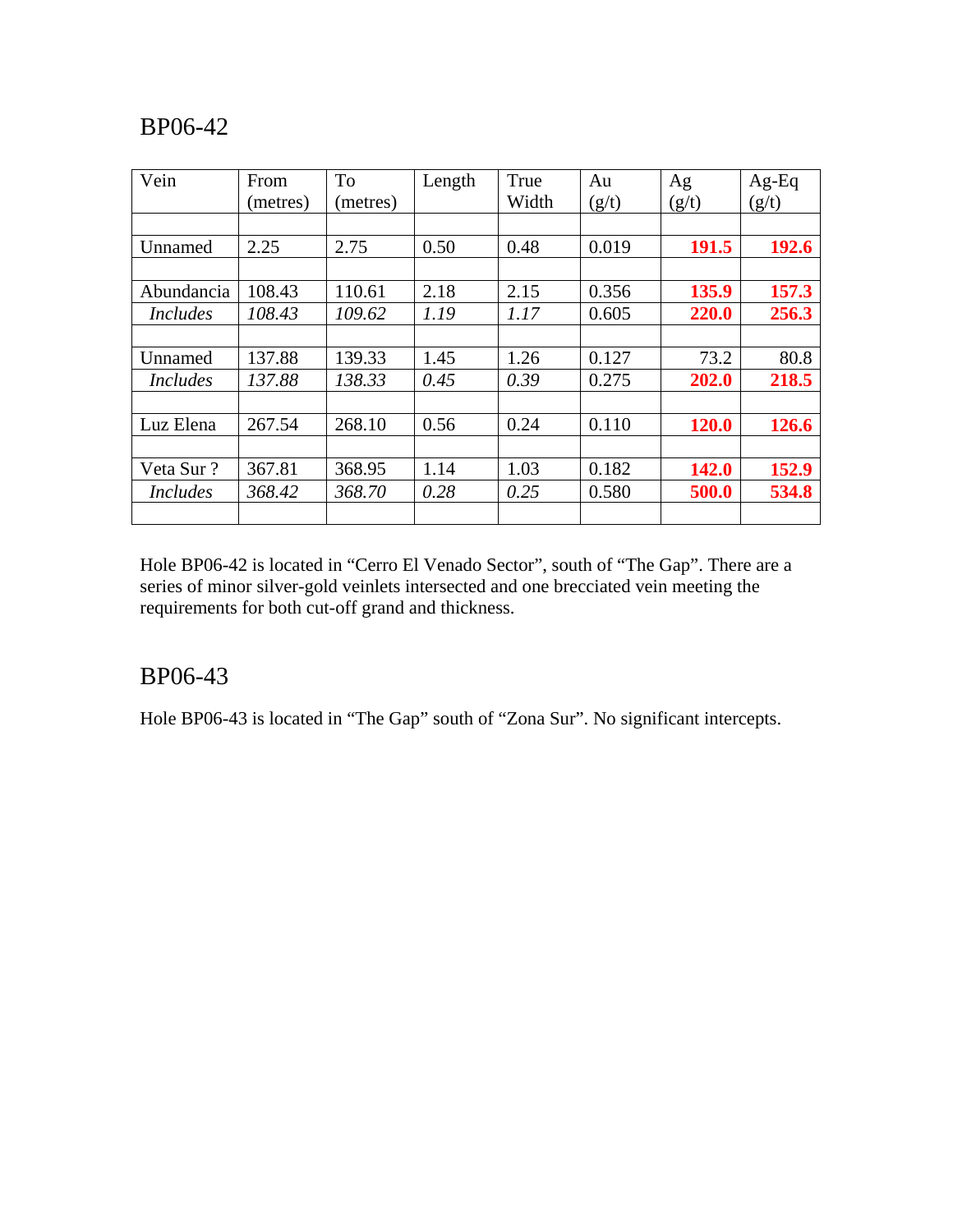| Vein            | From<br>(metres) | To<br>(metres) | Length | True<br>Width | Au<br>(g/t) | Ag<br>(g/t) | $Ag-Eq$<br>(g/t) |
|-----------------|------------------|----------------|--------|---------------|-------------|-------------|------------------|
|                 |                  |                |        |               |             |             |                  |
| Ab-Deeps        | 425.20           | 430.31         | 5.11   | 4.80          | 0.266       | 96.1        | 112.1            |
| <b>Includes</b> | 426.64           | 430.31         | 3.67   | 3.45          | 0.339       | 123.4       | 143.7            |
| <b>Includes</b> | 426.64           | 429.56         | 2.92   | 2.74          | 0.362       | 143.9       | 165.7            |
| <b>Includes</b> | 427.09           | 429.56         | 2.47   | 2.32          | 0.325       | 159.0       | 178.5            |
| <b>Includes</b> | 427.29           | 429.56         | 2.27   | 2.13          | 0.252       | 167.3       | 182.5            |
|                 |                  |                |        |               |             |             |                  |

Hole BP06-44, 090/-45°, is located in "Zona Sur" west of and deeper than BP05-30 and BP06-33 on mine grid section 14,400 N.

### BP06-45

| Vein            | From     | <b>To</b> | Length | True  | Au    | Ag    | Ag-Eq |
|-----------------|----------|-----------|--------|-------|-------|-------|-------|
|                 | (metres) | (metres)  |        | Width | (g/t) | (g/t) | (g/t) |
|                 |          |           |        |       |       |       |       |
| Abundancia      | 155.12   | 161.93    | 6.81   | 6.40  | 0.109 | 57.6  | 64.1  |
| <b>Includes</b> | 155.12   | 156.14    | 1.02   | 0.96  | 0.221 | 136.9 | 150.1 |
| <i>Includes</i> | 159.97   | 160.57    | 0.60   | 0.56  | 0.221 | 117.0 | 130.2 |
|                 |          |           |        |       |       |       |       |
| Unnamed         | 397.55   | 399.96    | 2.41   | 2.26  | 0.352 | 18.4  | 39.5  |
| <i>Includes</i> | 398.20   | 399.00    | 0.80   | 0.75  | 0.685 | 13.6  | 54.7  |
|                 |          |           |        |       |       |       |       |

Hole BP06-45, 090/-45<sup>°</sup>, is located in "Zona Sur" west of and deeper than BP05-32 and BP06-29 on mine grid section 14,500 N. Abundancia appears as a quartz stringer zone.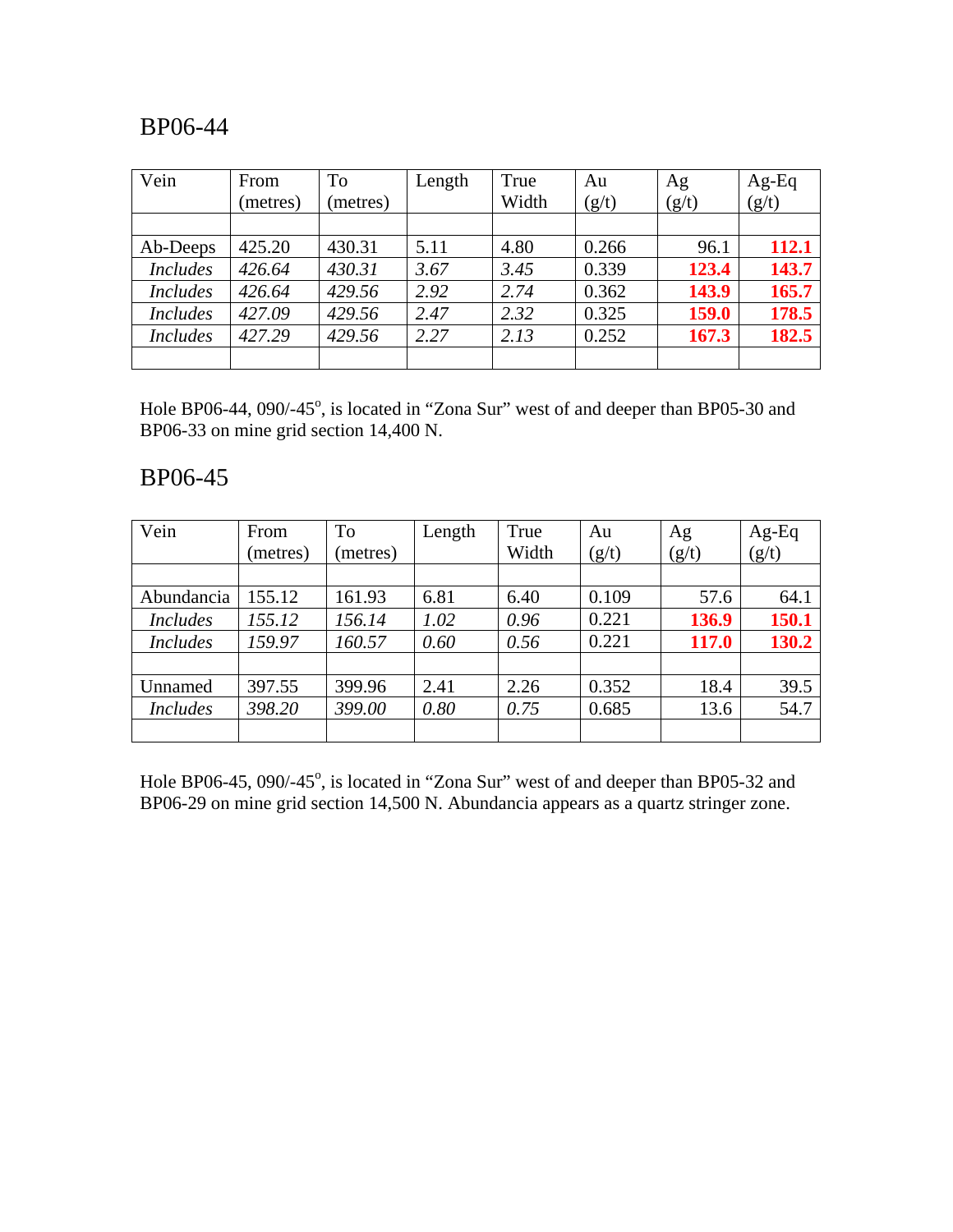| Vein            | From<br>(metres) | To<br>metres) | Length | True<br>Width | Au<br>(g/t) | Ag<br>(g/t) | $Ag-Eq$<br>(g/t) |
|-----------------|------------------|---------------|--------|---------------|-------------|-------------|------------------|
|                 |                  |               |        |               |             |             |                  |
| Transversal     | 90.81            | 92.46         | 1.65   | 1.55          | 0.057       | 52.8        | 56.2             |
| <i>Includes</i> | 91.49            | 91.82         | 0.33   | 0.31          | 0.141       | 117.0       | 125.5            |
|                 |                  |               |        |               |             |             |                  |

Hole BP06-46, 000/-45o, is located in "Zona Sur" from the same pad as BP06-45. A quartz stringer zone anomalous in silver and gold appears where the Transversal Vein is projected.

### BP06-47

| Vein            | From     | To       | Length | True  | Au    | Ag           | $Ag-Eq$ |
|-----------------|----------|----------|--------|-------|-------|--------------|---------|
|                 | (metres) | (metres) |        | Width | (g/t) | (g/t)        | (g/t)   |
|                 |          |          |        |       |       |              |         |
| Abundancia      | 35.95    | 51.07    | 15.12  | 14.21 | 0.056 | 101.5        | 104.8   |
| <b>Includes</b> | 35.95    | 38.00    | 2.05   | 1.93  | 0.162 | 502.4        | 512.1   |
| <b>Includes</b> | 37.54    | 37.79    | 0.25   | 0.24  | 1.140 | 3,830.0      | 3,898.4 |
| <i>Includes</i> | 48.46    | 51.07    | 2.61   | 2.45  | 0.102 | 106.8        | 112.9   |
|                 |          |          |        |       |       |              |         |
| Unnamed         | 65.43    | 68.72    | 3.29   | 3.09  | 0.019 | 76.2         | 77.4    |
| <i>Includes</i> | 68.12    | 68.52    | 0.40   | 0.38  | 0.047 | 274.0        | 276.8   |
|                 |          |          |        |       |       |              |         |
| Unnamed         | 118.96   | 120.67   | 1.71   | 1.50  | 0.022 | 77.1         | 78.5    |
| <i>Includes</i> | 120.43   | 120.67   | 0.24   | 0.22  | 0.040 | 286.0        | 288.4   |
|                 |          |          |        |       |       |              |         |
| Unnamed         | 148.68   | 150.66   | 1.98   | 1.86  | 0.136 | 51.2         | 59.4    |
| <i>Includes</i> | 150.20   | 150.44   | 0.24   | 0.23  | 0.835 | 209.0        | 259.1   |
|                 |          |          |        |       |       |              |         |
| Unnamed         | 157.84   | 159.82   | 1.98   | 1.86  | 0.126 | 50.3         | 57.9    |
| <i>Includes</i> | 158.68   | 158.92   | 0.24   | 0.23  | 0.688 | 237.0        | 278.3   |
|                 |          |          |        |       |       |              |         |
| Luz Elena       | 186.59   | 188.36   | 1.77   | 1.66  | 0.098 | <b>130.0</b> | 135.9   |
| <i>Includes</i> | 187.30   | 187.88   | 0.58   | 0.55  | 0.257 | 360.0        | 375.4   |
|                 |          |          |        |       |       |              |         |

Hole BP06-47 is in Zona Sur, north of hole BP06-29 and was drilled to the east. There are multiple quartz-barite veins and veinlet zones.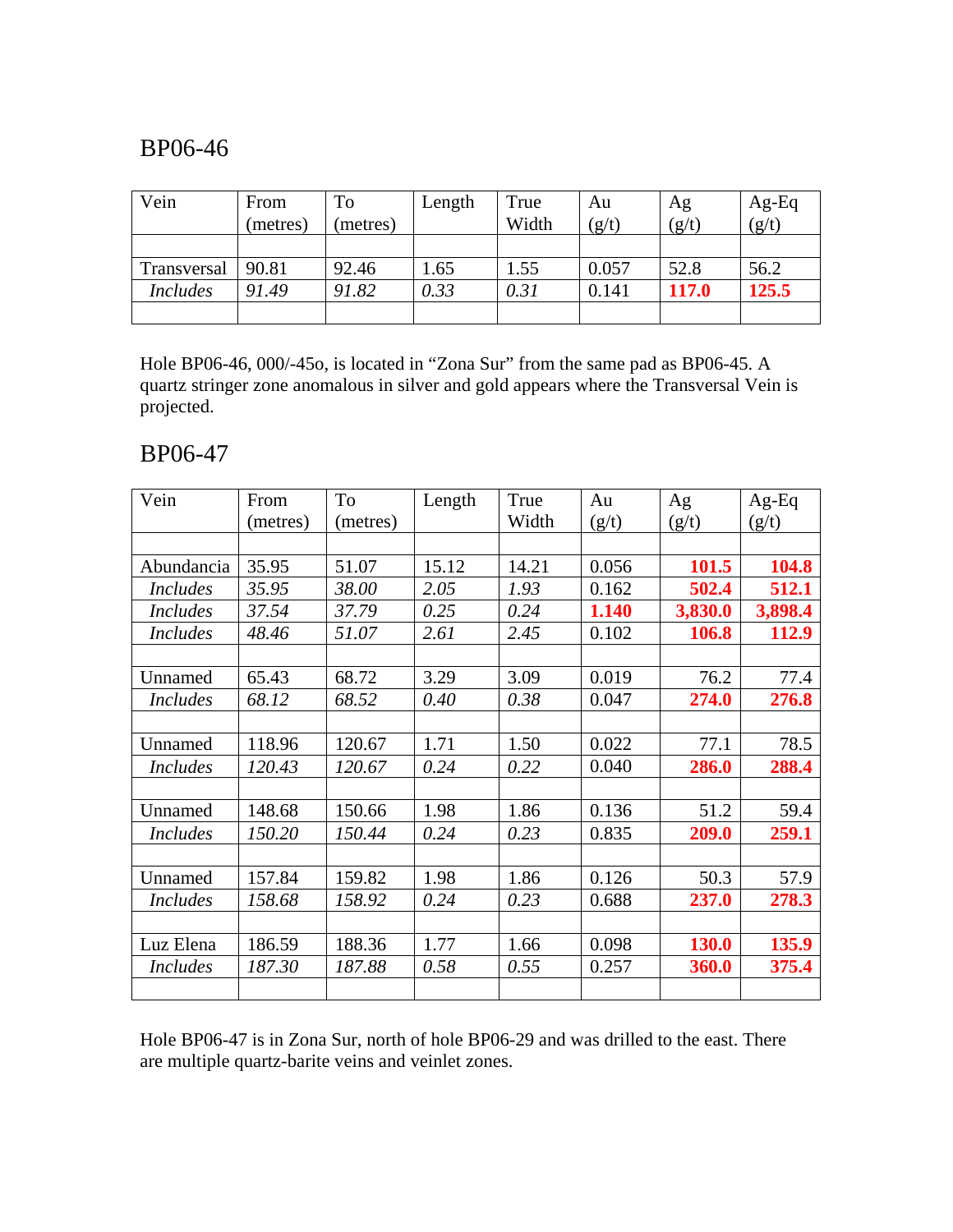| Vein            | From     | <b>To</b> | Length | True  | Au    | Ag    | $Ag-Eq$ |
|-----------------|----------|-----------|--------|-------|-------|-------|---------|
|                 | (metres) | (metres)  |        | Width | (g/t) | (g/t) | (g/t)   |
|                 |          |           |        |       |       |       |         |
| Ab-Deeps        | 450.67   | 452.35    | 1.68   | 1.65  | 0.245 | 129.7 | 144.3   |
| <i>Includes</i> | 450.67   | 451.71    | 1.04   | 1.02  | 0.387 | 199.0 | 222.2   |
| <b>Includes</b> | 450.67   | 451.47    | 0.80   | 0.79  | 0.468 | 246.0 | 274.1   |
|                 |          |           |        |       |       |       |         |

Hole BP06-48 is in the "Zona Sur – Deeps", 100 metres south of hole BP06-44, and west of hole BP06-35, on mine section 14,300 N. More sampling is required

### BP06-49

| Vein            | From     | To       | Length | True  | Au    | Ag    | $Ag-Eq$ |
|-----------------|----------|----------|--------|-------|-------|-------|---------|
|                 | (metres) | (metres) |        | Width | (g/t) | (g/t) | (g/t)   |
|                 |          |          |        |       |       |       |         |
| Abundancia      | 58.17    | 70.75    | 12.58  | 7.22  | 0.073 | 142.3 | 146.7   |
| <i>Includes</i> | 62.00    | 70.75    | 8.75   | 5.02  | 0.090 | 178.1 | 183.4   |
| <i>Includes</i> | 62.90    | 64.44    | 1.54   | 0.88  | 0.202 | 248.2 | 260.3   |
| <i>Includes</i> | 67.91    | 70.75    | 2.84   | 1.63  | 0.084 | 270.1 | 275.2   |
| <i>Includes</i> | 67.91    | 70.22    | 2.31   | 1.32  | 0.093 | 300.1 | 305.7   |
|                 |          |          |        |       |       |       |         |
| Transversal     | 107.54   | 119.33   | 11.79  | 11.08 | 0.102 | 104.9 | 111.0   |
| <b>Includes</b> | 111.95   | 119.33   | 7.38   | 6.93  | 0.124 | 150.4 | 157.8   |
| <i>Includes</i> | 115.82   | 119.33   | 3.51   | 3.30  | 0.128 | 233.3 | 241.0   |
| <i>Includes</i> | 116.79   | 119.33   | 2.54   | 2.39  | 0.123 | 288.4 | 295.8   |
| <i>Includes</i> | 116.79   | 117.57   | 0.78   | 0.73  | 0.221 | 660.8 | 674.0   |
|                 |          |          |        |       |       |       |         |

Hole BP06-49 is a northward hole targeting the Transversal Vein and passing obliquely through the Abundancia Vein in Zona Sur.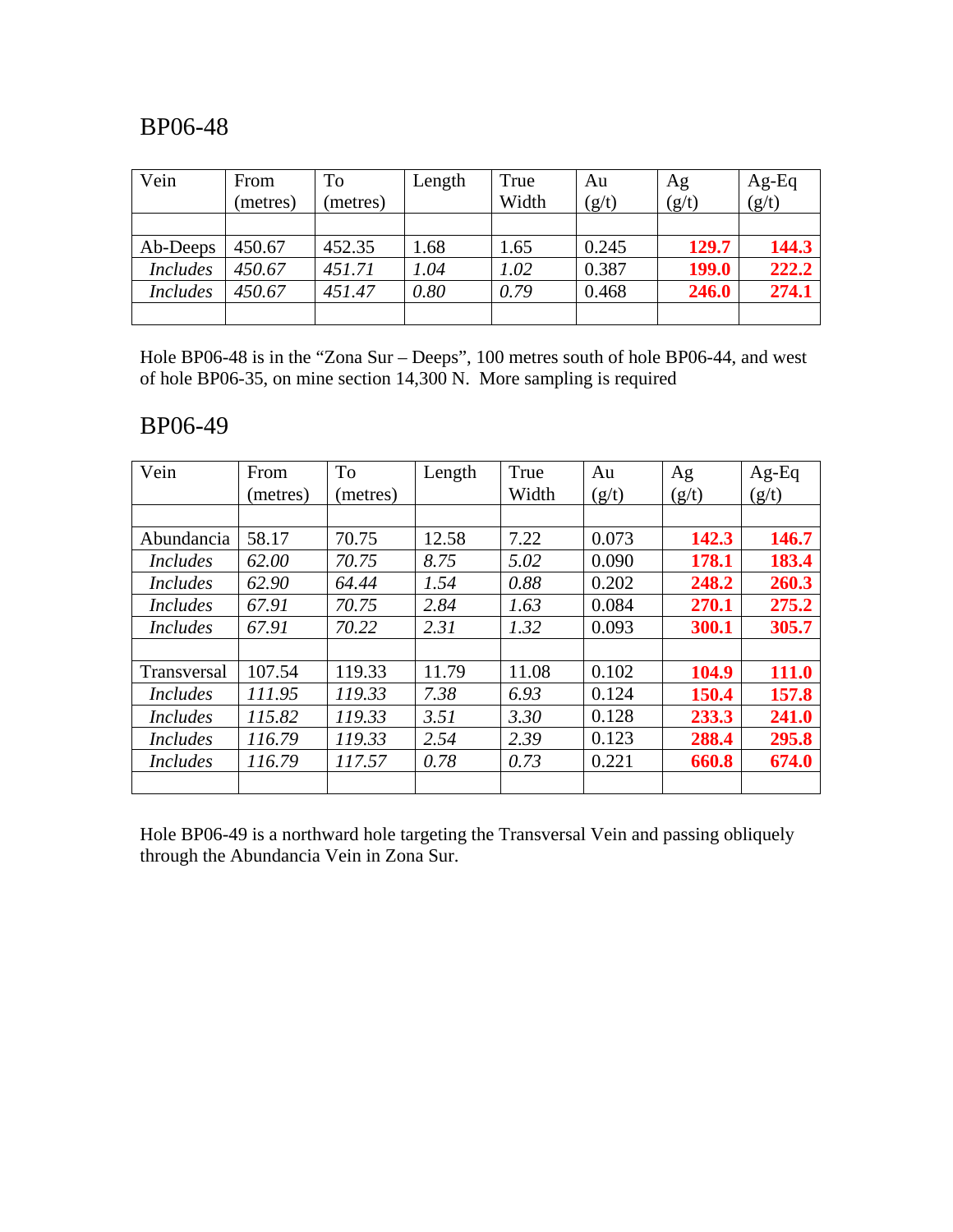| Vein            | From     | To      | Length | True  | Au    | Ag    | $Ag-Eq$ |
|-----------------|----------|---------|--------|-------|-------|-------|---------|
|                 | (metres) | metres) |        | Width | (g/t) | (g/t) | (g/t)   |
|                 |          |         |        |       |       |       |         |
| Abundancia      | 111.44   | 113.16  | 1.72   | 1.62  | 0.028 | 19.8  | 21.5    |
| <b>Includes</b> | ! 11.64  | 112.16  | 0.52   | 0.49  | 0.052 | 44.0  | 47.1    |
|                 |          |         |        |       |       |       |         |

BP06-50 is located in the "Cerro El Venado Sector", 100 metres south of BP06-42, on mine section 14,000 N. While being anomalous in silver, this intersection also yielded 0.50% Pb and 0.50% Zn for the main interval, and 1.17% Pb and 1.37% Zn for the subinterval.

#### BP06-51

Hole BP06-51 is located in "The Gap" between Zona Sur Sector and Cerro El Venado Sector. No significant intercepts.

#### BP06-52

| Vein            | From     | To      | Length | True  | Au    | Ag    | $Ag-Eq$ |
|-----------------|----------|---------|--------|-------|-------|-------|---------|
|                 | (metres) | metres) |        | Width | (g/t) | (g/t) | (g/t)   |
|                 |          |         |        |       |       |       |         |
| Abundancia      | 94.80    | 96.41   | 1.61   | 1.51  | 0.086 | 101.3 | 106.4   |
| <i>Includes</i> | 94.80    | 95.59   | 0.79   | 0.74  | 0.125 | 177.3 | 184.8   |
| <i>Includes</i> | 95.21    | 95.59   | 0.38   | 0.36  | 0.201 | 296.0 | 308.1   |
|                 |          |         |        |       |       |       |         |
| Luz Elena       | 235.79   | 237.57  | 1.78   | 1.67  | 0.038 | 122.0 | 124.2   |
| <i>Includes</i> | 235.79   | 236.46  | 0.67   | 0.63  | 0.085 | 295.8 | 301.0   |
| <i>Includes</i> | 236.10   | 236.46  | 0.36   | 0.34  | 0.146 | 543.3 | 552.1   |
|                 |          |         |        |       |       |       |         |

BP06-52 is located in the "Cerro El Venado Sector", 100 metres south of BP06-50, on mine section 13,900 N. Most notable in the Luz Elena (second intersection) is the high Pb content. This interval yielded 7.67% Pb, with the sub-intervals yielding 20.15% Pb and 37.41% Pb respectively.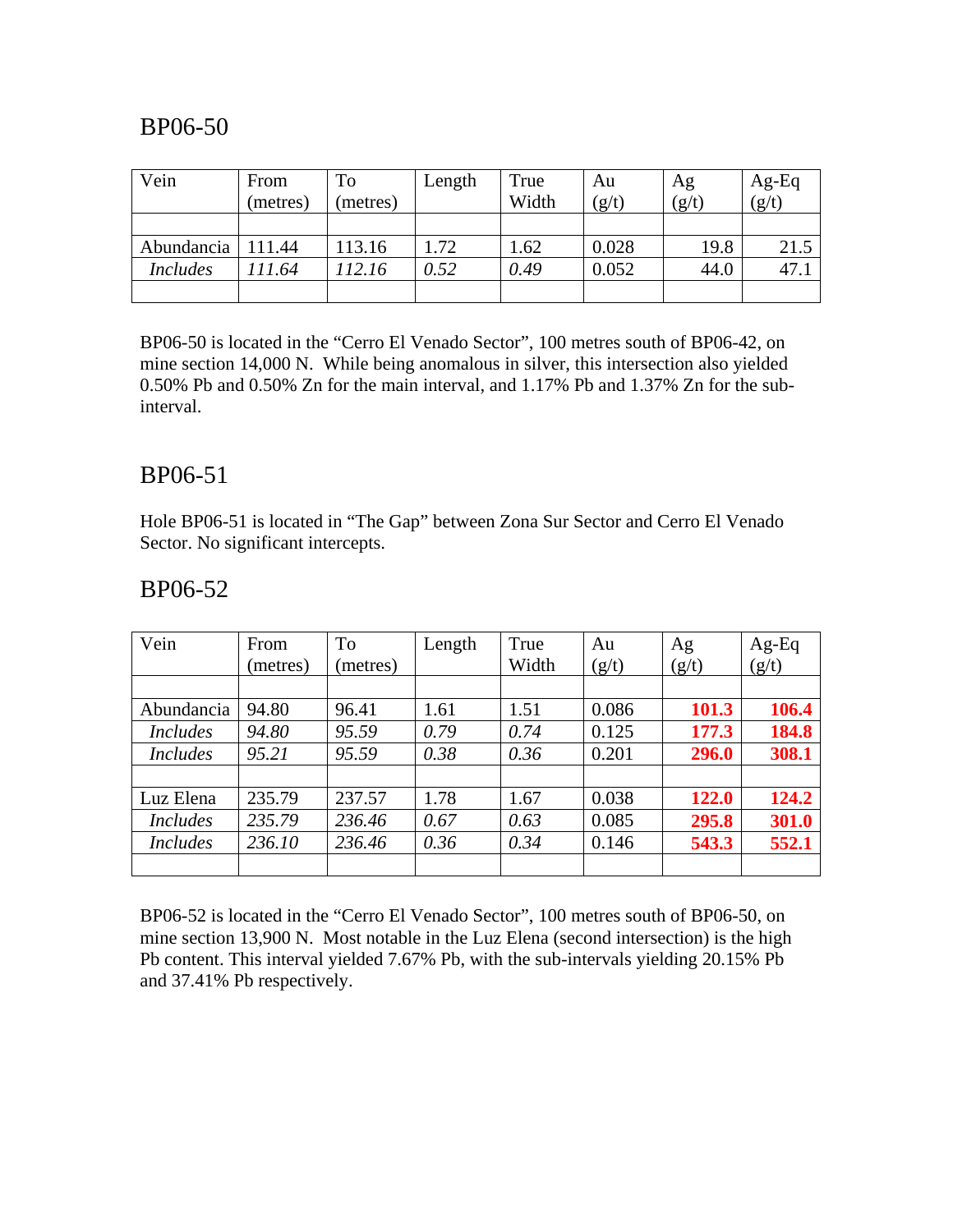Hole BP06-53 is located in "The Gap" between Zona Sur Sector and Cerro El Venado Sector. No significant intercepts.

### BP06-54

Hole BP06-54 is located in "Cerro El Venado Sector", oriented southeasterly at azimuth 145<sup>°</sup> dip -45<sup>°</sup>, to test Ramal Sur vein. No significant intercepts.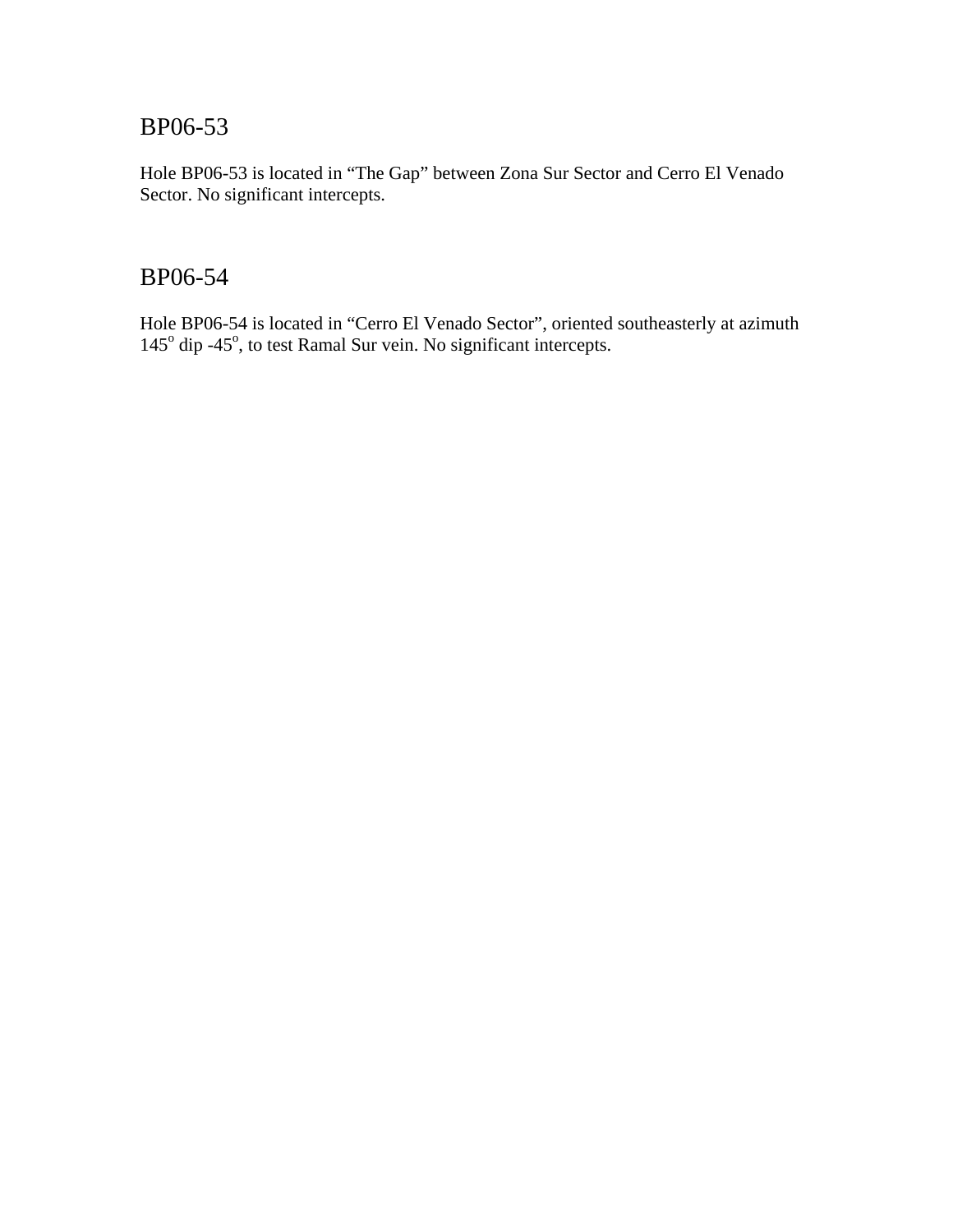| Vein            | From     | To       | Length | True  | Au    | Ag    | $Ag-Eq$ |
|-----------------|----------|----------|--------|-------|-------|-------|---------|
|                 | (metres) | (metres) |        | Width | (g/t) | (g/t) | (g/t)   |
|                 |          |          |        |       |       |       |         |
| Unnamed         | 39.04    | 40.84    | .80    | 1.69  | 0.015 | 53.3  | 54.2    |
| <b>Includes</b> | 40.32    | 40.84    | 0.52   | 0.49  | 0.030 | 81.7  | 83.5    |
|                 |          |          |        |       |       |       |         |

Hole BP06-55 is located near the boundary between "The Gap" and "Cerro El Venado Sector". It is an easterly oriented hole which intersected an anomalous vein in the upper portions of the hole.

### BP06-56

| Vein            | From     | To       | Length | True  | Au    | Ag           | $Ag-Eq$ |
|-----------------|----------|----------|--------|-------|-------|--------------|---------|
|                 | (metres) | (metres) |        | Width | (g/t) | (g/t)        | (g/t)   |
|                 |          |          |        |       |       |              |         |
| Abundancia      | 34.08    | 36.84    | 2.76   | 2.59  | 0.031 | 57.0         | 58.9    |
| <b>Includes</b> | 34.08    | 35.05    | 0.97   | 0.91  | 0.056 | 89.4         | 92.8    |
|                 |          |          |        |       |       |              |         |
| Luz Elena       | 170.24   | 172.77   | 2.53   | 2.34  | 0.029 | 31.2         | 33.0    |
| <b>Includes</b> | 172.21   | 172.37   | 0.16   | 0.15  | 0.154 | <b>191.0</b> | 200.2   |
|                 |          |          |        |       |       |              |         |

Hole BP06-56 is located in "Cerro El Venado Sector", oriented easterly at azimuth 090° dip  $-45^\circ$  on mine section 13,900 N, east of BP06-52.

### BP06-57

Hole BP06-57 is located in "Cerro El Venado Sector", oriented easterly at azimuth 090° dip  $-45^\circ$  on mine section 13,900 N, west of BP06-52. No significant intercepts.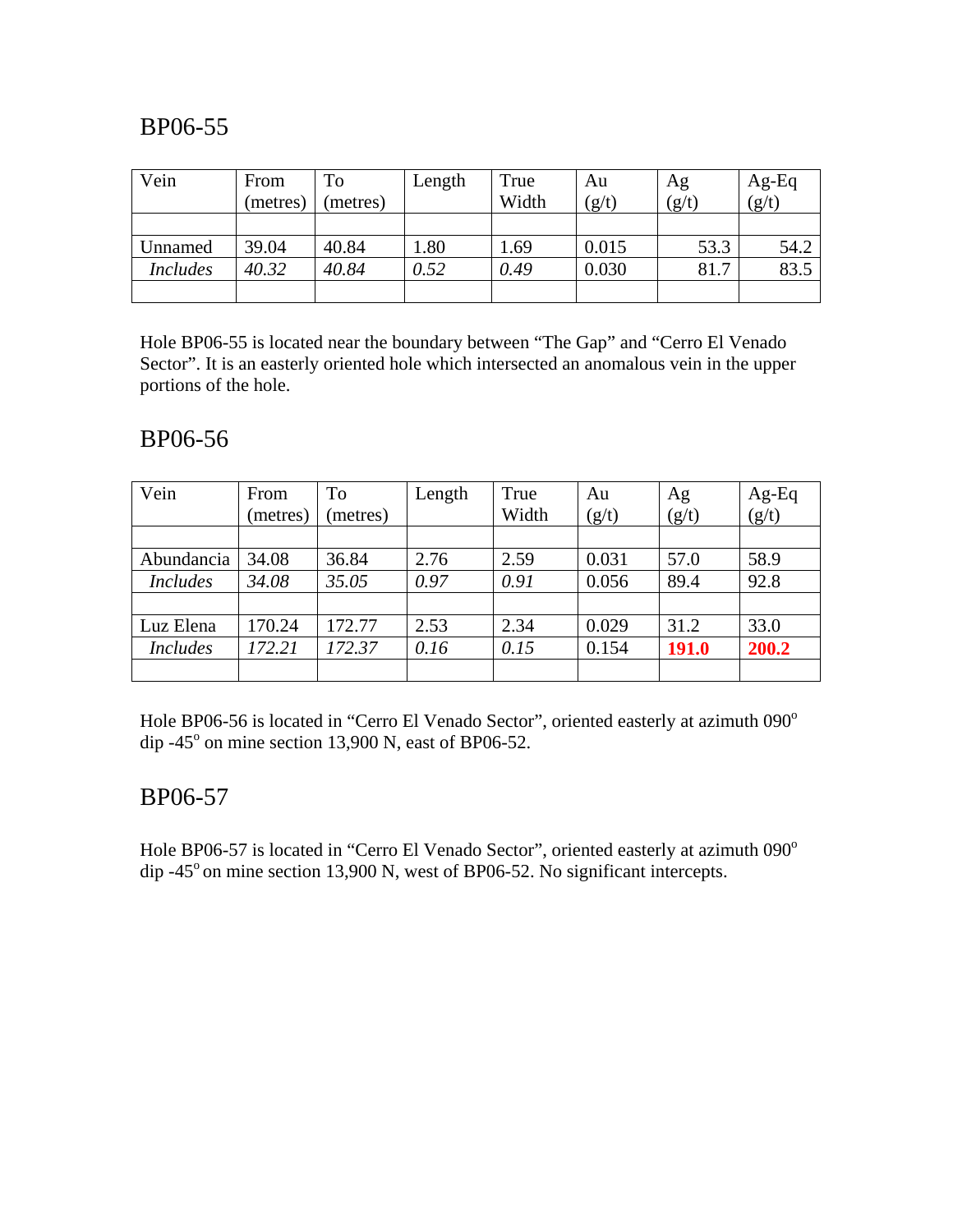| Vein            | From     | To       | Length | True  | Au    | Ag    | $Ag-Eq$ |
|-----------------|----------|----------|--------|-------|-------|-------|---------|
|                 | (metres) | (metres) |        | Width | (g/t) | (g/t) | (g/t)   |
|                 |          |          |        |       |       |       |         |
| Ramal-Sur       | 28.36    | 31.36    | 3.00   | 2.95  | 0.218 | 114.5 | 127.6   |
| <b>Includes</b> | 28.36    | 30.16    | 1.80   | 1.77  | 0.339 | 165.4 | 185.8   |
| <i>Includes</i> | 28.36    | 29.56    | 1.20   | 1.18  | 0.486 | 235.8 | 265.0   |
|                 |          |          |        |       |       |       |         |

Hole BP06-58 is located in "Cerro El Venado Sector" and is oriented southeasterly azimuth  $145^{\circ}$  dip -45 $^{\circ}$  to intersect the Ramal Sur Vein.

### BP06-59

| Vein            | From<br>(metres) | To<br>(metres) | Length | True<br>Width | Au<br>(g/t) | Ag<br>(g/t) | $Ag-Eq$<br>(g/t) |
|-----------------|------------------|----------------|--------|---------------|-------------|-------------|------------------|
|                 |                  |                |        |               |             |             |                  |
| Unnamed         | 38.15            | 39.62          | 1.47   | 1.45          | 0.064       | 35.7        | 39.5             |
|                 |                  |                |        |               |             |             |                  |
| Ramal Sur       | 340.73           | 342.36         | 1.63   | 1.61          | 0.162       | 7.3         | 17.0             |
| <b>Includes</b> | 340.73           | 341.95         | 1.22   | 1.20          | 0.173       | 8.1         | 18.5             |
|                 |                  |                |        |               |             |             |                  |

Hole BP06-59 is located in the western part of "Cerro El Venado Sector" and is oriented southeasterly azimuth  $145^{\circ}$  dip -45° to intersect the Ramal Sur Vein at depth. Only anomalous values intersected, plus minor zinc.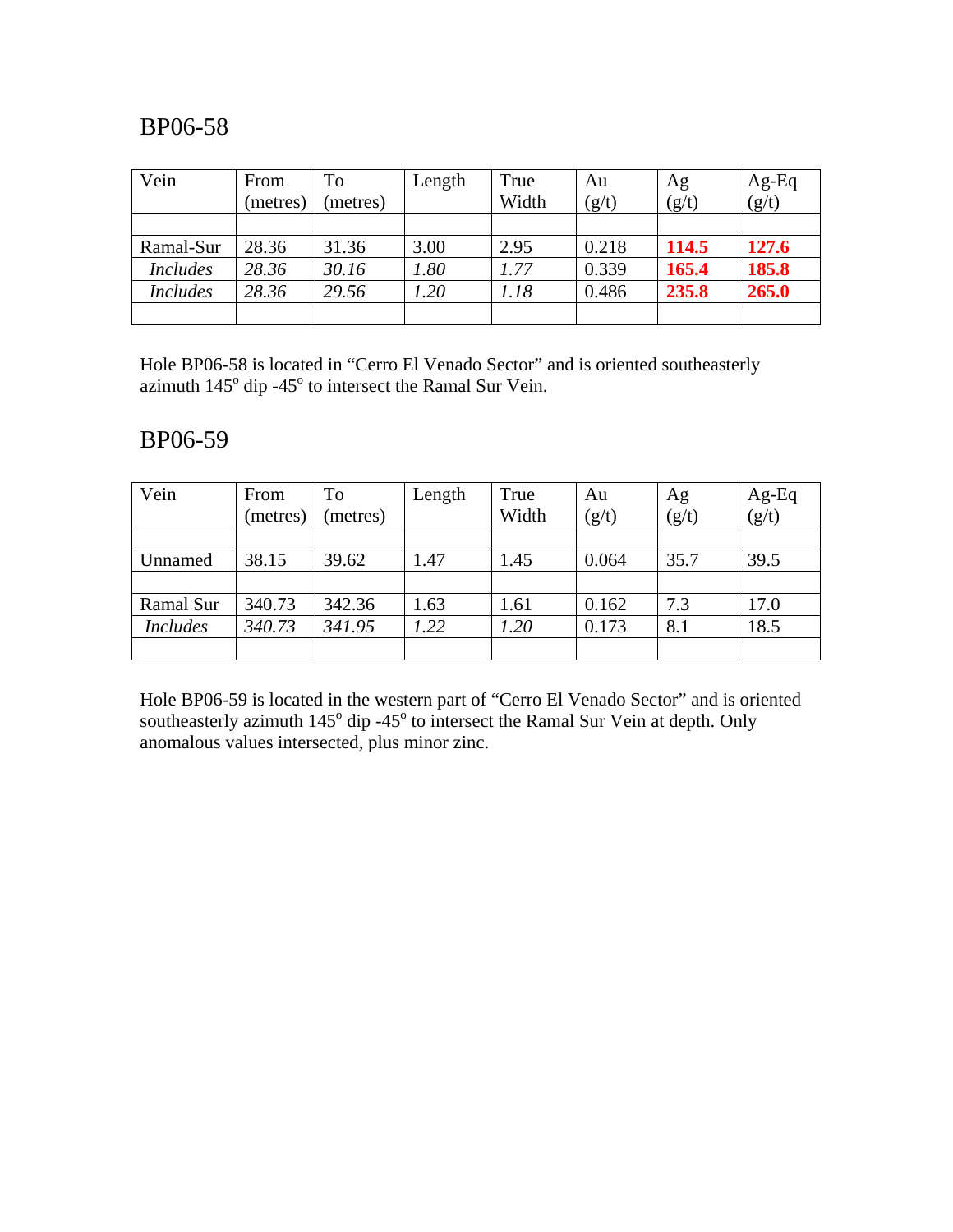| Vein            | From     | To       | Length | True  | Au    | Ag      | $Ag-Eq$      |
|-----------------|----------|----------|--------|-------|-------|---------|--------------|
|                 | (metres) | (metres) |        | Width | (g/t) | (g/t)   | (g/t)        |
|                 |          |          |        |       |       |         |              |
| Abundancia      | 14.65    | 19.55    | 4.90   | 4.44  | 0.225 | 158.1   | 171.6        |
| <b>Includes</b> | 16.81    | 19.55    | 2.74   | 2.48  | 0.356 | 207.2   | 228.5        |
| <i>Includes</i> | 17.41    | 19.55    | 2.14   | 1.94  | 0.425 | 225.4   | 250.9        |
| <b>Includes</b> | 18.35    | 19.55    | 1.20   | 1.09  | 0.670 | 302.5   | 342.7        |
|                 |          |          |        |       |       |         |              |
| Unnamed         | 30.69    | 32.96    | 2.27   | 2.06  | 0.070 | 41.6    | 45.8         |
|                 |          |          |        |       |       |         |              |
| Luz Elena       | 221.95   | 224.80   | 2.85   | 2.68  | 0.188 | 168.2   | <b>179.5</b> |
| <i>Includes</i> | 223.05   | 224.80   | 1.75   | 1.64  | 0.213 | 222.8   | 235.6        |
| <b>Includes</b> | 223.05   | 223.58   | 0.53   | 0.50  | 0.268 | 367.5   | 383.5        |
|                 |          |          |        |       |       |         |              |
| Unnamed         | 229.15   | 230.15   | 1.00   | 0.94  | 0.543 | 144.6   | 177.1        |
| <b>Includes</b> | 229.15   | 229.75   | 0.70   | 0.66  | 0.750 | 195.6   | 240.6        |
| <b>Includes</b> | 229.15   | 229.65   | 0.50   | 0.47  | 1.010 | 238.0   | 298.6        |
|                 |          |          |        |       |       |         |              |
| Unnamed         | 285.54   | 285.89   | 0.35   | 0.33  | 0.638 | 251.0   | 289.3        |
|                 |          |          |        |       |       |         |              |
| Unnamed         | 326.42   | 327.05   | 0.63   | 0.59  | 0.185 | 114.7   | 125.8        |
|                 |          |          |        |       |       |         |              |
| Esperancita     | 334.90   | 336.60   | 1.70   | 0.85  | 0.398 | 497.4   | 521.3        |
| <b>Includes</b> | 335.40   | 336.60   | 1.20   | 0.60  | 0.540 | 699.5   | 731.9        |
| <b>Includes</b> | 335.70   | 336.28   | 0.58   | 0.29  | 0.851 | 1,237.2 | 1,288.3      |
|                 |          |          |        |       |       |         |              |
| Unnamed         | 340.46   | 341.25   | 0.79   | 0.74  | 0.236 | 66.3    | 80.5         |
|                 |          |          |        |       |       |         |              |
| Carmen          | 347.51   | 348.37   | 0.86   | 0.43  | 0.137 | 137.8   | 146.0        |
|                 |          |          |        |       |       |         |              |

Hole BP06-60 is located in the "Mina La Preciosa Sector", high on La Preciosa Ridge, on section mine-grid 15,200 N, east of hole BP05-03, 04 and 07, plus west of hole BP06-62 and 64. Orientation was azimuth  $090^\circ$  and dip -80 $^\circ$ . It was designed to pass through Abundancia Vein, targeting the Luz Elena Vein. Esperancita and Carmen are oblique intercepts.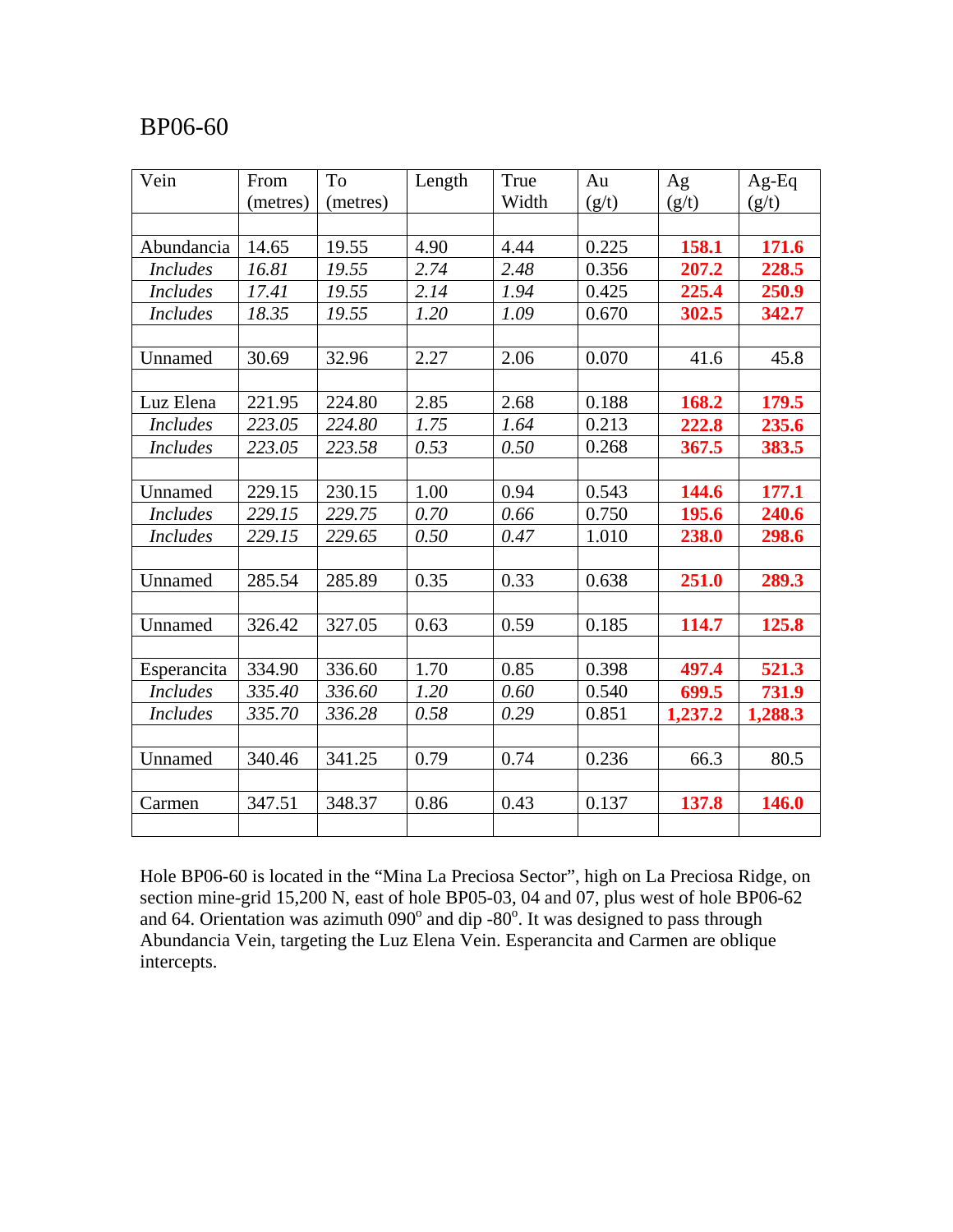| Vein            | From     | To       | Length | True  | Au    | Ag      | $Ag-Eq$ |
|-----------------|----------|----------|--------|-------|-------|---------|---------|
|                 | (metres) | (metres) |        | Width | (g/t) | (g/t)   | (g/t)   |
|                 |          |          |        |       |       |         |         |
| Esperancita     | 31.34    | 36.73    | 5.39   | 2.70  | 0.555 | 95.3    | 128.6   |
| <b>Includes</b> | 31.54    | 34.69    | 3.15   | 1.58  | 0.909 | 144.5   | 199.1   |
| <b>Includes</b> | 31.54    | 32.49    | 0.95   | 0.48  | 2.820 | 380.0   | 549.2   |
|                 |          |          |        |       |       |         |         |
| Unnamed         | 71.46    | 71.68    | 0.22   | 0.21  | 0.270 | 570.0   | 586.2   |
|                 |          |          |        |       |       |         |         |
| Abundancia      | 80.05    | 90.45    | 10.40  | 10.24 | 0.233 | 209.7   | 223.7   |
| <b>Includes</b> | 80.54    | 90.20    | 9.66   | 9.51  | 0.248 | 221.3   | 236.1   |
| <b>Includes</b> | 83.82    | 90.20    | 6.38   | 6.28  | 0.350 | 257.4   | 278.4   |
| <b>Includes</b> | 86.54    | 89.90    | 3.36   | 3.31  | 0.375 | 348.8   | 371.3   |
| <b>Includes</b> | 80.05    | 81.65    | 1.60   | 1.58  | 0.068 | 285.0   | 289.1   |
| <b>Includes</b> | 80.86    | 81.06    | 0.20   | 0.20  | 0.162 | 1,050.0 | 1,059.7 |
|                 |          |          |        |       |       |         |         |
| Unnamed         | 101.35   | 102.65   | 1.30   | 1.28  | 0.059 | 100.7   | 104.3   |
|                 |          |          |        |       |       |         |         |
| Unnamed         | 110.15   | 116.42   | 6.27   | 6.17  | 0.191 | 107.0   | 118.5   |
| <b>Includes</b> | 110.15   | 113.96   | 3.81   | 3.75  | 0.222 | 133.7   | 147.0   |
| <b>Includes</b> | 114.48   | 116.42   | 1.94   | 1.91  | 0.172 | 80.0    | 90.3    |
| <b>Includes</b> | 110.15   | 110.90   | 0.75   | 0.74  | 0.983 | 574.0   | 633.0   |
|                 |          |          |        |       |       |         |         |
| Unnamed         | 150.68   | 153.11   | 2.43   | 2.28  | 0.058 | 76.5    | 80.0    |
| <b>Includes</b> | 150.68   | 151.79   | 1.11   | 1.04  | 0.054 | 127.9   | 131.1   |
|                 |          |          |        |       |       |         |         |
| Unnamed         | 163.05   | 164.85   | 1.80   | 1.69  | 0.077 | 84.7    | 89.4    |
| <b>Includes</b> | 163.05   | 163.64   | 0.59   | 0.55  | 0.104 | 174.9   | 181.2   |
|                 |          |          |        |       |       |         |         |
| Unnamed         | 182.29   | 183.19   | 0.90   | 0.85  | 0.182 | 110.1   | 121.0   |
|                 |          |          |        |       |       |         |         |
| Luz Elena       | 341.95   | 345.39   | 3.44   | 3.23  | 0.366 | 116.9   | 138.9   |
| <b>Includes</b> | 342.24   | 344.20   | 1.96   | 1.84  | 0.526 | 184.5   | 216.0   |
| <b>Includes</b> | 342.24   | 343.24   | 1.00   | 0.94  | 0.684 | 305.6   | 346.6   |
|                 |          |          |        |       |       |         |         |

Hole BP06-61 is located on La Preciosa Ridge on section mine-grid 15,300 N, 100 metres north of BP06-60. It intersected obliquely the Esperancita Vein before reaching a major intercept of Abundancia Vein, multiple smaller veins in the footwall of Abundancia and finally the Luz Elena Vein.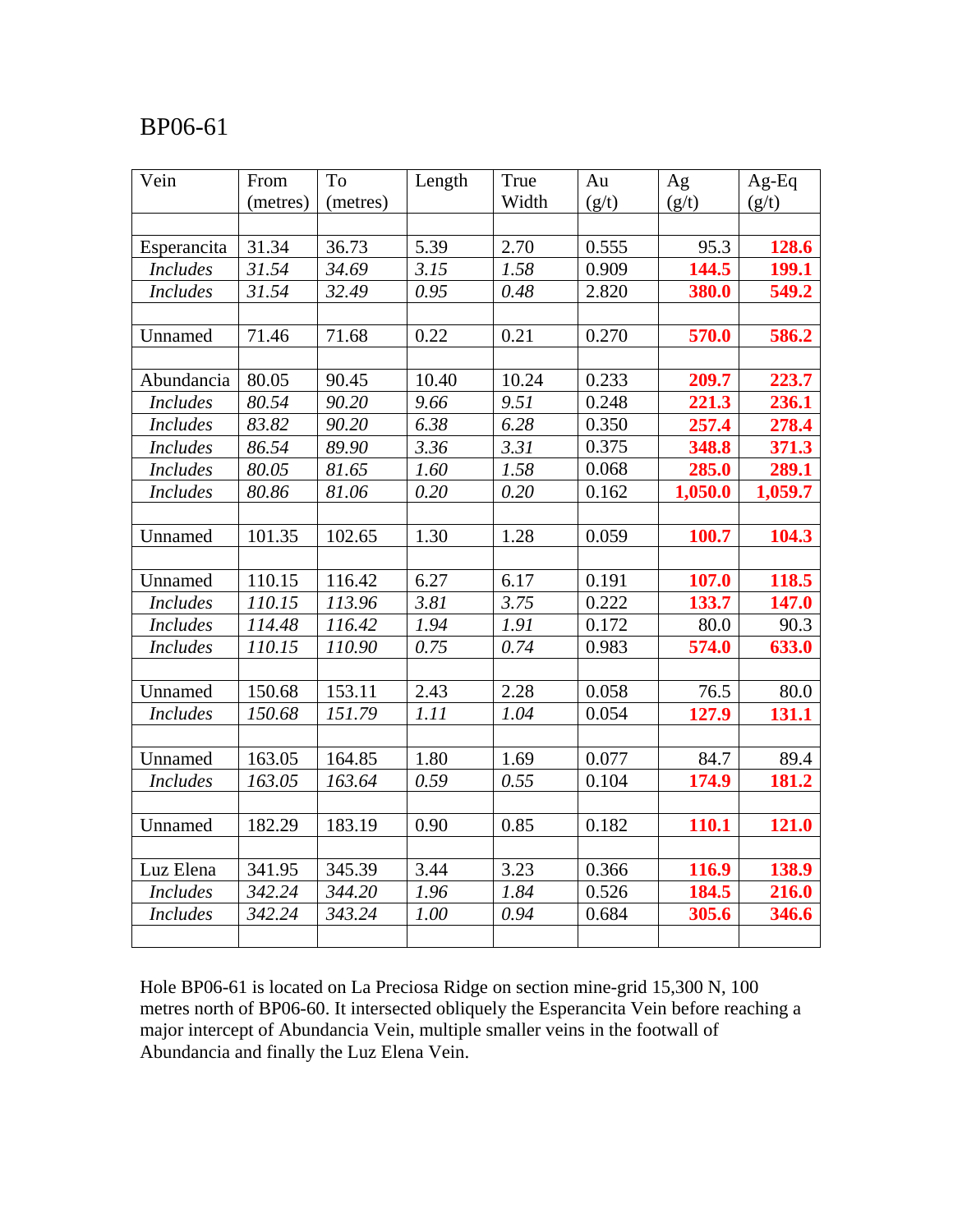| Vein            | From     | <b>To</b> | Length | True  | Au    | Ag    | $Ag-Eq$ |
|-----------------|----------|-----------|--------|-------|-------|-------|---------|
|                 | (metres) | (metres)  |        | Width | (g/t) | (g/t) | (g/t)   |
|                 |          |           |        |       |       |       |         |
| Luz Elena       | 168.78   | 177.14    | 8.36   | 7.73  | 0.211 | 133.2 | 145.9   |
| <i>Includes</i> | 168.78   | 176.01    | 7.23   | 6.79  | 0.233 | 150.8 | 164.8   |
| <i>Includes</i> | 171.76   | 176.01    | 4.25   | 3.99  | 0.282 | 226.5 | 243.4   |
| <i>Includes</i> | 171.76   | 175.11    | 3.35   | 3.15  | 0.329 | 268.9 | 288.6   |
|                 |          |           |        |       |       |       |         |
| Unnamed         | 191.12   | 192.89    | 1.68   | 1.58  | 0.073 | 56.4  | 60.8    |
| <i>Includes</i> | 191.91   | 192.44    | 0.53   | 0.50  | 0.118 | 106.0 | 113.1   |
|                 |          |           |        |       |       |       |         |
| Unnamed         | 208.90   | 209.15    | 0.25   | 0.23  | 0.134 | 205.0 | 213.0   |
|                 |          |           |        |       |       |       |         |
| Unnamed         | 216.94   | 217.64    | 0.70   | 0.66  | 0.098 | 279.0 | 284.9   |
|                 |          |           |        |       |       |       |         |

Hole BP06-62 was drilled east of the outcropping Abundancia Vein in the "Mina La Preciosa Sector", on section mine-grid 15,200 N, to test the underlying Luz Elena Vein.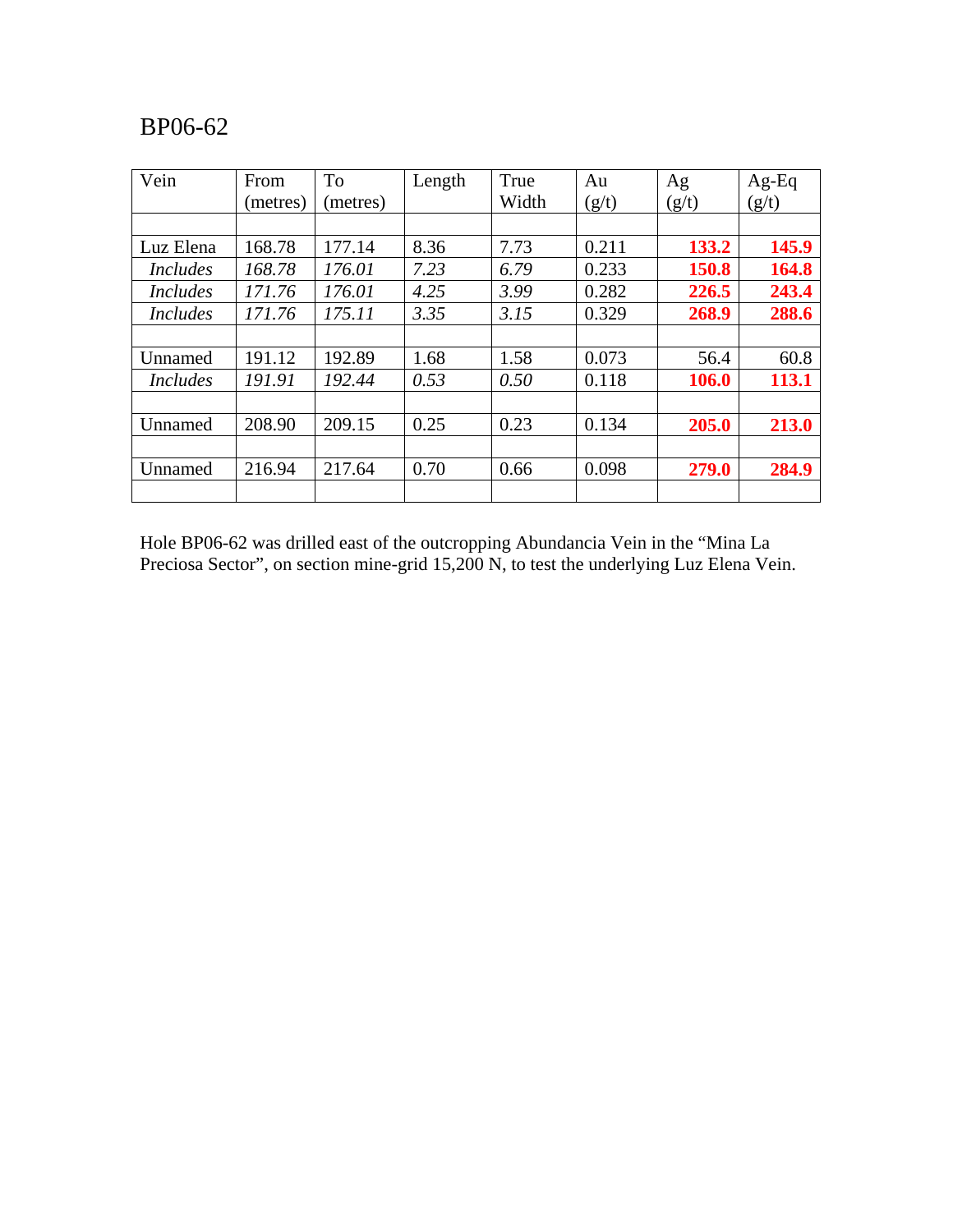| Vein            | From     | To       | Length | True  | Au    | Ag    | $Ag-Eq$ |
|-----------------|----------|----------|--------|-------|-------|-------|---------|
|                 | (metres) | (metres) |        | Width | (g/t) | (g/t) | (g/t)   |
|                 |          |          |        |       |       |       |         |
| Esperancita     | 35.18    | 38.13    | 2.95   | 2.85  | 0.363 | 146.4 | 168.2   |
| <i>Includes</i> | 35.18    | 37.49    | 2.31   | 2.23  | 0.434 | 176.9 | 203.0   |
| <i>Includes</i> | 35.45    | 35.70    | 0.25   | 0.24  | 3.040 | 880.0 | 1,062.4 |
|                 |          |          |        |       |       |       |         |
| Abundancia      | 194.90   | 203.80   | 8.90   | 6.29  | 0.170 | 116.6 | 126.9   |
| <i>Includes</i> | 199.55   | 203.80   | 4.25   | 3.01  | 0.289 | 202.5 | 219.8   |
| <i>Includes</i> | 200.35   | 203.30   | 2.95   | 2.09  | 0.371 | 265.2 | 287.4   |
| <i>Includes</i> | 200.35   | 200.82   | 0.47   | 0.33  | 0.685 | 530.0 | 571.1   |
|                 |          |          |        |       |       |       |         |
| Unnamed         | 212.27   | 212.57   | 0.30   | 0.23  | 0.104 | 279.0 | 285.2   |
|                 |          |          |        |       |       |       |         |
| Unnamed         | 214.34   | 215.04   | 0.70   | 0.54  | 0.103 | 69.9  | 76.1    |
|                 |          |          |        |       |       |       |         |
| Unnamed         | 247.46   | 249.02   | 1.56   | 1.41  | 0.066 | 53.4  | 57.4    |
|                 |          |          |        |       |       |       |         |
| Unnamed         | 285.65   | 287.50   | 1.85   | 1.68  | 0.080 | 79.2  | 84.0    |
| <i>Includes</i> | 286.67   | 287.13   | 0.46   | 0.42  | 0.114 | 182.0 | 188.8   |
|                 |          |          |        |       |       |       |         |

Hole BP06-63 was drilled from the same pad as BP06-61 on La Preciosa Ridge, but at an azimuth of  $020^{\circ}$  and dip -45 $^{\circ}$  in order to have a more perpendicular testing of the Esperancita Vein. The hole continued on to the Abundancia Vein, with a 45 degree oblique intercept.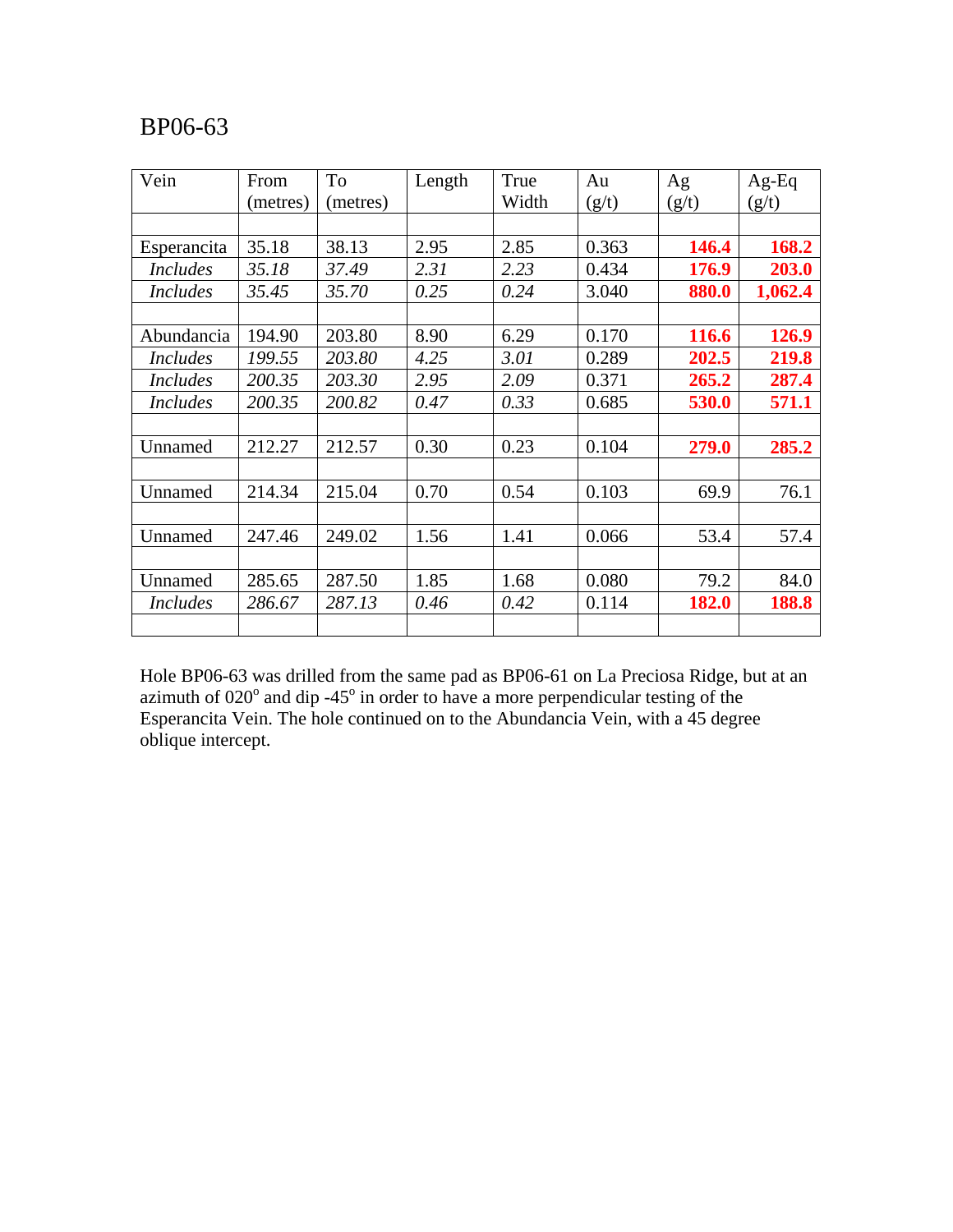| Vein    | From<br>(metres) | To<br>(metres) | Length | True<br>Width | Au<br>(g/t) | Ag<br>(g/t) | $Ag-Eq$<br>(g/t) |
|---------|------------------|----------------|--------|---------------|-------------|-------------|------------------|
|         |                  |                |        |               |             |             |                  |
| Unnamed | 37.17            | 37.52          | 0.35   | 0.34          | 0.295       | 77.9        | 95.6             |
|         |                  |                |        |               |             |             |                  |

Hole BP06-64 is located on the east side of La Preciosa Ridge, azimuth  $090^{\circ}$ , dip -50 $^{\circ}$ , on mine-section 15,200 N. This hole may have stopped short of its target due to a flattening of the Luz Elena Vein.

### BP06-65

| Vein            | From<br>(metres) | To<br>(metres) | Length | True<br>Width | Au<br>(g/t) | Ag<br>(g/t) | $Ag-Eq$<br>$(g/t)$ |
|-----------------|------------------|----------------|--------|---------------|-------------|-------------|--------------------|
|                 |                  |                |        |               |             |             |                    |
| Unnamed         | 66.92            | 67.29          | 0.37   |               | 0.059       | 52.9        | 56.4               |
|                 |                  |                |        |               |             |             |                    |
| Luz Elena       | 143.07           | 144.28         | 1.04   |               | 0.012       | 70.2        | 70.9               |
| <b>Includes</b> | 143.57           | 143.85         | 0.28   |               | 0.033       | 204.0       | 206.0              |
|                 |                  |                |        |               |             |             |                    |

Hole BP06-65 is located on the east side of La Preciosa Ridge, azimuth  $090^{\circ}$ , dip -50 $^{\circ}$ , on mine-section 14,800 N.

### BP06-66

| Vein      | From     | To       | Length | True  | Au    | Ag    | $Ag-Eq$ |
|-----------|----------|----------|--------|-------|-------|-------|---------|
|           | (metres) | (metres) |        | Width | (g/t) | (g/t) | (g/t)   |
|           |          |          |        |       |       |       |         |
| Luz Elena | 142.48   | 144.40   | .92    | .80   | 0.023 | 64.6  | 65.9    |
|           |          |          |        |       |       |       |         |

Hole BP06-66 is located on the east side of La Preciosa Ridge, azimuth  $090^{\circ}$ , dip -50 $^{\circ}$ , on mine-section 15,000 N.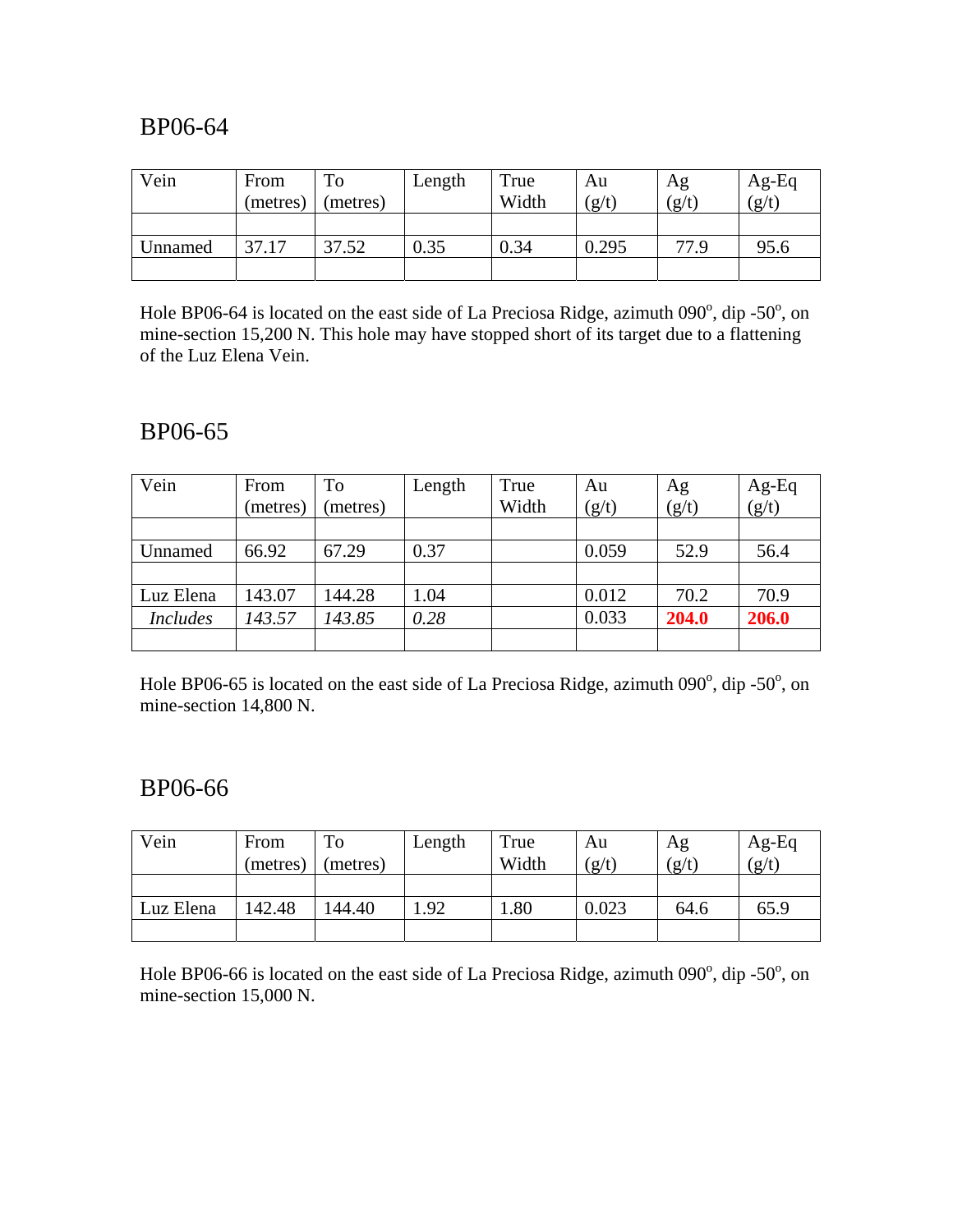| Vein            | From     | <b>To</b> | Length | True  | Au    | Ag    | Ag-Eq        |
|-----------------|----------|-----------|--------|-------|-------|-------|--------------|
|                 | (metres) | (metres)  |        | Width | (g/t) | (g/t) | (g/t)        |
|                 |          |           |        |       |       |       |              |
| Unnamed         | 14.90    | 16.98     | 2.08   | 1.80  | 0.044 | 96.0  | 98.6         |
| <b>Includes</b> | 15.12    | 15.72     | 0.60   | 0.52  | 0.117 | 277.0 | 284.0        |
|                 |          |           |        |       |       |       |              |
| Luz Elena       | 74.83    | 78.63     | 3.80   | 3.29  | 0.330 | 131.2 | <b>151.0</b> |
| <b>Includes</b> | 75.65    | 78.35     | 2.70   | 2.34  | 0.419 | 152.4 | 177.5        |
| <b>Includes</b> | 75.65    | 77.45     | 1.80   | 1.56  | 0.576 | 185.5 | 220.1        |
|                 |          |           |        |       |       |       |              |

Hole BP06-67 is located on the east side of La Preciosa Ridge, azimuth  $000^{\circ}$ , dip -90 $^{\circ}$ , on mine-section 14,800 N.

## BP06-68

| Vein            | From     | <b>To</b> | Length | True  | Au    | Ag    | Ag-Eq |
|-----------------|----------|-----------|--------|-------|-------|-------|-------|
|                 | (metres) | metres)   |        | Width | (g/t) | (g/t) | (g/t) |
|                 |          |           |        |       |       |       |       |
| Unnamed         | 66.56    | 66.86     | 0.30   | 0.26  | 0.040 | 99.7  | 102.1 |
|                 |          |           |        |       |       |       |       |
| Luz Elena       | 169.75   | 172.05    | 2.30   | 1.99  | 0.097 | 61.5  | 67.3  |
| <i>Includes</i> | 170.65   | 172.05    | 1.40   | 1.21  | 0.149 | 93.8  | 102.7 |
| <i>Includes</i> | 170.65   | 171.25    | 0.60   | 0.52  | 0.269 | 180.4 | 196.5 |
|                 |          |           |        |       |       |       |       |
| Unnamed         | 198.48   | 198.78    | 0.30   | 0.27  | 0.304 | 83.6  | 101.8 |
|                 |          |           |        |       |       |       |       |

Hole BP06-68 is located on the east side of La Preciosa Ridge, azimuth 090°, dip -45°, on mine-section 14,900 N.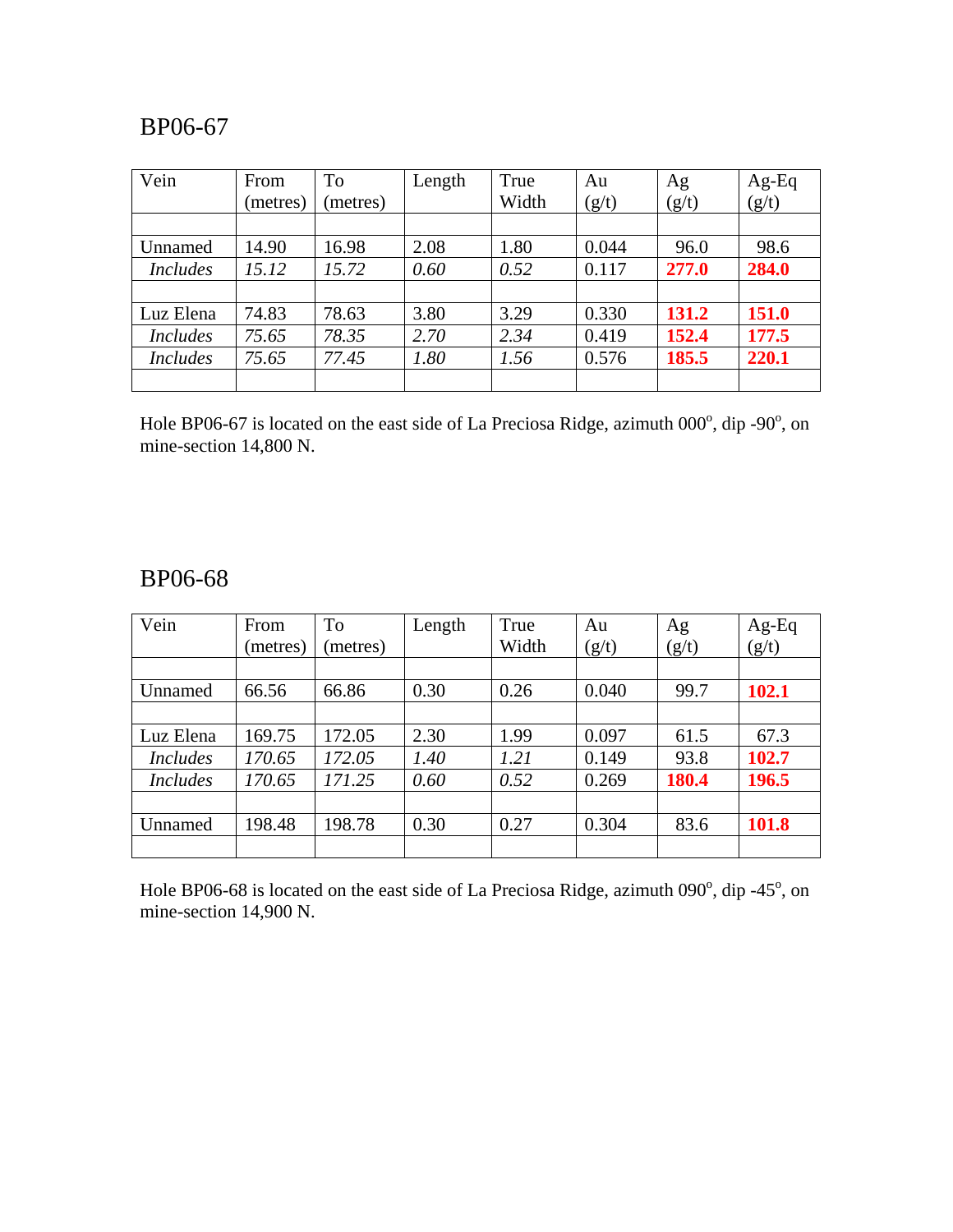| Vein            | From<br>(metres) | To<br>(metres) | Length | True<br>Width | Au<br>(g/t) | Ag<br>(g/t)  | $Ag-Eq$<br>(g/t) |
|-----------------|------------------|----------------|--------|---------------|-------------|--------------|------------------|
|                 |                  |                |        |               |             |              |                  |
| Luz Elena       | 138.48           | 140.13         | 1.65   | 1.63          | 0.073       | 81.8         | 86.2             |
|                 |                  |                |        |               |             |              |                  |
| Unnamed         | 142.73           | 142.90         | 0.17   | 0.16          | 0.200       | 139.0        | 151.0            |
|                 |                  |                |        |               |             |              |                  |
| Unnamed         | 175.76           | 176.18         | 0.42   | 0.40          | 0.070       | 390.0        | 394.2            |
|                 |                  |                |        |               |             |              |                  |
| Unnamed         | 210.91           | 211.44         | 0.53   | 0.50          | 0.065       | 53.1         | 57.0             |
|                 |                  |                |        |               |             |              |                  |
| Unnamed         | 219.16           | 219.43         | 0.27   | 0.19          | 0.618       | <b>190.0</b> | 227.1            |
|                 |                  |                |        |               |             |              |                  |
| Unnamed         | 223.85           | 224.38         | 0.53   | 0.37          | 0.061       | 68.8         | 72.5             |
|                 |                  |                |        |               |             |              |                  |
| Unnamed         | 250.53           | 252.85         | 2.32   | 2.24          | 0.027       | 74.6         | 76.2             |
| <i>Includes</i> | 252.48           | 252.85         | 0.37   | 0.36          | 0.060       | 208.0        | 211.6            |
|                 |                  |                |        |               |             |              |                  |
| Unnamed         | 258.87           | 259.27         | 0.40   | 0.38          | 0.069       | <b>140.0</b> | 144.1            |
|                 |                  |                |        |               |             |              |                  |

Hole BP06-69 is located on the east side of La Preciosa Ridge, azimuth  $090^{\circ}$ , dip -80 $^{\circ}$ , on mine-section 15,000 N.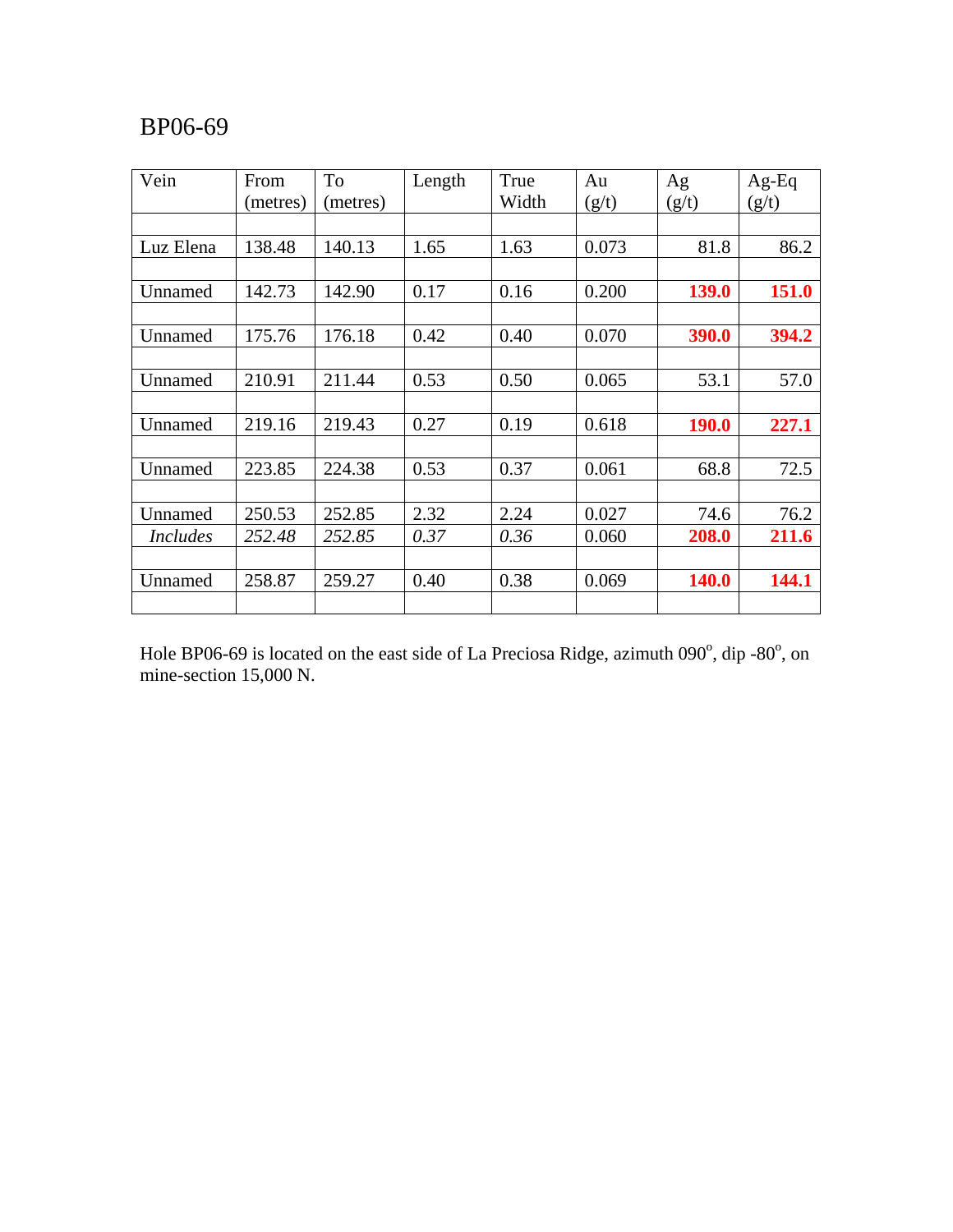| Vein            | From     | <b>To</b> | Length | True  | Au    | Ag    | $Ag-Eq$ |
|-----------------|----------|-----------|--------|-------|-------|-------|---------|
|                 | (metres) | (metres)  |        | Width | (g/t) | (g/t) | (g/t)   |
|                 |          |           |        |       |       |       |         |
| Unnamed         | 18.37    | 19.52     | 1.15   | 1.14  | 0.095 | 69.0  | 74.7    |
|                 |          |           |        |       |       |       |         |
| Luz Elena       | 64.56    | 66.16     | 1.60   | 1.58  | 0.040 | 127.7 | 130.1   |
| <i>Includes</i> | 65.16    | 66.16     | 1.00   | 0.98  | 0.042 | 164.1 | 166.6   |
| <i>Includes</i> | 65.16    | 65.76     | 0.60   | 0.59  | 0.045 | 218.3 | 221.0   |
|                 |          |           |        |       |       |       |         |
| Unnamed         | 170.46   | 170.73    | 0.27   | 0.22  | 0.115 | 200.0 | 206.9   |
|                 |          |           |        |       |       |       |         |

Hole BP06-70 is located on the east side of La Preciosa Ridge, azimuth  $000^{\circ}$ , dip -90 $^{\circ}$ , on mine-section 14,900 N.

### BP06-71

Hole BP06-71 is on the east side of La Preciosa Ridge, azimuth 090 $^{\circ}$ , dip -50 $^{\circ}$ , on minesection 15,100 N. No significant intercepts hit.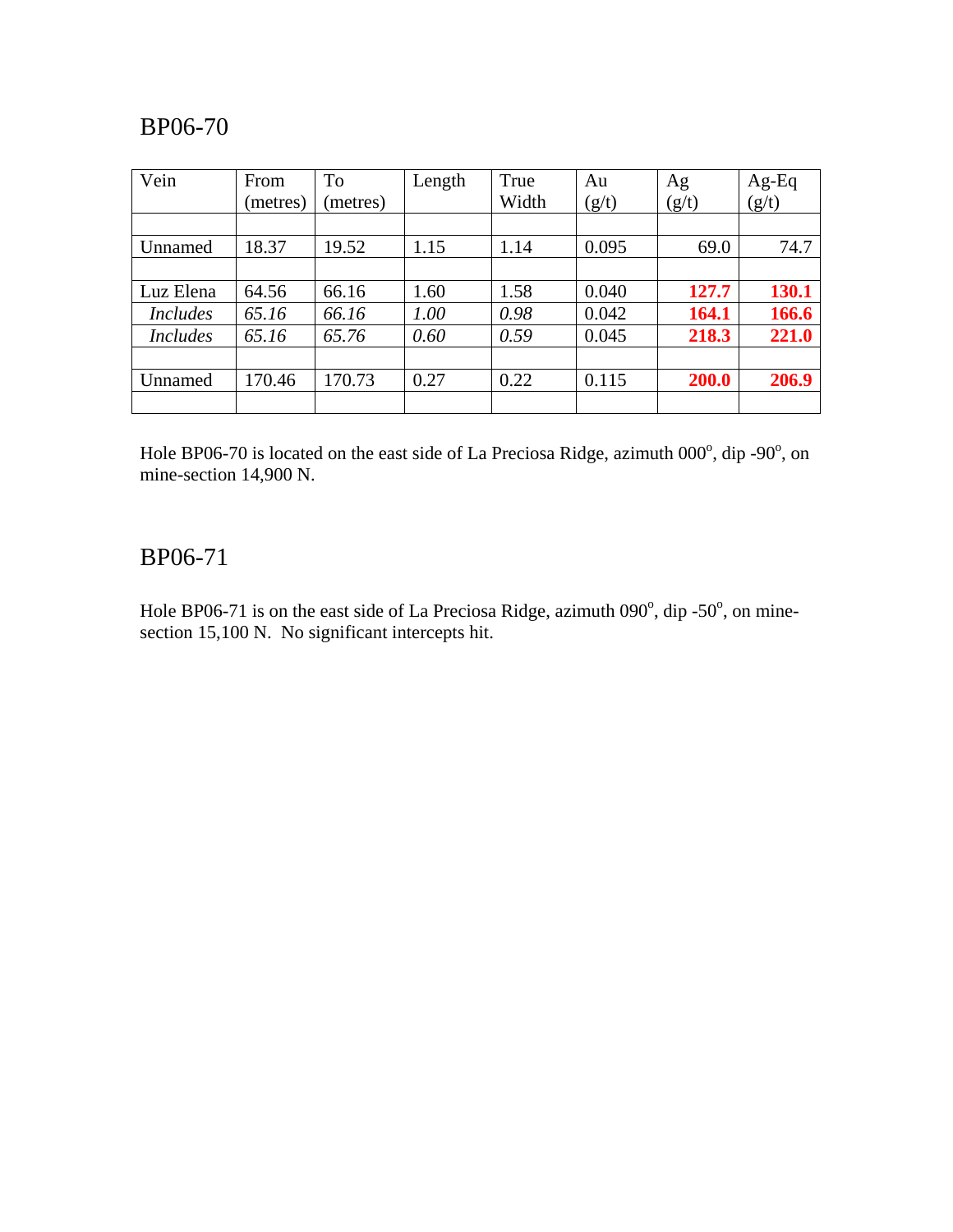| Vein      | From     | To       | Length | True  | Au    | Ag    | $Ag-Eq$ |
|-----------|----------|----------|--------|-------|-------|-------|---------|
|           | (metres) | (metres) |        | Width | (g/t) | (g/t) | (g/t)   |
|           |          |          |        |       |       |       |         |
| Luz Elena | 130.05   | 131.65   | .60    | .58   | 0.017 | 109.0 | 110.0   |
|           |          |          |        |       |       |       |         |

Hole BP06-72 is located on the east side of La Preciosa Ridge, azimuth  $090^{\circ}$ , dip -45 $^{\circ}$ , on mine-section 15,300 N.

## BP06-73

| Vein            | From     | To       | Length | True  | Au    | Ag    | $Ag-Eq$ |
|-----------------|----------|----------|--------|-------|-------|-------|---------|
|                 | (metres) | (metres) |        | Width | (g/t) | (g/t) | (g/t)   |
|                 |          |          |        |       |       |       |         |
| Unnamed         | 37.66    | 38.76    | 1.10   | 1.06  | 0.006 | 99.0  | 99.4    |
|                 |          |          |        |       |       |       |         |
| Unnamed         | 54.56    | 54.80    | 0.24   | 0.15  | 0.025 | 64.8  | 66.3    |
|                 |          |          |        |       |       |       |         |
| Unnamed         | 120.88   | 123.18   | 2.30   | 1.76  | 0.064 | 38.1  | 42.0    |
|                 |          |          |        |       |       |       |         |
| Luz Elena       | 154.11   | 155.92   | 1.81   | 1.70  | 0.078 | 55.6  | 60.3    |
| <i>Includes</i> | 154.78   | 155.59   | 0.81   | 0.76  | 0.161 | 116.5 | 126.1   |
|                 |          |          |        |       |       |       |         |
| Unnamed         | 172.06   | 172.66   | 0.60   | 0.39  | 0.574 | 210.0 | 244.4   |
|                 |          |          |        |       |       |       |         |
| Unnamed         | 174.20   | 174.45   | 0.25   | 0.18  | 0.013 | 77.4  | 78.2    |
|                 |          |          |        |       |       |       |         |

Hole BP06-73 is located on the east side of La Preciosa Ridge, azimuth  $000^{\circ}$ , dip -90 $^{\circ}$ , on mine-section 15,300 N.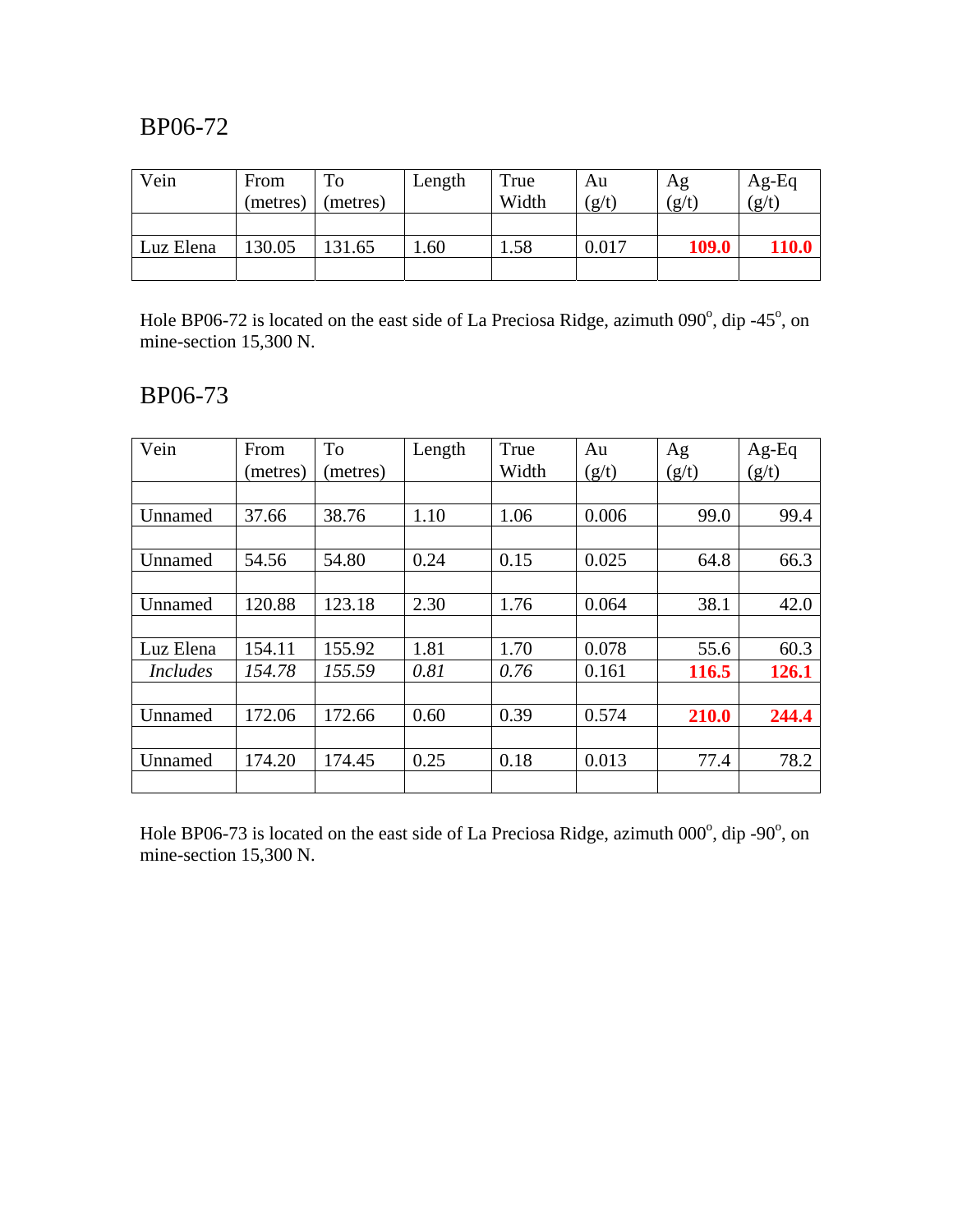| Vein      | From<br>(metres) | <b>To</b><br>(metres) | Length | True<br>Width | Au<br>(g/t) | Ag<br>(g/t) | $Ag-Eq$<br>(g/t) |
|-----------|------------------|-----------------------|--------|---------------|-------------|-------------|------------------|
|           |                  |                       |        |               |             |             |                  |
| Unnamed   | 0.00             | 3.20                  | 3.20   | 2.26          | 0.040       | 129.0       | 131.4            |
|           |                  |                       |        |               |             |             |                  |
| Luz Elena | 122.28           | 124.78                | 2.50   | 2.05          | 0.136       | 30.2        | 38.4             |
|           |                  |                       |        |               |             |             |                  |
| Unnamed   | 183.43           | 183.80                | 0.37   | 0.26          | 0.013       | 55.4        | 56.2             |
|           |                  |                       |        |               |             |             |                  |
| Unnamed   | 220.55           | 221.39                | 1.23   | 1.07          | 0.066       | 49.7        | 53.7             |
|           |                  |                       |        |               |             |             |                  |
| Unnamed   | 250.07           | 250.50                | 0.43   | 0.37          | 0.171       | 41.3        | 51.6             |
|           |                  |                       |        |               |             |             |                  |
| Unnamed   | 263.65           | 263.84                | 0.19   | 0.17          | 0.037       | 111.0       | 113.2            |
|           |                  |                       |        |               |             |             |                  |

Hole BP06-74 is on the east side of La Preciosa Ridge, azimuth  $000^{\circ}$ , dip -90 $^{\circ}$ , on minesection  $15,100$  N.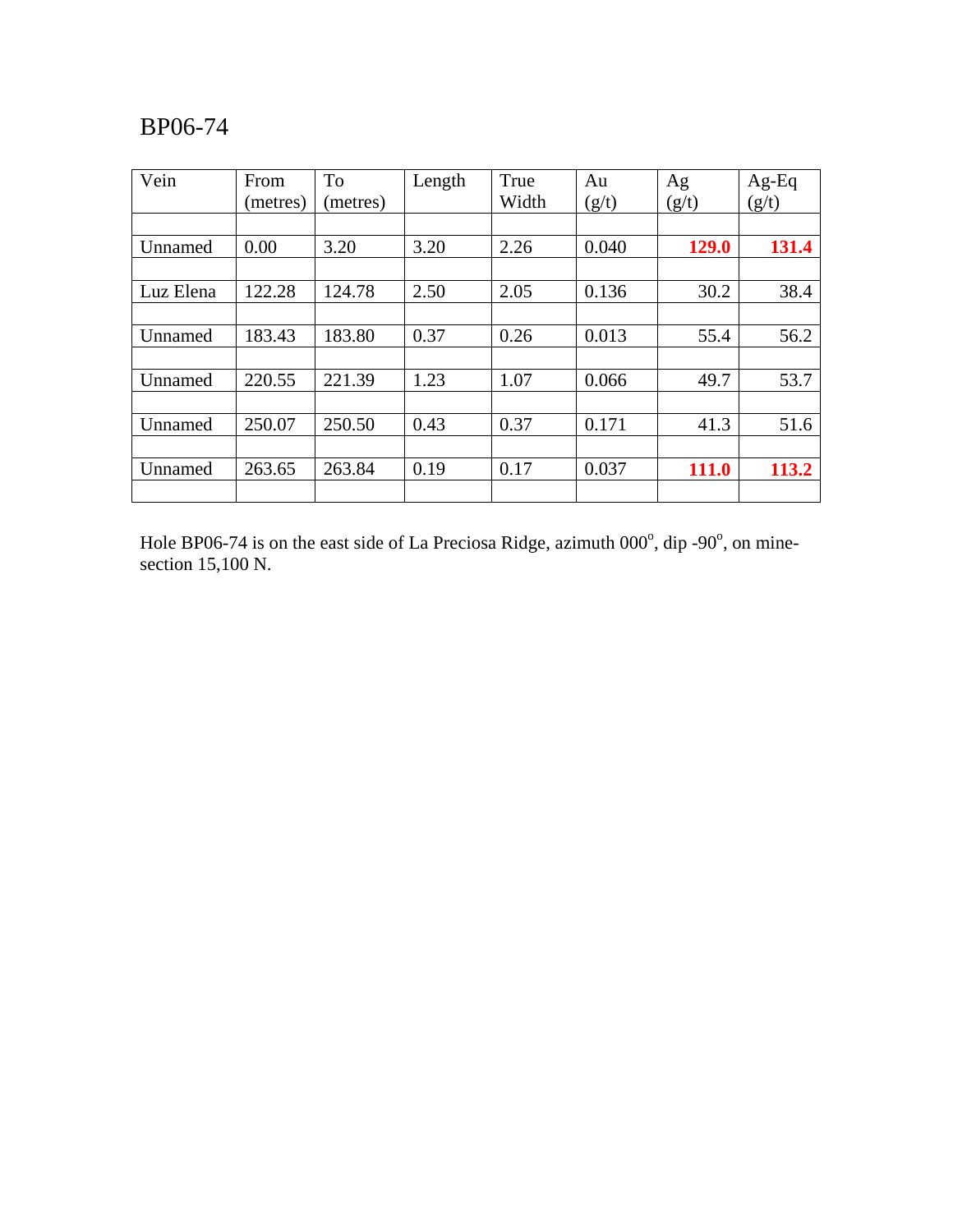| Vein            | From     | To       | Length | True  | Au    | Ag    | $Ag-Eq$      |
|-----------------|----------|----------|--------|-------|-------|-------|--------------|
|                 | (metres) | (metres) |        | Width | (g/t) | (g/t) | (g/t)        |
|                 |          |          |        |       |       |       |              |
| Unnamed         | 19.90    | 20.30    | 0.40   | 0.39  | 0.012 | 123.0 | 123.7        |
|                 |          |          |        |       |       |       |              |
| Unnamed         | 23.92    | 24.67    | 0.75   | 0.74  | 0.066 | 189.0 | 193.0        |
|                 |          |          |        |       |       |       |              |
| Unnamed         | 39.20    | 41.13    | 1.93   | 1.81  | 0.062 | 187.4 | 191.1        |
|                 |          |          |        |       |       |       |              |
| Abundancia      | 51.94    | 60.50    | 8.56   | 8.27  | 0.061 | 138.0 | 141.7        |
| <i>Includes</i> | 52.48    | 59.58    | 7.10   | 6.86  | 0.066 | 158.4 | 162.3        |
| <b>Includes</b> | 52.48    | 57.89    | 5.41   | 5.23  | 0.074 | 197.8 | 202.3        |
| <b>Includes</b> | 55.66    | 57.23    | 1.57   | 1.52  | 0.092 | 459.2 | 464.7        |
|                 |          |          |        |       |       |       |              |
| Unnamed         | 69.53    | 72.74    | 3.21   | 2.46  | 0.036 | 79.2  | 81.3         |
| <i>Includes</i> | 69.53    | 70.75    | 1.12   | 0.86  | 0.061 | 120.5 | 124.2        |
|                 |          |          |        |       |       |       |              |
| Unnamed         | 102.33   | 103.41   | 1.08   | 1.06  | 0.022 | 117.9 | <b>119.2</b> |
|                 |          |          |        |       |       |       |              |
| Unnamed         | 143.71   | 144.50   | 0.79   | 0.78  | 0.750 | 133.1 | 178.1        |
|                 |          |          |        |       |       |       |              |
| Unnamed         | 152.42   | 152.62   | 0.20   | 0.19  | 0.076 | 50.1  | 54.7         |
|                 |          |          |        |       |       |       |              |
| Unnamed         | 181.18   | 181.44   | 0.26   | 0.25  | 0.037 | 73.8  | 76.0         |
|                 |          |          |        |       |       |       |              |
| Unnamed         | 189.08   | 189.78   | 0.70   | 0.68  | 0.168 | 69.7  | 79.8         |
|                 |          |          |        |       |       |       |              |

Hole BP06-75 is located near the north end of La Preciosa Ridge, azimuth  $090^\circ$ , dip -45 $^\circ$ , on mine-section 15,400 N.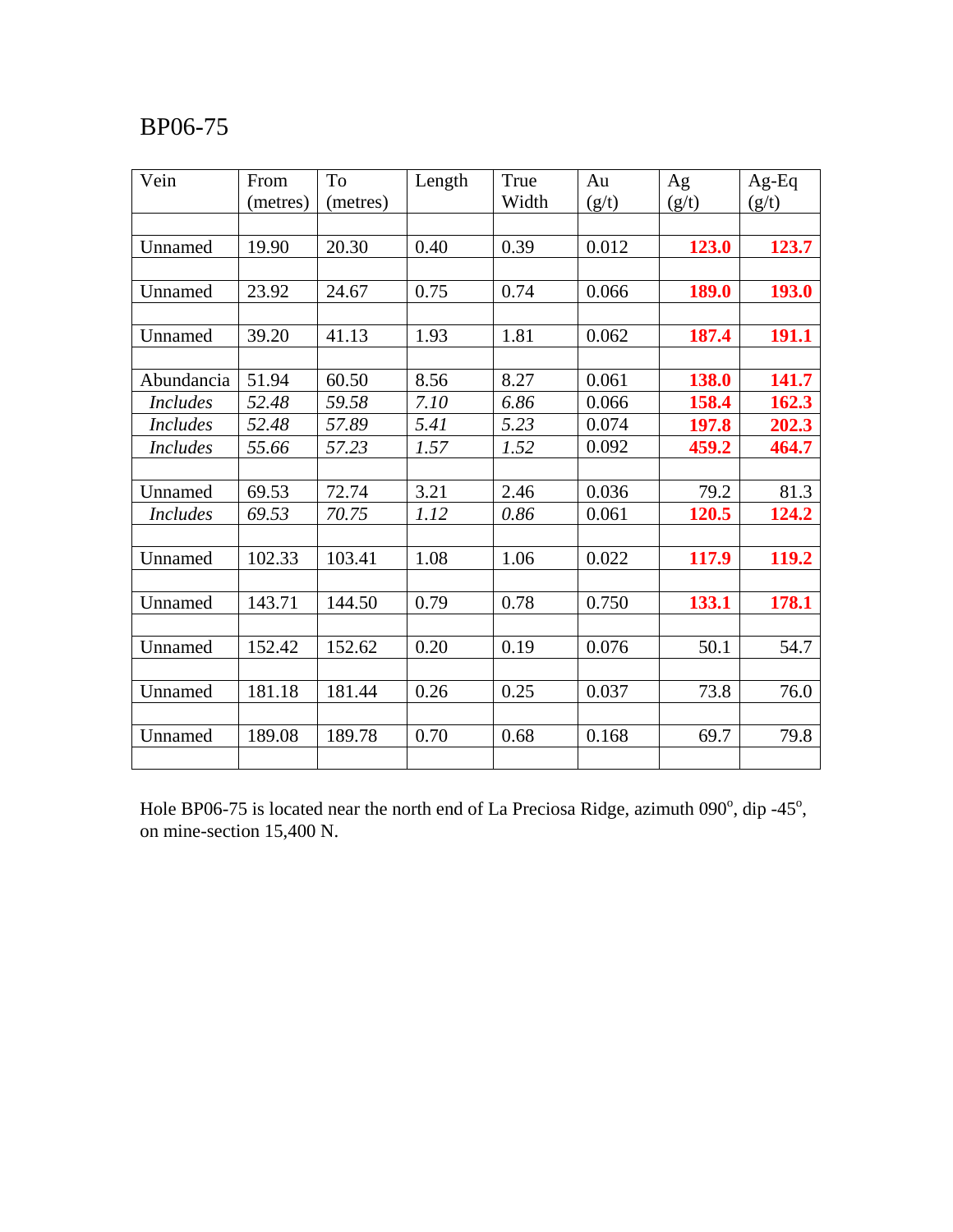| Vein            | From     | To       | Length | True  | Au    | Ag    | $Ag-Eq$ |
|-----------------|----------|----------|--------|-------|-------|-------|---------|
|                 | (metres) | (metres) |        | Width | (g/t) | (g/t) | (g/t)   |
|                 |          |          |        |       |       |       |         |
| Unnamed         | 129.44   | 129.65   | 0.21   | 0.21  | 0.654 | 450.0 | 489.2   |
|                 |          |          |        |       |       |       |         |
| Unnamed         | 139.98   | 140.47   | 0.49   | 0.48  | 0.251 | 200.4 | 215.5   |
|                 |          |          |        |       |       |       |         |
| Unnamed         | 147.47   | 147.68   | 0.21   | 0.20  | 0.237 | 73.3  | 87.5    |
|                 |          |          |        |       |       |       |         |
| Unnamed         | 151.01   | 151.24   | 0.23   | 0.22  | 0.147 | 61.6  | 70.4    |
|                 |          |          |        |       |       |       |         |
| Abundancia      | 155.25   | 161.34   | 6.09   | 6.00  | 0.455 | 217.5 | 244.8   |
| <b>Includes</b> | 155.25   | 159.61   | 4.36   | 4.29  | 0.526 | 258.8 | 290.4   |
| <i>Includes</i> | 155.25   | 158.53   | 3.08   | 3.03  | 0.635 | 250.1 | 288.2   |
| <i>Includes</i> | 155.25   | 156.21   | 0.96   | 0.94  | 1.665 | 386.3 | 486.2   |
|                 |          |          |        |       |       |       |         |
| Unnamed         | 172.27   | 173.47   | 1.20   | 1.04  | 0.271 | 51.9  | 68.2    |
|                 |          |          |        |       |       |       |         |
| Unnamed         | 178.52   | 179.15   | 0.63   | 0.55  | 0.210 | 74.9  | 87.4    |
|                 |          |          |        |       |       |       |         |
| Unnamed         | 185.50   | 185.76   | 0.26   | 0.24  | 0.720 | 250.0 | 293.2   |
|                 |          |          |        |       |       |       |         |
| Unnamed         | 189.26   | 189.56   | 0.30   | 0.29  | 0.316 | 63.9  | 82.5    |
|                 |          |          |        |       |       |       |         |
| Unnamed         | 191.44   | 191.85   | 0.41   | 0.40  | 0.567 | 131.0 | 165.0   |
|                 |          |          |        |       |       |       |         |
| Unnamed         | 192.65   | 193.03   | 0.38   | 0.37  | 0.003 | 82.8  | 83.0    |
|                 |          |          |        |       |       |       |         |
| Unnamed         | 194.34   | 194.54   | 0.20   | 0.19  | 0.007 | 55.7  | 56.1    |
|                 |          |          |        |       |       |       |         |
| Unnamed         | 199.04   | 199.26   | 0.22   | 0.21  | 0.432 | 132.0 | 157.9   |
|                 |          |          |        |       |       |       |         |
| Unnamed         | 199.94   | 200.17   | 0.23   | 0.22  | 0.035 | 51.5  | 53.6    |
|                 |          |          |        |       |       |       |         |
| Unnamed         | 200.95   | 201.15   | 0.20   | 0.19  | 0.465 | 132.0 | 159.9   |
|                 |          |          |        |       |       |       |         |
| Unnamed         | 201.45   | 202.19   | 0.74   | 0.71  | 0.068 | 52.0  | 56.1    |
|                 |          |          |        |       |       |       |         |
| Luz Elena       | 315.77   | 317.43   | 1.66   | 1.58  | 0.706 | 236.2 | 278.5   |

Hole BP06-76 was drilled from the west side of La Preciosa Ridge, azimuth  $090^{\circ}$ , dip - $45^\circ$ , on mine-section 15,000 N.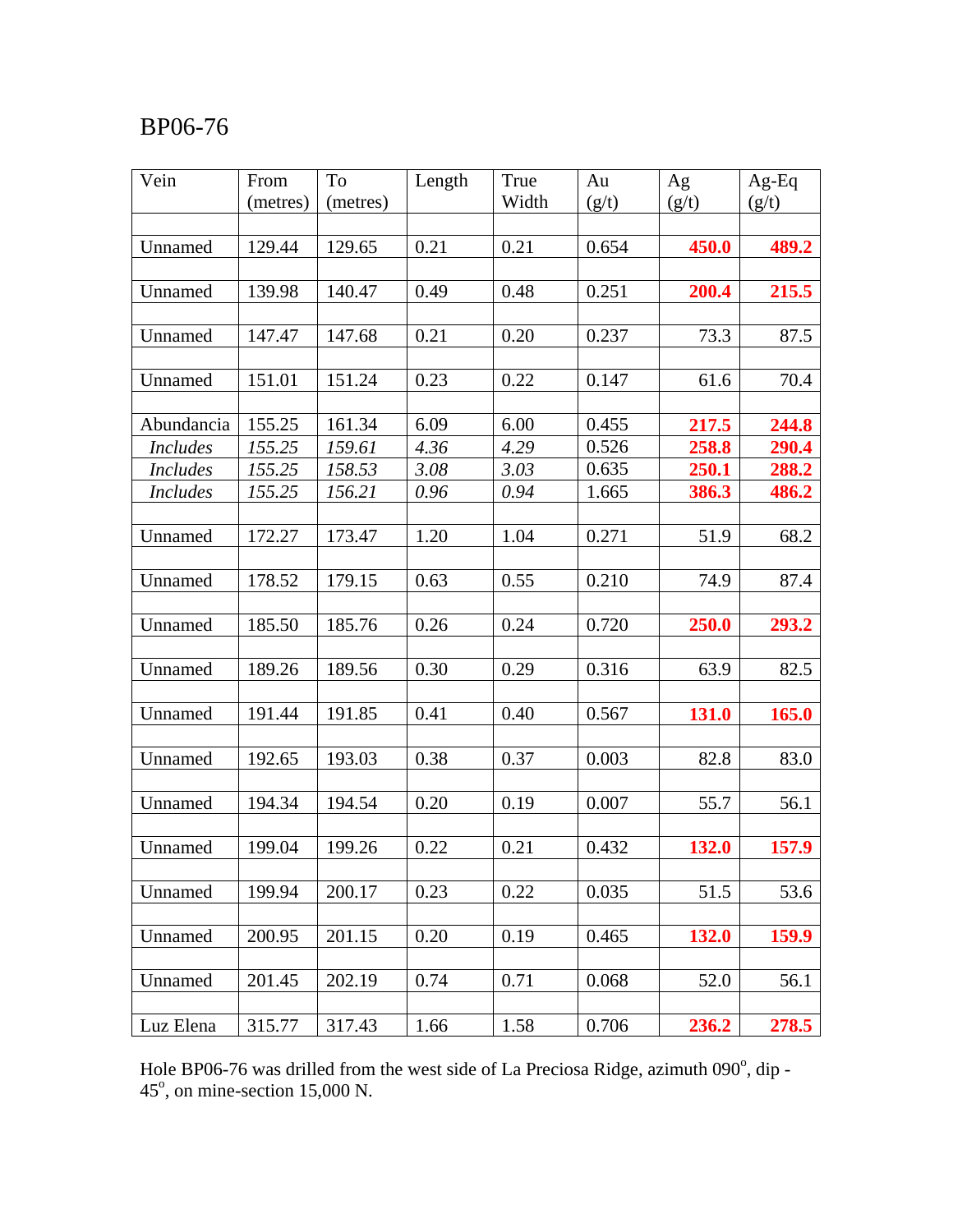| Vein       | From     | To       | Length | True  | Au    | Ag      | $Ag-Eq$ |
|------------|----------|----------|--------|-------|-------|---------|---------|
|            | (metres) | (metres) |        | Width | (g/t) | (g/t)   | (g/t)   |
|            |          |          |        |       |       |         |         |
| Abundancia | 116.24   | 122.15   | 5.91   | 5.36  | 0.125 | 121.6   | 129.0   |
| Includes   | 116.44   | 120.51   | 4.07   | 3.69  | 0.152 | 146.8   | 155.9   |
| Includes   | 116.77   | 119.83   | 3.06   | 2.77  | 0.138 | 170.6   | 178.9   |
|            |          |          |        |       |       |         |         |
| Unnamed    | 380.66   | 380.86   | 0.20   | 0.19  | 0.657 | 1,620.0 | 1,659.4 |
|            |          |          |        |       |       |         |         |
| Unnamed    | 401.74   | 405.47   | 3.73   | 3.51  | 0.361 | 130.6   | 152.3   |
| Includes   | 401.74   | 404.45   | 2.71   | 2.56  | 0.428 | 157.1   | 182.8   |
| Includes   | 403.15   | 404.45   | 1.30   | 1.22  | 0.506 | 190.7   | 221.0   |
|            |          |          |        |       |       |         |         |
| Unnamed    | 426.79   | 429.58   | 2.79   | 2.62  | 0.360 | 325.8   | 347.4   |
| Includes   | 427.04   | 429.58   | 2.54   | 2.39  | 0.385 | 352.5   | 375.6   |
| Includes   | 427.04   | 427.34   | 0.30   | 0.28  | 0.660 | 1,980.0 | 2,019.6 |
|            |          |          |        |       |       |         |         |
| Unnamed    | 434.89   | 445.50   | 10.61  | 9.97  | 0.339 | 249.5   | 269.8   |
| Includes   | 438.52   | 445.50   | 6.98   | 6.56  | 0.390 | 296.4   | 319.8   |
| Includes   | 442.65   | 445.50   | 2.85   | 2.68  | 0.415 | 490.0   | 514.9   |
|            |          |          |        |       |       |         |         |

Hole BP06-77 was drilled from the northern side of La Preciosa Ridge, azimuth 090<sup>°</sup>, dip  $-45^\circ$ , on mine-section 15,400 N.

## BP06-78

| Vein       | From     | To       | Length | True  | Au    | Ag      | $Ag-Eq$ |
|------------|----------|----------|--------|-------|-------|---------|---------|
|            | (metres) | (metres) |        | Width | (g/t) | (g/t)   | (g/t)   |
|            |          |          |        |       |       |         |         |
| Abundancia | 374.40   | 381.52   | 7.12   | 6.45  | 1.101 | 640.6   | 706.7   |
| Includes   | 374.40   | 378.73   | 4.33   | 3.92  | 1.585 | 981.3   | 1,076.4 |
| Includes   | 375.81   | 378.13   | 2.32   | 2.10  | 1.530 | 1,242.2 | 1,334.0 |
|            |          |          |        |       |       |         |         |

Hole BP06-78 was drilled in La Preciosa Norte sector, 200 m east of hole BP05-14, azimuth  $070^{\circ}$ , dip  $-45^{\circ}$ , on mine-section 15,700 N.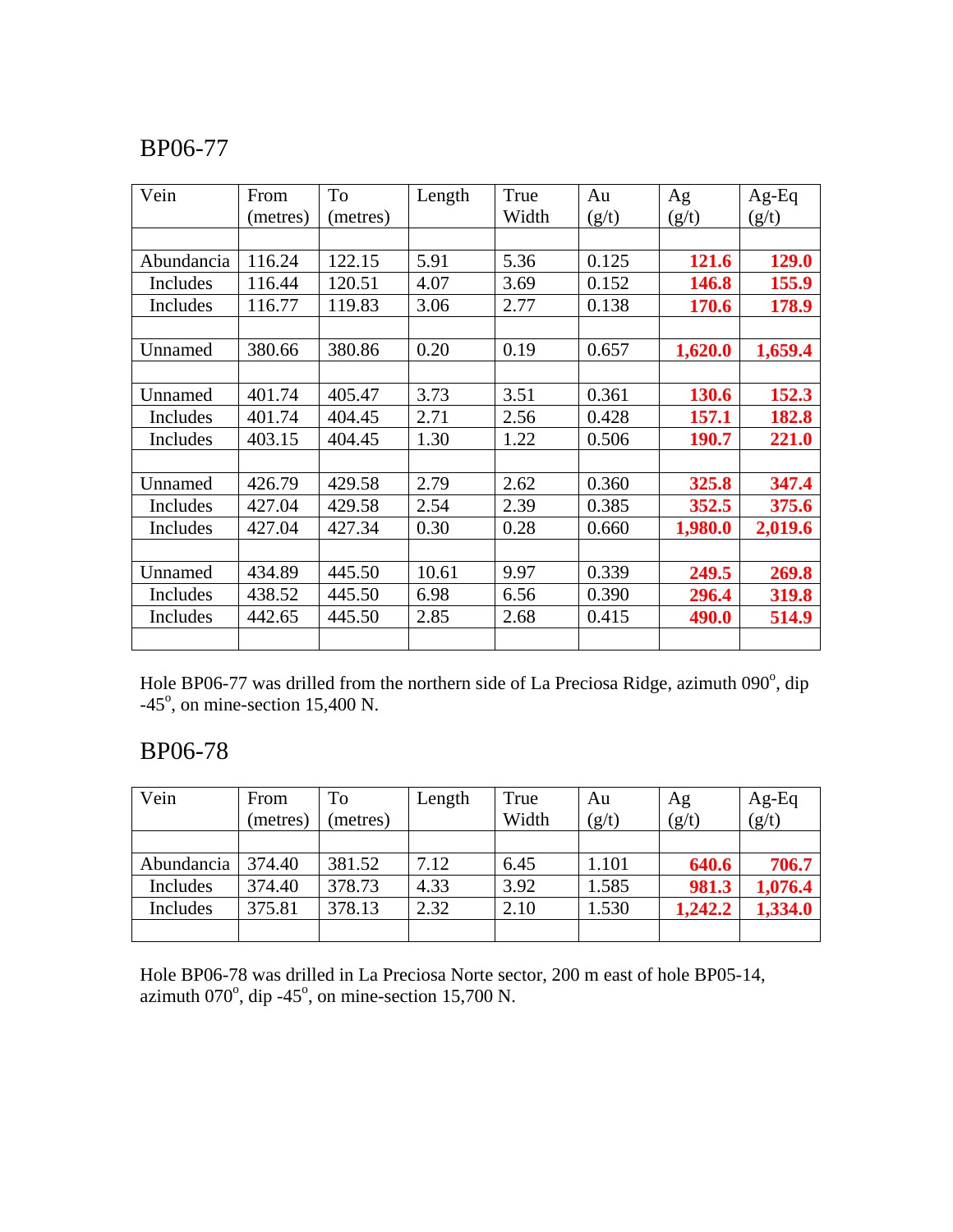| Vein            | From     | To       | Length | True  | Au    | Ag           | $Ag-Eq$      |
|-----------------|----------|----------|--------|-------|-------|--------------|--------------|
|                 | (metres) | (metres) |        | Width | (g/t) | (g/t)        | (g/t)        |
|                 |          |          |        |       |       |              |              |
| Unnamed         | 63.10    | 65.62    | 2.52   | 2.39  | 0.257 | 104.6        | 120.0        |
| <b>Includes</b> | 63.87    | 64.27    | 0.40   | 0.38  | 0.295 | 192.0        | 209.7        |
|                 |          |          |        |       |       |              |              |
| La Gloria       | 69.79    | 73.99    | 4.20   | 3.64  | 0.270 | 293.0        | 309.2        |
| <b>Includes</b> | 70.54    | 73.71    | 3.17   | 2.75  | 0.308 | 344.2        | 362.7        |
|                 |          |          |        |       |       |              |              |
| Unnamed         | 77.51    | 78.06    | 0.55   | 0.52  | 0.119 | 125.0        | 132.1        |
|                 |          |          |        |       |       |              |              |
| Abundancia      | 81.79    | 91.27    | 9.48   | 8.91  | 0.202 | 158.5        | 170.6        |
| <b>Includes</b> | 81.79    | 83.37    | 1.58   | 1.52  | 0.317 | 264.2        | 283.2        |
| <b>Includes</b> | 84.95    | 88.29    | 3.34   | 3.14  | 0.311 | 240.1        | 258.8        |
|                 |          |          |        |       |       |              |              |
| Chabelita       | 113.86   | 118.49   | 4.61   | 4.33  | 0.458 | 186.2        | 213.7        |
| <b>Includes</b> | 114.61   | 118.49   | 3.86   | 3.63  | 0.521 | 209.8        | 241.0        |
|                 |          |          |        |       |       |              |              |
| Luz Elena       | 262.51   | 265.16   | 2.65   | 2.49  | 0.108 | 76.1         | 82.5         |
| <i>Includes</i> | 262.51   | 263.53   | 1.02   | 0.96  | 0.166 | <b>136.1</b> | <b>146.0</b> |
|                 |          |          |        |       |       |              |              |
| Unnamed         | 330.21   | 330.79   | 0.58   | 0.57  | 0.107 | 220.2        | 226.7        |
|                 |          |          |        |       |       |              |              |

Hole BP06-79 was drilled from the west side of La Preciosa Ridge, east of BP06-76, at azimuth 090 $^{\circ}$ , dip -45 $^{\circ}$ , on mine-section 15,000 N. It passes through significant intersections of La Gloria, Abundancia, and Chabelita veins and a weaker Luz Elena vein, as well as multiple smaller veins.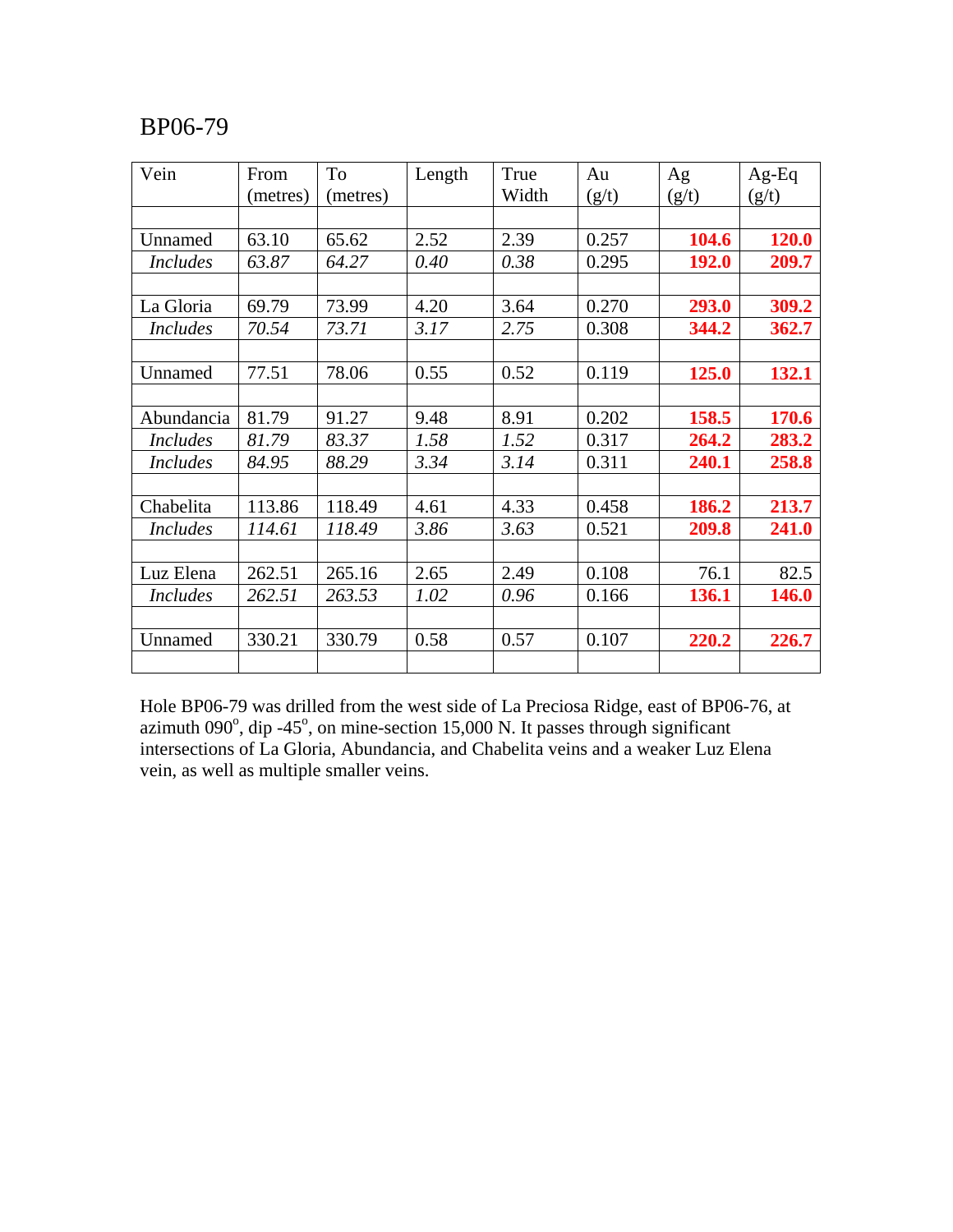| Vein            | From     | <b>To</b> | Length | True  | Au    | Ag    | $Ag-Eq$      |
|-----------------|----------|-----------|--------|-------|-------|-------|--------------|
|                 | (metres) | (metres)  |        | Width | (g/t) | (g/t) | (g/t)        |
|                 |          |           |        |       |       |       |              |
| Unnamed         | 234.20   | 238.91    | 4.71   | 4.43  | 0.088 | 114.8 | <b>120.0</b> |
| <i>Includes</i> | 234.63   | 236.36    | 1.73   | 1.62  | 0.140 | 175.3 | 183.8        |
|                 |          |           |        |       |       |       |              |
| Unnamed         | 255.40   | 256.12    | 0.72   | 0.68  | 0.133 | 112.4 | 120.4        |
|                 |          |           |        |       |       |       |              |
| Unnamed         | 260.53   | 261.28    | 0.75   | 0.70  | 0.033 | 281.8 | 283.9        |
|                 |          |           |        |       |       |       |              |
| Unnamed         | 273.41   | 274.13    | 0.72   | 0.62  | 0.090 | 279.8 | 285.2        |
|                 |          |           |        |       |       |       |              |
| Abundancia      | 391.25   | 403.33    | 12.08  | 10.46 | 0.128 | 72.5  | 80.2         |
| <i>Includes</i> | 400.20   | 403.33    | 3.13   | 2.71  | 0.293 | 137.6 | 155.1        |
| <i>Includes</i> | 402.39   | 403.33    | 0.94   | 0.81  | 0.278 | 203.9 | 220.5        |
|                 |          |           |        |       |       |       |              |

Hole BP06-80 is located in "La Preciosa Norte Sector", north of La Preciosa Ridge, on mine-section 15,700 N. It was drilled at  $090^\circ$  azimuth and -45 $^\circ$  dip. This hole is collared 100 m east of hole BP06-78. While the Abundancia vein is clearly a significant structure in this hole and it is mineralized throughout, only the bottom portion is in ore grade.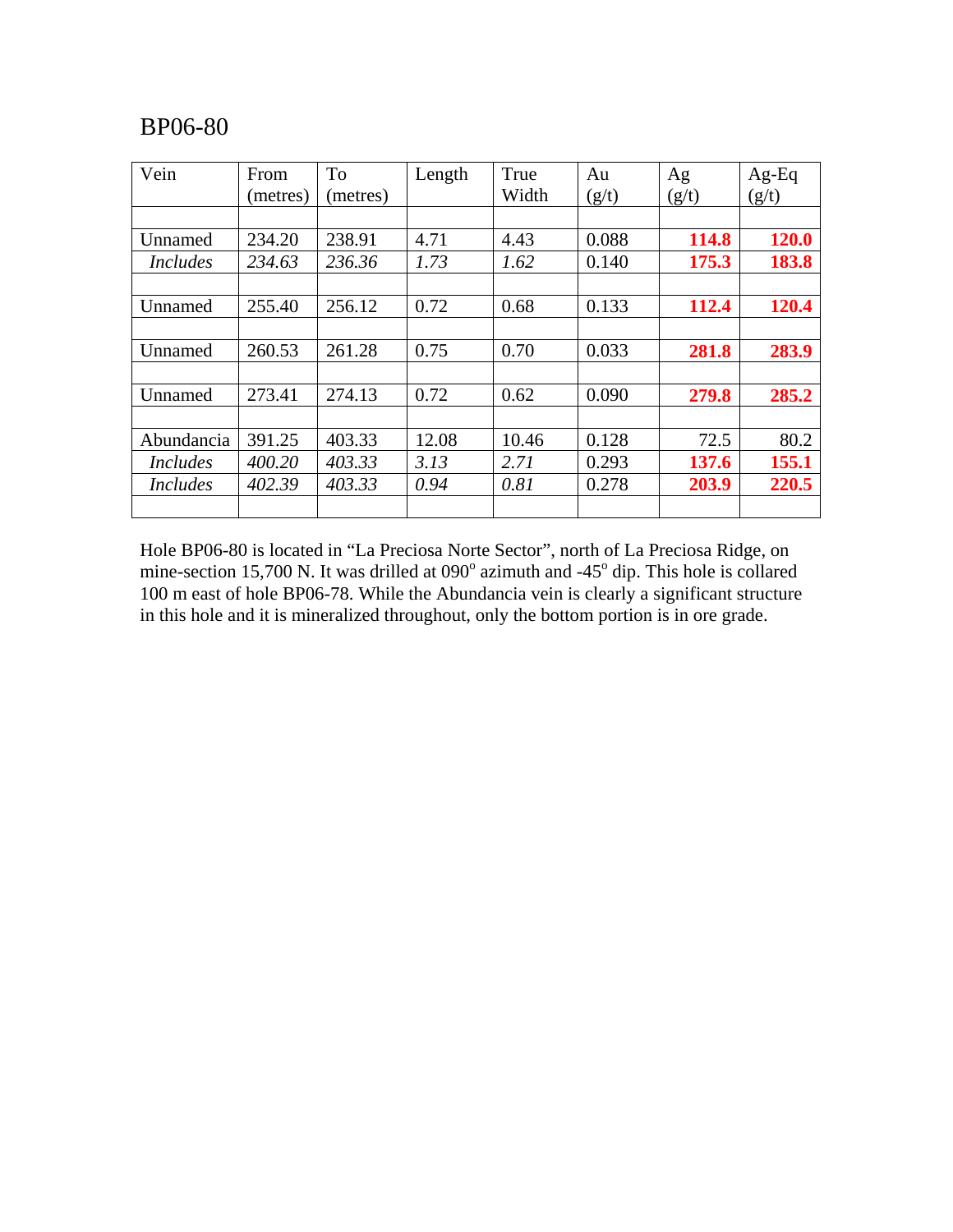| Vein            | From     | To       | Length | True  | Au    | Ag    | $Ag-Eq$ |
|-----------------|----------|----------|--------|-------|-------|-------|---------|
|                 | (metres) | (metres) |        | Width | (g/t) | (g/t) | (g/t)   |
|                 |          |          |        |       |       |       |         |
| Unnamed         | 354.73   | 356.21   | 1.48   | 1.39  | 0.140 | 60.9  | 69.3    |
| <i>Includes</i> | 356.01   | 356.21   | 0.20   | 0.19  | 0.543 | 300.0 | 332.6   |
|                 |          |          |        |       |       |       |         |
| Unnamed         | 361.37   | 362.68   | 1.31   | 1.31  | 0.213 | 141.3 | 154.1   |
| <i>Includes</i> | 361.37   | 361.73   | 0.36   | 0.36  | 0.319 | 350.0 | 369.1   |
|                 |          |          |        |       |       |       |         |
| Unnamed         | 366.88   | 367.08   | 0.20   | 0.13  | 0.372 | 420.0 | 442.3   |
|                 |          |          |        |       |       |       |         |
| Unnamed         | 386.41   | 387.26   | 0.85   | 0.74  | 0.447 | 242.0 | 268.8   |
|                 |          |          |        |       |       |       |         |
| Abundancia      | 413.00   | 436.44   | 23.44  | 20.30 | 0.388 | 95.2  | 118.4   |
| <i>Includes</i> | 425.20   | 434.14   | 8.94   | 7.74  | 0.543 | 138.8 | 171.4   |
| <i>Includes</i> | 425.20   | 429.79   | 4.59   | 4.00  | 0.743 | 189.2 | 233.8   |
|                 |          |          |        |       |       |       |         |

Hole BP06-81 is located in "La Preciosa Norte Sector", north of La Preciosa Ridge, on mine-section 15,700 N. It was drilled at  $090^\circ$  azimuth and -45 $^\circ$  dip. This hole is collared 100 m west of hole BP06-78. The major thick Abundancia vein is leached in this location and may have originally carried higher silver values. It also has significant lead and zinc.

#### BP06-82

| Vein       | From     | To       | Length | True  | Au    | Ag    | $Ag-Eq$ |
|------------|----------|----------|--------|-------|-------|-------|---------|
|            | (metres) | (metres) |        | Width | (g/t) | (g/t) | (g/t)   |
|            |          |          |        |       |       |       |         |
| Abundancia | 352.25   | 358.95   | 6.70   | 6.30  | 0.087 | 17.6  | 22.8    |
|            |          |          |        |       |       |       |         |
| Unnamed    | 380.74   | 381.05   | 0.31   | 0.29  | 0.186 | 121.0 | 132.2   |
|            |          |          |        |       |       |       |         |
| Unnamed    | 395.45   | 398.37   | 3.12   | 2.93  | 0.142 | 14.4  | 22.9    |
|            |          |          |        |       |       |       |         |

Hole BP06-82 was drilled in "La Preciosa Norte Sector" at 090 degrees azimuth, -45 degrees dip, on mine-section 15,800 N. Quartz vein and veinlets zones, with galena and sphalerite, were identified, but precious metal content is low.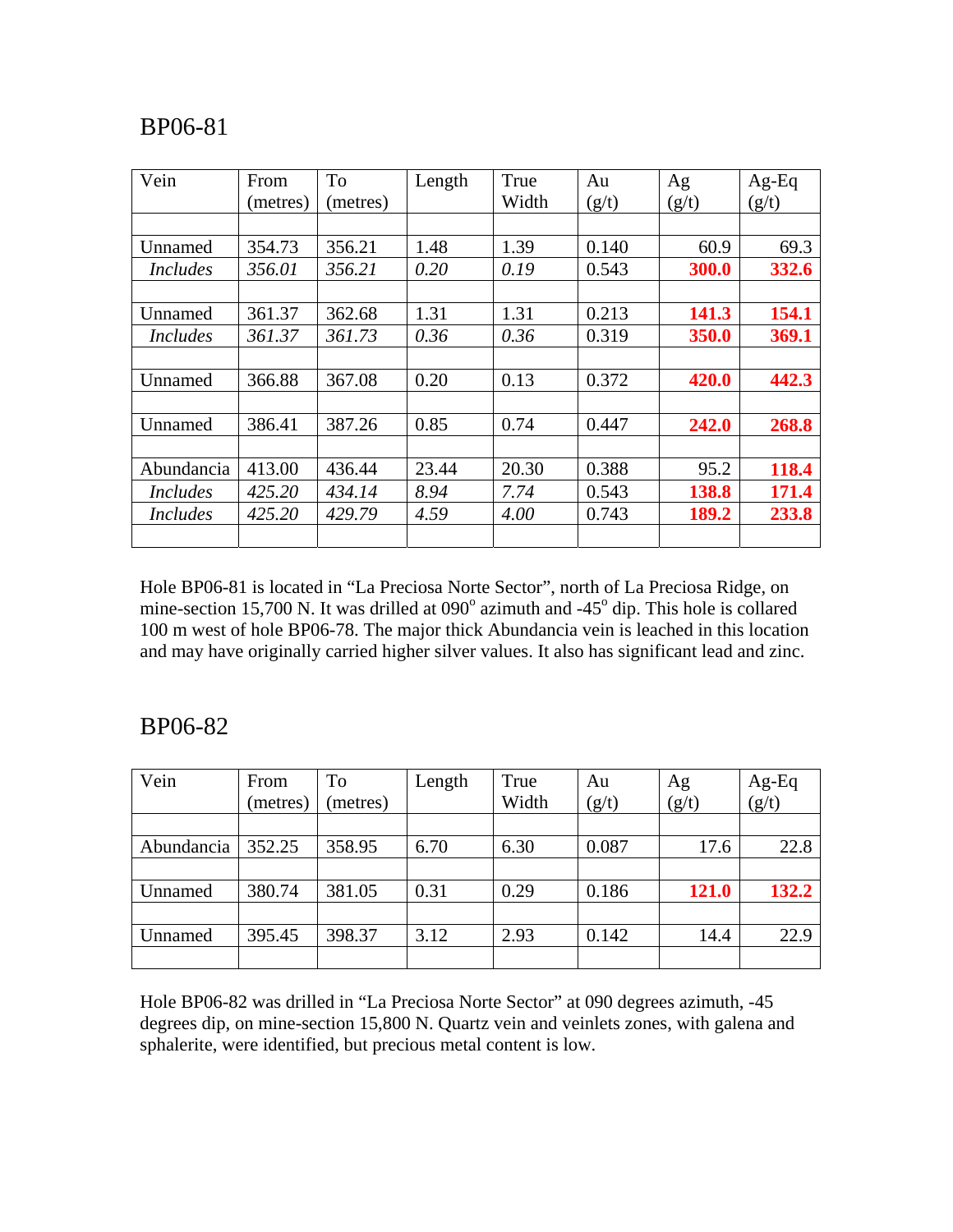| Vein     | From     | To      | Length | True  | Au    | Ag    | Ag-Eq |
|----------|----------|---------|--------|-------|-------|-------|-------|
|          | (metres) | metres) |        | Width | (g/t) | (g/t) | (g/t) |
|          |          |         |        |       |       |       |       |
| Unnamed  | 440.10   | 440.36  | 0.26   | 0.24  | 0.556 | 400.0 | 433.4 |
|          |          |         |        |       |       |       |       |
| Unnamed  | 458.14   | 458.42  | 0.28   | 0.26  | 0.321 | 235.0 | 254.3 |
|          |          |         |        |       |       |       |       |
| Unnamed  | 505.66   | 508.95  | 3.29   | 3.09  | 0.066 | 14.5  | 18.4  |
| includes | 508.74   | 508.95  | 0.21   | 0.20  | 0.189 | 178.0 | 189.3 |
|          |          |         |        |       |       |       |       |

Hole BP06-83 was drilled in "La Preciosa Norte Sector" at 090 degrees azimuth, -45 degrees dip, on mine-section 15,800 N, east of hole BP05-16. Quartz vein and veinlets zones, with galena and sphalerite, were identified, yielding elevated Pb and Zn, but precious metal content is low.

#### BP06-84A

| Vein            | From<br>(metres) | To<br>metres) | Length | True<br>Width | Au<br>(g/t) | Ag<br>(g/t) | Ag-Eq<br>(g/t) |
|-----------------|------------------|---------------|--------|---------------|-------------|-------------|----------------|
|                 |                  |               |        |               |             |             |                |
| Abundancia?     | 388.04           | 404.82        | 12.78  | 12.01         | 0.045       | 16.5        | 19.2           |
| <b>Includes</b> | 398.37           | 400.94        | 2.57   | 2.42          | 0.104       | 35.1        | 41.3           |
| <b>Includes</b> | 398.37           | 398.66        | 0.29   | 0.27          | 0.124       | 93.6        | 101.0          |
|                 |                  |               |        |               |             |             |                |
| Unnamed         | 423.14           | 423.54        | 0.40   | 0.38          | 0.470       | 55.0        | 83.2           |
|                 |                  |               |        |               |             |             |                |

Hole BP06-84A was drilled in "La Preciosa Norte Sector" at 090 degrees azimuth, -45 degrees dip, on mine-section 15,800 N, east of hole BP06-83. Quartz vein and veinlets zones, with galena and sphalerite, were identified, yielding elevated Pb and Zn, but precious metal content is low.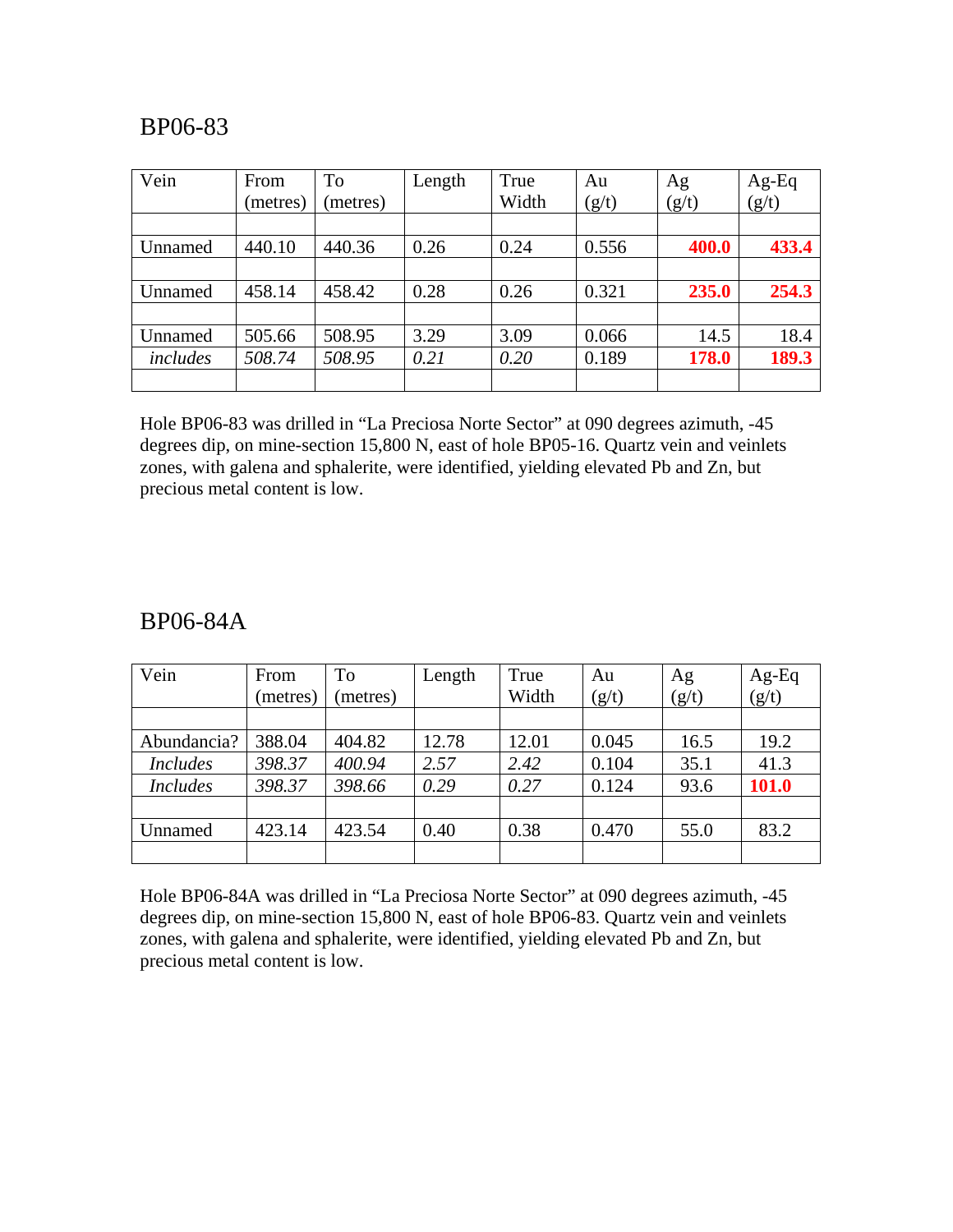| Vein            | From     | To       | Length | True  | Au    | Ag    | $Ag-Eq$     |
|-----------------|----------|----------|--------|-------|-------|-------|-------------|
|                 | (metres) | (metres) |        | Width | (g/t) | (g/t) | (g/t)       |
|                 |          |          |        |       |       |       |             |
| Luz Elena       | 407.98   | 409.53   | 1.55   | 1.46  | 0.079 | 16.3  | <b>21.0</b> |
|                 |          |          |        |       |       |       |             |
| Martha          | 537.87   | 541.48   | 3.61   | 3.39  | 0.200 | 81.6  | 93.5        |
| <i>Includes</i> | 537.87   | 540.10   | 2.23   | 2.10  | 0.248 | 121.8 | 136.6       |
| <i>Includes</i> | 537.87   | 539.59   | 1.72   | 1.62  | 0.179 | 154.1 | 161.8       |
| <i>Includes</i> | 537.87   | 538.86   | 0.99   | 0.93  | 0.113 | 243.3 | 250.1       |
| <i>Includes</i> | 537.87   | 538.34   | 0.47   | 0.44  | 0.129 | 443.0 | 450.7       |
|                 |          |          |        |       |       |       |             |

Hole BP06-85 was collared in the flats west of La Preciosa Ridge as a deep hole in "Mina La Preciosa Sector", west of hole BP05-07 on mine-section 15,200 N, azimuth 090, dip - 50 degrees. Minor stringers exist where Abundancia Vein projects to a sandy conglomerate. The deeper structure, hosted in schist near the conglomerate contact, may match with Martha Vein and meets grade and thickness requirements.

## BP06-86

Hole BP06-86 was drilled in La Preciosa Norte Sector at 090 degrees azimuth, -45 degrees dip, on mine-section 15,800 N, 100 metres east of BP06-82. Quartz vein and veinlets zones, with galena and sphalerite, were identified, but precious metal content is low.

| Vein            | From<br>(metres) | To<br>(metres) | Core<br>Length | True<br>Width | Au<br>(g/t) | Ag<br>(g/t) | $Ag-Eq$<br>(g/t) |
|-----------------|------------------|----------------|----------------|---------------|-------------|-------------|------------------|
|                 |                  |                |                |               |             |             |                  |
| Abundancia      | 365.25           | 368.81         | 3.56           | 3.44          | 0.142       | 113.3       | 121.8            |
| <b>Includes</b> | 365.25           | 365.81         | 0.56           | 0.54          | 0.534       | 209.0       | 241.0            |
| <b>Includes</b> | 368.39           | 368.81         | 0.42           | 0.41          | 0.297       | 590.0       | 607.8            |
|                 |                  |                |                |               |             |             |                  |
| Unnamed         | 592.87           | 594.73         | 1.86           | 1.75          | 0.363       | 116.4       | 138.2            |
| <b>Includes</b> | 593.17           | 593.57         | 0.40           | 0.38          | 1.380       | 530.0       | 612.8            |

## BP06-87

Hole BP06-87 was a western deep step-out hole collared in the fields west of La Preciosa Ridge in "Mina La Preciosa Sector", 150 metres west of holes BP05-08 and 09, on minesection 15,400 N, azimuth 090, dip -50 degrees.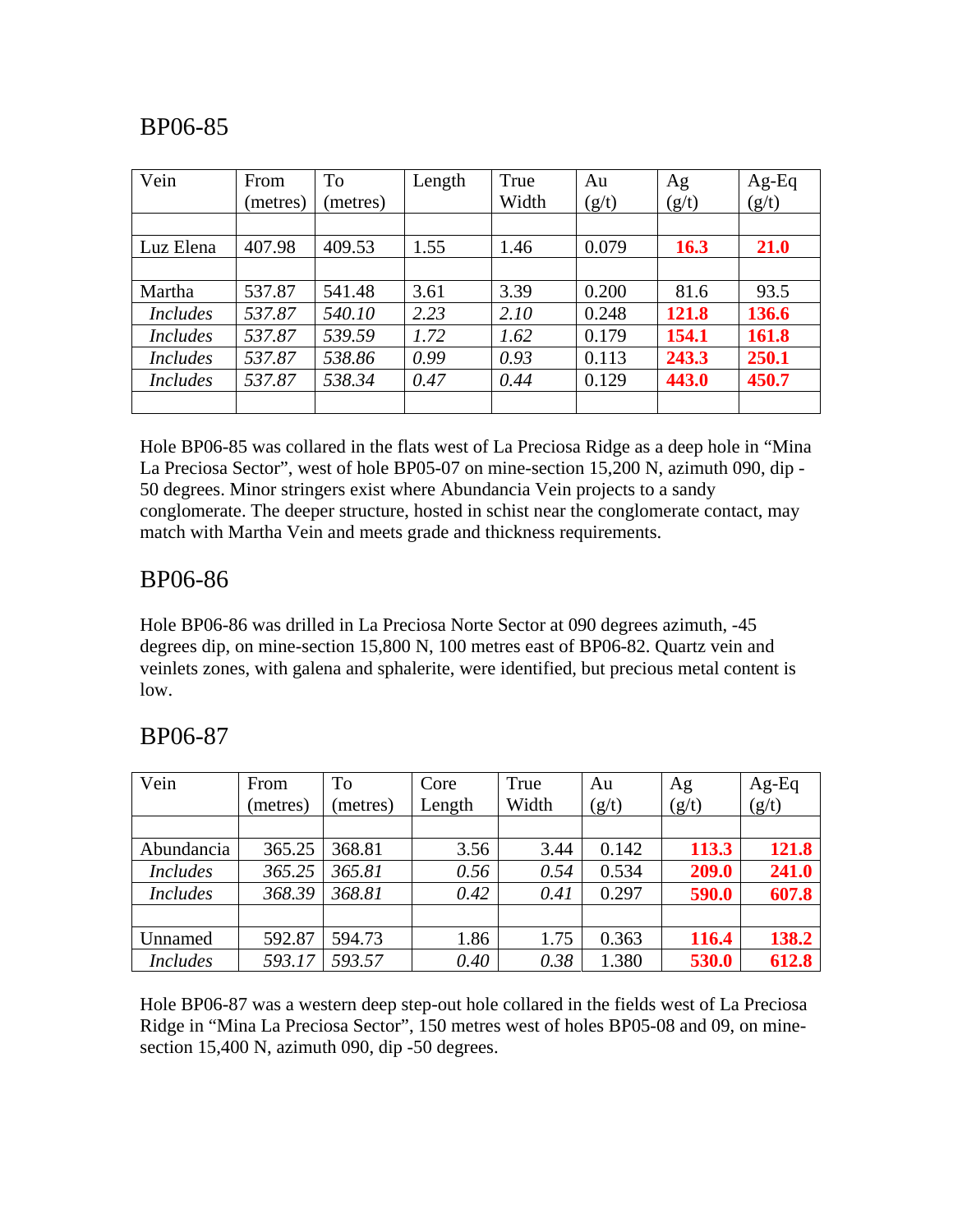| Vein            | From     | To       | Core   | True  | Au    | Ag    | $Ag-Eq$<br>$(g/t)$ |
|-----------------|----------|----------|--------|-------|-------|-------|--------------------|
|                 | (metres) | (metres) | Length | Width | (g/t) | (g/t) |                    |
|                 |          |          |        |       |       |       |                    |
| Unnamed         | 299.24   | 300.30   | 1.06   | 0.92  | 0.026 | 178.0 | 179.6              |
|                 |          |          |        |       |       |       |                    |
| Abundancia      | 358.75   | 372.96   | 14.21  | 12.31 | 0.109 | 77.1  | 83.7               |
| <b>Includes</b> | 367.15   | 372.96   | 5.81   | 5.03  | 0.220 | 102.2 | 115.3              |
| <b>Includes</b> | 368.14   | 370.94   | 2.80   | 2.42  | 0.258 | 140.3 | 155.8              |
|                 |          |          |        |       |       |       |                    |

Hole BP06-88 is located in "La Preciosa Norte Sector", north of La Preciosa Ridge, on mine-section 15,700 N. It was drilled at  $090^\circ$  azimuth and -45 $^\circ$  dip. This hole is collared 100 m east of hole BP06-80. While the Abundancia vein is clearly a significant structure in this hole and it is mineralized throughout, only the bottom portion is in ore grade.

#### BP07-89

| Vein            | From     | To       | Core   | True  | Au    | Ag      | $Ag-Eq$ |
|-----------------|----------|----------|--------|-------|-------|---------|---------|
|                 | (metres) | (metres) | Length | Width | (g/t) | (g/t)   | (g/t)   |
|                 |          |          |        |       |       |         |         |
| Unnamed         | 416.24   | 417.19   | 0.95   | 0.89  | 0.530 | 170.6   | 202.4   |
| <i>Includes</i> | 416.73   | 417.19   | 0.46   | 0.43  | 0.759 | 320.0   | 365.5   |
|                 |          |          |        |       |       |         |         |
| Unnamed         | 420.53   | 421.74   | 1.21   | 1.14  | 0.337 | 215.0   | 235.2   |
|                 |          |          |        |       |       |         |         |
| Abundancia      | 502.83   | 507.36   | 4.53   | 4.11  | 0.398 | 91.3    | 115.2   |
| <i>Includes</i> | 503.44   | 505.58   | 2.14   | 1.94  | 0.327 | 152.3   | 171.9   |
| <i>Includes</i> | 503.89   | 504.46   | 0.57   | 0.52  | 0.446 | 424.0   | 450.8   |
| <i>Includes</i> | 503.89   | 504.08   | 0.19   | 0.17  | 0.234 | 1,050.0 | 1,064.0 |
|                 |          |          |        |       |       |         |         |
| Unnamed         | 553.60   | 554.91   | 1.31   | 1.15  | 0.174 | 100.0   | 110.4   |
| <i>Includes</i> | 553.71   | 554.31   | 0.60   | 0.52  | 0.369 | 215.1   | 237.3   |
|                 |          |          |        |       |       |         |         |

Hole BP06-89 was collared in the fields west of La Preciosa Ridge in "Mina La Preciosa Sector", 100 metres west of hole BP07-87 and 250 metres west of holes BP05-08 and 09, on mine-section 15,400 N, azimuth 090, dip -50 degrees.This area may represent a downdropped graben block in the western valley. There are also higher lead and zinc values in the deeper intersections.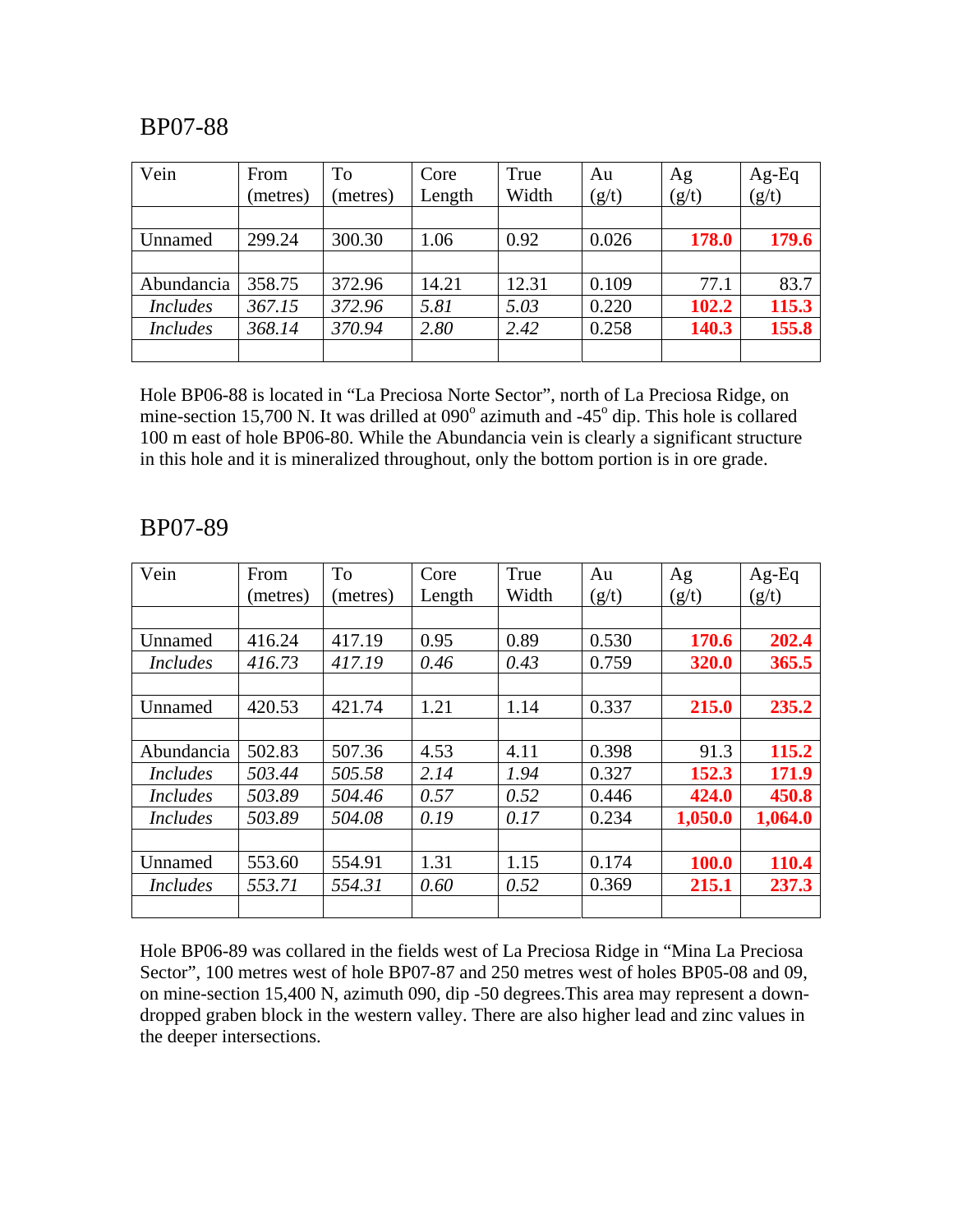| Vein            | From<br>(metres) | T <sub>0</sub><br>(metres) | Core<br>Length | <b>True</b><br>Width | Au<br>(g/t) | Ag<br>(g/t) | $Ag-Eq$<br>(g/t) |
|-----------------|------------------|----------------------------|----------------|----------------------|-------------|-------------|------------------|
|                 |                  |                            |                |                      |             |             |                  |
| Unnamed         | 116.99           | 119.07                     | 2.08           | 2.01                 | 0.039       | 134.8       | 137.2            |
|                 |                  |                            |                |                      |             |             |                  |
| Abundancia      | 158.41           | 162.96                     | 4.55           | 4.28                 | 0.070       | 247.0       | 251.2            |
| <i>Includes</i> | 158.89           | 161.16                     | 2.27           | 2.13                 | 0.069       | 347.3       | 351.5            |
|                 |                  |                            |                |                      |             |             |                  |
| Unnamed         | 209.98           | 210.54                     | 0.56           | 0.53                 | 0.053       | 340.0       | 343.2            |
|                 |                  |                            |                |                      |             |             |                  |
| Martha          | 338.59           | 358.62                     | 20.03          | 18.82                | 0.286       | 144.8       | 161.9            |
| <i>Includes</i> | 346.86           | 356.67                     | 9.81           | 9.22                 | 0.481       | 200.8       | 229.7            |
| <i>Includes</i> | 346.86           | 353.05                     | 6.19           | 5.82                 | 0.684       | 280.4       | 321.4            |
| <i>Includes</i> | 348.02           | 351.05                     | 3.03           | 2.81                 | 1.001       | 408.5       | 468.5            |
|                 |                  |                            |                |                      |             |             |                  |

Hole BP06-90 was collared north of La Preciosa Ridge in "Mina La Preciosa Sector", east of holes BP05-10 & 11, BP07-92, 95 & 99, on mine-section 15,600 N, azimuth 090, dip -45 degrees.

#### BP07-91

| Vein            | From     | To       | Core   | True  | Au    | Ag    | $Ag-Eq$ |
|-----------------|----------|----------|--------|-------|-------|-------|---------|
|                 | (metres) | (metres) | Length | Width | (g/t) | (g/t) | (g/t)   |
|                 |          |          |        |       |       |       |         |
| Unnamed         | 108.31   | 110.41   | 2.10   | 1.97  | 0.184 | 131.4 | 142.5   |
| <i>Includes</i> | 108.31   | 109.84   | 1.53   | 1.44  | 0.244 | 156.6 | 171.2   |
|                 |          |          |        |       |       |       |         |
| Esperancita     | 180.10   | 182.25   | 2.15   | 1.38  | 0.293 | 171.7 | 189.3   |
| <i>Includes</i> | 180.31   | 182.05   | 1.74   | 1.12  | 0.355 | 208.6 | 229.9   |
|                 |          |          |        |       |       |       |         |
| Unnamed         | 208.47   | 211.14   | 2.67   | 2.51  | 0.183 | 107.5 | 118.5   |
| <b>Includes</b> | 209.20   | 211.14   | 1.94   | 1.82  | 0.208 | 119.3 | 131.8   |
|                 |          |          |        |       |       |       |         |
| Abundancia      | 215.00   | 223.10   | 8.10   | 7.61  | 0.104 | 106.7 | 113.0   |
| <i>Includes</i> | 219.60   | 223.10   | 3.50   | 3.29  | 0.188 | 167.1 | 178.4   |
| <i>Includes</i> | 215.00   | 215.60   | 0.60   | 0.56  | 0.088 | 221.0 | 226.3   |

Hole BP06-91 was collared north of La Preciosa Ridge in "Mina La Preciosa Sector", east of holes BP05-08, 09 and BP07-101 on mine-section 15,400 N, azimuth 090, dip -45 degrees. This hole did not go deep enough to reach the Martha Vein.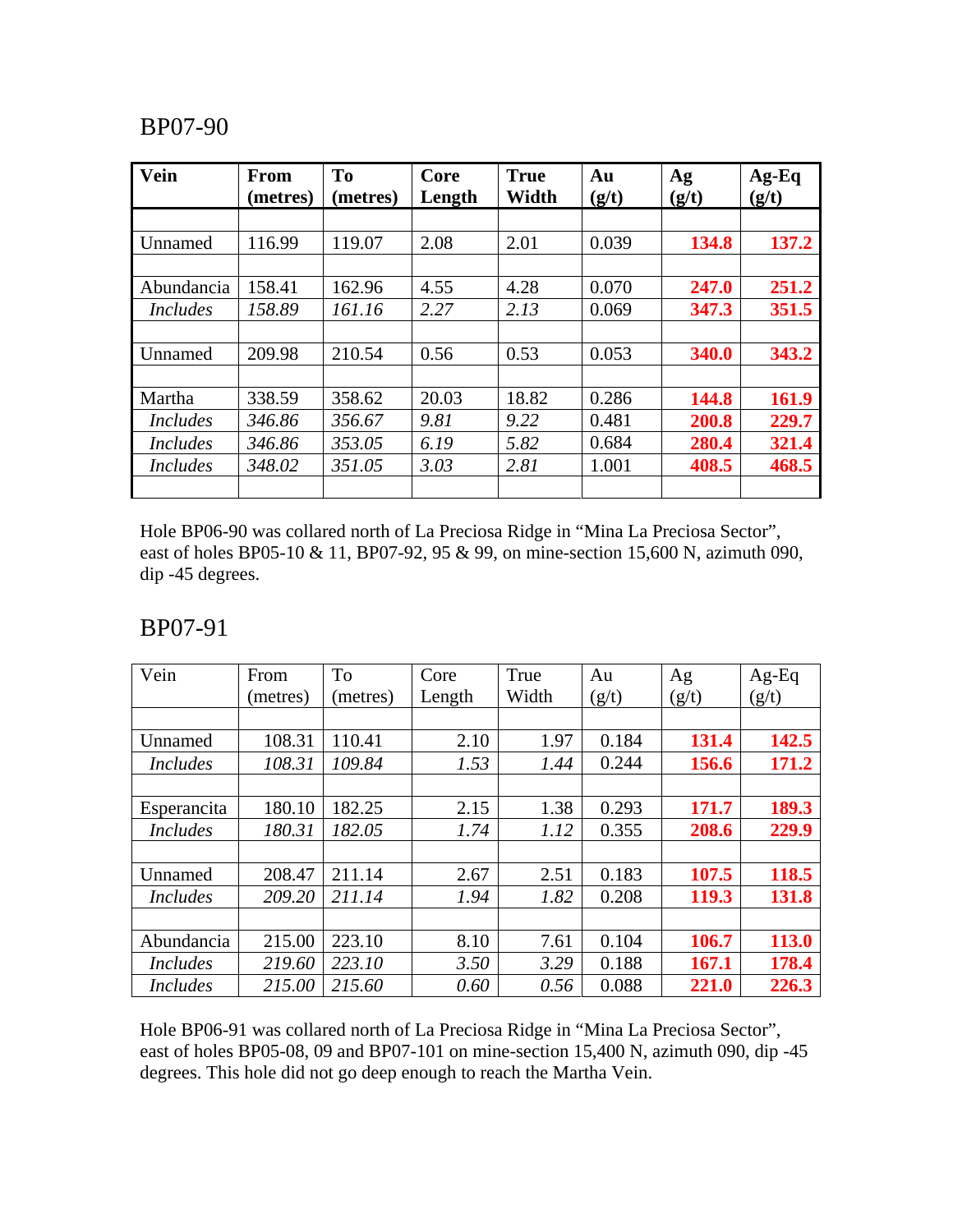| Vein            | From     | To       | Core   | True  | Au    | Ag      | $Ag-Eq$ |
|-----------------|----------|----------|--------|-------|-------|---------|---------|
|                 | (metres) | (metres) | Length | Width | (g/t) | (g/t)   | (g/t)   |
|                 |          |          |        |       |       |         |         |
| Abundancia      | 187.77   | 191.54   | 3.77   | 3.54  | 0.144 | 289.2   | 297.9   |
| <i>Includes</i> | 189.74   | 191.54   | 1.80   | 1.69  | 0.089 | 380.9   | 386.2   |
| <i>Includes</i> | 188.18   | 188.38   | 0.20   | 0.19  | 1.120 | 1,250.0 | 1,317.2 |
|                 |          |          |        |       |       |         |         |
| Unnamed         | 277.32   | 277.96   | 0.64   | 0.55  | 0.563 | 525.7   | 559.5   |
| <i>Includes</i> | 277.53   | 277.74   | 0.21   | 0.18  | 1.610 | 1,320.0 | 1,416.6 |
|                 |          |          |        |       |       |         |         |
| Marthita        | 415.43   | 415.83   | 0.40   | 0.39  | 0.034 | 760.0   | 762.0   |
|                 |          |          |        |       |       |         |         |
| Martha          | 425.96   | 439.93   | 13.97  | 12.10 | 0.212 | 127.9   | 140.6   |
| <i>Includes</i> | 425.96   | 431.68   | 5.72   | 4.95  | 0.204 | 197.6   | 209.8   |
| <i>Includes</i> | 425.96   | 429.54   | 3.58   | 3.10  | 0.135 | 248.8   | 257.0   |
|                 |          |          |        |       |       |         |         |

Hole BP07-92 was collared north of La Preciosa Ridge in "Mina La Preciosa Sector", east of holes BP05-10 & 11, BP07-95 & 99 and west of hole BP06-90 on mine-section 15,600 N, azimuth 090, dip -45 degrees.

## BP07-93, 97 and 100

Hole BP07-93, 97 and 100 were northward oriented holes, -45 degrees dip, to test the transition area between "Mina La Preciosa Sector" and "La Preciosa Norte Sector". The results show a post-mineralization intense fracturing and brecciation zone. No structures of economic mineralization present.

#### BP07-94

Hole BP07-94 was a northward oriented hole, -45 degrees dip, to test the transition area between "Mina La Preciosa Sector" and "La Preciosa Norte Sector". The results show a post-mineralization intense fracturing and brecciation zone. No structures of economic mineralization present.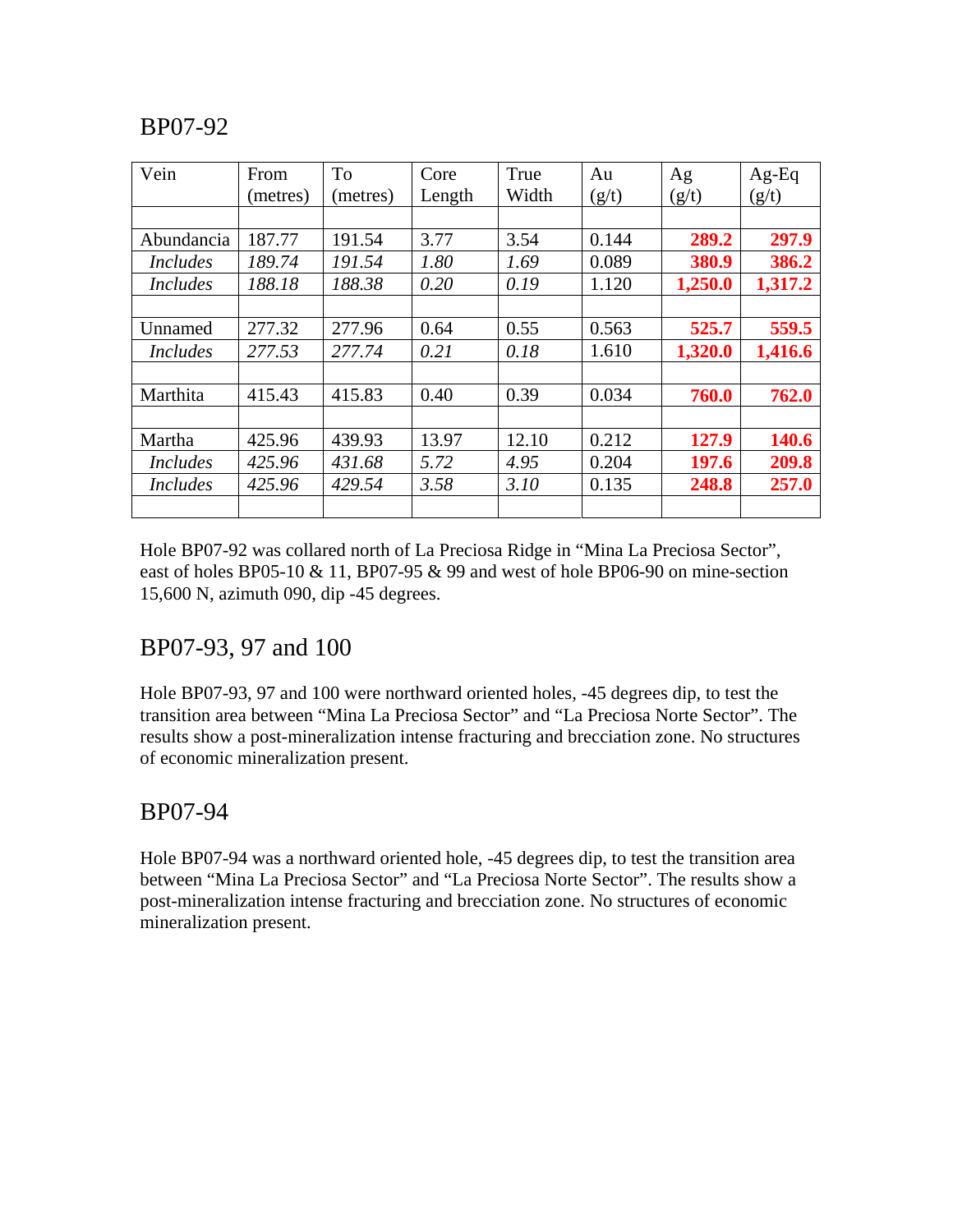| Vein            | From     | To       | Length | True  | Au    | Ag      | $Ag-Eq$ |
|-----------------|----------|----------|--------|-------|-------|---------|---------|
|                 | (metres) | (metres) |        | Width | (g/t) | (g/t)   | (g/t)   |
|                 |          |          |        |       |       |         |         |
| Abundancia      | 128.95   | 133.75   | 4.80   | 4.73  | 0.136 | 319.8   | 328.0   |
| <i>Includes</i> | 130.85   | 133.75   | 2.90   | 2.86  | 0.144 | 423.3   | 431.9   |
|                 |          |          |        |       |       |         |         |
| Luz Elena       | 208.10   | 211.45   | 3.35   | 3.30  | 0.169 | 113.2   | 123.4   |
|                 |          |          |        |       |       |         |         |
| Martha          | 389.23   | 404.97   | 15.74  | 14.79 | 0.389 | 240.0   | 263.4   |
| <i>Includes</i> | 393.97   | 402.10   | 8.13   | 7.64  | 0.471 | 310.5   | 338.8   |
| <i>Includes</i> | 398.23   | 402.10   | 3.87   | 3.64  | 0.411 | 391.6   | 416.3   |
| <i>Includes</i> | 398.23   | 398.47   | 0.24   | 0.23  | 0.713 | 1,268.7 | 1,311.5 |
|                 |          |          |        |       |       |         |         |

Hole BP07-98 was collared north of La Preciosa Ridge in "Mina La Preciosa Sector", east of holes BP05-12, 13 and BP07-102, 103 and 104 on mine-section 15,500 N, azimuth 090, dip -45 degrees.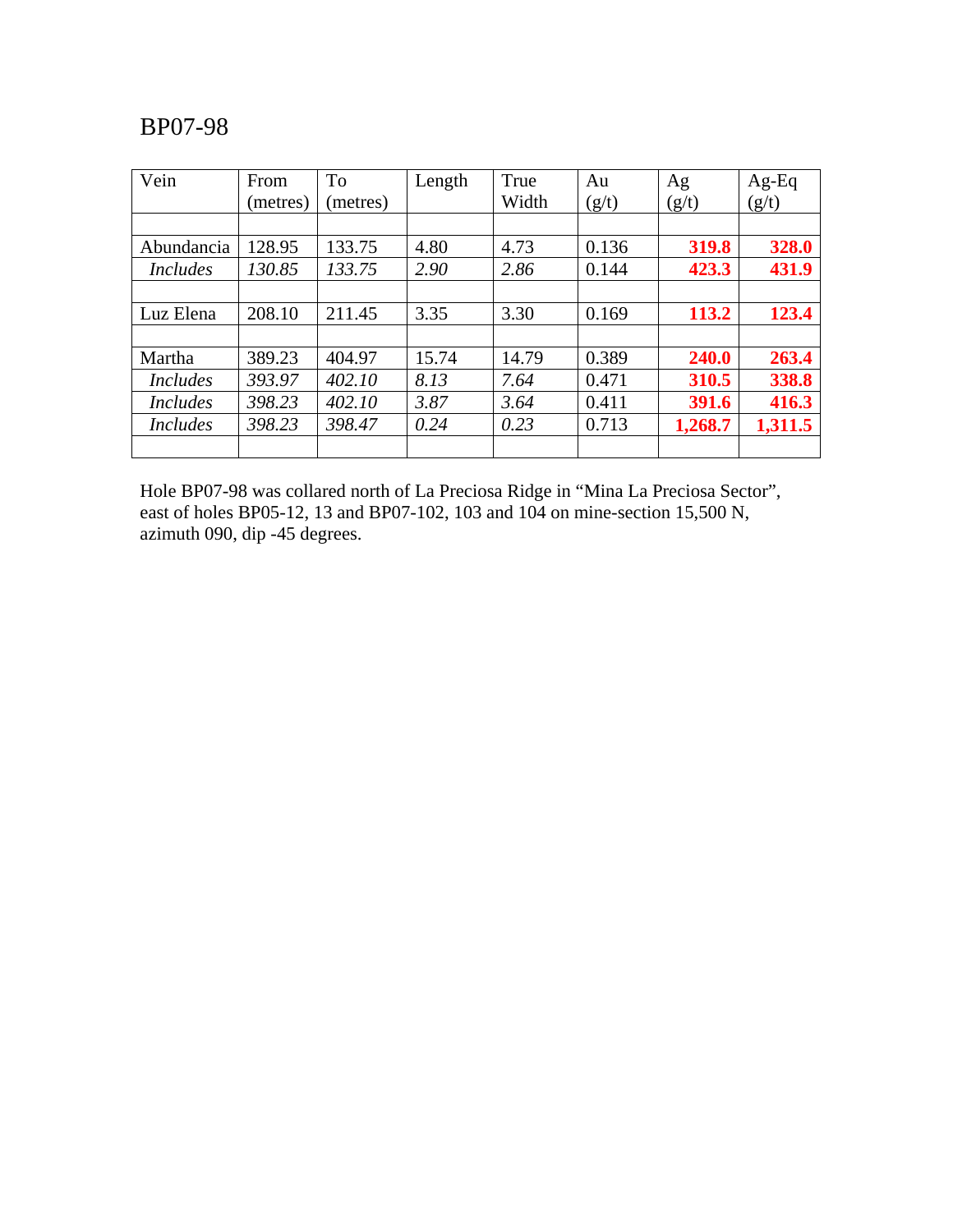| Vein            | From     | To       | Core   | True  | Au    | Ag    | $Ag-Eq$ |
|-----------------|----------|----------|--------|-------|-------|-------|---------|
|                 | (metres) | (metres) | Length | Width | (g/t) | (g/t) | (g/t)   |
|                 |          |          |        |       |       |       |         |
| Abundancia      | 97.14    | 116.86   | 19.72  | 19.05 | 0.227 | 226.0 | 239.6   |
| <i>Includes</i> | 97.14    | 109.53   | 12.39  | 11.97 | 0.249 | 296.5 | 311.4   |
| <i>Includes</i> | 104.15   | 106.88   | 2.73   | 2.64  | 0.368 | 475.5 | 497.6   |
|                 |          |          |        |       |       |       |         |
| Chabelita       | 126.46   | 128.82   | 2.36   | 2.28  | 0.261 | 173.8 | 189.5   |
| <i>Includes</i> | 126.46   | 127.70   | 1.24   | 1.20  | 0.401 | 296.7 | 320.8   |
|                 |          |          |        |       |       |       |         |
| Luz Elena       | 205.59   | 207.22   | 1.63   | 1.53  | 0.622 | 309.3 | 346.6   |
| <b>Includes</b> | 205.59   | 206.94   | 1.35   | 1.27  | 0.742 | 361.9 | 406.4   |
|                 |          |          |        |       |       |       |         |
| Unnamed         | 268.62   | 269.28   | 0.66   | 0.57  | 0.202 | 436.8 | 448.9   |
|                 |          |          |        |       |       |       |         |
| Martha          | 534.74   | 540.18   | 5.44   | 4.71  | 0.474 | 74.6  | 103.0   |
| <i>Includes</i> | 537.33   | 540.18   | 2.85   | 2.47  | 0.839 | 74.0  | 124.3   |
| <i>Includes</i> | 538.69   | 540.18   | 1.49   | 1.29  | 1.415 | 103.5 | 188.4   |
|                 |          |          |        |       |       |       |         |

Hole BP07-101 was collared north of La Preciosa Ridge in "Mina La Preciosa Sector", east of holes BP05-08 and 09 and west of hole BP06-91 on mine-section 15,400 N, azimuth 090, dip -45 degrees. It is 100 metres south and 100 metres west of the previously reported high-grade hole BP07-102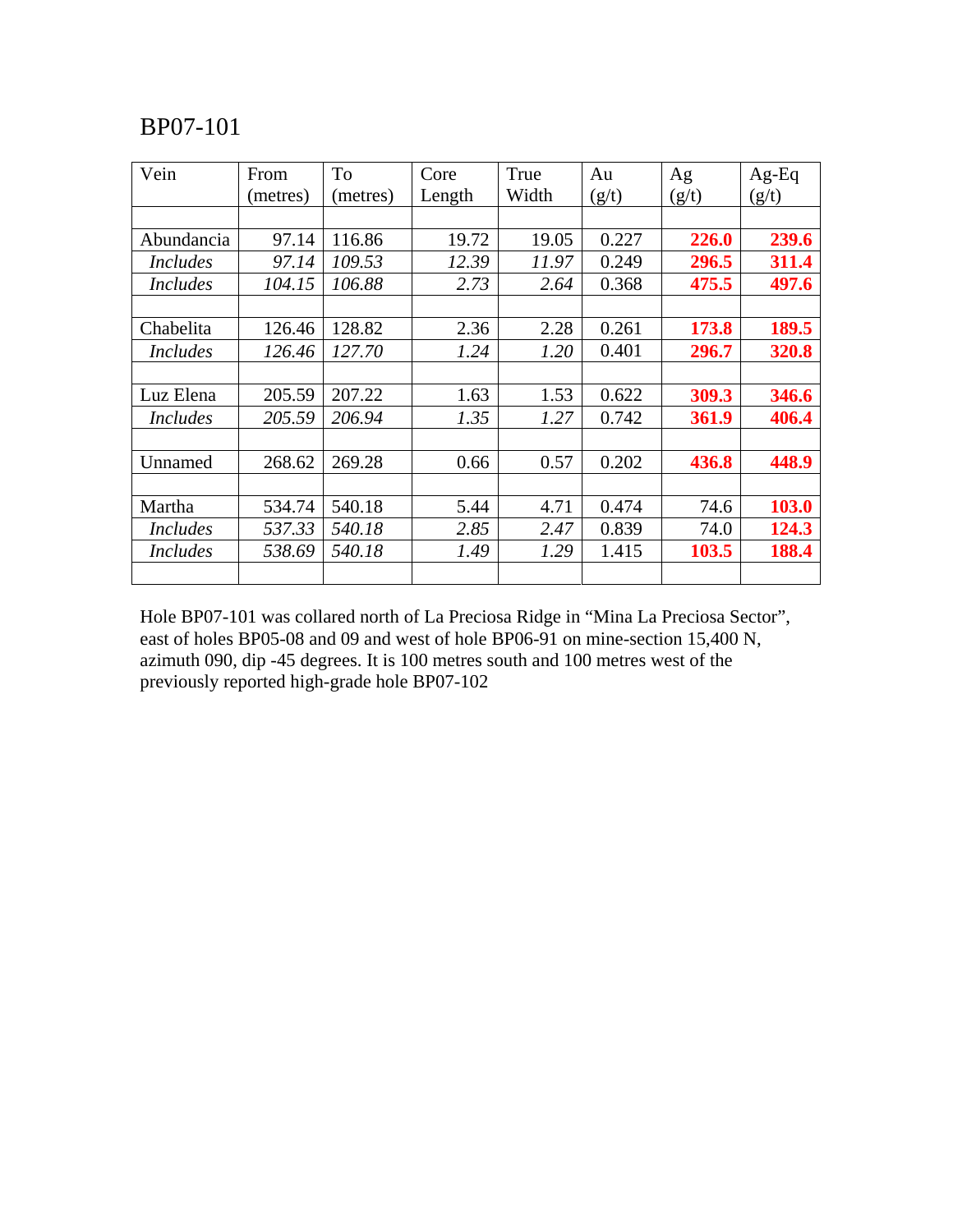| Vein            | From     | To       | Length | True  | Au    | Ag      | $Ag-Eq$ |
|-----------------|----------|----------|--------|-------|-------|---------|---------|
|                 | (metres) | (metres) |        | Width | (g/t) | (g/t)   | (g/t)   |
|                 |          |          |        |       |       |         |         |
| Unnamed         | 131.76   | 132.58   | 0.82   | 0.81  | 0.040 | 106.7   | 109.1   |
|                 |          |          |        |       |       |         |         |
| Abundancia      | 151.51   | 179.29   | 27.75  | 26.80 | 0.205 | 152.3   | 164.5   |
| <b>Includes</b> | 155.69   | 172.66   | 16.94  | 16.36 | 0.232 | 189.9   | 203.9   |
| <b>Includes</b> | 157.59   | 160.94   | 3.35   | 3.24  | 0.282 | 366.6   | 383.5   |
| <b>Includes</b> | 158.90   | 159.17   | 0.27   | 0.26  | 0.411 | 1,092.3 | 1,117.0 |
|                 |          |          |        |       |       |         |         |
| Chabelita       | 220.99   | 227.77   | 6.78   | 6.55  | 0.170 | 177.9   | 188.1   |
| <b>Includes</b> | 220.99   | 225.86   | 4.87   | 4.70  | 0.191 | 205.4   | 216.8   |
| <b>Includes</b> | 222.94   | 225.42   | 2.48   | 2.40  | 0.194 | 257.7   | 269.3   |
|                 |          |          |        |       |       |         |         |
| Luz Elena       | 296.88   | 302.38   | 5.50   | 5.17  | 0.088 | 89.1    | 94.4    |
| <b>Includes</b> | 299.92   | 302.38   | 2.46   | 2.31  | 0.110 | 120.6   | 127.3   |
|                 |          |          |        |       |       |         |         |
| Unnamed         | 391.57   | 392.44   | 0.87   | 0.82  | 0.685 | 3,761.7 | 3,802.8 |
|                 |          |          |        |       |       |         |         |
| Unnamed         | 429.61   | 430.11   | 0.50   | 0.49  | 0.166 | 292.4   | 299.3   |
|                 |          |          |        |       |       |         |         |
| Martha          | 442.16   | 456.17   | 14.68  | 13.79 | 0.320 | 376.5   | 395.7   |
| <b>Includes</b> | 442.16   | 455.15   | 13.66  | 12.84 | 0.338 | 400.4   | 420.7   |
| <b>Includes</b> | 442.16   | 450.03   | 8.54   | 8.02  | 0.377 | 567.8   | 590.5   |
| <b>Includes</b> | 442.16   | 445.43   | 3.27   | 3.07  | 0.605 | 1,374.0 | 1,141.3 |
| <b>Includes</b> | 442.44   | 444.24   | 1.80   | 1.69  | 0.941 | 2,199.0 | 2,255.4 |
| <b>Includes</b> | 442.94   | 443.69   | 0.75   | 0.70  | 1,249 | 3,471.1 | 3,546.1 |
|                 |          |          |        |       |       |         |         |

Hole BP07-102 was collared north of La Preciosa Ridge in "Mina La Preciosa Sector", east of holes BP05-12, 13 and BP07-104 on mine-section 15,500 N, azimuth 090, dip -45 degrees.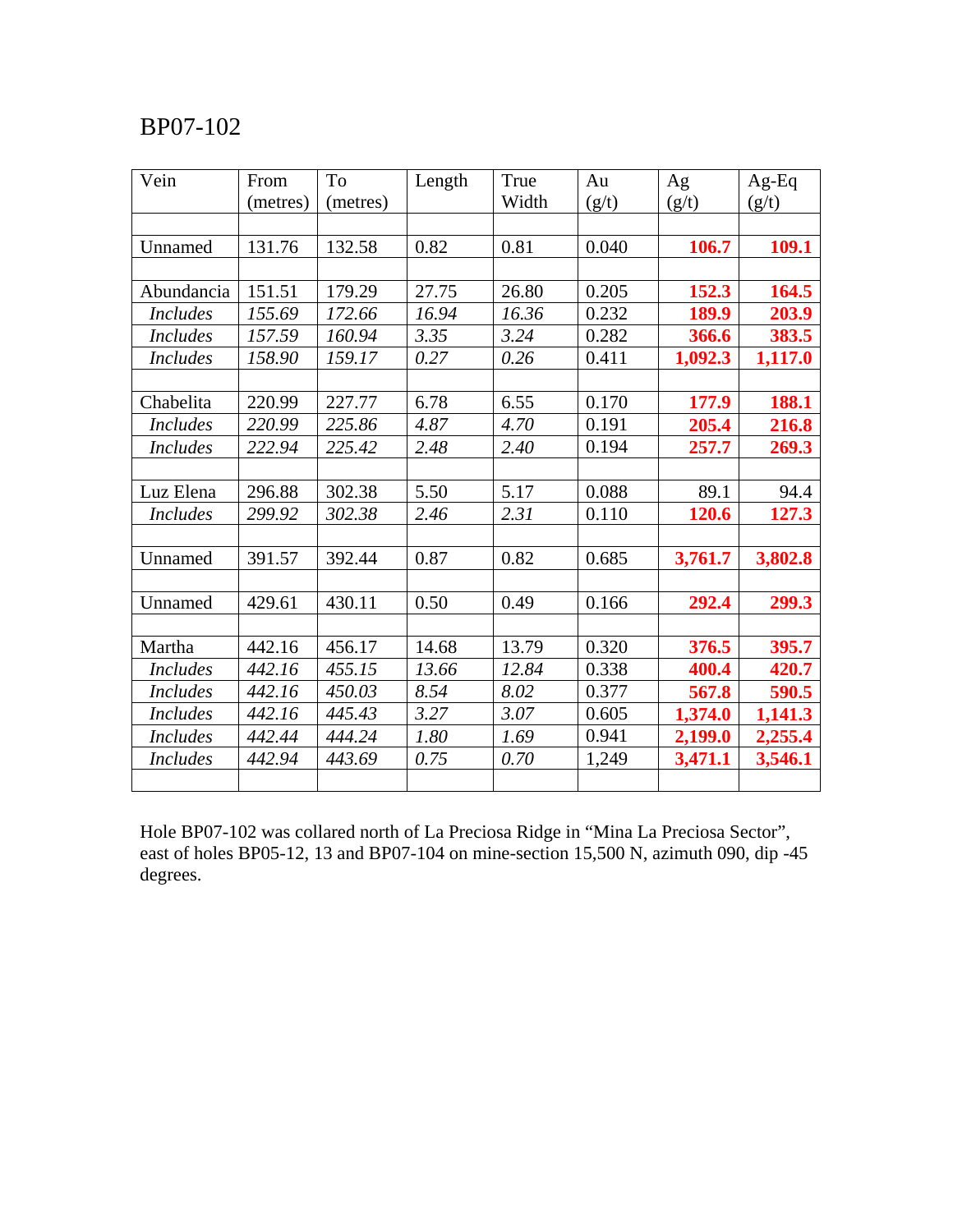| Vein            | From     | <b>To</b> | Core   | True  | Au    | Ag      | $Ag-Eq$ |
|-----------------|----------|-----------|--------|-------|-------|---------|---------|
|                 | (metres) | (metres)  | Length | Width | (g/t) | (g/t)   | (g/t)   |
|                 |          |           |        |       |       |         |         |
| Abundancia      | 180.38   | 192.90    | 12.52  | 11.76 | 0.082 | 383.6   | 388.5   |
| <i>Includes</i> | 187.46   | 192.90    | 5.44   | 5.11  | 0.159 | 833.5   | 843.0   |
| <i>Includes</i> | 187.46   | 189.10    | 1.64   | 1.54  | 0.346 | 2,050.1 | 2,070.9 |
| <i>Includes</i> | 188.59   | 188.84    | 0.25   | 0.23  | 0.685 | 5,897.4 | 5,938.5 |
|                 |          |           |        |       |       |         |         |
| Luz Elena       | 297.09   | 302.38    | 5.29   | 4.58  | 0.109 | 202.7   | 209.2   |
| <i>Includes</i> | 298.97   | 302.38    | 3.41   | 2.95  | 0.146 | 269.7   | 278.5   |
|                 |          |           |        |       |       |         |         |
| Martha          | 412.64   | 439.39    | 26.75  | 23.17 | 0.532 | 216.5   | 248.4   |
| <i>Includes</i> | 425.81   | 439.39    | 13.58  | 11.76 | 0.682 | 310.4   | 351.3   |
| <i>Includes</i> | 428.85   | 436.22    | 7.37   | 6.38  | 0.869 | 433.6   | 485.7   |
| <i>Includes</i> | 435.55   | 436.22    | 0.67   | 0.58  | 1.558 | 1,610.3 | 1,703.8 |
|                 |          |           |        |       |       |         |         |

Hole BP07-103 was collared north of La Preciosa Ridge in "Mina La Preciosa Sector", 100 metres east of the previously reported high-grade hole BP07-102 and 100 metres west of hole BP07-98 (news release 9 May 2007) on mine-section 15,500 N, azimuth 090, dip -45 degrees.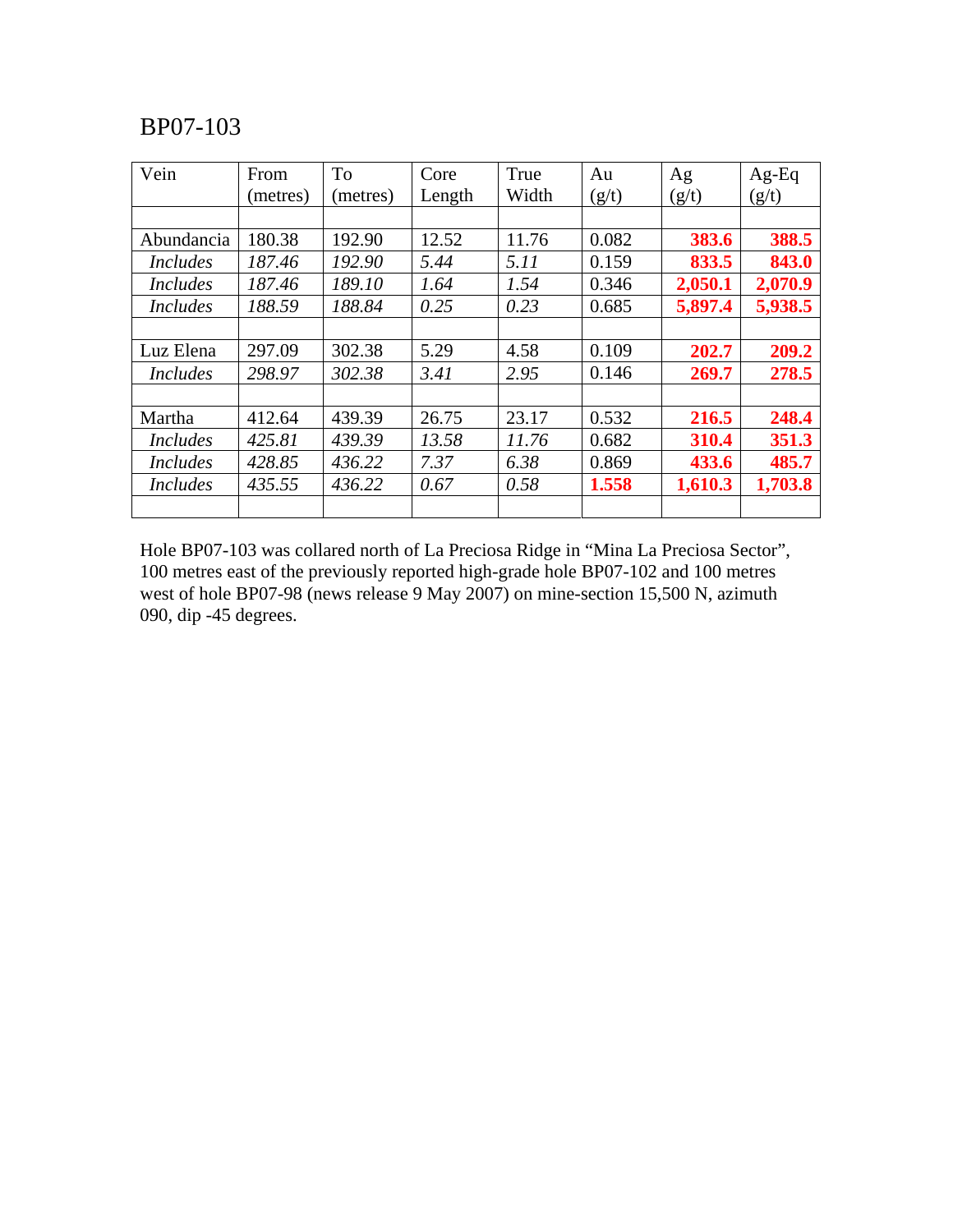| Vein            | From     | To       | Core   | True  | Au    | Ag      | $Ag-Eq$ |
|-----------------|----------|----------|--------|-------|-------|---------|---------|
|                 | (metres) | (metres) | Length | Width | (g/t) | (g/t)   | (g/t)   |
|                 |          |          |        |       |       |         |         |
| La Gloria       | 53.30    | 55.88    | 2.58   | 2.23  | 0.025 | 90.6    | 92.1    |
| <b>Includes</b> | 53.30    | 53.98    | 0.68   | 0.59  | 0.053 | 135.3   | 138.5   |
| <b>Includes</b> | 55.57    | 55.88    | 0.31   | 0.27  | 0.020 | 289.9   | 291.1   |
|                 |          |          |        |       |       |         |         |
| Abundancia      | 92.57    | 96.94    | 4.37   | 4.11  | 0.174 | 318.2   | 328.6   |
| <b>Includes</b> | 92.57    | 96.26    | 3.69   | 3.47  | 0.204 | 370.6   | 382.9   |
| <b>Includes</b> | 92.57    | 95.33    | 2.76   | 2.59  | 0.261 | 448.4   | 464.1   |
|                 |          |          |        |       |       |         |         |
| Carmen          | 240.17   | 243.14   | 2.97   | 1.91  | 0.283 | 481.0   | 498.0   |
| <i>Includes</i> | 240.43   | 242.83   | 2.40   | 1.54  | 0.331 | 571.3   | 591.1   |
| <b>Includes</b> | 241.40   | 241.75   | 0.35   | 0.22  | 1.430 | 1,801.3 | 1,887.1 |
|                 |          |          |        |       |       |         |         |
| Unnamed         | 403.82   | 404.05   | 0.23   | 0.22  | 0.398 | 2,389.6 | 2,413.5 |
|                 |          |          |        |       |       |         |         |
| Martha          | 471.80   | 481.47   | 9.67   | 8.37  | 0.254 | 56.2    | 71.4    |
| <b>Includes</b> | 479.50   | 481.47   | 1.97   | 1.71  | 0.545 | 149.3   | 182.0   |
| <b>Includes</b> | 479.90   | 481.18   | 1.28   | 1.11  | 0.727 | 210.4   | 254.0   |
|                 |          |          |        |       |       |         |         |

Hole BP07-104 was collared north of La Preciosa Ridge in "Mina La Preciosa Sector", east of holes BP05-12, 13 and west of hole BP07-102 on mine-section 15,500 N, azimuth 090, dip -45 degrees. It contains multiple silver-gold mineralized veinlets and several major veins. La Gloria vein is near the paleo-surface contact beneath the basaltic cover and is leached. Abundancia vein is at 20 degrees to core perpendicular. Carmen vein is oblique at 50 degrees to core perpendicular. Martha Vein, at 30 degrees to core perpendicular, has higher base metal values.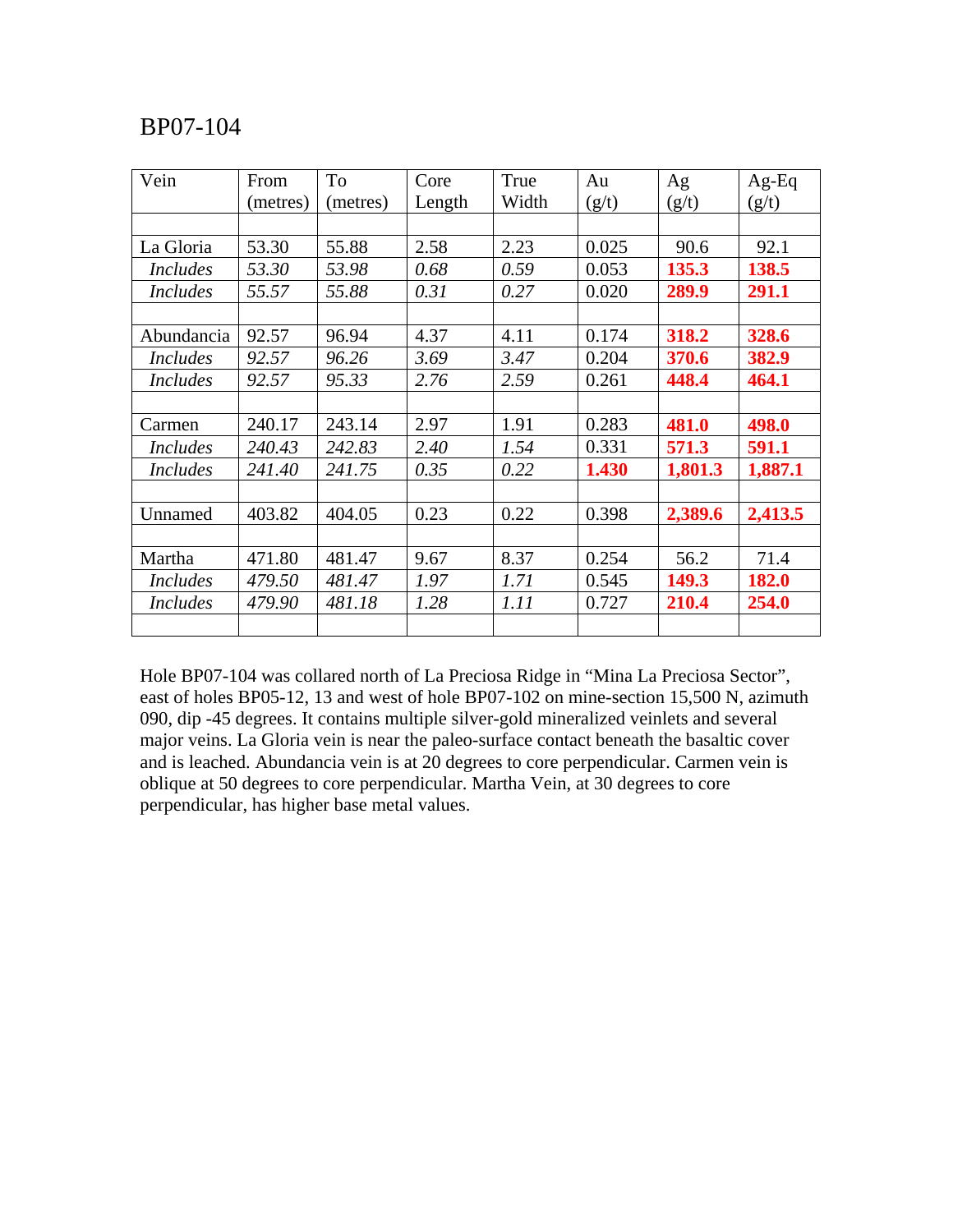| Vein        | From     | To       | Core   | True  | Au    | Ag    | $Ag-Eq$ |
|-------------|----------|----------|--------|-------|-------|-------|---------|
|             | (metres) | (metres) | Length | Width | (g/t) | (g/t) | (g/t)   |
|             |          |          |        |       |       |       |         |
| Unnamed     | 166.31   | 166.76   | 0.45   | 0.42  | 0.204 | 371.6 | 383.8   |
|             |          |          |        |       |       |       |         |
| Transversal | 183.96   | 189.56   | 5.60   | 4.59  | 0.166 | 58.4  | 68.4    |
| Includes    | 187.56   | 189.56   | 2.00   | 1.64  | 0.147 | 104.1 | 112.9   |
|             |          |          |        |       |       |       |         |
| Unnamed     | 297.08   | 297.49   | 0.41   | 0.31  | 0.268 | 484.6 | 500.7   |
|             |          |          |        |       |       |       |         |
| Unnamed     | 344.69   | 345.14   | 0.45   | 0.32  | 0.010 | 217.3 | 217.9   |
|             |          |          |        |       |       |       |         |

Hole BP07-105 was collared along the slopes of the creek cut (arroyo) on the east side of La Preciosa Ridge, south of the Transversal Vein. It is oriented azimuth 000, dip -60 degrees, on the same north-south section as hole BP07-107.

## BP07-106

| Vein        | From     | To       | Core   | True  | Au    | Ag    | $Ag-Eq$ |
|-------------|----------|----------|--------|-------|-------|-------|---------|
|             | (metres) | (metres) | Length | Width | (g/t) | (g/t) | (g/t)   |
|             |          |          |        |       |       |       |         |
| Abundancia  | 245.56   | 248.37   | 2.81   | 2.43  | 0.190 | 22.7  | 34.2    |
| Includes    | 245.56   | 245.78   | 0.22   | 0.19  | 0.501 | 58.9  | 89.0    |
|             |          |          |        |       |       |       |         |
| Esperancita | 438.20   | 439.31   | 1.11   | 0.78  | 0.057 | 112.4 | 115.8   |
| Includes    | 438.51   | 438.74   | 0.23   | 0.16  | 0.130 | 284.4 | 292.2   |
|             |          |          |        |       |       |       |         |

Hole BP07-106 is located northwest of La Preciosa Ridge on mine-section 15,500 N, 250 metres west of holes BP05-12 and BP05-13, and 100 metres west of hole BP07-109. It is oriented azimuth 090, dip -45 degrees. The projected Abundancia Vein is elevated in Pb, Zn and Au, but low in Ag.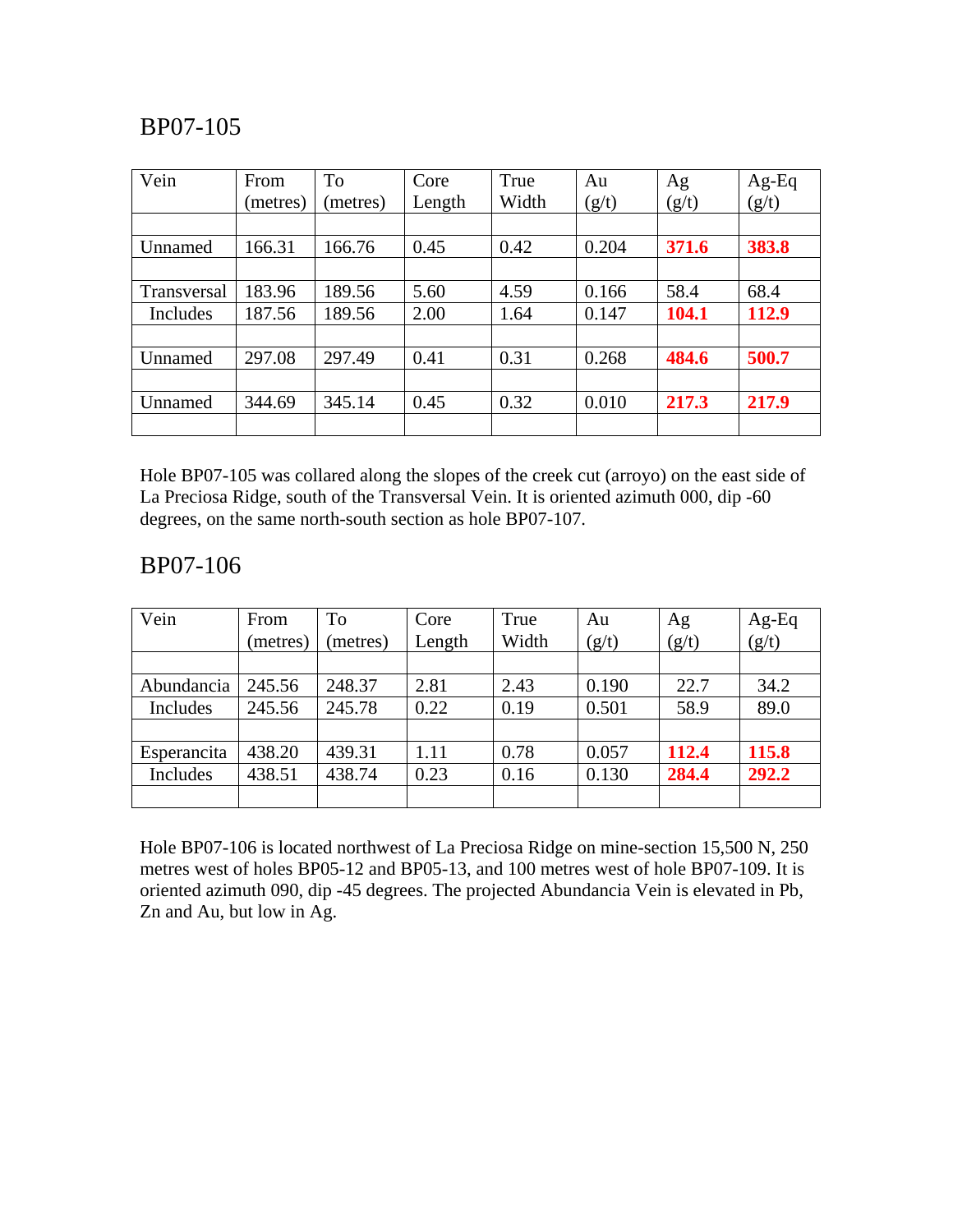| Vein               | From     | To       | Core   | True  | Au    | Ag    | $Ag-Eq$ |
|--------------------|----------|----------|--------|-------|-------|-------|---------|
|                    | (metres) | (metres) | Length | Width | (g/t) | (g/t) | (g/t)   |
|                    |          |          |        |       |       |       |         |
| Unnamed            | 25.01    | 26.00    | 0.99   | 0.64  | 0.488 | 260.3 | 289.6   |
|                    |          |          |        |       |       |       |         |
| <b>Transversal</b> | 133.00   | 136.45   | 3.45   | 3.24  | 0.087 | 212.2 | 217.4   |
| Includes           | 133.00   | 135.73   | 2.73   | 2.57  | 0.100 | 257.3 | 263.3   |
| Includes           | 134.14   | 135.15   | 1.01   | 0.95  | 0.066 | 564.9 | 568.8   |
|                    |          |          |        |       |       |       |         |
| Unnamed            | 157.50   | 158.46   | 0.96   | 0.90  | 0.111 | 116.1 | 122.8   |
|                    |          |          |        |       |       |       |         |
| Unnamed            | 245.47   | 248.22   | 2.75   | 2.38  | 0.050 | 169.2 | 172.2   |
| Includes           | 245.47   | 247.43   | 1.96   | 1.70  | 0.062 | 196.9 | 200.6   |
|                    |          |          |        |       |       |       |         |

Hole BP07-107 was collared along the slopes of the creek cut (arroyo) on the east side of La Preciosa Ridge, south of the Transversal Vein. It is oriented azimuth 000, dip -45 degrees, on the same north-south section as hole BP07-105.

#### BP07-108A

| Vein        | From     | To       | Core   | True  | Au    | Ag    | $Ag-Eq$ |
|-------------|----------|----------|--------|-------|-------|-------|---------|
|             | (metres) | (metres) | Length | Width | (g/t) | (g/t) | (g/t)   |
|             |          |          |        |       |       |       |         |
| Transversal | 49.41    | 49.85    | 0.44   | 0.40  | 0.045 | 111.5 | 114.2   |
|             |          |          |        |       |       |       |         |
| Unnamed     | 270.56   | 272.20   | 1.64   | 1.54  | 0.195 | 307.7 | 319.4   |
| Includes    | 270.56   | 271.56   | 1.00   | 0.94  | 0.240 | 404.7 | 419.1   |
|             |          |          |        |       |       |       |         |
| Unnamed     | 278.68   | 278.98   | 0.30   | 0.28  | 0.025 | 294.2 | 295.7   |
|             |          |          |        |       |       |       |         |
| Unnamed     | 350.40   | 350.63   | 0.23   | 0.22  | 0.375 | 227.0 | 249.5   |
|             |          |          |        |       |       |       |         |

Hole BP07-108A is a northward trending hole on the slopes of the quebrada in Zona Sur, designed to test the Transversal vein from the same pad as BP07-111. Hole BP07-108A is oriented azimuth 000, dip -60 degrees.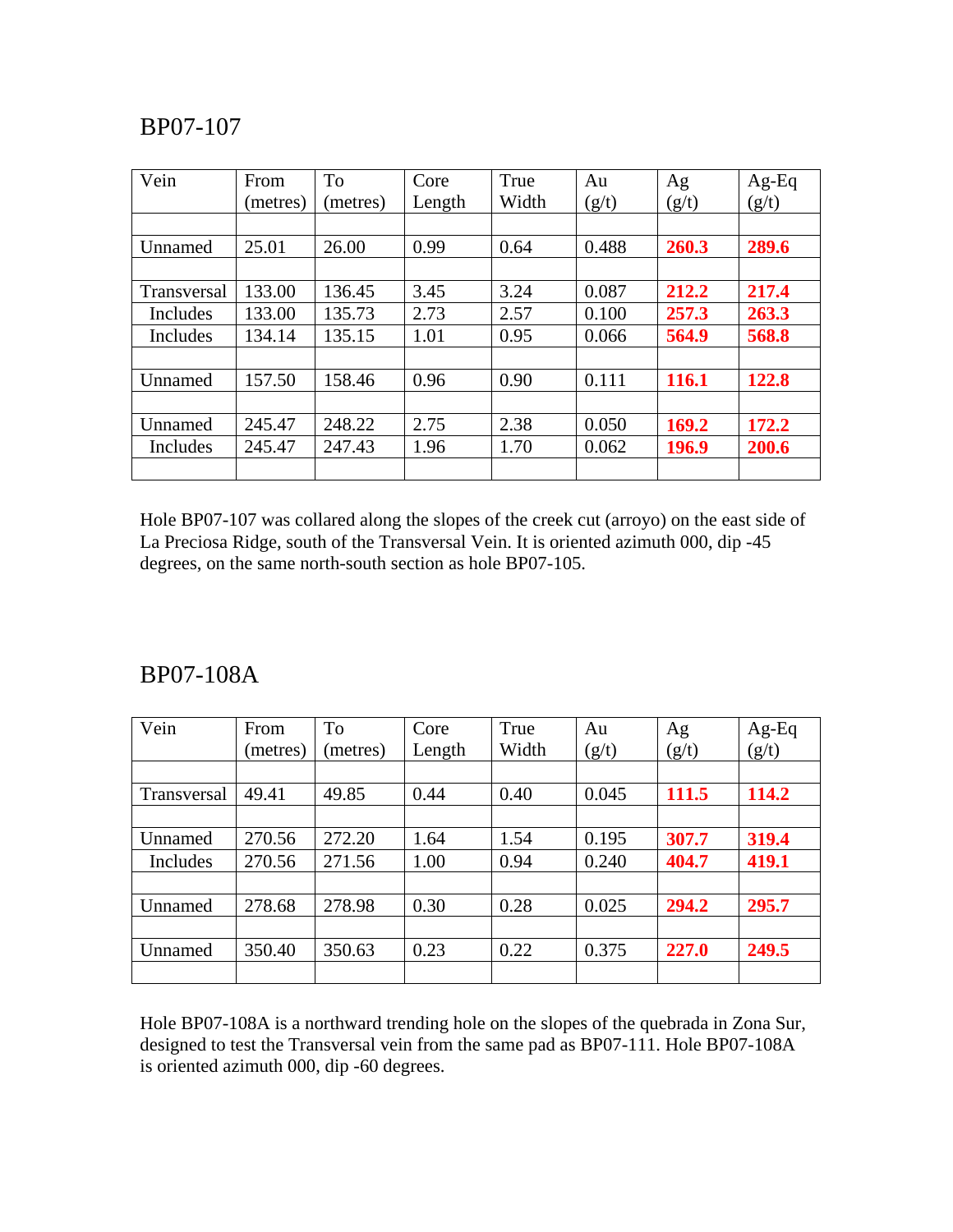| Vein        | From     | <b>To</b> | Core   | True  | Au    | Ag    | $Ag-Eq$ |
|-------------|----------|-----------|--------|-------|-------|-------|---------|
|             | (metres) | (metres)  | Length | Width | (g/t) | (g/t) | (g/t)   |
|             |          |           |        |       |       |       |         |
| Abundancia  | 248.42   | 254.89    | 5.13   | 4.65  | 0.050 | 9.3   | 12.3    |
|             |          |           |        |       |       |       |         |
| Esperancita | 356.12   | 357.92    | 1.80   | 1.27  | 0.258 | 109.1 | 124.6   |
| Includes    | 356.12   | 357.38    | 1.26   | 0.89  | 0.353 | 135.4 | 156.5   |
|             |          |           |        |       |       |       |         |
| Unnamed     | 398.68   | 401.09    | 2.41   | 1.97  | 0.203 | 130.3 | 142.5   |
| Includes    | 398.68   | 400.75    | 2.07   | 1.70  | 0.231 | 137.8 | 151.7   |
| Includes    | 398.68   | 399.24    | 0.56   | 0.46  | 0.628 | 305.6 | 343.3   |
|             |          |           |        |       |       |       |         |
| Unnamed     | 512.85   | 513.26    | 0.41   | 0.34  | 0.065 | 651.3 | 655.2   |
|             |          |           |        |       |       |       |         |
| Unnamed     | 530.04   | 530.42    | 0.38   | 0.33  | 2.113 | 97.4  | 224.2   |
|             |          |           |        |       |       |       |         |

Hole BP07-109 is located on mine-section 15,500 N, 150 metres west of holes BP05-12 and BP05-13, and 100 metres east of hole BP07-106. It is oriented azimuth 090, dip -45 degrees. The projected Abundancia Vein is elevated in Pb, Zn and Au, but low in Ag.

#### BP07-110

| Vein       | From     | To       | Core   | True  | Au    | Ag    | $Ag-Eq$ |
|------------|----------|----------|--------|-------|-------|-------|---------|
|            | (metres) | (metres) | Length | Width | (g/t) | (g/t) | (g/t)   |
|            |          |          |        |       |       |       |         |
| La Gloria  | 373.25   | 374.96   | 1.71   | 1.61  | 0.147 | 155.1 | 163.9   |
| Includes   | 373.25   | 374.00   | 0.75   | 0.70  | 0.238 | 324.2 | 338.5   |
|            |          |          |        |       |       |       |         |
| Abundancia | 414.36   | 416.52   | 2.16   | 1.87  | 0.424 | 451.2 | 476.6   |
| includes   | 415.12   | 416.52   | 1.40   | 1.21  | 0.634 | 680.3 | 718.4   |
|            |          |          |        |       |       |       |         |
| Martha     | 501.59   | 511.43   | 9.84   | 8.06  | 0.062 | 14.0  | 17.7    |
|            |          |          |        |       |       |       |         |

Hole BP07-110 is collared 150 metres west of holes BP05-10 and BP05-11 on mine section 15,600 N, azimuth 090, dip -45 degrees. It is a deep hole testing the projection of La Gloria, Abundancia and Martha Veins. La Gloria and Abundancia contain silver and gold. The Martha structure is present in this hole, but is only weakly anomalous in precious metals.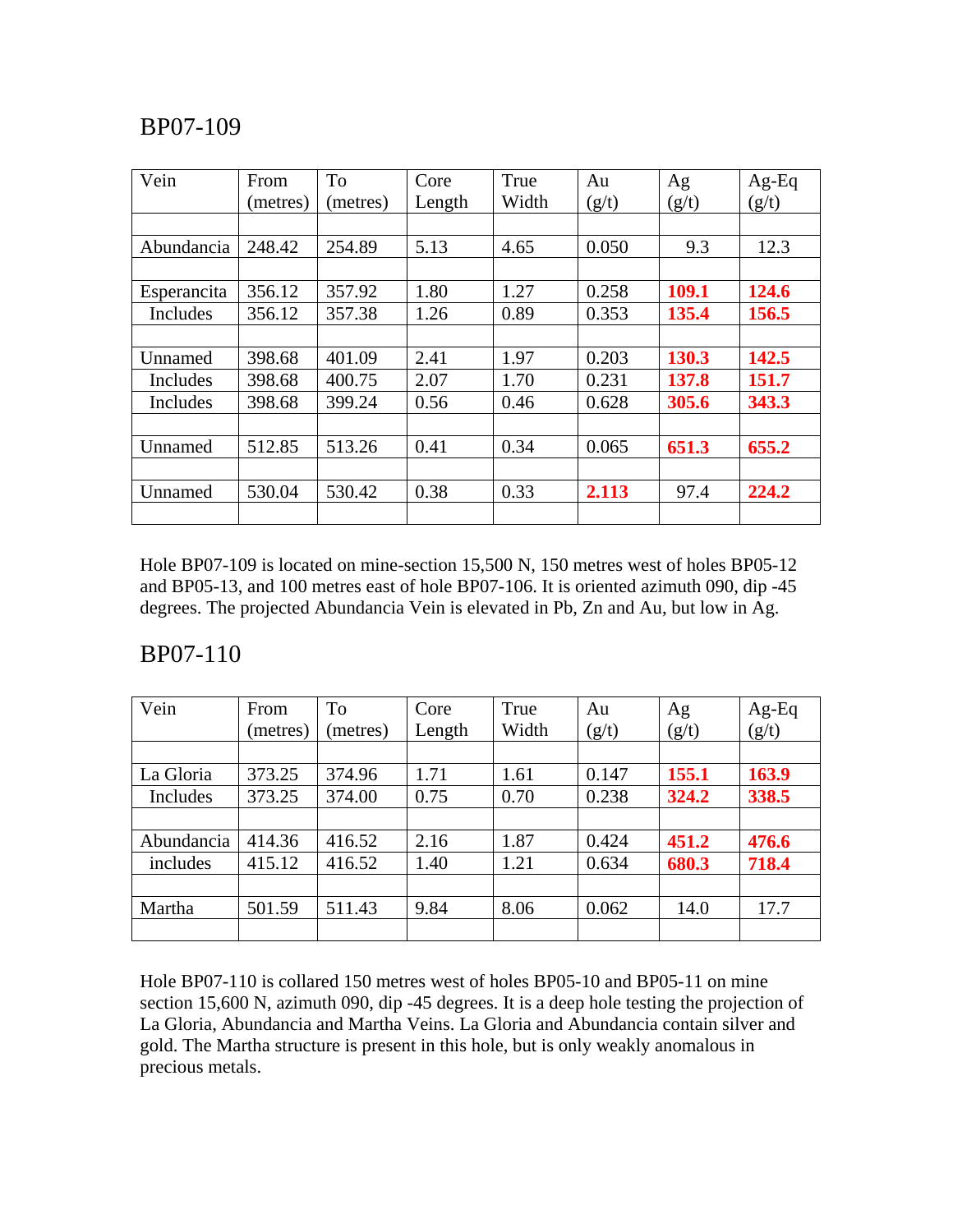| Vein        | From     | To       | Core   | True  | Au    | Ag      | Ag-Eq   |
|-------------|----------|----------|--------|-------|-------|---------|---------|
|             | (metres) | (metres) | Length | Width | (g/t) | (g/t)   | (g/t)   |
|             |          |          |        |       |       |         |         |
| Transversal | 53.01    | 56.05    | 3.04   | 3.04  | 0.344 | 611.8   | 632.5   |
| Includes    | 54.39    | 54.92    | 0.53   | 0.53  | 0.672 | 1,204.4 | 1,244.7 |
|             |          |          |        |       |       |         |         |
| Unnamed     | 157.80   | 158.37   | 0.57   | 0.54  | 0.345 | 246.2   | 266.9   |
|             |          |          |        |       |       |         |         |
| Unnamed     | 315.93   | 317.75   | 1.82   | 1.29  | 0.023 | 128.5   | 129.9   |
| Includes    | 315.93   | 316.14   | 0.21   | 0.15  | 0.130 | 839.9   | 847.7   |
|             |          |          |        |       |       |         |         |

Hole BP07-111 is a northward trending hole on the slopes of the quebrada in Zona Sur, designed to test the Transversal vein from the same pad as hole BP07-108A. BP07-111 is oriented azimuth 000, dip -45 degrees.

## BP07-112

| Vein       | From<br>(metres) | To<br>(metres) | Core<br>Length | True<br>Width | Au<br>(g/t) | Ag<br>(g/t) | $Ag-Eq$<br>(g/t) |
|------------|------------------|----------------|----------------|---------------|-------------|-------------|------------------|
|            |                  |                |                |               |             |             |                  |
| La Gloria  | 482.85           | 485.12         | 2.27           | 2.23          | 0.022       | 44.6        | 45.9             |
| Includes   | 482.85           | 483.10         | 0.25           | 0.24          | 0.015       | 147.4       | 148.3            |
|            |                  |                |                |               |             |             |                  |
| Abundancia | 538.53           | 541.18         | 2.65           | 2.40          | 0.160       | 290.2       | 299.8            |
| Includes   | 538.53           | 539.87         | 1.34           | 1.21          | 0.302       | 566.6       | 584.7            |
|            |                  |                |                |               |             |             |                  |

Hole BP07-112 is collared 100 metres west of hole BP07-110 and 250 metres west of holes BP05-10 and BP05-11 on mine section 15,600 N, azimuth 090, dip -45 degrees. It is a deep hole testing the projection of La Gloria, Abundancia and Martha Veins. Interpreted down-faulting may mean it did not reach the Martha vein projection.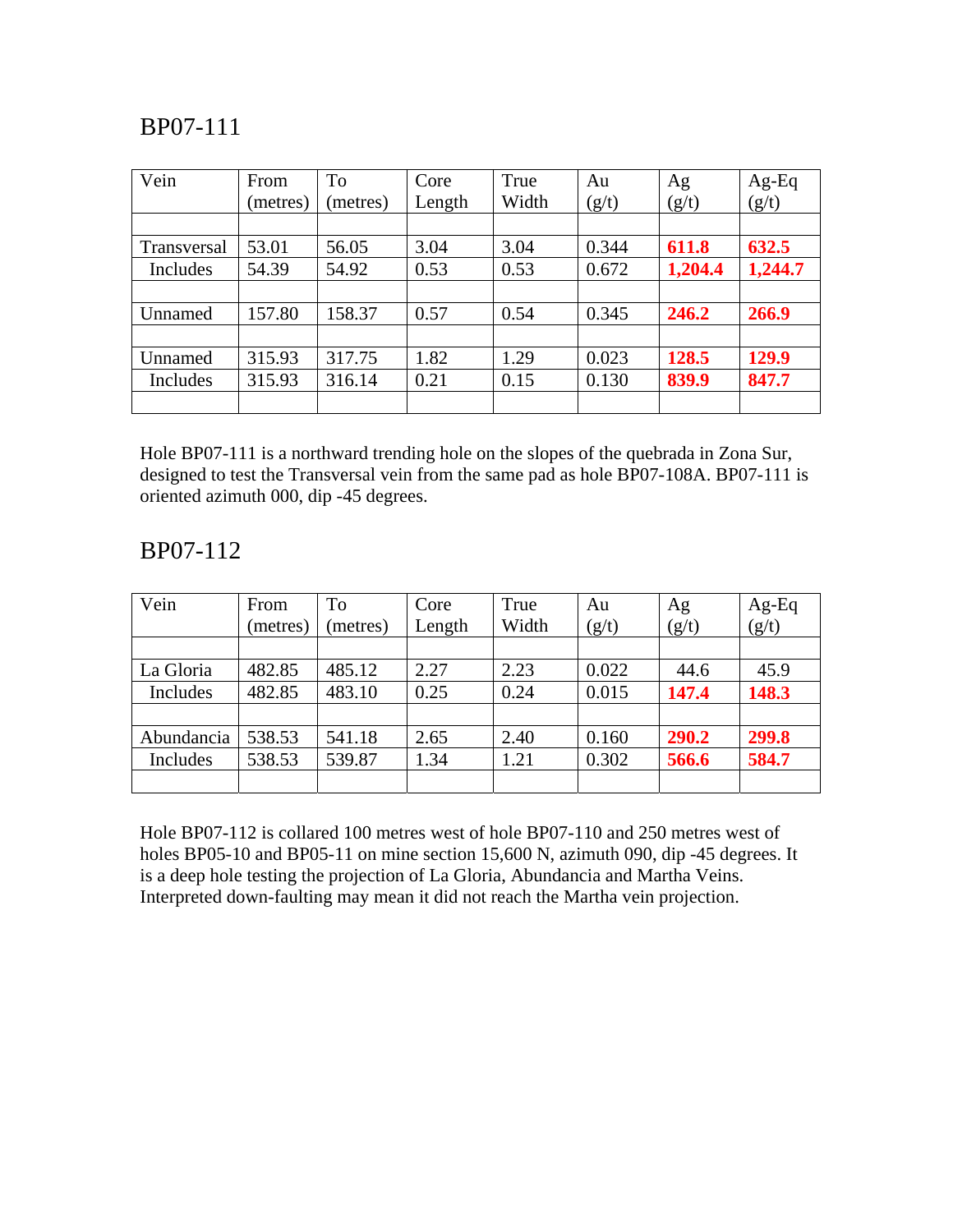| Vein        | From     | To       | Core   | True  | Au    | Ag      | $Ag-Eq$ |
|-------------|----------|----------|--------|-------|-------|---------|---------|
|             | (metres) | (metres) | Length | Width | (g/t) | (g/t)   | (g/t)   |
|             |          |          |        |       |       |         |         |
| Transversal | 76.65    | 77.90    | 1.25   | 1.23  | 0.195 | 87.3    | 99.0    |
|             |          |          |        |       |       |         |         |
| Unnamed     | 283.35   | 285.27   | 1.92   | 0.66  | 0.163 | 282.3   | 292.1   |
| Includes    | 283.35   | 284.16   | 0.81   | 0.28  | 0.324 | 577.9   | 597.4   |
| Includes    | 283.55   | 283.76   | 0.21   | 0.10  | 1.125 | 1,247.8 | 1,315.3 |
|             |          |          |        |       |       |         |         |
| Unnamed     | 314.68   | 314.88   | 0.20   | 0.14  | 0.336 | 1,326.8 | 1,347.0 |
|             |          |          |        |       |       |         |         |

Hole BP07-113 is a northward trending hole on the slopes of the quebrada in Zona Sur, designed to test the Transversal vein from the same pad as hole BP07-114. BP07-113 is oriented azimuth 000, dip -60 degrees. A deeper, high-angle to core axis, unnamed vein was also intercepted at 284 metres.

#### BP07-114

| Vein        | From     | To       | Core   | True  | Au    | Ag           | $Ag-Eq$ |
|-------------|----------|----------|--------|-------|-------|--------------|---------|
|             | (metres) | (metres) | Length | Width | (g/t) | (g/t)        | (g/t)   |
|             |          |          |        |       |       |              |         |
| Transversal | 73.05    | 76.54    | 3.49   | 3.37  | 0.118 | 95.6         | 102.7   |
| Includes    | 75.22    | 76.54    | 1.32   | 1.28  | 0.035 | <b>139.0</b> | 141.1   |
|             |          |          |        |       |       |              |         |
| Unnamed     | 267.20   | 270.36   | 3.16   | 3.05  | 0.697 | 669.5        | 711.4   |
| Includes    | 269.58   | 270.36   | 0.78   | 0.75  | 1.335 | 1,891.4      | 1,971.5 |
|             |          |          |        |       |       |              |         |
| Unnamed     | 298.58   | 300.24   | 1.66   | 1.44  | 0.103 | 122.1        | 128.3   |
| Includes    | 298.94   | 299.54   | 0.60   | 0.52  | 0.120 | 201.9        | 209.1   |
|             |          |          |        |       |       |              |         |

Hole BP07-114 is a northward trending hole on the slopes of the quebrada in Zona Sur, designed to test the Transversal vein from the same pad as hole BP07-113. BP07-114 is oriented azimuth 000, dip -45 degrees. A deeper, unnamed vein was also intercepted at 270 metres.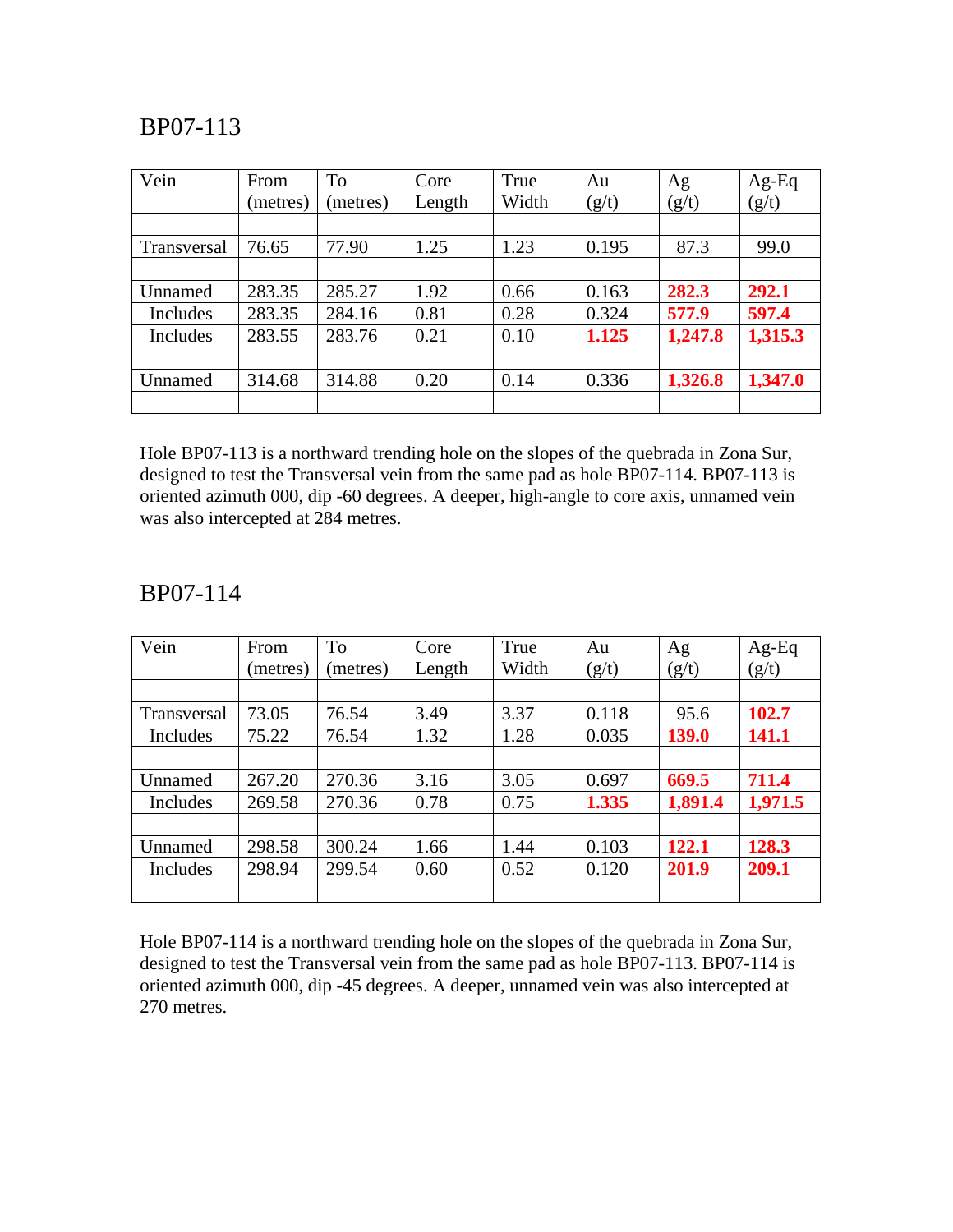| Vein       | From     | To       | Core   | True  | Au    | Ag    | $Ag-Eq$ |
|------------|----------|----------|--------|-------|-------|-------|---------|
|            | (metres) | (metres) | Length | Width | (g/t) | (g/t) | (g/t)   |
|            |          |          |        |       |       |       |         |
| La Gloria  | 135.50   | 146.00   | 10.50  | 9.52  | 0.214 | 254.4 | 267.2   |
| Includes   | 135.50   | 142.76   | 7.26   | 6.58  | 0.290 | 334.6 | 352.0   |
| Includes   | 135.50   | 140.76   | 5.26   | 4.77  | 0.366 | 368.9 | 390.8   |
|            |          |          |        |       |       |       |         |
| Abundancia | 240.41   | 252.04   | 11.63  | 10.92 | 0.129 | 107.0 | 114.8   |
| Includes   | 245.16   | 248.36   | 3.20   | 3.01  | 0.134 | 165.1 | 173.2   |
| Includes   | 245.16   | 246.10   | 0.94   | 0.88  | 0.208 | 233.8 | 246.3   |
|            |          |          |        |       |       |       |         |
| Chabelita? | 280.70   | 286.48   | 5.78   | 5.43  | 0.163 | 99.6  | 109.4   |
| Includes   | 284.65   | 286.48   | 1.83   | 1.72  | 0.339 | 111.4 | 131.7   |
|            |          |          |        |       |       |       |         |
| Unnamed    | 289.40   | 290.74   | 1.34   | 1.26  | 0.202 | 148.0 | 160.1   |
|            |          |          |        |       |       |       |         |
| Unnamed    | 435.26   | 435.58   | 0.32   | 0.30  | 1.045 | 909.8 | 972.5   |
|            |          |          |        |       |       |       |         |

Hole BP07-115 was drilled from the west side of La Preciosa Ridge on mine section 15,300 N, 100 metres east of hole BP05-05. It is oriented at azimuth 090, dip -45 degrees. A strong and thick La Gloria was intersected. Abundancia is a zone of multiple veins and veinlets.

## BP07-116

| Vein     | From     | To       | Core   | True  | Au    | Ag    | $Ag-Eq$ |
|----------|----------|----------|--------|-------|-------|-------|---------|
|          | (metres) | (metres) | Length | Width | (g/t) | (g/t) | (g/t)   |
|          |          |          |        |       |       |       |         |
| Unnamed  | 130.10   | 132.26   | 2.16   | l.96  | 0.324 | 124.6 | 144.1   |
| Includes | 130.10   | 131.84   | 1.74   | 1.58  | 0.389 | 137.8 | 161.2   |
| Includes | 130.10   | 131.05   | 0.95   | 0.86  | 0.646 | 194.9 | 233.6   |
|          |          |          |        |       |       |       |         |

Hole BP07-116 did not reach target depth for the Martha Vein due to a jamming of the drill rods. It is located on the east side of La Preciosa Ridge, 200 metres east of hole BP06-65, on mine grid 14,800 N, azimuth 090, dip -50 degrees.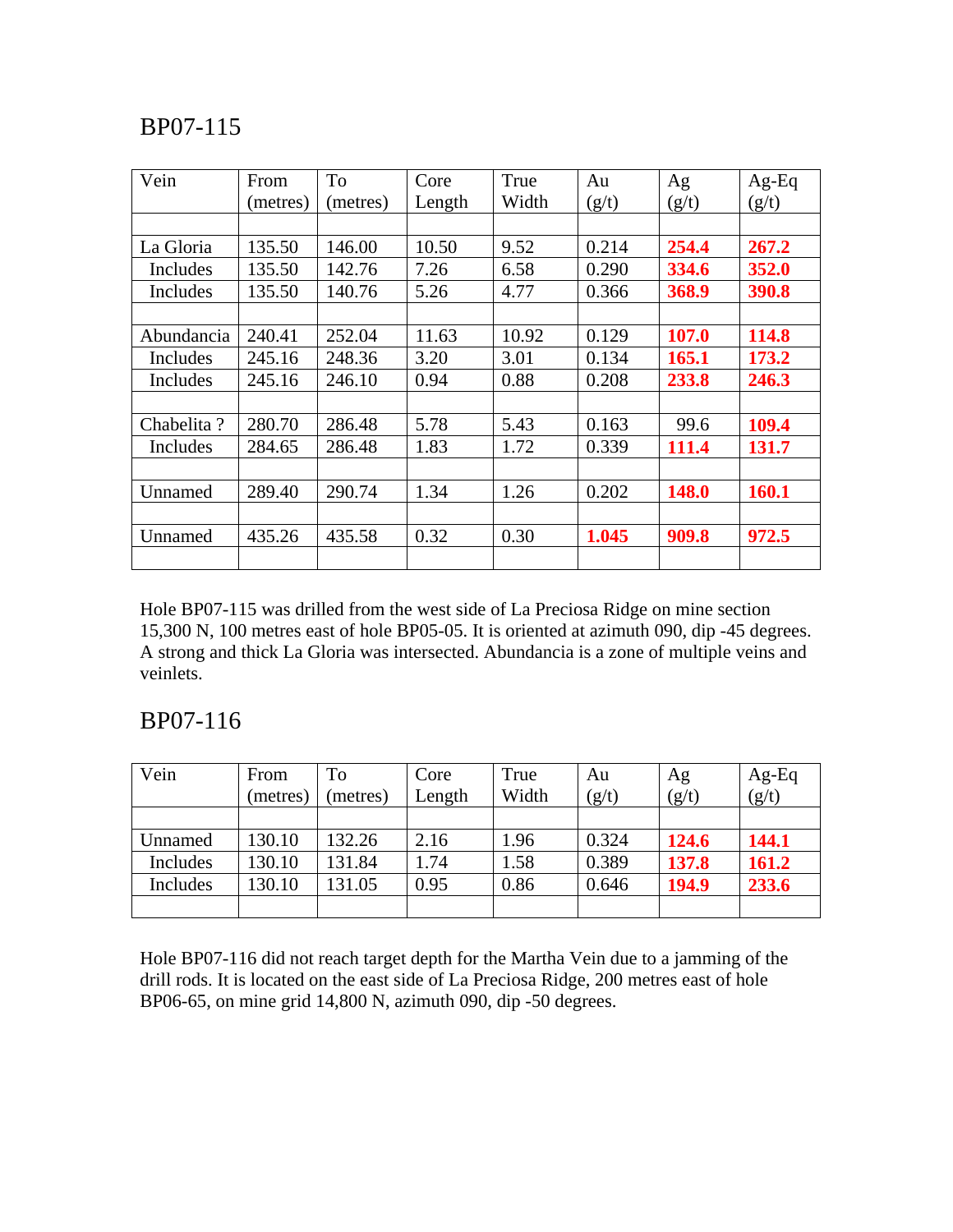No significant intercepts were found in hole BP07-117, although stringers and anomalous lead and zinc values were located in the 478.00 to 490.90 metres interval. Hole BP07-117 is located north of La Preciosa Ridge, 100 metres west of BP07-119, on mine section 15,900 N, azimuth 090, dip -45 degrees.

## BP07-118

| Vein     | From     | To       | Core   | True  | Au    | Ag    | $Ag-Eq$ |
|----------|----------|----------|--------|-------|-------|-------|---------|
|          | (metres) | (metres) | Length | Width | (g/t) | (g/t) | (g/t)   |
|          |          |          |        |       |       |       |         |
| Martha   | 322.17   | 329.27   | 7.10   | 6.43  | 0.597 | 196.9 | 232.7   |
| Includes | 322.17   | 324.75   | 2.58   | 2.34  | 1.317 | 349.6 | 428.6   |
| Includes | 324.41   | 324.75   | 0.34   | 0.31  | 0.504 | 961.8 | 992.0   |
|          |          |          |        |       |       |       |         |

Hole BP07-118 is located north of La Preciosa Ridge on mine-section 15,600 N, 100 metres east of BP07-90 and 100 metres west of BP07-124. It is oriented azimuth 090, dip -45 degrees and targeted the Martha Vein, where it intersected a strong, mineralized vein at 322.17 to 329.27 metres depth.

## BP07-119

The Martha position is spotty as stringers and does not reach grade with thickness. Hole BP07-119 is located north of La Preciosa Ridge, 100 metres east of BP07-117 and 100 metres west of BP07-121. It is on mine grid 15,900 N, azimuth 090, dip -45 degrees.

## BP07-120

| Vein     | From<br>(metres) | To<br>metres) | Core<br>Length | True<br>Width | Au<br>(g/t) | Ag<br>(g/t)  | $Ag-Eq$<br>(g/t) |
|----------|------------------|---------------|----------------|---------------|-------------|--------------|------------------|
|          |                  |               |                |               |             |              |                  |
| Martha   | 296.59           | 301.84        | 5.25           | 4.93          | 0.094       | <b>104.0</b> | 109.6            |
| Includes | 298.12           | 299.92        | 1.80           | 1.69          | 0.063       | 119.8        | 123.6            |
| Includes | 301.04           | 301.44        | 0.40           | 0.38          | 0.531       | 286.3        | 318.2            |
|          |                  |               |                |               |             |              |                  |

Hole BP07-120 is located north of La Preciosa Ridge on mine-section 15,700 N, 115 metres east of hole BP06-88 and 100 metres west of hole BP07-122. BP07-120 is oriented azimuth 090, dip -45 dip.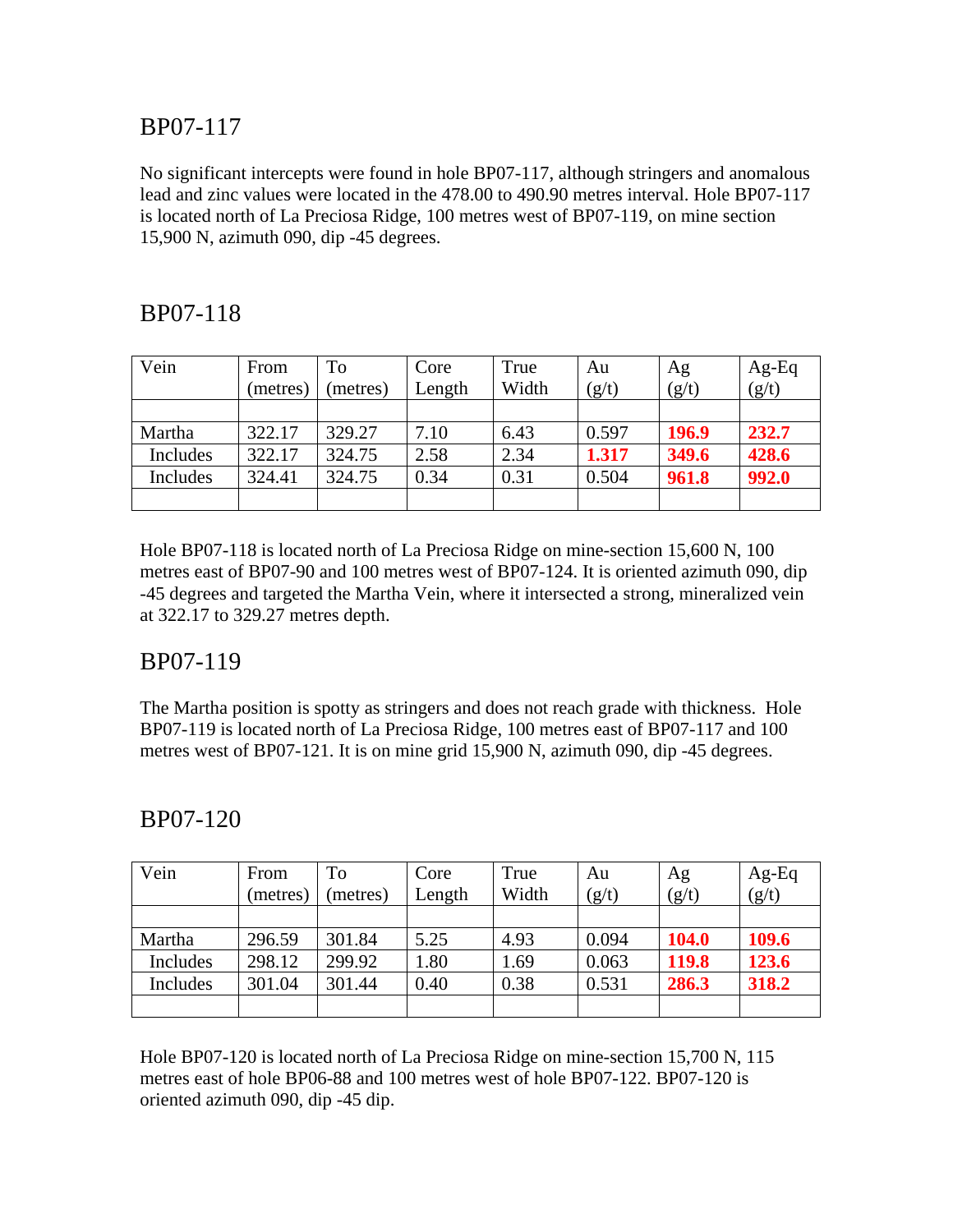| Vein     | From     | To       | Core   | True  | Au    | Ag    | $Ag-Eq$ |
|----------|----------|----------|--------|-------|-------|-------|---------|
|          | (metres) | (metres) | Length | Width | (g/t) | (g/t) | (g/t)   |
|          |          |          |        |       |       |       |         |
| Martha   | 423.40   | 425.22   | 1.82   | 1.71  | 0.096 | 245.8 | 251.5   |
| Includes | 423.40   | 424.89   | 1.49   | l.40  | 0.109 | 298.8 | 305.4   |
| Includes | 423.40   | 424.27   | 0.87   | 0.81  | 0.118 | 488.8 | 495.9   |
|          |          |          |        |       |       |       |         |

Hole BP07-121 is located north of La Preciosa Ridge, 100 metres east of BP07-119. It is on mine grid 15,900 N, azimuth 090, dip -45 degrees.

### BP07-122

| Vein     | From     | To       | Core   | True  | Au    | Ag    | $Ag-Eq$ |
|----------|----------|----------|--------|-------|-------|-------|---------|
|          | (metres) | (metres) | Length | Width | (g/t) | (g/t) | (g/t)   |
|          |          |          |        |       |       |       |         |
| Martha   | 258.00   | 259.97   | 1.97   | 1.85  | 0.137 | 45.3  | 53.5    |
| Includes | 258.00   | 258.85   | 0.85   | 0.80  | 0.223 | 73.5  | 86.8    |
|          |          |          |        |       |       |       |         |

Hole BP07-122 is located north of La Preciosa Ridge on mine section 15,700 N, 100 metres east of hole BP07-120. It is oriented azimuth 090, dip -45 degrees. The Martha Vein is present, but it is of lower grade in this location.

## BP07-123A

| Vein     | From     | To       | Core   | True  | Au    | Ag    | $Ag-Eq$ |
|----------|----------|----------|--------|-------|-------|-------|---------|
|          | (metres) | (metres) | Length | Width | (g/t) | (g/t) | (g/t)   |
|          |          |          |        |       |       |       |         |
| Unnamed  | 290.60   | 291.01   | 0.41   | 0.29  | 1.015 | 374.9 | 435.8   |
| Includes | 290.81   | 291.01   | 0.20   | 0.14  | 1.385 | 595.1 | 678.2   |
|          |          |          |        |       |       |       |         |

Hole BP07-123A is located north of La Preciosa Ridge, 100 metres east of BP07-129. It is on mine grid 15,900 N, azimuth 090, dip -45 degrees. A zone of quartz stringers, with elevated base metals is present in the conglomerates at 339 to 370 metres, but no clear major vein.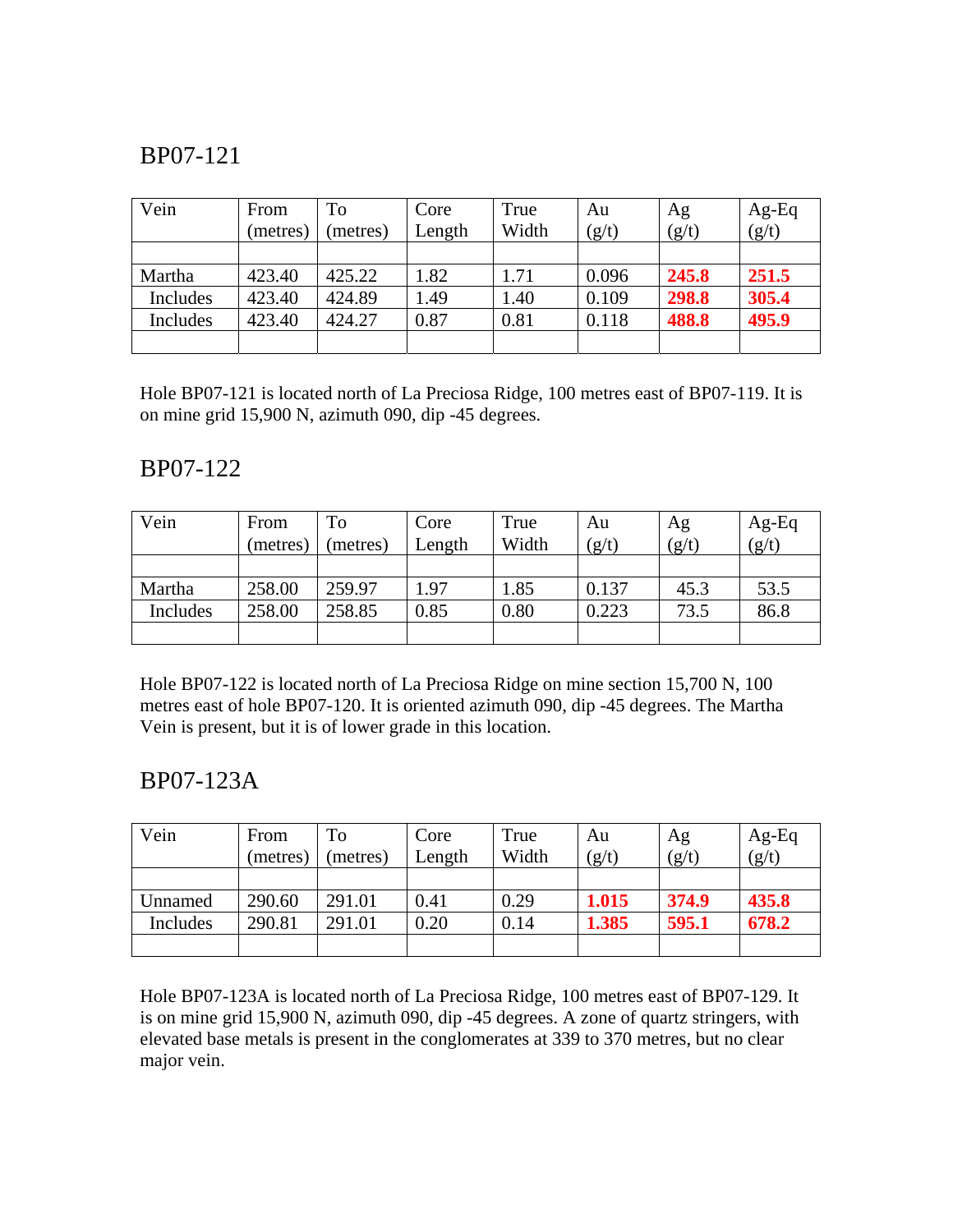| Vein     | From<br>(metres) | To<br>(metres) | Core<br>Length | True<br>Width | Au<br>(g/t) | Ag<br>(g/t) | $Ag-Eq$<br>(g/t) |
|----------|------------------|----------------|----------------|---------------|-------------|-------------|------------------|
|          |                  |                |                |               |             |             |                  |
| Unnamed  | 264.14           | 264.76         | 0.62           | 0.54          | 0.003       | 135.9       | 136.1            |
|          |                  |                |                |               |             |             |                  |
| Martha   | 269.36           | 274.86         | 5.50           | 5.17          | 0.286       | 125.9       | 143.1            |
| Includes | 270.16           | 273.94         | 3.78           | 3.55          | 0.373       | 146.8       | 169.1            |
| Includes | 270.16           | 270.36         | 0.20           | 0.19          | 0.530       | 355.4       | 387.2            |
|          |                  |                |                |               |             |             |                  |

Hole BP07-124 is located north of La Preciosa Ridge on mine section 15,600 N, 100 metres east of hole BP07-118. It is oriented azimuth 090, dip -45 degrees.

## BP07-125A

| Vein     | From     | To       | Core   | True  | Au    | Ag    | $Ag-Eq$ |
|----------|----------|----------|--------|-------|-------|-------|---------|
|          | (metres) | (metres) | Length | Width | (g/t) | (g/t) | (g/t)   |
|          |          |          |        |       |       |       |         |
| Martha   | 256.33   | 267.34   | 11.01  | 9.98  | 0.244 | 144.8 | 159.4   |
| Includes | 256.33   | 263.17   | 6.84   | 6.20  | 0.293 | 208.4 | 226.0   |
| Includes | 258.16   | 260.02   | 1.86   | .69   | 0.560 | 374.7 | 408.4   |
|          |          |          |        |       |       |       |         |

Hole BP07-125A is located north of La Preciosa Ridge on mine section 15,800 N, 100 metres east of hole BP07-127. It is oriented azimuth 090, dip -45 degrees.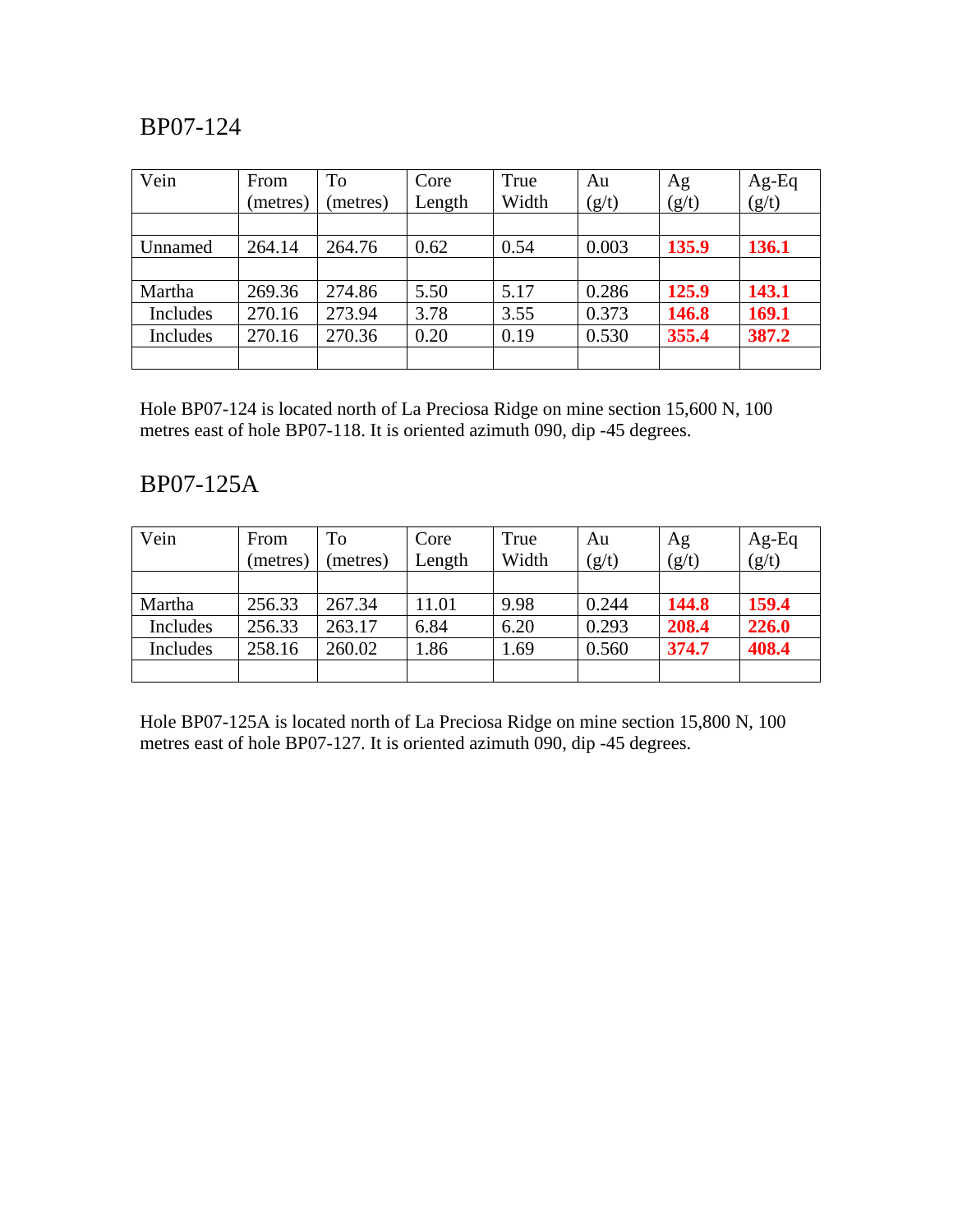| Vein     | From     | <b>To</b> | Core   | True  | Au    | Ag    | $Ag-Eq$ |
|----------|----------|-----------|--------|-------|-------|-------|---------|
|          | (metres) | (metres)  | Length | Width | (g/t) | (g/t) | (g/t)   |
|          |          |           |        |       |       |       |         |
| Marthita | 298.34   | 306.02    | 7.68   | 7.22  | 0.259 | 87.1  | 102.7   |
| Includes | 298.74   | 302.92    | 4.18   | 3.93  | 0.313 | 113.8 | 132.6   |
| Includes | 302.59   | 302.92    | 0.33   | 0.31  | 0.650 | 484.3 | 523.3   |
|          |          |           |        |       |       |       |         |
| Martha   | 312.28   | 315.41    | 3.13   | 2.94  | 0.176 | 131.6 | 142.2   |
| Includes | 313.60   | 315.41    | 1.81   | 1.70  | 0.199 | 190.9 | 202.8   |
|          |          |           |        |       |       |       |         |

Hole BP07-126 is located north of La Preciosa Ridge on mine section 15,400 N, 100 metres east of hole BP06-77. It is oriented azimuth 090, dip -45 degrees. The Martha structure includes Marthita at the top and Martha at the bottom. Collectively, the interval would span 17.07 metres at gold 0.167 g/t, silver 72.5 g/t, for silver-equivalent 82.5 g/t.

### BP07-127A

| Vein     | From     | To       | Core   | True  | Au    | Ag    | $Ag-Eq$ |
|----------|----------|----------|--------|-------|-------|-------|---------|
|          | (metres) | (metres) | Length | Width | (g/t) | (g/t) | (g/t)   |
|          |          |          |        |       |       |       |         |
| Martha   | 299.78   | 304.00   | 4.22   | 3.82  | 0.121 | 43.3  | 50.6    |
| Includes | 299.78   | 301.21   | 1.43   | .30   | 0.177 | 64.7  | 75.3    |
| Includes | 299.78   | 299.98   | 0.20   | 0.18  | 0.428 | 104.2 | 129.9   |
|          |          |          |        |       |       |       |         |

Hole BP07-127A is located north of La Preciosa Ridge on mine section 15,800 N, 100 metres east of hole BP06-86 and 100 metres west of hole BP07-125A. It is oriented azimuth 090, dip -45 degrees.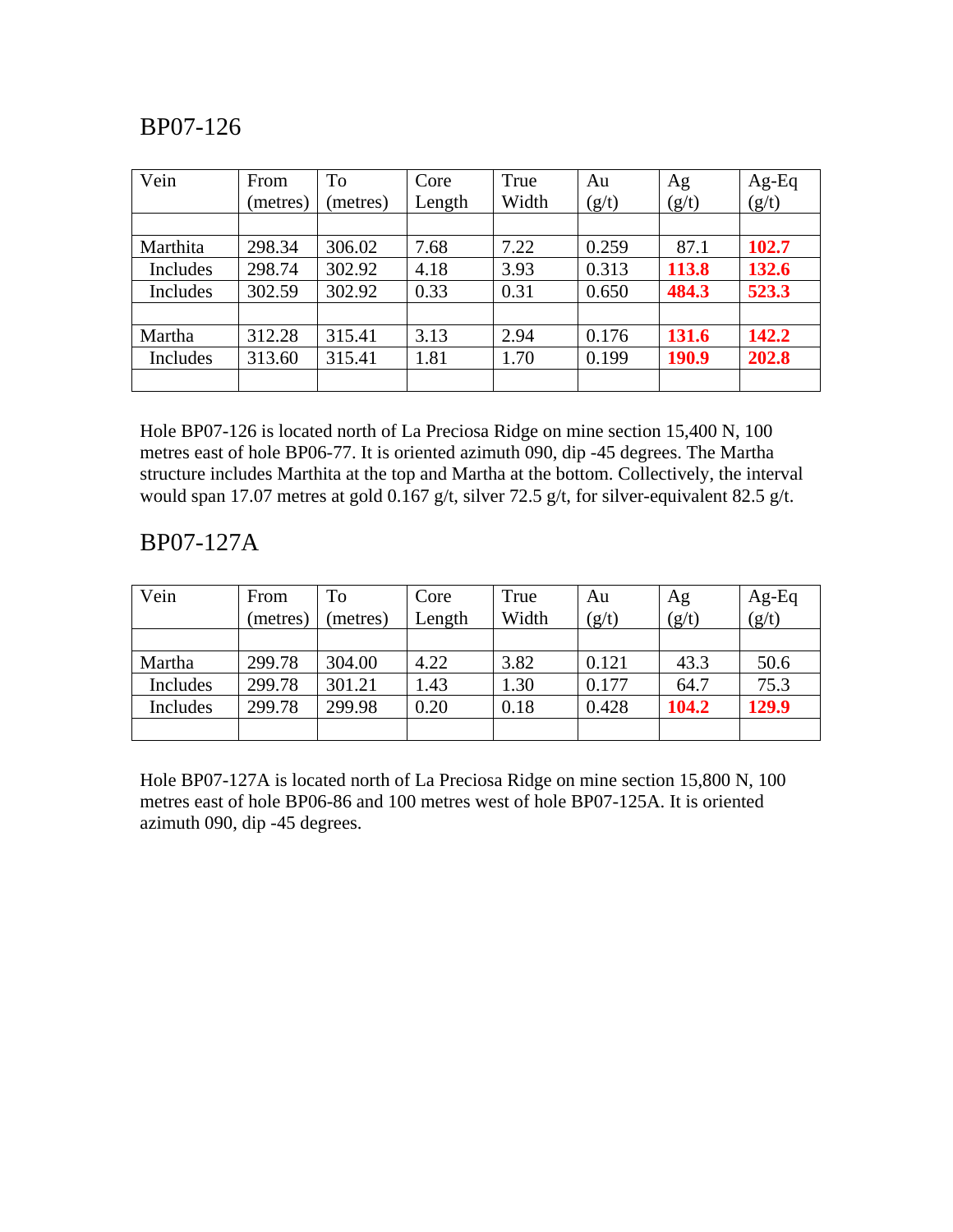| Vein     | From     | <b>To</b> | Core   | True  | Au    | Ag    | $Ag-Eq$ |
|----------|----------|-----------|--------|-------|-------|-------|---------|
|          | (metres) | (metres)  | Length | Width | (g/t) | (g/t) | (g/t)   |
|          |          |           |        |       |       |       |         |
| Martha   | 288.65   | 296.74    | 8.09   | 7.33  | 0.186 | 105.2 | 116.4   |
| Includes | 288.65   | 292.92    | 4.27   | 3.87  | 0.242 | 171.7 | 186.2   |
| Includes | 288.65   | 290.37    | 1.72   | 1.56  | 0.259 | 257.8 | 273.3   |
|          |          |           |        |       |       |       |         |

Hole BP07-128 is located north of La Preciosa Ridge on mine section 15,500 N, 100 metres east of hole BP07-96. It is oriented azimuth 090, dip -45 degrees.

#### BP07-129

| Vein          | From     | To       | Core   | True  | Au    | Ag    | $Ag-Eq$ |
|---------------|----------|----------|--------|-------|-------|-------|---------|
|               | (metres) | (metres) | Length | Width | (g/t) | (g/t) | (g/t)   |
|               |          |          |        |       |       |       |         |
| Martha(total) | 395.46   | 406.60   | 11.14  | 10.10 | 0.127 | 39.0  | 46.6    |
| Includes      | 395.63   | 396.00   | 0.37   | 0.34  | 2.150 | 489.0 | 618.0   |
|               |          |          |        |       |       |       |         |

Hole BP06-129 was collared north of La Preciosa Ridge, 100 metres east of hole BP07- 121 on mine-section 15,900 N, azimuth 090, dip -45 degrees. The Martha structure is marked by a zone of quartz veinlets and stringers hosted in conglomerate near the andesite contact. Precious metals values are spotty, with elevated base metals Pb and Zn. The intercept in this hole does not meet grade/thickness requirements.

## BP07-130

| Vein     | From     | To       | Core   | True  | Au    | Ag    | $Ag-Eq$ |
|----------|----------|----------|--------|-------|-------|-------|---------|
|          | (metres) | (metres) | Length | Width | (g/t) | (g/t) | (g/t)   |
|          |          |          |        |       |       |       |         |
| Martha   | 257.05   | 262.20   | 5.15   | 4.46  | 0.538 | 182.8 | 215.1   |
| Includes | 257.05   | 259.65   | 2.60   | 2.25  | 0.950 | 210.2 | 267.2   |
| Includes | 257.05   | 258.60   | 1.55   | 1.34  | 1.359 | 306.9 | 388.4   |
|          |          |          |        |       |       |       |         |

Hole BP07-130 is located north of La Preciosa Ridge on mine section 15,400 N, 100 metres east of hole BP07-126. It is oriented azimuth 090, dip -45 degrees.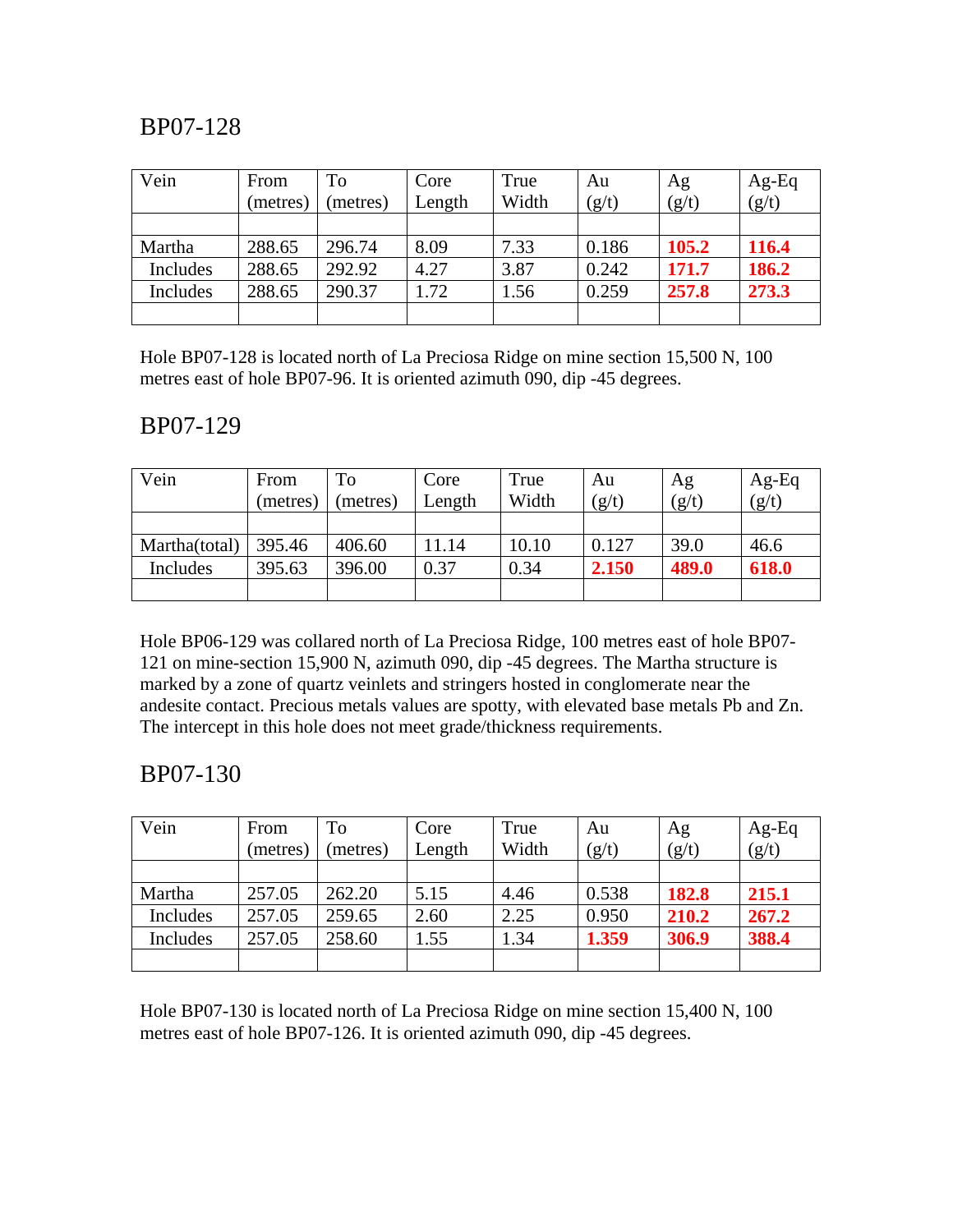| Vein     | From     | To       | Core   | True  | Au    | Ag    | $Ag-Eq$ |
|----------|----------|----------|--------|-------|-------|-------|---------|
|          | (metres) | (metres) | Length | Width | (g/t) | (g/t) | (g/t)   |
|          |          |          |        |       |       |       |         |
| Martha   | 241.17   | 253.50   | 12.33  | 11.17 | 0.322 | 129.1 | 148.4   |
| Includes | 241.17   | 247.26   | 6.09   | 5.52  | 0.346 | 144.7 | 165.4   |
| Includes | 241.17   | 243.03   | 1.86   | 1.69  | 0.546 | 236.5 | 269.3   |
|          |          |          |        |       |       |       |         |
| Unnamed  | 267.29   | 267.59   | 0.30   | 0.26  | 0.745 | 890.5 | 935.2   |
|          |          |          |        |       |       |       |         |

Hole BP07-131 is located east of La Preciosa Ridge on mine section 15,200 N, 100 metres east of hole BP06-62. It is oriented azimuth 000, dip -90 degrees.

#### BP07-132

| Vein          | From     | To      | Core   | True  | Au    | Ag    | $Ag-Eq$      |
|---------------|----------|---------|--------|-------|-------|-------|--------------|
|               | (metres) | metres) | Length | Width | (g/t) | (g/t) | (g/t)        |
|               |          |         |        |       |       |       |              |
| Martha(total) | 230.73   | 246.55  | 15.82  | 13.70 | 0.144 | 79.7  | 88.3         |
|               |          |         |        |       |       |       |              |
| Marthita      | 230.73   | 234.03  | 3.30   | 2.86  | 0.305 | 141.7 | <b>160.0</b> |
| Includes      | 231.38   | 234.03  | 2.65   | 2.29  | 0.342 | 160.1 | 180.6        |
|               |          |         |        |       |       |       |              |
| Martha        | 241.33   | 246.55  | 5.22   | 4.52  | 0.097 | 109.0 | 114.8        |
| Includes      | 244.03   | 246.55  | 2.52   | 2.18  | 0.072 | 161.0 | 165.4        |
| Includes      | 244.03   | 245.55  | 1.52   | 1.32  | 0.077 | 235.9 | 240.5        |
|               |          |         |        |       |       |       |              |

Hole BP07-132 is located east of La Preciosa Ridge on mine section 15,300 N, 100 metres east of hole BP06-72. It is oriented azimuth 090, dip -45 degrees. The Martha (total) is the structure of Martha plus Marthita intersections and lower grade material in between.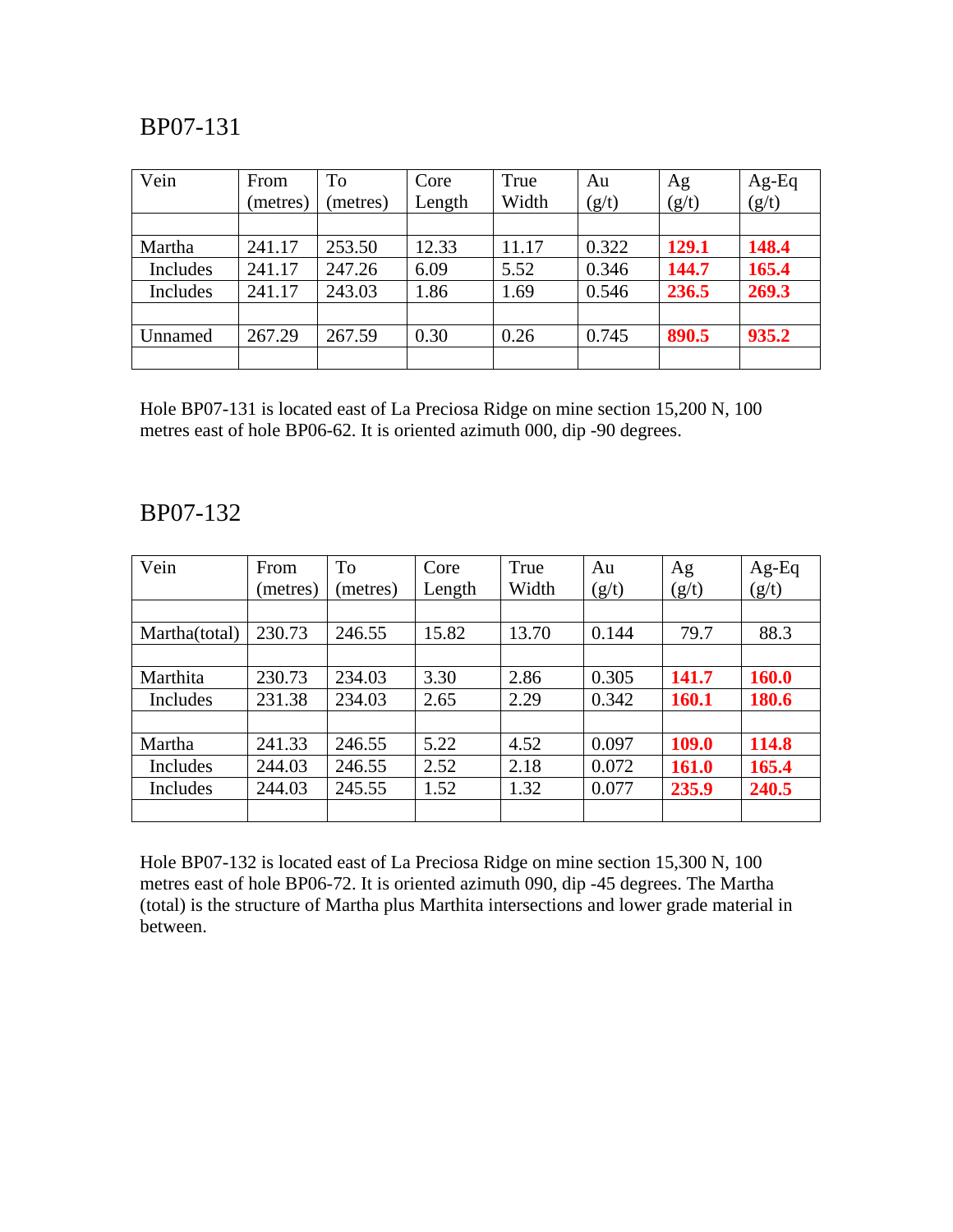| Vein          | From     | To       | Core   | True  | Au    | Ag    | $Ag-Eq$ |
|---------------|----------|----------|--------|-------|-------|-------|---------|
|               | (metres) | (metres) | Length | Width | (g/t) | (g/t) | (g/t)   |
|               |          |          |        |       |       |       |         |
| <b>Martha</b> | 308.23   | 321.26   | 13.03  | 11.28 | 0.358 | 126.3 | 147.8   |
| Includes      | 310.94   | 321.26   | 10.32  | 8.94  | 0.412 | 139.6 | 164.3   |
| Includes      | 318.21   | 321.26   | 3.05   | 2.64  | 0.540 | 186.4 | 218.8   |
|               |          |          |        |       |       |       |         |

Hole BP07-133 is located east of La Preciosa Ridge on mine section 15,100 N, 100 metres east of hole BP06-71 and 100 metres north of hole BP07-135. It is oriented azimuth 090, dip -50 degrees.

#### BP07-134

| Vein     | From     | To       | Core   | True  | Au    | Ag      | $Ag-Eq$ |
|----------|----------|----------|--------|-------|-------|---------|---------|
|          | (metres) | (metres) | Length | Width | (g/t) | (g/t)   | (g/t)   |
|          |          |          |        |       |       |         |         |
| Unnamed  | 118.09   | 119.85   | 1.76   | 1.65  | 0.140 | 115.9   | 124.3   |
| Includes | 118.09   | 118.29   | 0.20   | 0.19  | 0.057 | 515.6   | 519.0   |
|          |          |          |        |       |       |         |         |
| Martha   | 243.32   | 255.05   | 11.73  | 11.33 | 0.609 | 106.2   | 142.7   |
| Includes | 243.84   | 249.12   | 5.28   | 5.10  | 0.977 | 125.3   | 184.0   |
| Includes | 254.00   | 254.20   | 0.20   | 0.19  | 0.821 | 1,043.1 | 1,092.4 |
|          |          |          |        |       |       |         |         |
| Unnamed  | 405.21   | 406.96   | 1.75   | 1.52  | 0.248 | 170.3   | 185.2   |
| Includes | 405.64   | 406.96   | 1.32   | 1.14  | 0.267 | 222.4   | 238.4   |
|          |          |          |        |       |       |         |         |

Hole BP07-134 is located on the east side of La Preciosa Ridge, mine-section 15,200 N, at azimuth 090, dip -50. It was drilled from the same pad as the vertical hole BP07-131, thus its Martha intercept is further to the east.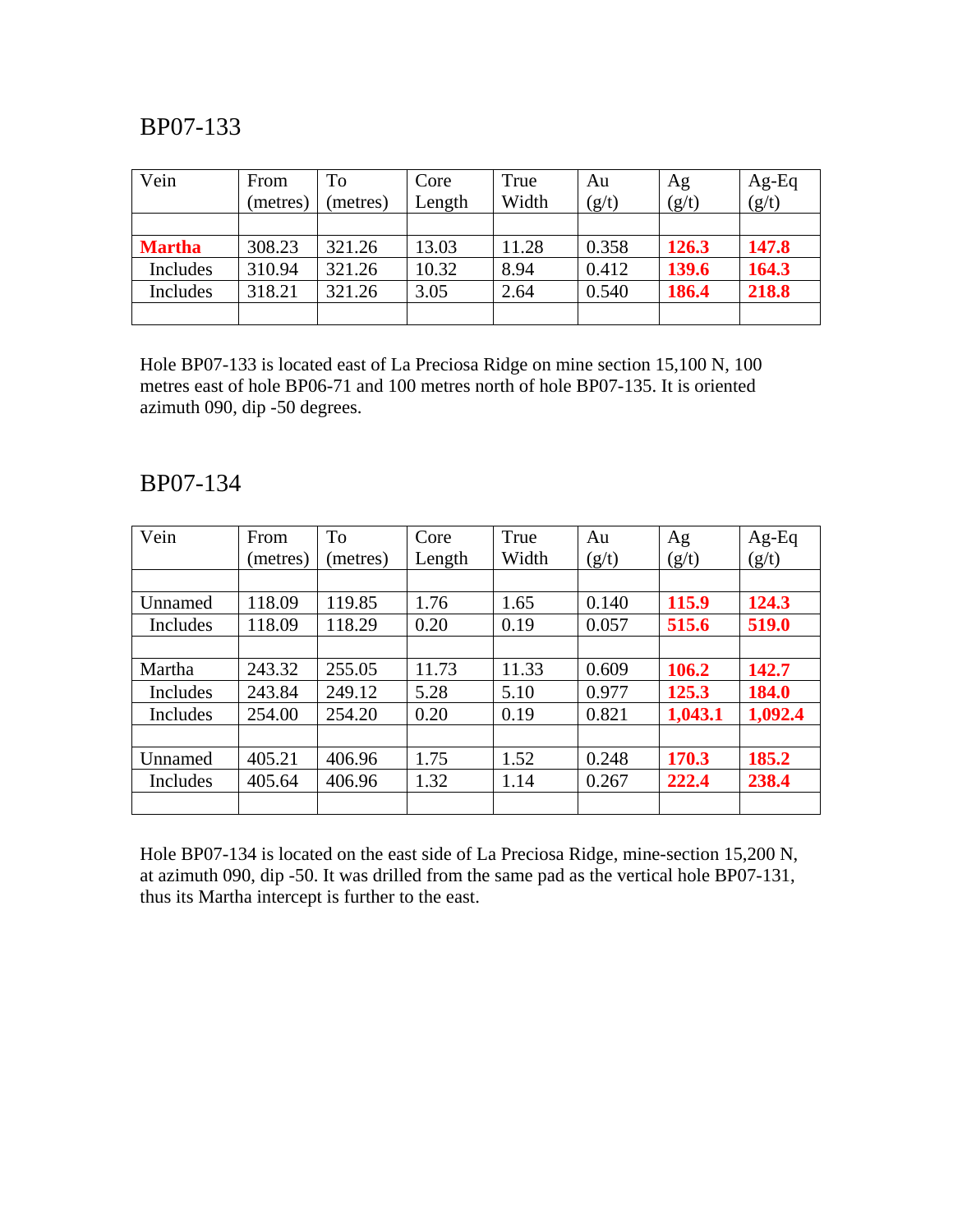| Vein          | From     | <b>To</b> | Core   | True  | Au    | Ag      | $Ag-Eq$ |
|---------------|----------|-----------|--------|-------|-------|---------|---------|
|               | (metres) | (metres)  | Length | Width | (g/t) | (g/t)   | (g/t)   |
|               |          |           |        |       |       |         |         |
| Unnamed       | 204.24   | 206.35    | 2.11   | 1.91  | 0.237 | 117.3   | 131.5   |
|               |          |           |        |       |       |         |         |
| Unnamed       | 466.53   | 466.98    | 0.45   | 0.34  | 0.175 | 344.1   | 354.6   |
|               |          |           |        |       |       |         |         |
| <b>Martha</b> | 472.83   | 490.44    | 17.61  | 16.55 | 0.363 | 355.9   | 377.7   |
| Includes      | 476.68   | 490.44    | 13.76  | 12.93 | 0.451 | 430.5   | 457.6   |
| Includes      | 481.91   | 483.76    | 1.85   | 1.74  | 0.684 | 1,033.6 | 1,074.6 |
| Includes      | 481.91   | 482.42    | 0.51   | 0.48  | 1.108 | 2,419.0 | 2,485.5 |
|               |          |           |        |       |       |         |         |

## BP07-136

| Vein          | From<br>(metres) | To<br>(metres) | Core<br>Length | True<br>Width | Au<br>(g/t) | Ag<br>(g/t) | Ag-Eq<br>(g/t) |
|---------------|------------------|----------------|----------------|---------------|-------------|-------------|----------------|
|               |                  |                |                |               |             |             |                |
| <b>Martha</b> | 324.07           | 331.04         | 6.97           | 4.93          | 0.134       | 48.1        | 56.2           |
| Includes      | 324.07           | 325.87         | 1.80           | 1.27          | 0.347       | 93.8        | 114.6          |
| Includes      | 324.07           | 324.89         | 0.82           | 0.58          | 0.445       | 121.3       | 148.0          |
|               |                  |                |                |               |             |             |                |
| Unnamed       | 407.47           | 411.06         | 3.59           | 3.11          | 0.322       | 109.8       | 129.1          |
| Includes      | 407.47           | 409.18         | 1.71           | 1.48          | 0.463       | 132.9       | 159.1          |
|               |                  |                |                |               |             |             |                |

Hole BP07-136 is located east of La Preciosa Ridge on mine section 15,100 N, 100 metres east of hole BP07-133. It is oriented azimuth 090, dip -50 degrees.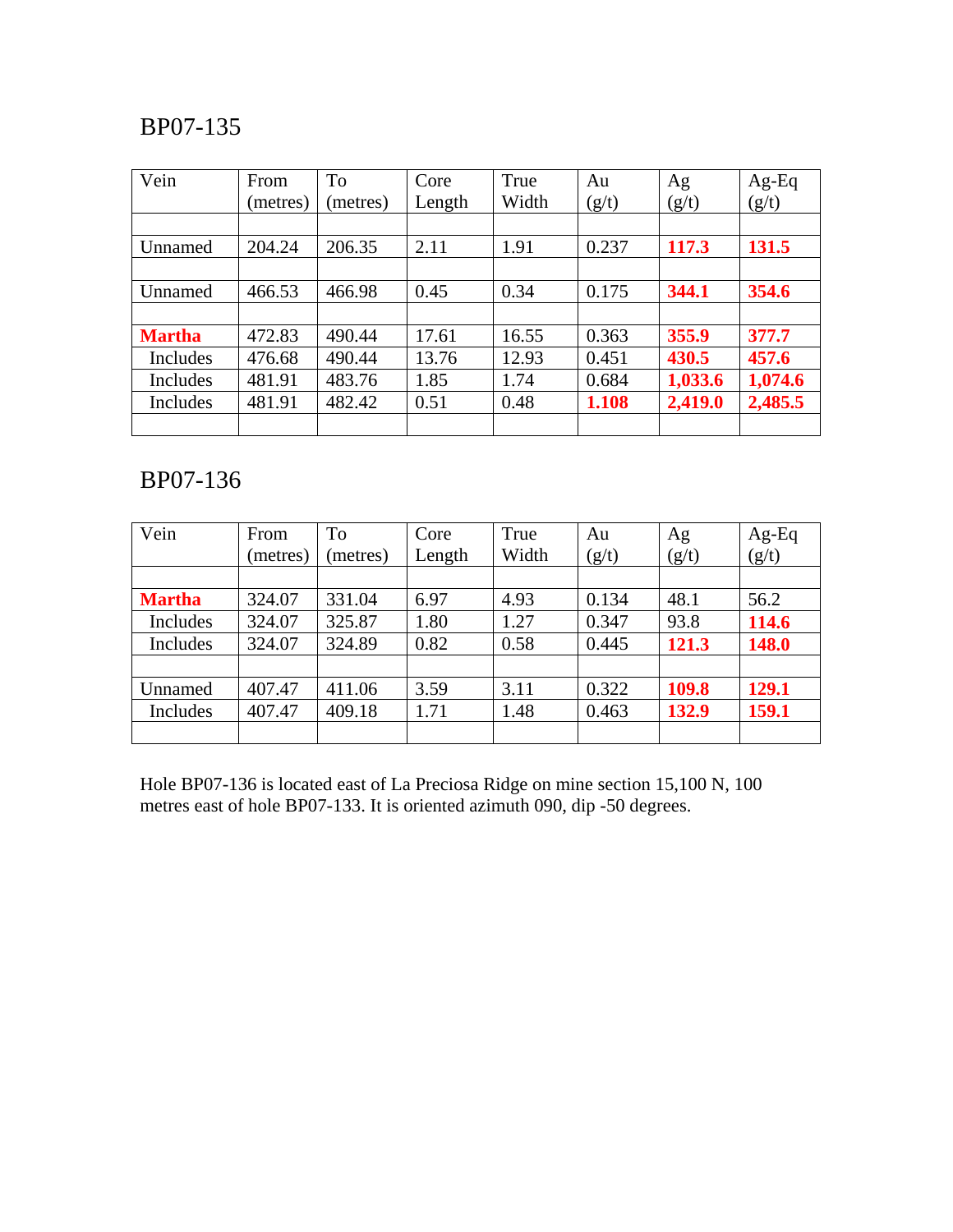| Vein          | From     | To       | Core   | True  | Au    | Ag    | $Ag-Eq$ |
|---------------|----------|----------|--------|-------|-------|-------|---------|
|               | (metres) | (metres) | Length | Width | (g/t) | (g/t) | (g/t)   |
|               |          |          |        |       |       |       |         |
| <b>Martha</b> | 455.25   | 460.06   | 4.81   | 4.35  | 0.069 | 35.1  | 39.3    |
| Includes      | 455.64   | 459.61   | 3.97   | 3.60  | 0.065 | 36.7  | 40.6    |
| Includes      | 457.78   | 458.05   | 0.27   | 0.24  | 0.039 | 111.2 | 113.5   |
|               |          |          |        |       |       |       |         |

Hole BP07-137 is located on the east side of La Preciosa Ridge, 100 metres east of hole BP06-65, on mine grid 14,800 N, azimuth 090, dip -50 degrees. The Martha structure is present, but does not meet current grade requirements.

## BP07-138

| Vein          | From     | To       | Core   | True  | Au    | Ag    | $Ag-Eq$ |
|---------------|----------|----------|--------|-------|-------|-------|---------|
|               | (metres) | (metres) | Length | Width | (g/t) | (g/t) | (g/t)   |
|               |          |          |        |       |       |       |         |
| Unnamed       | 111.50   | 112.58   | 1.08   | 0.76  | 0.082 | 68.5  | 73.4    |
|               |          |          |        |       |       |       |         |
| Unnamed       | 369.74   | 370.03   | 0.29   | 0.27  | 0.010 | 484.9 | 485.5   |
|               |          |          |        |       |       |       |         |
| Unnamed       | 427.21   | 427.53   | 0.32   | 0.20  | 0.003 | 50.2  | 50.4    |
|               |          |          |        |       |       |       |         |
| <b>Martha</b> | 436.94   | 442.86   | 5.92   | 5.56  | 0.130 | 47.0  | 54.8    |
| Includes      | 436.94   | 438.60   | 1.66   | 1.56  | 0.181 | 95.0  | 105.9   |
| Includes      | 437.14   | 437.59   | 0.45   | 0.42  | 0.406 | 248.7 | 273.1   |
|               |          |          |        |       |       |       |         |
| Unnamed       | 454.91   | 455.13   | 0.22   | 0.21  | 0.126 | 90.5  | 98.1    |
|               |          |          |        |       |       |       |         |

Hole BP07-138 is located on the east side of La Preciosa Ridge, azimuth  $090^\circ$ , dip -50 $^\circ$ , 100 metres east of hole BP06-68, on mine-section 14,900 N.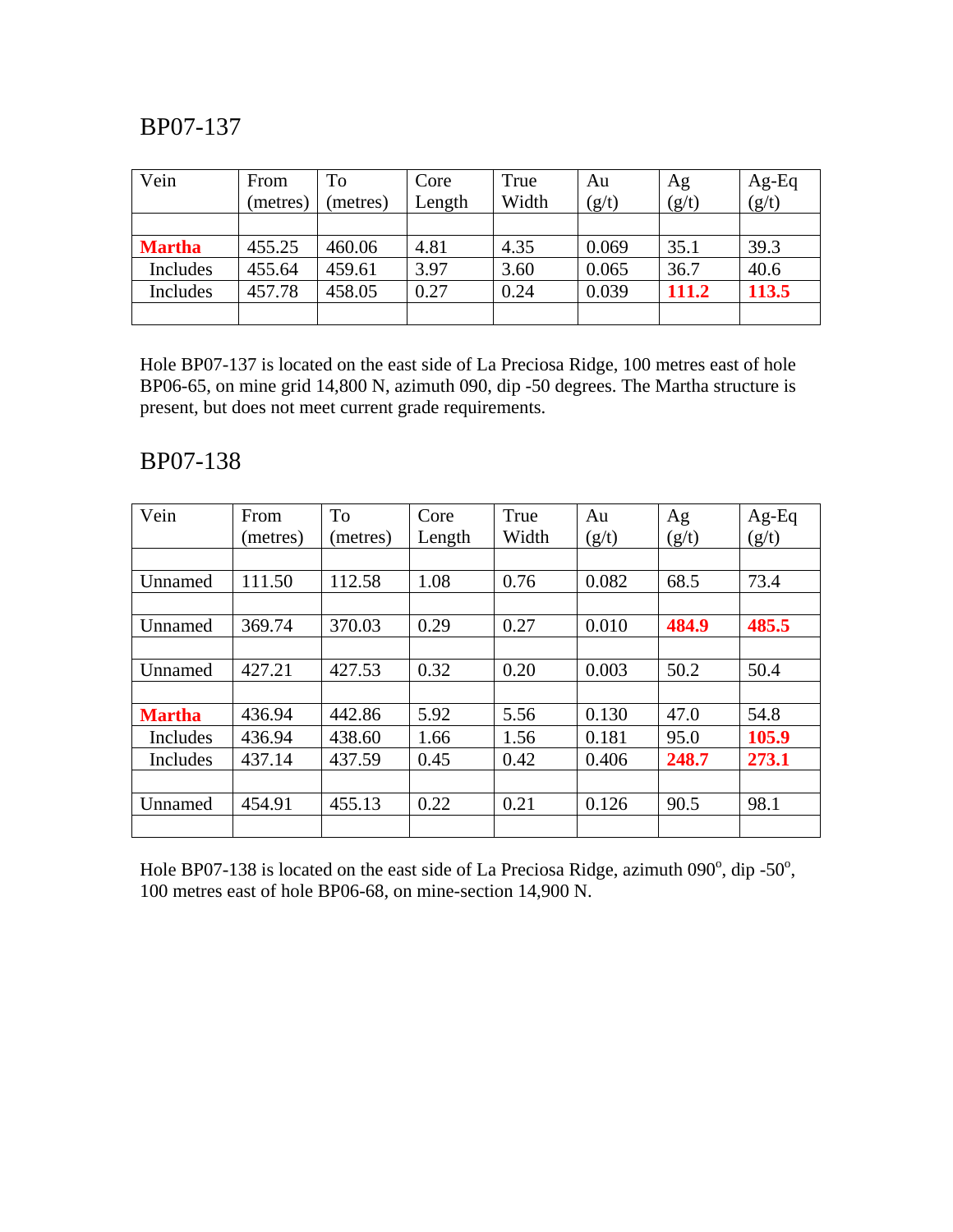| Vein          | From     | To       | Core   | True<br>Width | Au    | Ag    | Ag-Eq<br>(g/t) |
|---------------|----------|----------|--------|---------------|-------|-------|----------------|
|               | (metres) | (metres) | Length |               | (g/t) | (g/t) |                |
| Unnamed       | 187.93   | 189.13   | 1.20   | 1.13          | 0.095 | 277.9 | 283.6          |
|               |          |          |        |               |       |       |                |
| <b>Martha</b> | 220.50   | 235.92   | 15.42  | 14.49         | 0.169 | 59.4  | 69.5           |
| Includes      | 220.50   | 222.68   | 2.08   | 1.95          | 0.444 | 146.6 | 173.2          |
| Includes      | 220.50   | 221.79   | 1.29   | 1.21          | 0.611 | 215.0 | 251.6          |
|               |          |          |        |               |       |       |                |

Hole BP07-139 is located north of La Preciosa Ridge on mine section 15,500 N, 100 metres east of hole BP07-128. It is oriented azimuth 090, dip -60 degrees.

## BP07-140

| Vein          | From     | To       | Core   | True  | Au    | Ag    | $Ag-Eq$ |
|---------------|----------|----------|--------|-------|-------|-------|---------|
|               | (metres) | (metres) | Length | Width | (g/t) | (g/t) | (g/t)   |
|               |          |          |        |       |       |       |         |
| <b>Martha</b> | 246.30   | 259.53   | 13.23  | 12.43 | 0.068 | 60.4  | 64.5    |
| Includes      | 246.30   | 248.91   | 2.61   | 2.45  | 0.167 | 107.5 | 117.5   |
| Includes      | 246.30   | 247.78   | 1.48   | 1.39  | 0.254 | 157.1 | 172.4   |
|               |          |          |        |       |       |       |         |

Hole BP07-140 is located north of La Preciosa Ridge on mine section 15,600 N, 100 metres east of hole BP07-124. It is oriented azimuth 090, dip -48 degrees.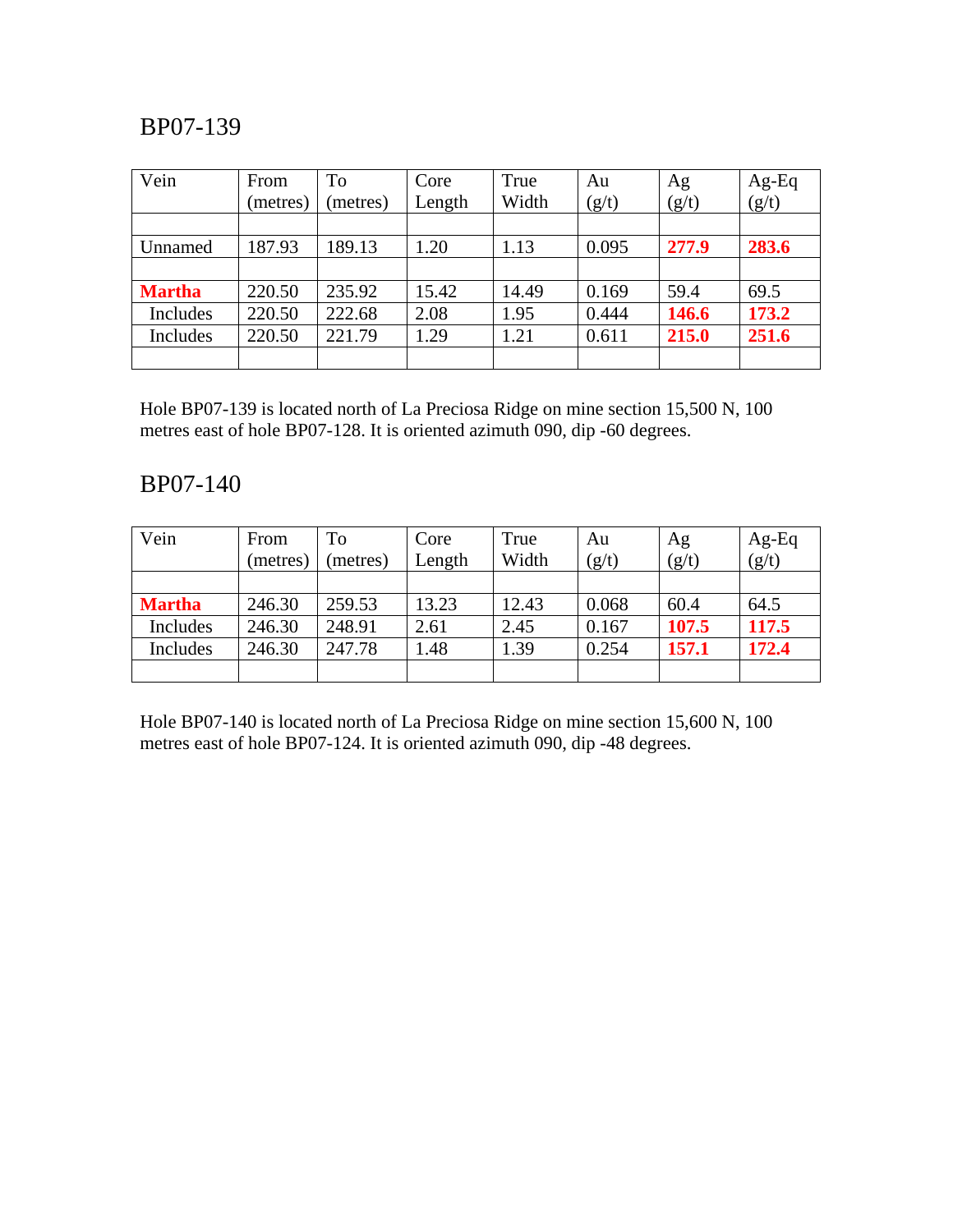| Vein          | From     | To       | Core   | True  | Au    | Ag    | $Ag-Eq$ |
|---------------|----------|----------|--------|-------|-------|-------|---------|
|               | (metres) | (metres) | Length | Width | (g/t) | (g/t) | (g/t)   |
|               |          |          |        |       |       |       |         |
| Martha(total) | 398.84   | 431.17   | 33.35  | 31.34 | 0.082 | 81.2  | 86.1    |
|               |          |          |        |       |       |       |         |
| Marthita      | 398.84   | 403.01   | 4.17   | 3.92  | 0.040 | 101.0 | 103.4   |
| Includes      | 399.54   | 401.26   | 1.72   | 1.62  | 0.042 | 117.8 | 120.3   |
| Includes      | 402.71   | 403.01   | 0.30   | 0.28  | 0.030 | 410.8 | 412.6   |
|               |          |          |        |       |       |       |         |
| Martha        | 426.38   | 432.19   | 5.81   | 5.46  | 0.349 | 280.5 | 301.4   |
| Includes      | 429.40   | 432.19   | 2.79   | 2.62  | 0.554 | 500.6 | 533.8   |
| Includes      | 429.40   | 431.17   | 1.77   | 1.66  | 0.745 | 661.7 | 706.4   |
|               |          |          |        |       |       |       |         |

Hole BP07-141 is located on the east side of La Preciosa Ridge, azimuth  $090^\circ$ , dip -50 $^\circ$ , 100 metres east of hole BP07-135, on mine-section 15,000 N. The interval Martha(total) is from Marthita to Martha and all the sub-intervals. Martha(total) also grades 0.21 % Pb and 0.71 % Zn.

#### BP07-142

| Vein          | From     | To       | Core   | True  | Au    | Ag    | $Ag-Eq$ |
|---------------|----------|----------|--------|-------|-------|-------|---------|
|               | (metres) | (metres) | Length | Width | (g/t) | (g/t) | (g/t)   |
|               |          |          |        |       |       |       |         |
| <b>Martha</b> | 231.17   | 237.10   | 5.93   | 5.57  | 0.059 | 37.6  | 41.2    |
| Includes      | 233.75   | 235.07   | 1.32   | 1.24  | 0.146 | 95.6  | 104.4   |
| Includes      | 233.99   | 234.25   | 0.26   | 0.24  | 0.320 | 239.8 | 259.0   |
|               |          |          |        |       |       |       |         |

Hole BP07-142 is located north of La Preciosa Ridge on mine section 15,800 N, 100 metres east of hole BP07-125A. It is oriented azimuth 090, dip -45 degrees.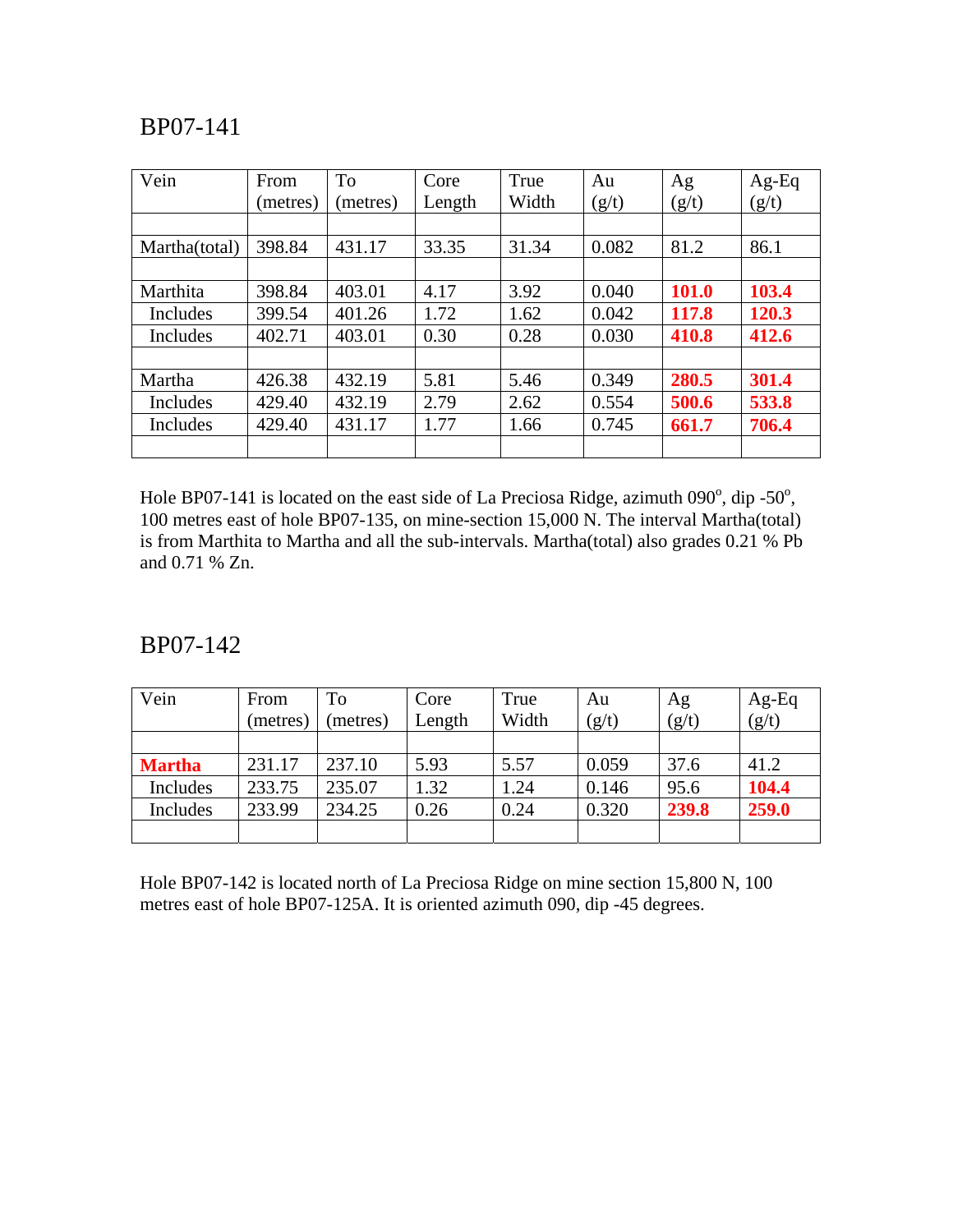| Vein          | From<br>(metres) | To<br>(metres) | Core<br>Length | True<br>Width | Au<br>(g/t) | Ag<br>(g/t) | $Ag-Eq$<br>(g/t) |
|---------------|------------------|----------------|----------------|---------------|-------------|-------------|------------------|
|               |                  |                |                |               |             |             |                  |
| <b>Martha</b> | 391.36           | 397.87         | 6.51           | 6.12          | 0.250       | 134.8       | 149.8            |
| Includes      | 395.08           | 397.87         | 2.79           | 2.62          | 0.447       | 290.9       | 317.7            |
| Includes      | 395.68           | 395.90         | 0.22           | 0.21          | 1.035       | 982.4       | 1,044.5          |
|               |                  |                |                |               |             |             |                  |

Hole BP07-143 is located on the east side of La Preciosa Ridge, azimuth  $090^\circ$ , dip -45 $^\circ$ , 100 metres east of hole BP06-138, on mine-section 14,900 N. There are two internal intervals of "no recovery" entered as zero grade, thus the overall grade may be understated. Core recovery for the Martha zone was 78.6%.

#### BP07-144

| Vein                 | From     | To       | Core   | True  | Au    | Ag      | $Ag-Eq$ |
|----------------------|----------|----------|--------|-------|-------|---------|---------|
|                      | (metres) | (metres) | Length | Width | (g/t) | (g/t)   | (g/t)   |
|                      |          |          |        |       |       |         |         |
| <b>Martha(total)</b> | 327.56   | 357.49   | 29.93  | 28.03 | 0.080 | 82.6    | 87.4    |
|                      |          |          |        |       |       |         |         |
| <b>Marthita</b>      | 327.56   | 331.68   | 4.12   | 3.87  | 0.090 | 172.2   | 177.5   |
| Includes             | 329.74   | 331.68   | 1.94   | 1.82  | 0.124 | 317.7   | 325.2   |
| Includes             | 330.05   | 330.25   | 0.20   | 0.19  | 0.375 | 1,006.5 | 1,029.0 |
|                      |          |          |        |       |       |         |         |
| <b>Martha</b>        | 348.50   | 357.49   | 8.99   | 8.45  | 0.179 | 147.2   | 158.0   |
| Includes             | 353.71   | 357.49   | 3.78   | 3.55  | 0.272 | 207.9   | 224.2   |
| Includes             | 355.62   | 356.20   | 0.58   | 0.55  | 0.815 | 531.2   | 580.1   |
|                      |          |          |        |       |       |         |         |

Hole BP07-144 is located on the east side of La Preciosa Ridge, azimuth  $090^\circ$ , dip -45 $^\circ$ , 100 metres east of hole BP07-141, on mine-section 15,000 N. The interval Martha(total) is from Marthita to Martha and all the sub-intervals.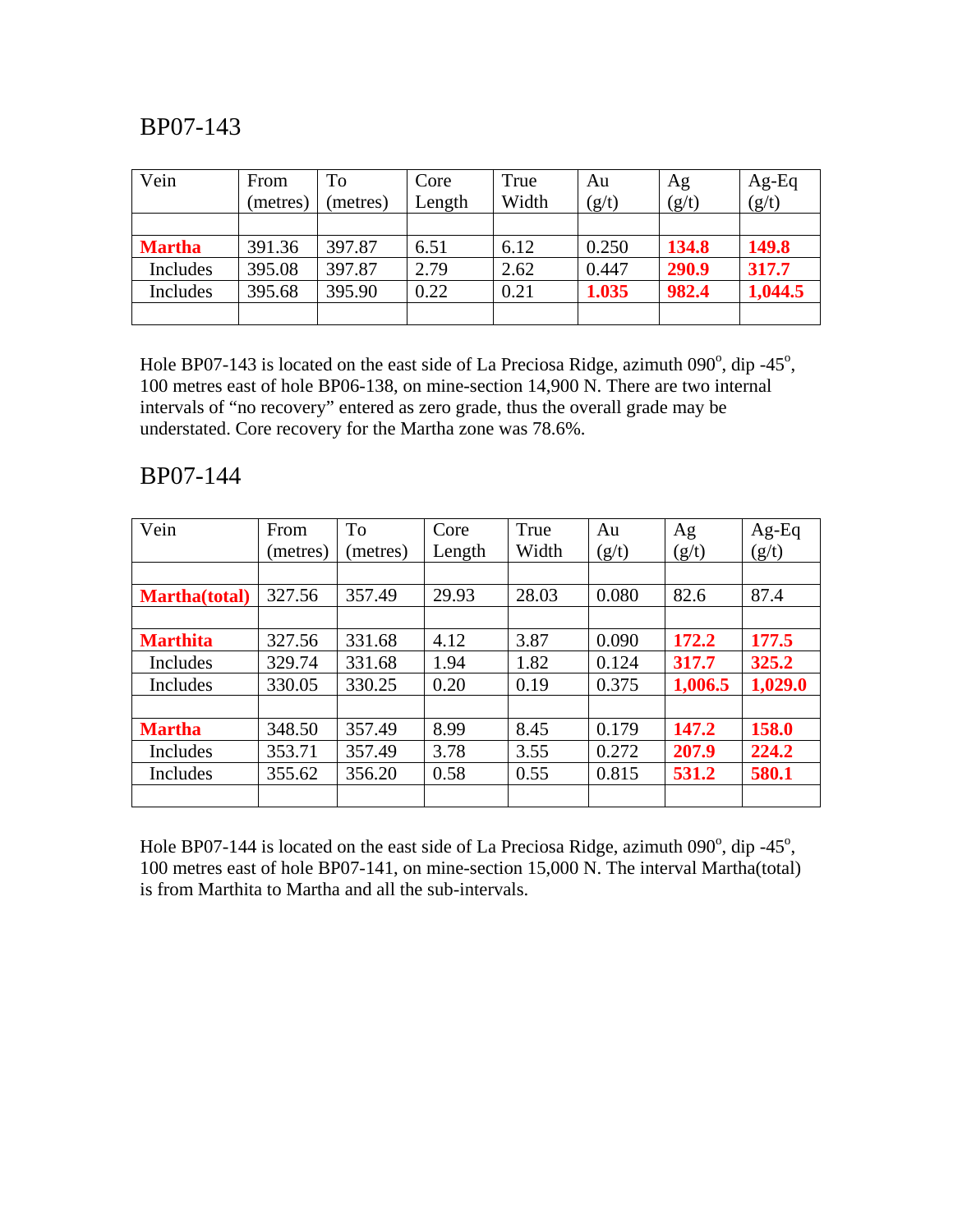| Vein     | From     | To       | Core   | True  | Au    | Ag    | $Ag-Eq$ |
|----------|----------|----------|--------|-------|-------|-------|---------|
|          | (metres) | (metres) | Length | Width | (g/t) | (g/t) | (g/t)   |
|          |          |          |        |       |       |       |         |
| Martha   | 230.73   | 235.56   | 4.83   | 4.54  | 0.064 | 6.5   | 10.3    |
| Includes | 234.98   | 235.18   | 0.20   | 0.19  | 0.284 | 52.6  | 69.6    |
|          |          |          |        |       |       |       |         |

Hole BP07-145 is located north of La Preciosa Ridge on mine section 15,700 N, 100 metres east of hole BP07-122. It is oriented azimuth 090, dip -45 degrees. The Martha Vein is present, as marked by quartz veinlets and elevated base metals, but it is of low grade in this location.

### BP07-146

| Vein          | From     | <b>To</b> | Core   | True  | Au    | Ag      | $Ag-Eq$ |
|---------------|----------|-----------|--------|-------|-------|---------|---------|
|               | (metres) | (metres)  | Length | Width | (g/t) | (g/t)   | (g/t)   |
|               |          |           |        |       |       |         |         |
| <b>Martha</b> | 302.54   | 318.66    | 16.12  | 15.15 | 0.321 | 141.7   | 160.9   |
| Includes      | 309.93   | 318.66    | 8.73   | 8.20  | 0.519 | 213.3   | 244.5   |
| Includes      | 317.55   | 318.66    | 1.11   | 1.04  | 1.035 | 443.4   | 505.5   |
|               |          |           |        |       |       |         |         |
| Unnamed       | 333.45   | 334.15    | 0.70   | 0.54  | 0.404 | 422.7   | 447.0   |
| Includes      | 333.95   | 334.15    | 0.20   | 0.15  | 0.602 | 1,089.7 | 1,125.8 |
|               |          |           |        |       |       |         |         |
| Unnamed       | 348.94   | 349.46    | 0.52   | 0.49  | 1.648 | 256.0   | 354.9   |
|               |          |           |        |       |       |         |         |
| Unnamed       | 369.93   | 370.45    | 0.52   | 0.50  | 0.341 | 467.5   | 488.0   |
|               |          |           |        |       |       |         |         |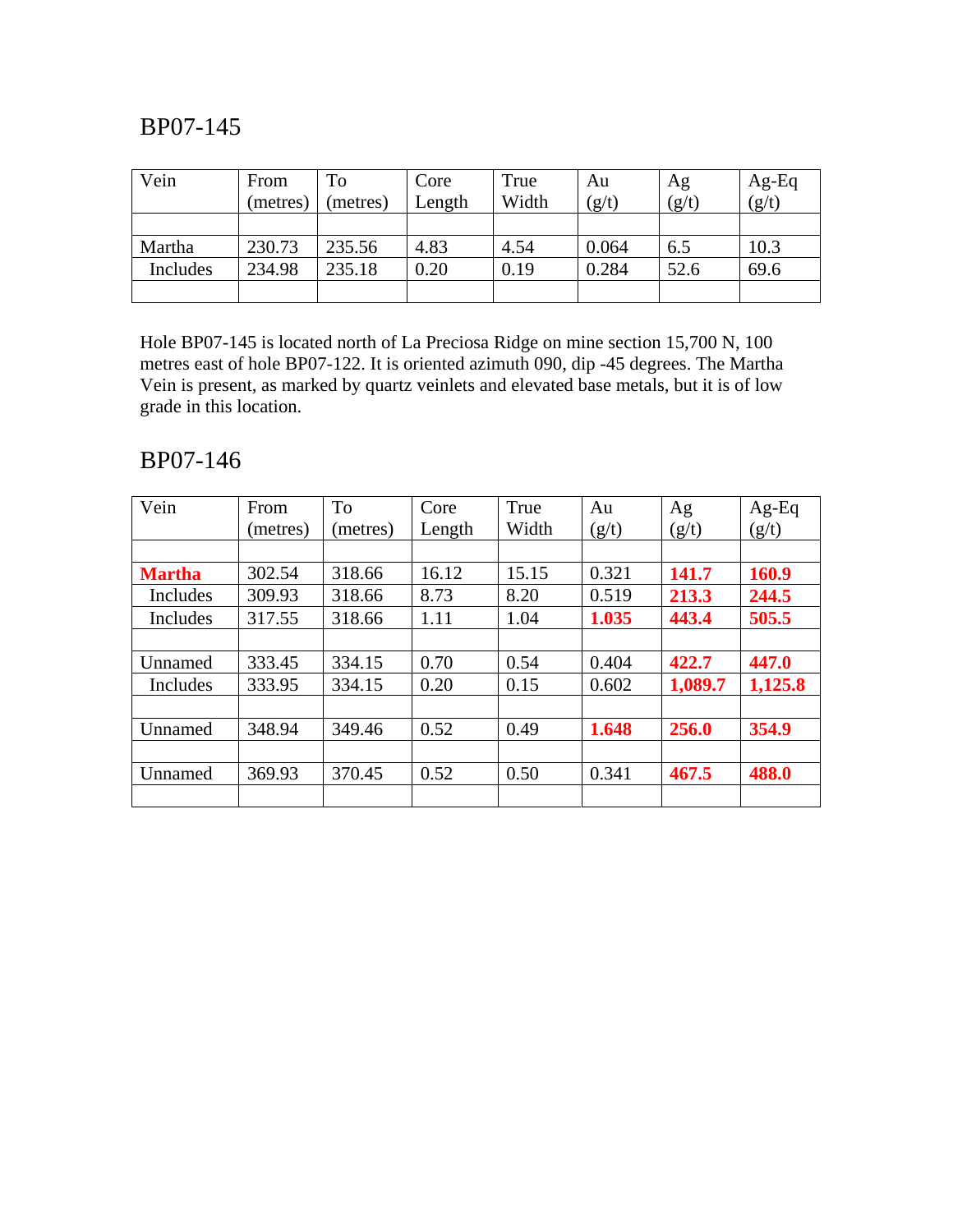| Vein          | From     | <b>To</b> | Core   | True  | Au    | Ag      | $Ag-Eq$ |
|---------------|----------|-----------|--------|-------|-------|---------|---------|
|               | (metres) | (metres)  | Length | Width | (g/t) | (g/t)   | (g/t)   |
|               |          |           |        |       |       |         |         |
| <b>Martha</b> | 186.61   | 200.82    | 14.14  | 13.92 | 0.230 | 77.4    | 91.2    |
| Includes      | 186.61   | 195.00    | 8.32   | 8.19  | 0.355 | 111.8   | 133.1   |
| Includes      | 186.61   | 192.32    | 5.71   | 5.62  | 0.507 | 144.3   | 174.8   |
| Includes      | 186.61   | 188.78    | 2.17   | 2.14  | 1.142 | 162.2   | 230.7   |
| Includes      | 187.04   | 187.63    | 0.59   | 0.58  | 3.043 | 418.9   | 601.5   |
|               |          |           |        |       |       |         |         |
| Unnamed       | 318.10   | 318.60    | 0.50   | 0.43  | 0.624 | 342.7   | 380.1   |
|               |          |           |        |       |       |         |         |
| Unnamed       | 319.95   | 320.58    | 0.63   | 0.55  | 0.250 | 193.2   | 208.2   |
|               |          |           |        |       |       |         |         |
| Unnamed       | 340.04   | 344.10    | 4.06   | 3.82  | 0.416 | 618.7   | 643.6   |
| Includes      | 340.31   | 343.90    | 3.59   | 3.37  | 0.459 | 695.0   | 722.5   |
| Includes      | 343.11   | 343.90    | 0.79   | 0.74  | 0.959 | 2,114.1 | 2,171.6 |
|               |          |           |        |       |       |         |         |

Hole BP07-147 is located east of La Preciosa Ridge on mine section 15,400 N, 110 metres east of hole BP07-130, as well as 100 metres north of hole BP07-149. It is oriented azimuth 090, dip -45 degrees. A significant silver-gold rich Martha Vein is present, as well as a deeper silver-gold rich unnamed vein 140 metres further down the drill hole.

#### BP07-148

| Vein          | From     | To       | Core   | True  | Au    | Ag    | $Ag-Eq$      |
|---------------|----------|----------|--------|-------|-------|-------|--------------|
|               | (metres) | (metres) | Length | Width | (g/t) | (g/t) | (g/t)        |
|               |          |          |        |       |       |       |              |
| <b>Martha</b> | 233.25   | 243.70   | 10.45  | 9.82  | 0.256 | 134.7 | <b>150.0</b> |
| Includes      | 233.25   | 242.21   | 8.96   | 8.42  | 0.272 | 147.9 | 164.2        |
| Includes      | 237.10   | 238.79   | 1.69   | 1.59  | 0.315 | 205.1 | 224.0        |
|               |          |          |        |       |       |       |              |

Hole BP07-148 is located east of La Preciosa Ridge on mine section 15,200 N, 150 metres east of hole BP07-131, as well as 100 metres north of hole BP07-146. It is oriented azimuth 090, dip -45 degrees. A significant silver-rich Martha Vein is present, with stringer mineralization in hanging and foot walls.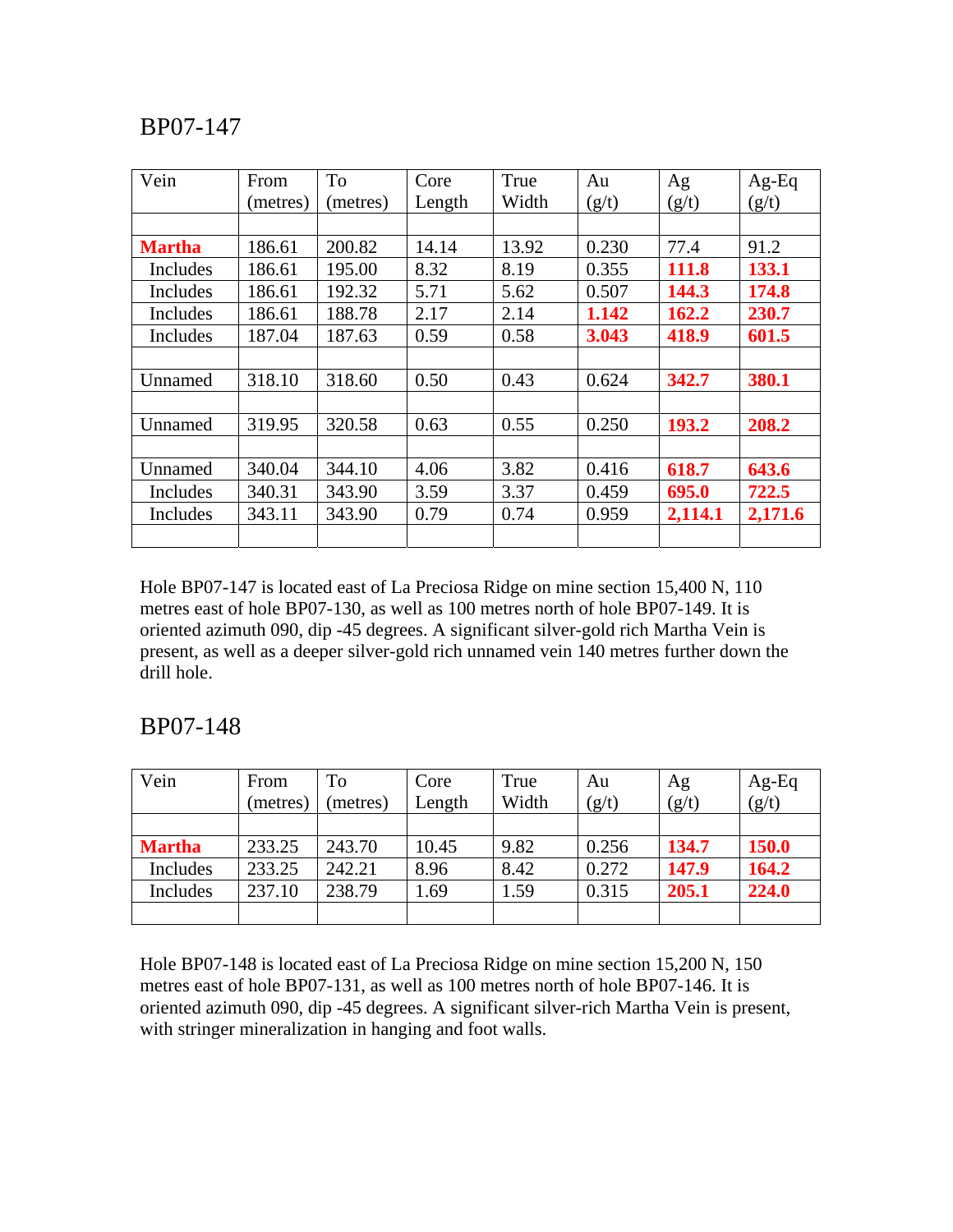| Vein          | From     | To      | Core   | True  | Au    | Ag      | $Ag-Eq$ |
|---------------|----------|---------|--------|-------|-------|---------|---------|
|               | (metres) | metres) | Length | Width | (g/t) | (g/t)   | (g/t)   |
|               |          |         |        |       |       |         |         |
| Unnamed       | 168.74   | 169.25  | 0.51   | 0.48  | 1.440 | 214.2   | 300.6   |
|               |          |         |        |       |       |         |         |
| <b>Martha</b> | 190.90   | 194.39  | 3.49   | 3.28  | 0.231 | 176.9   | 190.7   |
| Includes      | 190.90   | 192.66  | 1.76   | 1.65  | 0.436 | 270.2   | 296.4   |
| Includes      | 191.10   | 191.30  | 0.20   | 0.19  | 3.095 | 1,050.4 | 1,236.1 |
|               |          |         |        |       |       |         |         |
| Unnamed       | 315.80   | 316.88  | 1.08   | 0.94  | 0.384 | 513.9   | 537.0   |
|               |          |         |        |       |       |         |         |

Hole BP07-149 is located east of La Preciosa Ridge on mine section 15,300 N, 116 metres east of hole BP07-132, as well as 100 metres north of hole BP07-148. It is oriented azimuth 090, dip -45 degrees.

### BP07-150A

| Vein          | From     | <b>To</b> | Core   | True  | Au    | Ag    | Ag-Eq |
|---------------|----------|-----------|--------|-------|-------|-------|-------|
|               | (metres) | (metres)  | Length | Width | (g/t) | (g/t) | (g/t) |
|               |          |           |        |       |       |       |       |
| <b>Martha</b> | 316.38   | 323.28    | 6.90   | 5.98  | 0.181 | 119.5 | 130.4 |
| Includes      | 317.19   | 322.16    | 4.97   | 4.30  | 0.233 | 148.5 | 162.5 |
| Includes      | 318.98   | 319.34    | 0.36   | 0.31  | 0.425 | 732.8 | 759.9 |
|               |          |           |        |       |       |       |       |
| Unnamed       | 361.48   | 363.14    | 1.66   | 1.63  | 0.072 | 164.3 | 168.6 |
| Includes      | 362.08   | 363.14    | 1.06   | 1.04  | 0.063 | 241.3 | 245.1 |
| Includes      | 362.34   | 362.54    | 0.20   | 0.20  | 0.079 | 439.4 | 444.1 |
|               |          |           |        |       |       |       |       |

Hole BP07-150A is located east of La Preciosa Ridge on mine section 14,800 N, 100 metres south of hole BP07-143. It is oriented azimuth 090, dip -60 degrees. Martha vein is a strong structure in andesite. The lower vein is hosted in schist and has higher base metals.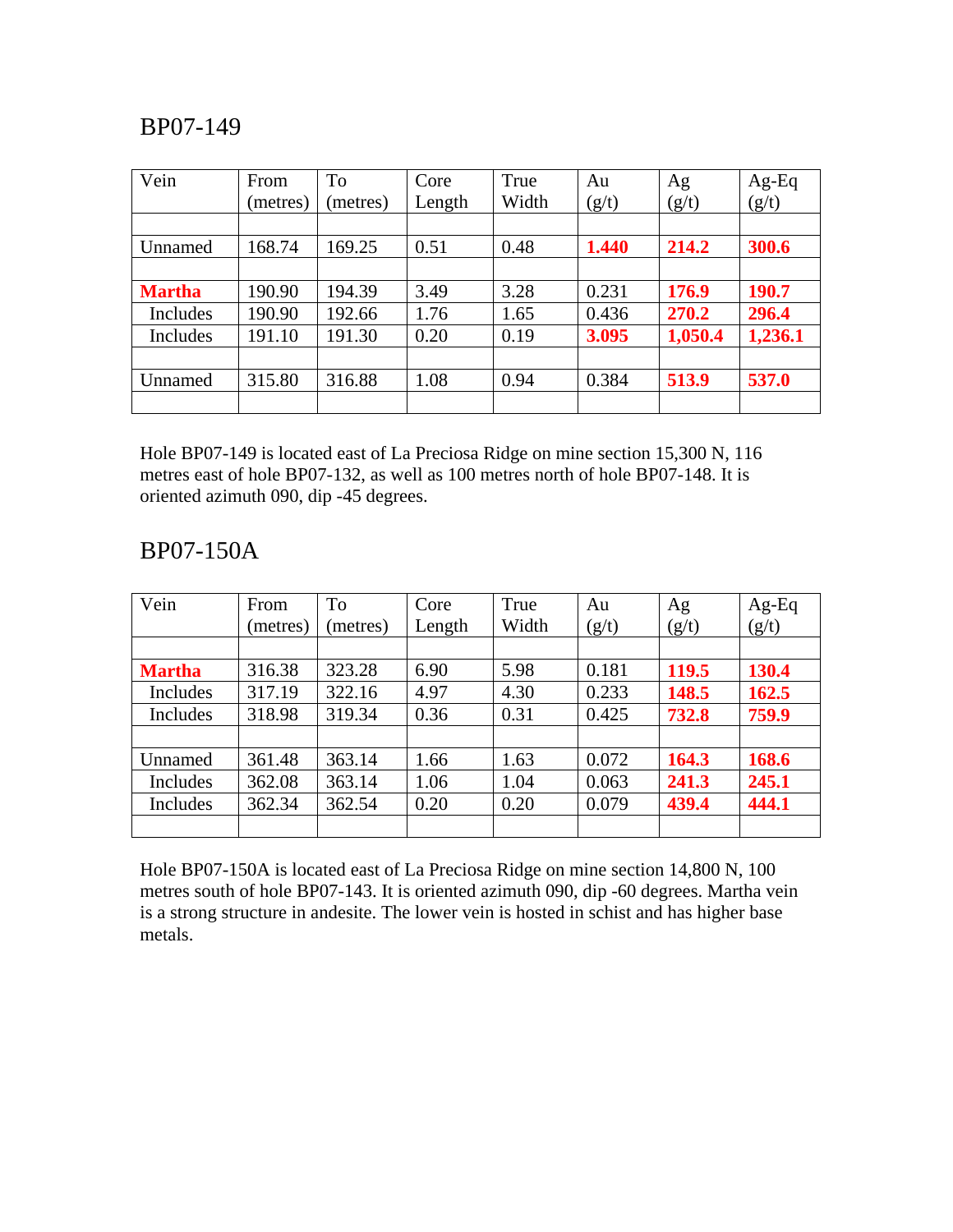| Vein             | From     | To       | Core   | True  | Au    | Ag    | $Ag-Eq$      |
|------------------|----------|----------|--------|-------|-------|-------|--------------|
|                  | (metres) | (metres) | Length | Width | (g/t) | (g/t) | (g/t)        |
|                  |          |          |        |       |       |       |              |
| <b>Luz Elena</b> | 58.22    | 62.18    | 3.96   | 3.72  | 0.151 | 73.0  | 82.1         |
| Includes         | 58.22    | 59.33    | 1.11   | 1.04  | 0.072 | 92.9  | 97.2         |
| Includes         | 59.13    | 59.33    | 0.20   | 0.19  | 0.126 | 161.8 | 169.4        |
|                  |          |          |        |       |       |       |              |
| Unnamed          | 87.05    | 87.68    | 0.63   | 0.45  | 0.094 | 139.9 | 145.6        |
|                  |          |          |        |       |       |       |              |
| <b>Unnamed</b>   | 170.57   | 177.06   | 6.49   | 6.10  | 0.057 | 145.4 | 148.8        |
| Includes         | 170.57   | 173.84   | 3.27   | 3.07  | 0.073 | 250.3 | 254.7        |
| Includes         | 171.97   | 172.17   | 0.20   | 0.19  | 0.131 | 629.7 | 637.6        |
|                  |          |          |        |       |       |       |              |
| Unnamed          | 313.99   | 315.06   | 1.07   | 0.93  | 0.187 | 138.3 | 149.5        |
| Includes         | 314.39   | 314.65   | 0.26   | 0.23  | 0.025 | 351.4 | 352.9        |
|                  |          |          |        |       |       |       |              |
| <b>Martha</b>    | 442.48   | 444.53   | 2.05   | 1.93  | 0.157 | 47.3  | 56.7         |
| Includes         | 442.79   | 443.56   | 0.77   | 0.72  | 0.282 | 115.1 | <b>132.0</b> |
| Includes         | 442.79   | 443.04   | 0.25   | 0.23  | 0.602 | 213.4 | 249.5        |
|                  |          |          |        |       |       |       |              |
| Unnamed          | 482.13   | 483.49   | 1.36   | 1.28  | 0.240 | 156.2 | 170.6        |
| Includes         | 482.63   | 482.95   | 0.32   | 0.30  | 0.758 | 600.3 | 645.8        |
|                  |          |          |        |       |       |       |              |

Hole BP07-151 is located east of La Preciosa Ridge on mine section 14,900 N, drilled from the same pad as BP06-70ext and BP07-153. It is oriented azimuth 090, dip -75 degrees. Martha vein is a weak structure in conglomerates. Base metal values are higher in the lower portion of the hole.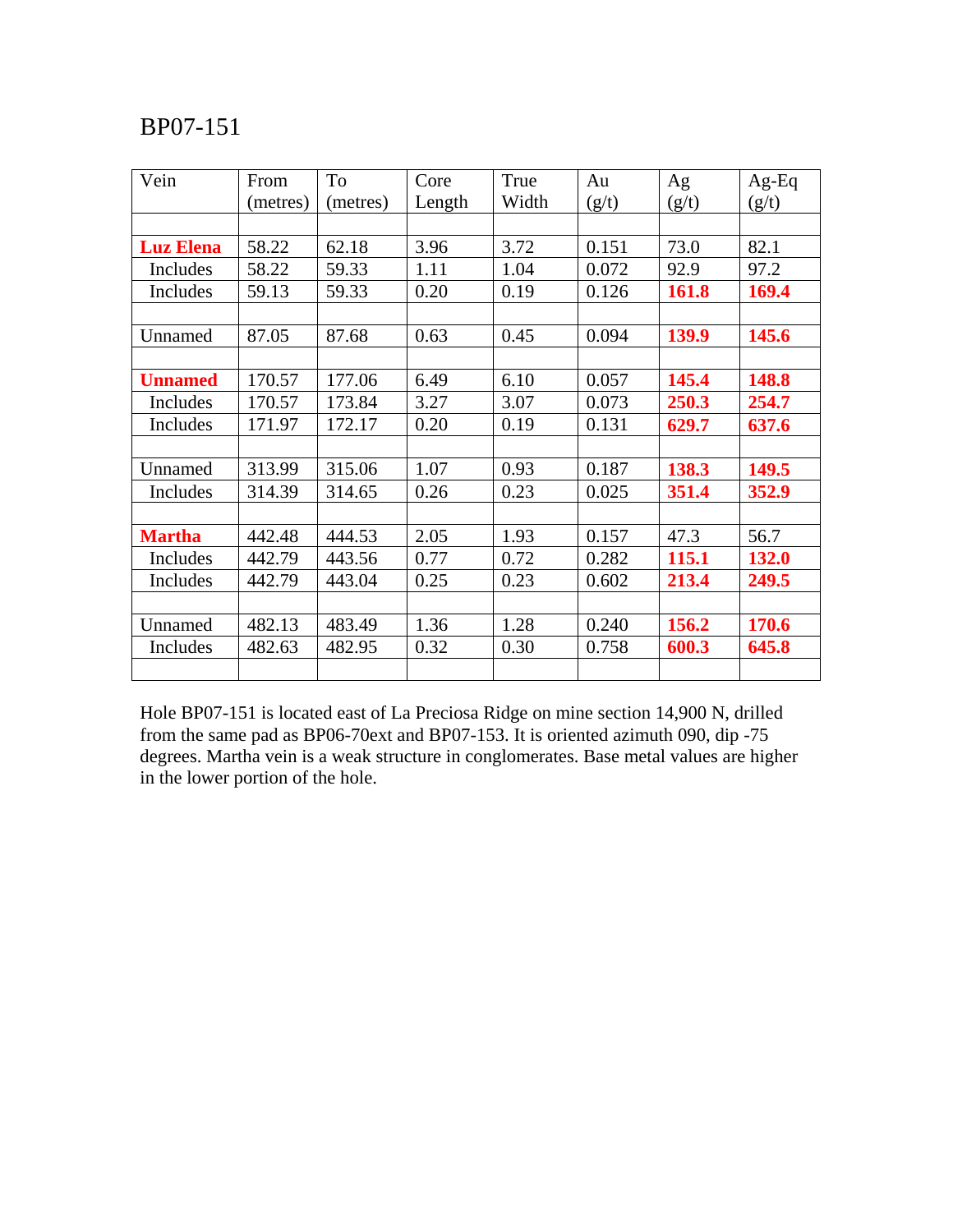| Vein          | From     | To       | Core   | True  | Au    | Ag    | Ag-Eq |
|---------------|----------|----------|--------|-------|-------|-------|-------|
|               | (metres) | (metres) | Length | Width | (g/t) | (g/t) | (g/t) |
|               |          |          |        |       |       |       |       |
| Unnamed       | 90.75    | 91.74    | 0.99   | 0.93  | 0.069 | 207.1 | 211.3 |
|               |          |          |        |       |       |       |       |
| <b>Martha</b> | 392.28   | 405.94   | 13.66  | 13.45 | 0.065 | 41.7  | 45.7  |
| Includes      | 392.28   | 398.29   | 6.01   | 5.92  | 0.104 | 69.8  | 76.0  |
| Includes      | 397.50   | 397.84   | 0.34   | 0.33  | 0.386 | 576.5 | 599.7 |
|               |          |          |        |       |       |       |       |

Hole BP07-152 is located east of La Preciosa Ridge on mine section 14,800 N, 100 metres east of BP07-154. It is oriented azimuth 000, dip -90 degrees. Martha is a vein and veinlets structure in conglomerate. Base metals and precious metals are elevated in Martha, but of low grade.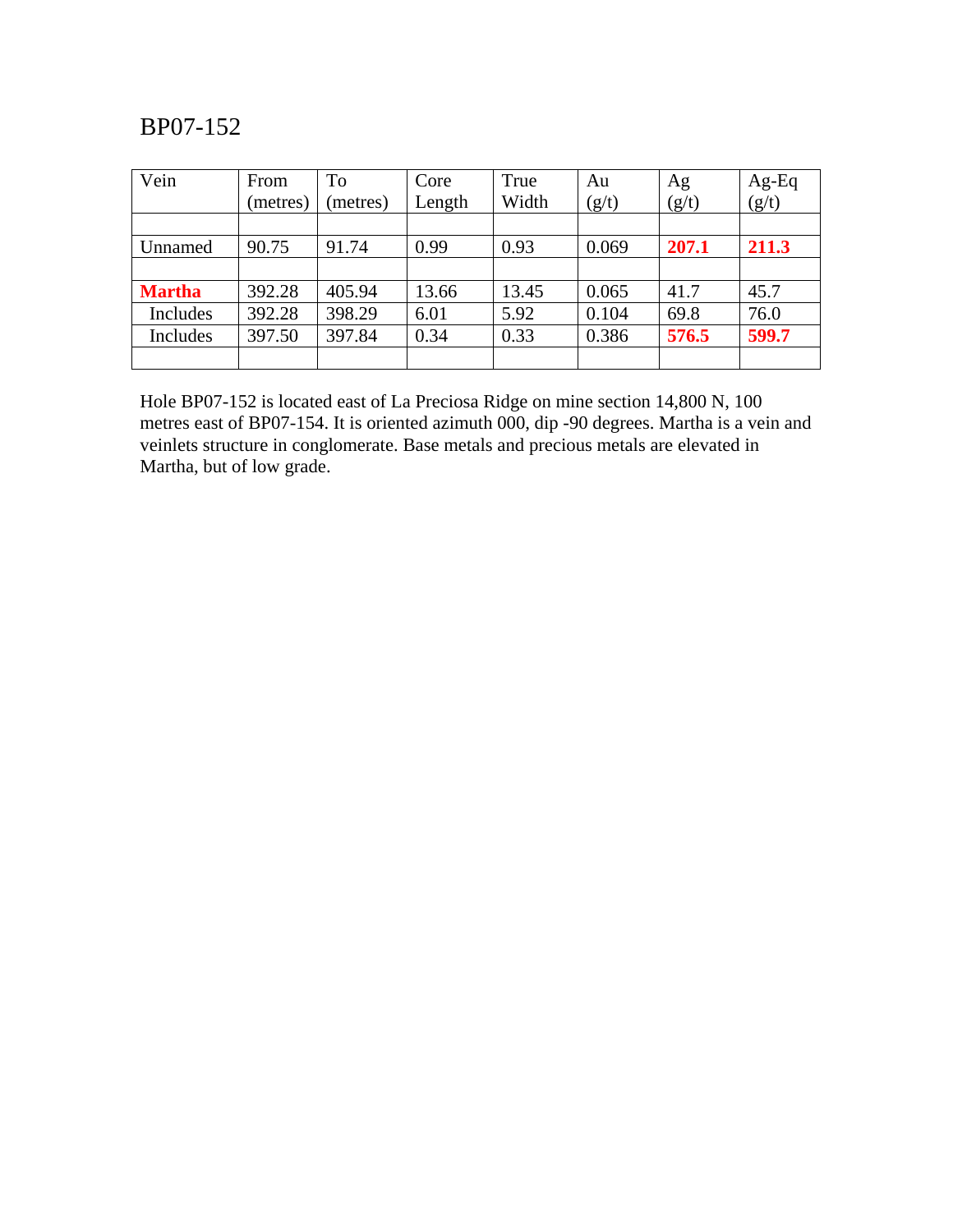| Vein             | From     | To       | Core   | True  | Au    | Ag    | $Ag-Eq$      |
|------------------|----------|----------|--------|-------|-------|-------|--------------|
|                  | (metres) | (metres) | Length | Width | (g/t) | (g/t) | (g/t)        |
|                  |          |          |        |       |       |       |              |
| <b>Luz Elena</b> | 60.90    | 61.13    | 0.23   | 0.20  | 0.222 | 487.3 | 500.6        |
|                  |          |          |        |       |       |       |              |
| Unnamed          | 122.64   | 122.89   | 0.25   | 0.18  | 0.010 | 438.0 | 438.6        |
|                  |          |          |        |       |       |       |              |
| Unnamed          | 155.13   | 155.67   | 0.54   | 0.47  | 0.094 | 135.2 | 140.9        |
|                  |          |          |        |       |       |       |              |
| Unnamed          | 158.55   | 159.47   | 0.92   | 0.86  | 0.112 | 330.8 | 337.5        |
| Includes         | 159.25   | 159.47   | 0.22   | 0.21  | 0.198 | 569.0 | 580.9        |
|                  |          |          |        |       |       |       |              |
| Unnamed          | 162.81   | 163.25   | 0.44   | 0.43  | 0.019 | 147.6 | 148.8        |
|                  |          |          |        |       |       |       |              |
| Unnamed          | 175.89   | 176.68   | 0.79   | 0.68  | 0.166 | 139.1 | <b>149.0</b> |
|                  |          |          |        |       |       |       |              |
| Unnamed          | 196.49   | 197.15   | 0.66   | 0.62  | 0.132 | 92.7  | 100.6        |
|                  |          |          |        |       |       |       |              |
| Unnamed          | 251.71   | 253.64   | 1.93   | 1.81  | 0.030 | 70.5  | 72.3         |
| Includes         | 252.40   | 252.62   | 0.22   | 0.21  | 0.030 | 144.6 | 146.4        |
|                  |          |          |        |       |       |       |              |
| Unnamed          | 416.83   | 417.04   | 0.21   | 0.18  | 0.065 | 900.9 | 904.8        |
|                  |          |          |        |       |       |       |              |
| <b>Martha</b>    | 496.33   | 502.17   | 5.84   | 5.49  | 0.071 | 27.7  | 32.0         |
| Includes         | 496.33   | 497.34   | 1.01   | 0.95  | 0.295 | 117.4 | 135.1        |
| Includes         | 501.95   | 502.17   | 0.22   | 0.21  | 0.055 | 80.3  | 83.6         |
|                  |          |          |        |       |       |       |              |

Hole BP07-153 is located east of La Preciosa Ridge on mine section 14,900 N, oriented azimuth 090, dip -60 degrees, collared on the same pad as BP07-151. Martha vein is a quartz-sulphides veinlets structure along the conglomerate/schist contact area, with elevated zinc and lead.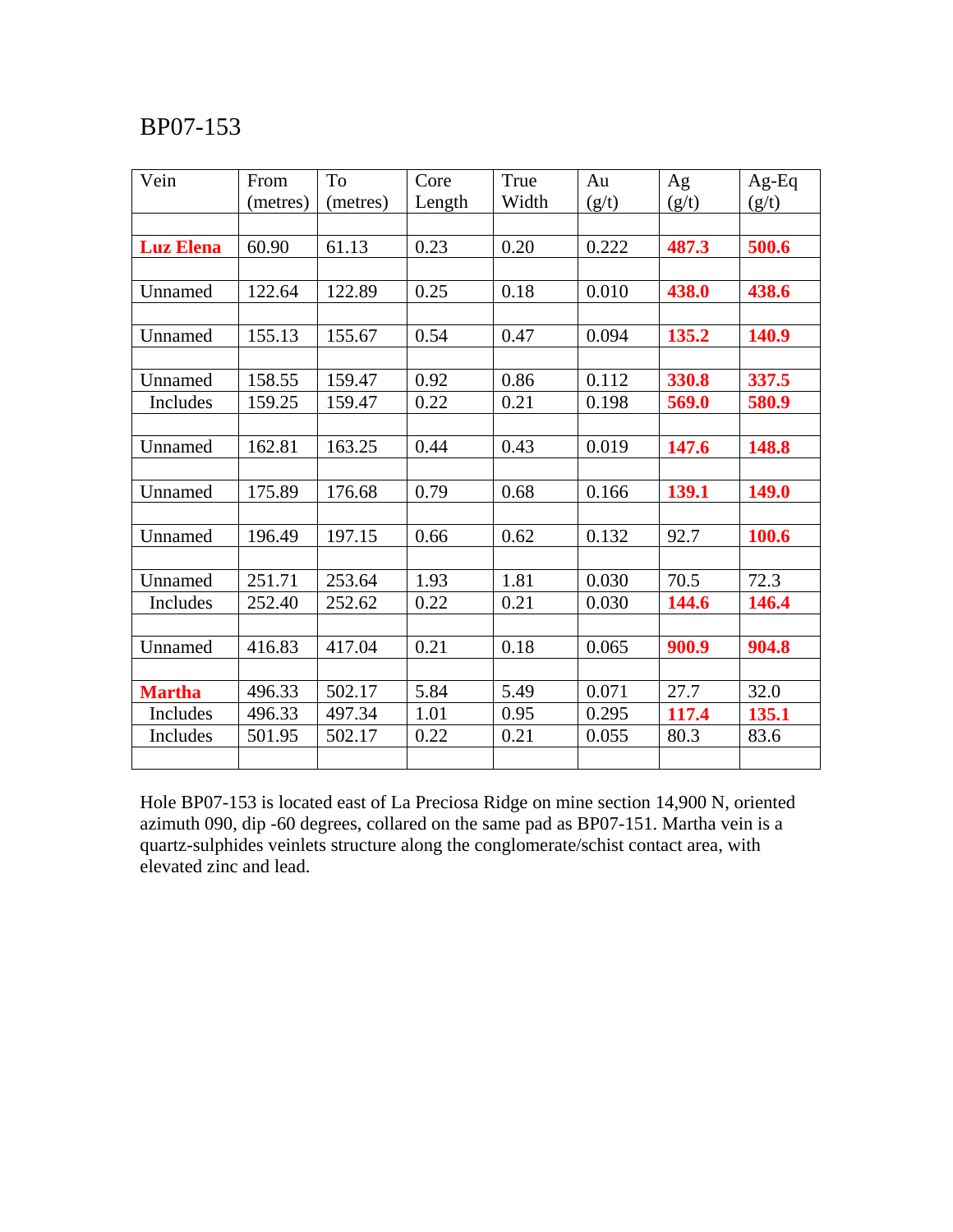| Vein          | From     | To       | Core   | True  | Au    | Ag    | $Ag-Eq$ |
|---------------|----------|----------|--------|-------|-------|-------|---------|
|               | (metres) | (metres) | Length | Width | (g/t) | (g/t) | (g/t)   |
|               |          |          |        |       |       |       |         |
| Unnamed       | 152.51   | 159.02   | 6.51   | 6.41  | 0.401 | 191.3 | 215.4   |
| Includes      | 154.02   | 157.15   | 3.13   | 3.08  | 0.765 | 310.6 | 356.5   |
| Includes      | 155.95   | 156.42   | 0.47   | 0.46  | 4.460 | 707.2 | 974.8   |
|               |          |          |        |       |       |       |         |
| Unnamed       | 182.79   | 183.50   | 0.71   | 0.67  | 0.047 | 420.0 | 422.9   |
|               |          |          |        |       |       |       |         |
| <b>Martha</b> | 444.88   | 453.96   | 9.08   | 8.94  | 0.144 | 33.8  | 42.5    |
| Includes      | 452.38   | 453.96   | 1.58   | 1.56  | 0.101 | 91.4  | 97.5    |
| Includes      | 453.27   | 453.58   | 0.31   | 0.31  | 0.175 | 283.8 | 294.3   |
|               |          |          |        |       |       |       |         |

Hole BP07-154 is located east of La Preciosa Ridge on mine section 14,800 N, 100 metres east of BP06-67ext. It is oriented azimuth 000, dip -90 degrees. An unnamed vein is flat-lying and is hosted in andesite. Martha is a vein and veinlets structure near the conglomerate/schist contact. Base metals are elevated in Martha at Zn 0.72 % and Pb 0.37 %.

## BP07-155

| Vein          | From     | To       | Core   | True  | Au    | Ag    | $Ag-Eq$ |
|---------------|----------|----------|--------|-------|-------|-------|---------|
|               | (metres) | (metres) | Length | Width | (g/t) | (g/t) | (g/t)   |
|               |          |          |        |       |       |       |         |
| <b>Martha</b> | 314.63   | 318.69   | 4.06   | 4.00  | 0.148 | 51.3  | 60.2    |
| Includes      | 315.40   | 317.04   | 1.64   | 1.62  | 0.162 | 89.4  | 99.1    |
| Includes      | 315.40   | 315.66   | 0.26   | 0.26  | 0.242 | 321.6 | 336.1   |
|               |          |          |        |       |       |       |         |

Hole BP07-155 is located east of La Preciosa Ridge on mine section 14,800 N, 100 metres south of hole BP07-143. It is oriented azimuth 090, dip -70 degrees. Martha vein is a vein and stockwork structure in andesite at the conglomerate contact. The base metals zinc and lead are elevated.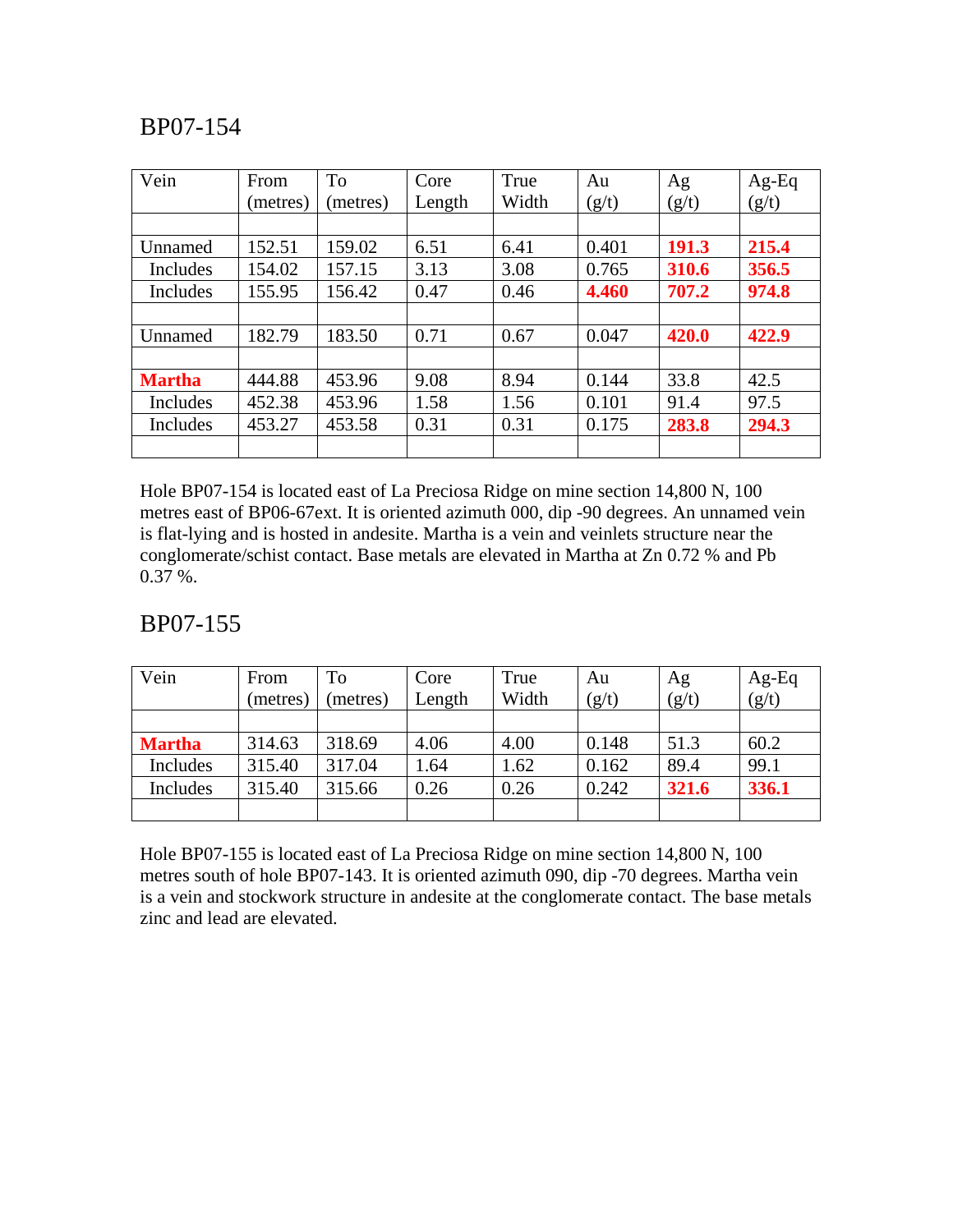| Vein          | From<br>(metres) | To<br>(metres) | Core<br>Length | True<br>Width | Au<br>(g/t) | Ag<br>(g/t) | $Ag-Eq$<br>(g/t) |
|---------------|------------------|----------------|----------------|---------------|-------------|-------------|------------------|
|               |                  |                |                |               |             |             |                  |
| Unnamed       | 300.28           | 301.74         | 1.46           | 1.26          | 0.025       | 463.5       | 465.0            |
|               |                  |                |                |               |             |             |                  |
| <b>Martha</b> | 398.07           | 403.85         | 5.78           | 5.43          | 0.294       | 169.7       | 187.4            |
| Includes      | 398.07           | 402.22         | 4.15           | 3.90          | 0.368       | 225.3       | 247.3            |
| Includes      | 401.37           | 401.57         | 0.20           | 0.19          | 0.885       | 1,554.7     | 1,607.8          |
|               |                  |                |                |               |             |             |                  |

Hole BP07-156 is located east of La Preciosa Ridge on mine section 15,000 N, oriented azimuth 090, dip -70 degrees, collared on the same pad as BP07-141. Martha vein is hosted in the schist unit with Pb 0.71% and Zn 1.55%.

#### BP07-157

| Vein          | From     | To       | Core   | True  | Au    | Ag    | $Ag-Eq$ |
|---------------|----------|----------|--------|-------|-------|-------|---------|
|               | (metres) | (metres) | Length | Width | (g/t) | (g/t) | (g/t)   |
|               |          |          |        |       |       |       |         |
| <b>Martha</b> | 344.66   | 348.02   | 3.36   | 3.16  | 0.159 | 113.6 | 123.2   |
| Includes      | 344.66   | 346.82   | 2.16   | 2.03  | 0.192 | 152.5 | 164.0   |
| Includes      | 345.64   | 346.24   | 0.60   | 0.56  | 0.206 | 304.8 | 317.2   |
|               |          |          |        |       |       |       |         |

Hole BP07-157 is located east of La Preciosa Ridge on mine section 15,000 N, oriented azimuth 090, dip -45 degrees, collared 100 metres east of hole BP07-144. Martha vein is hosted in andesite near the conglomerate contact and has elevated zinc values.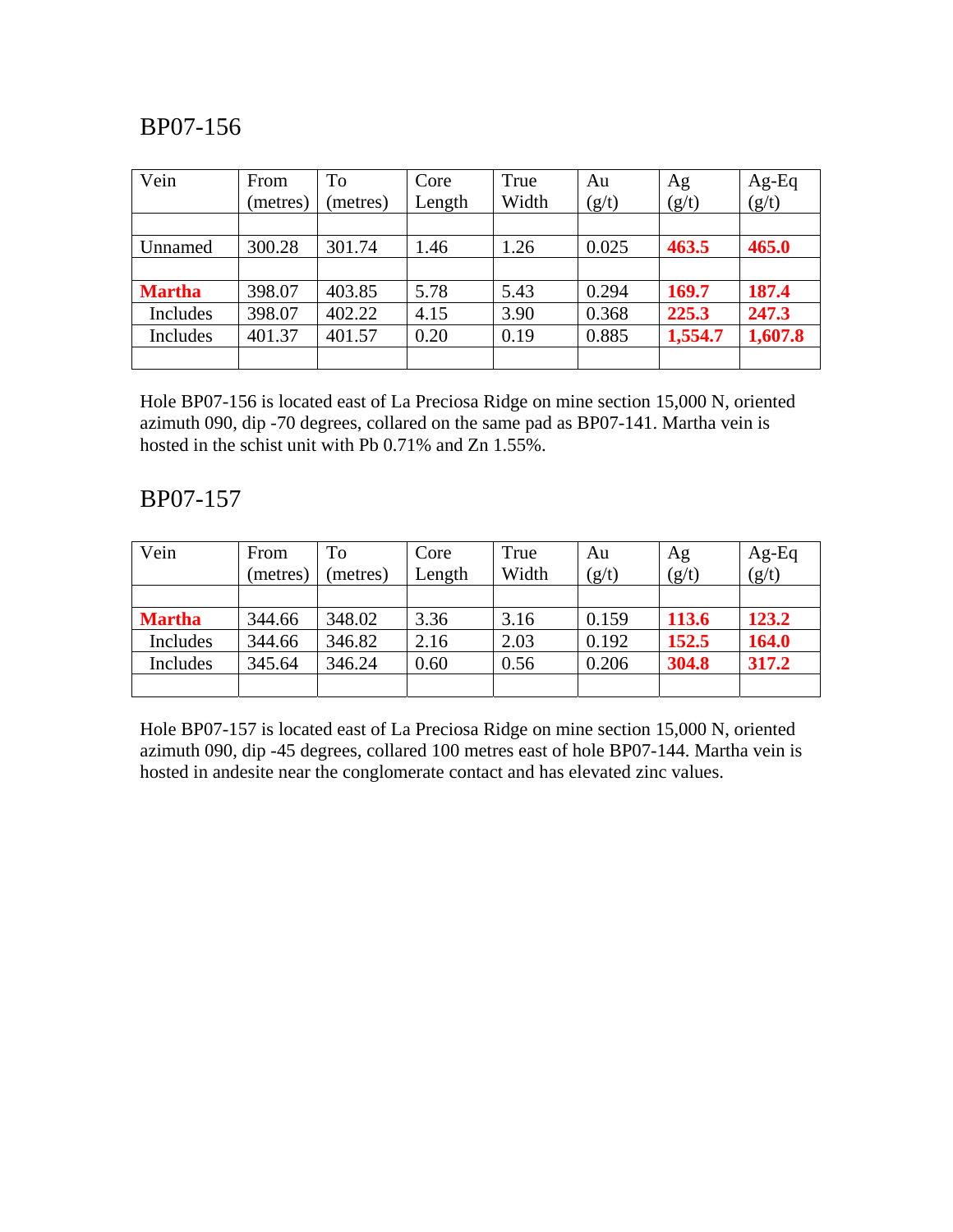| Vein          | From<br>(metres) | To<br>(metres) | Core<br>Length | True<br>Width | Au<br>(g/t) | Ag<br>(g/t) | $Ag-Eq$<br>(g/t) |
|---------------|------------------|----------------|----------------|---------------|-------------|-------------|------------------|
|               |                  |                |                |               |             |             |                  |
| <b>Martha</b> | 333.10           | 342.71         | 9.61           | 9.03          | 0.586       | 209.5       | 244.7            |
| Includes      | 333.10           | 337.02         | 3.92           | 3.68          | 0.911       | 358.7       | 413.3            |
| Includes      | 335.10           | 335.60         | 0.50           | 0.47          | 3.035       | 1,049.4     | 1,231.5          |
|               |                  |                |                |               |             |             |                  |
| Unnamed       | 350.57           | 351.17         | 0.60           | 0.56          | 0.671       | 333.0       | 373.2            |
|               |                  |                |                |               |             |             |                  |

Hole BP07-158 is located east of La Preciosa Ridge on mine section 14,900 N, oriented azimuth 090, dip -45 degrees, 100 metres east of hole BP07-143. Martha vein is a strong structure in conglomerate.

#### BP07-159

| Vein     | From     | <b>To</b> | Core   | True  | Au    | Ag    | $Ag-Eq$ |
|----------|----------|-----------|--------|-------|-------|-------|---------|
|          | (metres) | (metres)  | Length | Width | (g/t) | (g/t) | (g/t)   |
|          |          |           |        |       |       |       |         |
| Unnamed  | 307.41   | 308.81    | 1.40   | 1.21  | 0.488 | 205.7 | 235.0   |
| Includes | 307.41   | 307.63    | 0.22   | 0.19  | 1.442 | 714.4 | 800.9   |
|          |          |           |        |       |       |       |         |
| Unnamed  | 320.47   | 323.39    | 2.92   | 2.52  | 0.285 | 78.8  | 95.9    |
| Includes | 320.47   | 320.81    | 0.34   | 0.29  | 1.516 | 236.9 | 327.9   |
|          |          |           |        |       |       |       |         |
| Unnamed  | 329.71   | 330.61    | 0.90   | 0.78  | 0.367 | 206.5 | 228.5   |
| Includes | 329.71   | 329.94    | 0.23   | 0.20  | 0.675 | 356.3 | 396.8   |
|          |          |           |        |       |       |       |         |
| Unnamed  | 335.18   | 336.97    | 1.79   | 1.55  | 0.656 | 106.0 | 145.5   |
| Includes | 336.55   | 336.97    | 0.42   | 0.36  | 0.970 | 196.4 | 254.6   |
|          |          |           |        |       |       |       |         |

Hole BP07-159 is located east of La Preciosa Ridge on mine section 15,000 N, oriented azimuth 000, dip -90 degrees. Multiple veinlets are present in andesite and conglomerate, with elevated base metals at depth.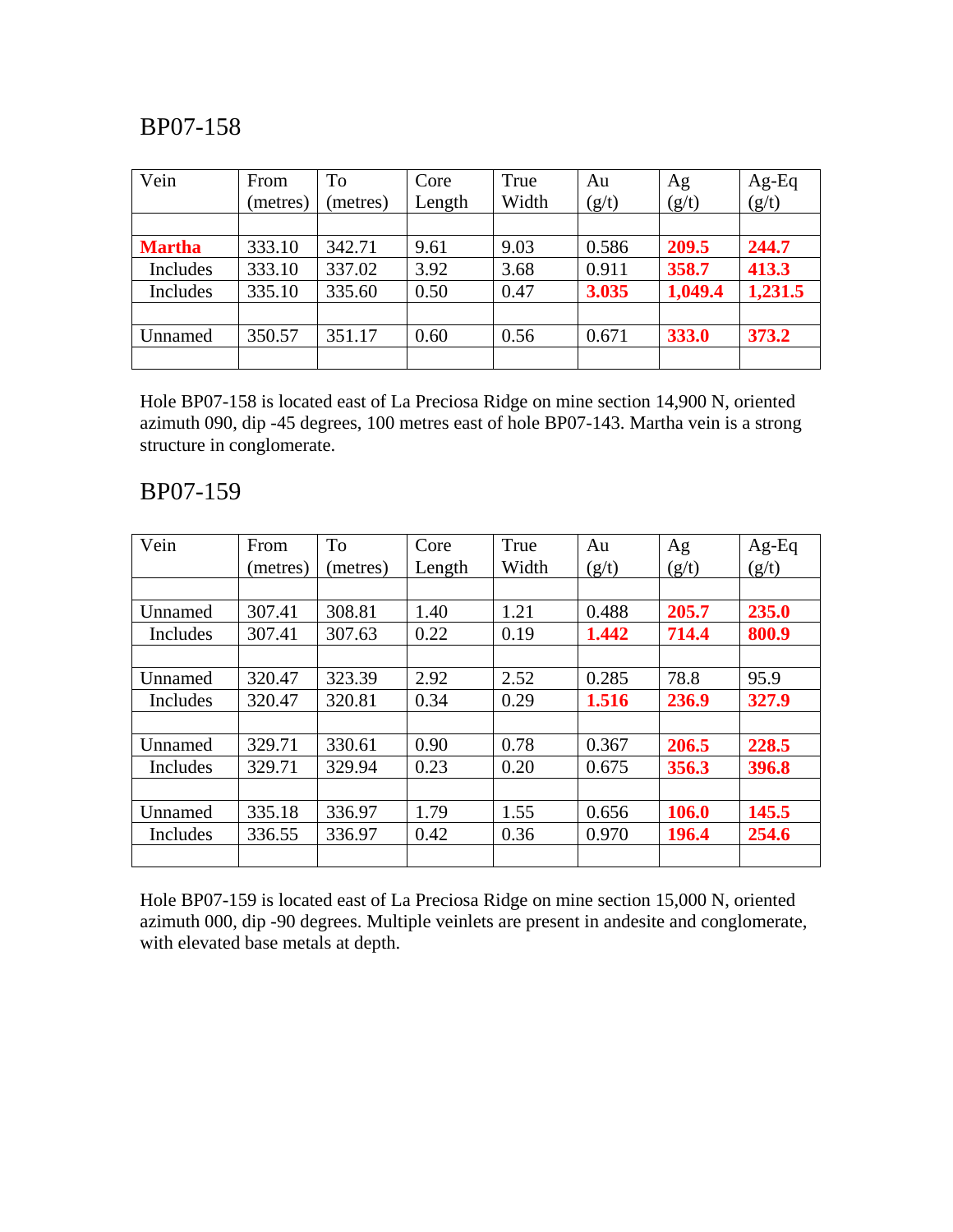| Vein          | From     | <b>To</b> | Core   | True  | Au    | Ag      | Ag-Eq   |
|---------------|----------|-----------|--------|-------|-------|---------|---------|
|               | (metres) | metres)   | Length | Width | (g/t) | (g/t)   | (g/t)   |
|               |          |           |        |       |       |         |         |
| Unnamed       | 134.38   | 135.13    | 0.75   | 0.72  | 0.106 | 259.6   | 266.0   |
| Includes      | 134.38   | 134.73    | 0.35   | 0.34  | 0.205 | 491.8   | 504.1   |
|               |          |           |        |       |       |         |         |
| Unnamed       | 335.78   | 335.98    | 0.20   | 0.18  | 0.130 | 424.6   | 432.4   |
|               |          |           |        |       |       |         |         |
| <b>Martha</b> | 360.65   | 361.31    | 0.66   | 0.62  | 0.220 | 543.8   | 556.9   |
| Includes      | 360.90   | 361.11    | 0.21   | 0.20  | 0.353 | 1,396.3 | 1,417.5 |
|               |          |           |        |       |       |         |         |

Hole BP07-160 is located east of La Preciosa Ridge on mine section 14,800 N, oriented azimuth 090, dip -75 degrees, from the same pad as BP07-152. The Martha vein is a narrow structure near the andesite to conglomerate contact.

| Vein              | From     | <b>To</b> | Core   | True  | Au    | Ag    | $Ag-Eq$ |
|-------------------|----------|-----------|--------|-------|-------|-------|---------|
|                   | (metres) | (metres)  | Length | Width | (g/t) | (g/t) | (g/t)   |
|                   |          |           |        |       |       |       |         |
| <b>Abundancia</b> | 43.20    | 50.95     | 7.75   | 5.48  | 0.094 | 109.6 | 115.2   |
| Includes          | 49.99    | 50.95     | 0.96   | 0.68  | 0.235 | 270.1 | 284.1   |
| Includes          | 43.43    | 43.89     | 0.46   | 0.33  | 0.250 | 804.0 | 819.0   |
|                   |          |           |        |       |       |       |         |
| <b>Luz Elena</b>  | 225.62   | 233.15    | 7.53   | 6.52  | 0.117 | 180.8 | 187.8   |
| Includes          | 225.62   | 228.62    | 3.00   | 2.60  | 0.222 | 412.5 | 425.8   |
| Includes          | 226.56   | 226.77    | 0.21   | 0.18  | 0.575 | 714.0 | 748.5   |
|                   |          |           |        |       |       |       |         |
| Unnamed           | 250.14   | 252.01    | 1.87   | 1.62  | 0.062 | 106.1 | 109.8   |
| Includes          | 251.78   | 252.01    | 0.23   | 0.20  | 0.265 | 452.5 | 468.4   |
|                   |          |           |        |       |       |       |         |
| <b>Martha</b>     | 374.80   | 378.25    | 3.45   | 3.24  | 0.375 | 122.9 | 145.4   |
| Includes          | 374.80   | 377.51    | 2.71   | 2.55  | 0.423 | 147.0 | 172.3   |
| Includes          | 376.88   | 377.08    | 0.20   | 0.19  | 1.700 | 523.7 | 625.7   |
|                   |          |           |        |       |       |       |         |

# BP07-161

Hole BP07-161 is located on La Preciosa Ridge on mine section 15,200 N, oriented azimuth 000, dip -90 degrees, to intercept Martha Vein 100 metres west of BP06-60ext. The Abundancia Vein is greatly leached in this hole and is hosted in andesite. Luz Elena Vein is hosted in andesite and Martha vein is hosted in conglomerate.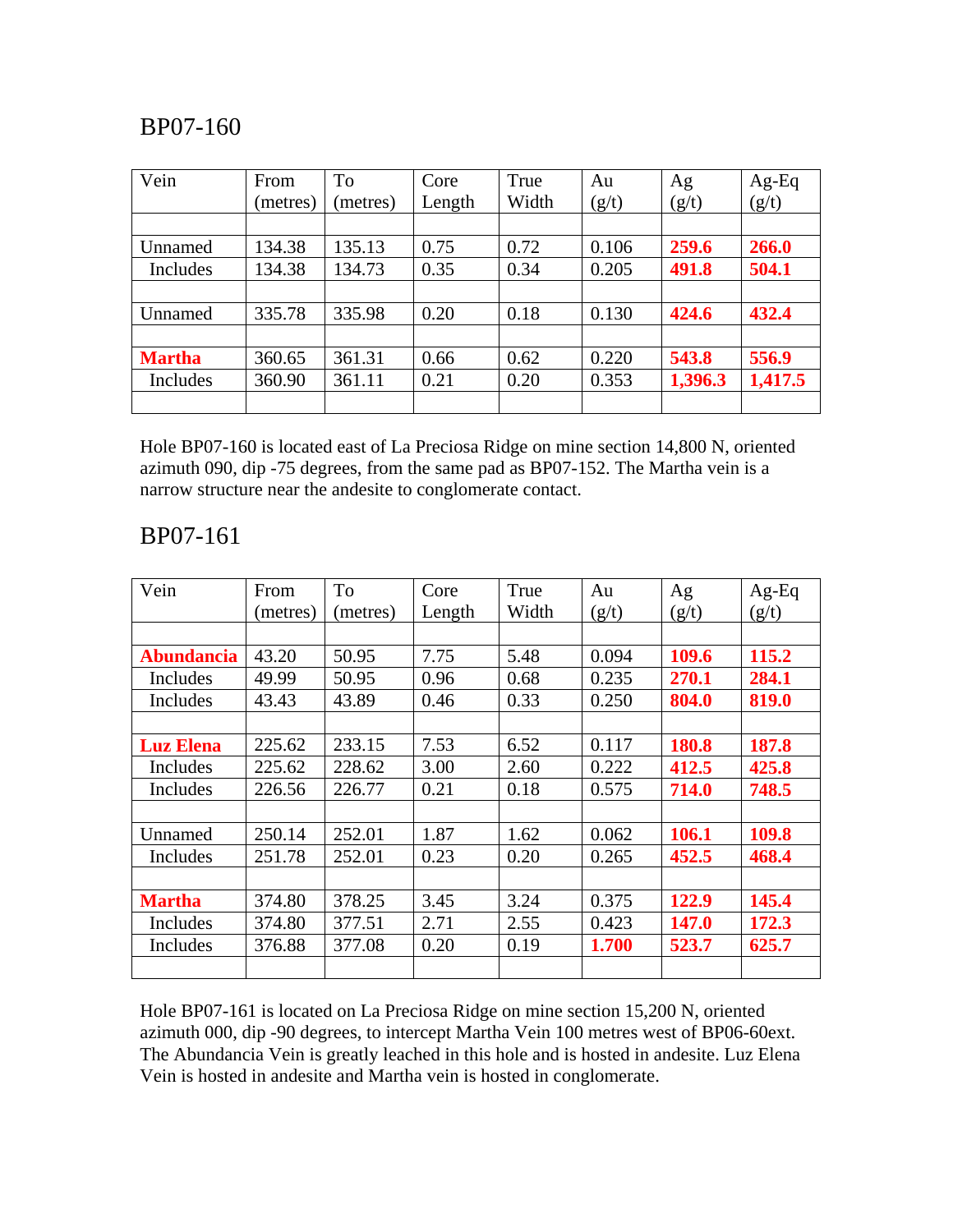| Vein             | From     | To       | Core   | True  | Au    | Ag      | Ag-Eq        |
|------------------|----------|----------|--------|-------|-------|---------|--------------|
|                  | (metres) | (metres) | Length | Width | (g/t) | (g/t)   | (g/t)        |
|                  |          |          |        |       |       |         |              |
| <b>Luz Elena</b> | 51.71    | 54.25    | 2.54   | 2.38  | 0.064 | 54.8    | 58.6         |
| Includes         | 53.75    | 53.95    | 0.20   | 0.19  | 0.085 | 143.9   | <b>149.0</b> |
|                  |          |          |        |       |       |         |              |
| Unnamed          | 112.44   | 113.56   | 1.12   | 1.05  | 0.029 | 323.4   | 325.1        |
|                  |          |          |        |       |       |         |              |
| Unnamed          | 184.20   | 185.22   | 1.02   | 0.96  | 0.041 | 79.2    | 81.6         |
|                  |          |          |        |       |       |         |              |
| Unnamed          | 349.38   | 350.63   | 1.25   | 1.17  | 0.172 | 248.1   | 258.4        |
| Includes         | 349.74   | 349.94   | 0.20   | 0.19  | 0.324 | 1,085.2 | 1,104.6      |
|                  |          |          |        |       |       |         |              |
| Unnamed          | 373.65   | 376.26   | 2.61   | 2.52  | 0.168 | 65.4    | 75.7         |
| Includes         | 373.86   | 374.29   | 0.43   | 0.42  | 0.105 | 112.9   | 119.2        |
|                  |          |          |        |       |       |         |              |
| <b>Martha</b>    | 381.97   | 405.87   | 23.90  | 23.54 | 0.223 | 41.7    | 55.1         |
| Includes         | 396.00   | 399.42   | 3.42   | 3.37  | 0.471 | 103.3   | 131.5        |
| Includes         | 405.64   | 405.87   | 0.23   | 0.23  | 0.501 | 510.1   | 540.2        |
|                  |          |          |        |       |       |         |              |

Hole BP07-162 is located east of La Preciosa Ridge on mine section 15,000 N, between holes BP07-166 and BP07-159. It is oriented azimuth 000, dip -90 degrees. Martha vein is in the conglomerate close to the conglomerate to schist contact. The base metals zinc and lead are elevated in the Martha vein.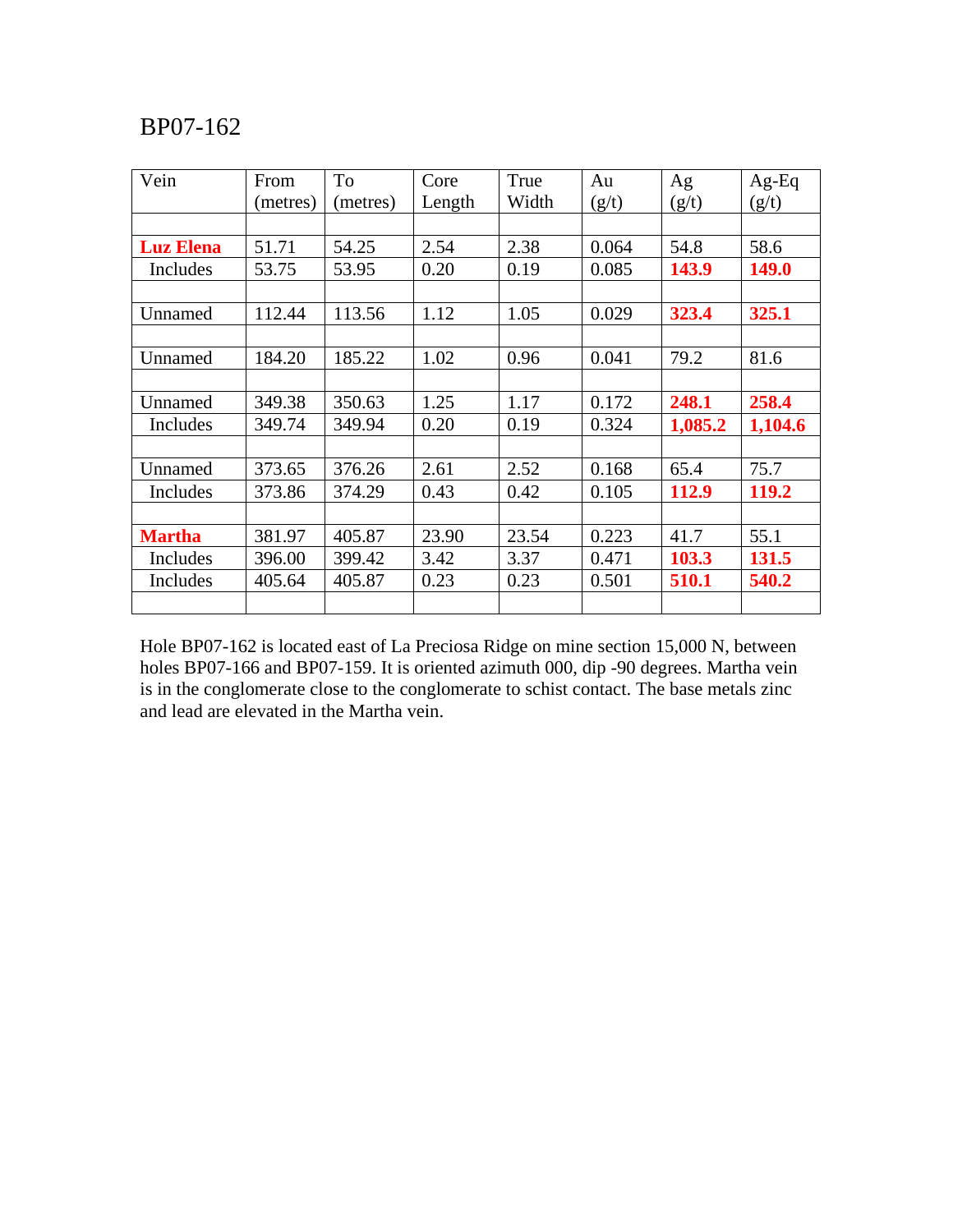| Vein          | From     | To       | Core   | True  | Au    | Ag    | $Ag-Eq$ |
|---------------|----------|----------|--------|-------|-------|-------|---------|
|               | (metres) | (metres) | Length | Width | (g/t) | (g/t) | (g/t)   |
|               |          |          |        |       |       |       |         |
| Unnamed       | 314.26   | 315.00   | 0.74   | 0.64  | 0.158 | 119.8 | 129.3   |
|               |          |          |        |       |       |       |         |
| <b>Martha</b> | 316.60   | 319.13   | 2.53   | 2.29  | 0.182 | 87.6  | 98.5    |
| Includes      | 317.47   | 317.92   | 0.45   | 0.41  | 0.570 | 295.2 | 329.4   |
|               |          |          |        |       |       |       |         |
| Unnamed       | 328.83   | 329.40   | 0.57   | 0.47  | 0.624 | 126.3 | 163.7   |
|               |          |          |        |       |       |       |         |
| Unnamed       | 338.11   | 339.23   | 1.12   | 0.79  | 0.146 | 117.6 | 126.4   |
|               |          |          |        |       |       |       |         |

Hole BP07-163 is located east of La Preciosa Ridge on mine section 15,100 N, between holes BP07-146 and BP08-178. It is oriented azimuth 090, dip -45 degrees. Martha vein is along the conglomerate to andesite contact.

#### BP07-164

| Vein          | From     | To       | Core   | True  | Au    | Ag    | $Ag-Eq$ |
|---------------|----------|----------|--------|-------|-------|-------|---------|
|               | (metres) | (metres) | Length | Width | (g/t) | (g/t) | (g/t)   |
|               |          |          |        |       |       |       |         |
| <b>Martha</b> | 318.91   | 323.11   | 4.20   | 3.81  | 0.197 | 94.9  | 106.7   |
| Includes      | 320.47   | 323.11   | 2.64   | 2.39  | 0.269 | 134.8 | 150.9   |
| Includes      | 320.87   | 322.23   | 1.36   | 1.23  | 0.408 | 204.8 | 229.3   |
| Includes      | 321.78   | 322.03   | 0.25   | 0.23  | 0.639 | 612.0 | 650.3   |
|               |          |          |        |       |       |       |         |
| Unnamed       | 348.12   | 348.89   | 0.77   | 0.76  | 0.146 | 191.2 | 199.9   |
|               |          |          |        |       |       |       |         |
| Unnamed       | 360.41   | 361.49   | 1.08   | 0.76  | 0.035 | 109.6 | 111.7   |
|               |          |          |        |       |       |       |         |

Hole BP07-164 is located east of La Preciosa Ridge on mine section 14,900 N, between holes BP06-158 and BP08-181. It is oriented azimuth 090, dip -45 degrees. Martha vein is in the conglomerate close to the conglomerate to andesite contact. The base metals zinc and lead are elevated in the Martha vein.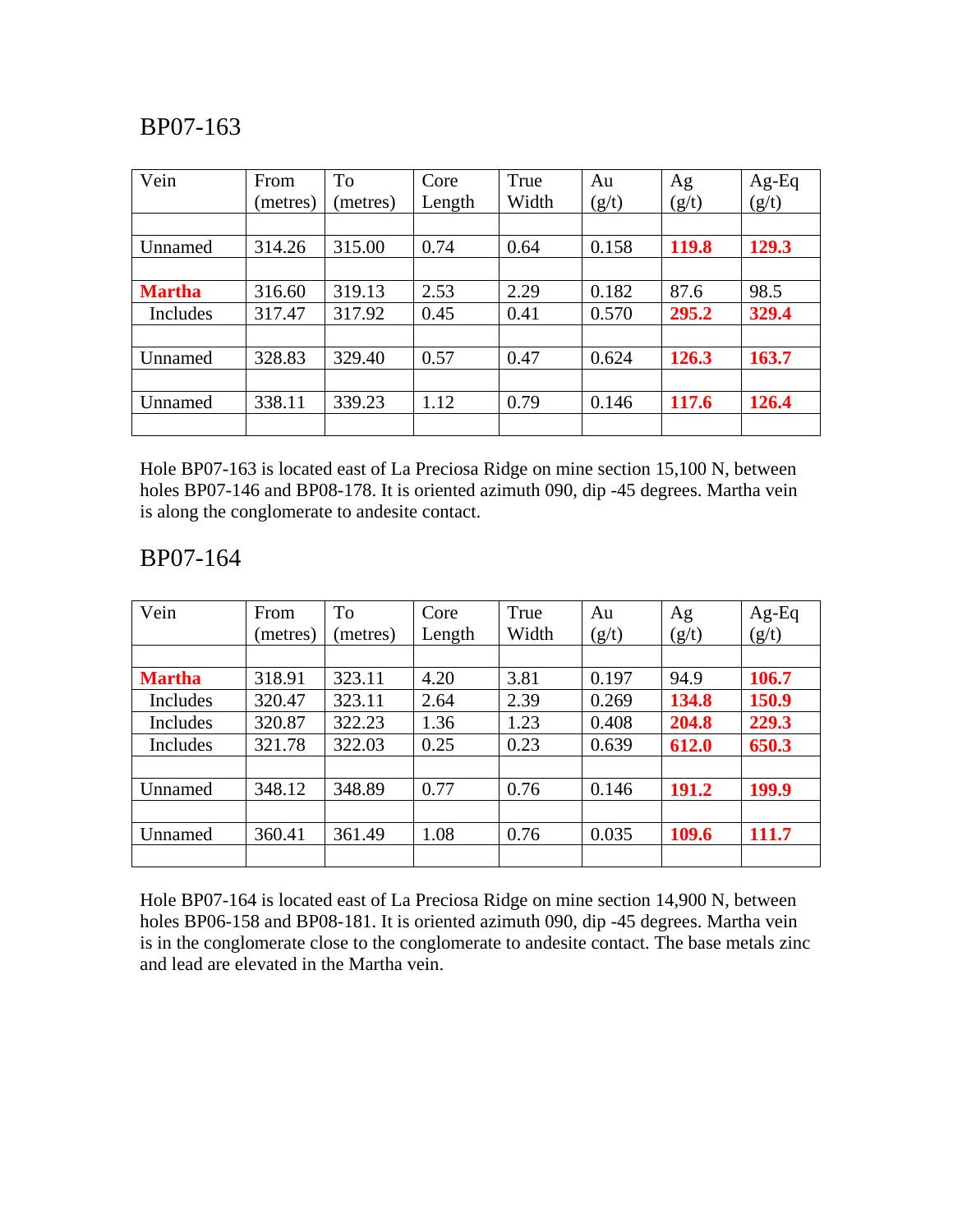| Vein          | From<br>(metres) | <b>To</b><br>(metres) | Core<br>Length | True<br>Width | Au<br>(g/t) | Ag<br>(g/t) | $Ag-Eq$<br>(g/t) |
|---------------|------------------|-----------------------|----------------|---------------|-------------|-------------|------------------|
|               |                  |                       |                |               |             |             |                  |
| Unnamed       | 259.27           | 260.02                | 0.75           | 0.61          | 1.290       | 67.3        | 144.7            |
|               |                  |                       |                |               |             |             |                  |
| <b>Martha</b> | 265.51           | 277.70                | 12.19          | 10.56         | 0.217       | 122.6       | 135.6            |
| Includes      | 265.51           | 272.58                | 7.07           | 6.12          | 0.323       | 153.7       | 173.1            |
| Includes      | 269.94           | 270.36                | 0.42           | 0.36          | 0.335       | 450.0       | 470.1            |
|               |                  |                       |                |               |             |             |                  |

Hole BP07-165 is located east of La Preciosa Ridge on mine section 15,200 N, between holes BP07-148 and BP08-177. It is oriented azimuth 090, dip -45 degrees. Martha vein is at the andesite - conglomerate contact.

#### BP07-166

| Vein             | From     | To      | Core   | True  | Au    | Ag    | $Ag-Eq$ |
|------------------|----------|---------|--------|-------|-------|-------|---------|
|                  | (metres) | metres) | Length | Width | (g/t) | (g/t) | (g/t)   |
|                  |          |         |        |       |       |       |         |
| <b>Luz Elena</b> | 142.92   | 148.64  | 5.72   | 4.04  | 0.241 | 59.0  | 73.4    |
| Includes         | 142.92   | 143.12  | 0.20   | 0.17  | 2.402 | 422.5 | 566.6   |
|                  |          |         |        |       |       |       |         |
| Unnamed          | 246.28   | 246.96  | 0.68   | 0.63  | 0.125 | 154.3 | 161.8   |
|                  |          |         |        |       |       |       |         |
| <b>Martha</b>    | 429.57   | 440.40  | 10.87  | 10.21 | 0.176 | 7.5   | 18.0    |
|                  |          |         |        |       |       |       |         |

Hole BP07-166 is located east of La Preciosa Ridge on mine section 15,000 N, 100 metres west of BP07-162. It is oriented azimuth 000, dip -90 degrees. Martha vein is in the conglomerate. Zinc, lead and gold are elevated in the Martha vein, but silver values are lean.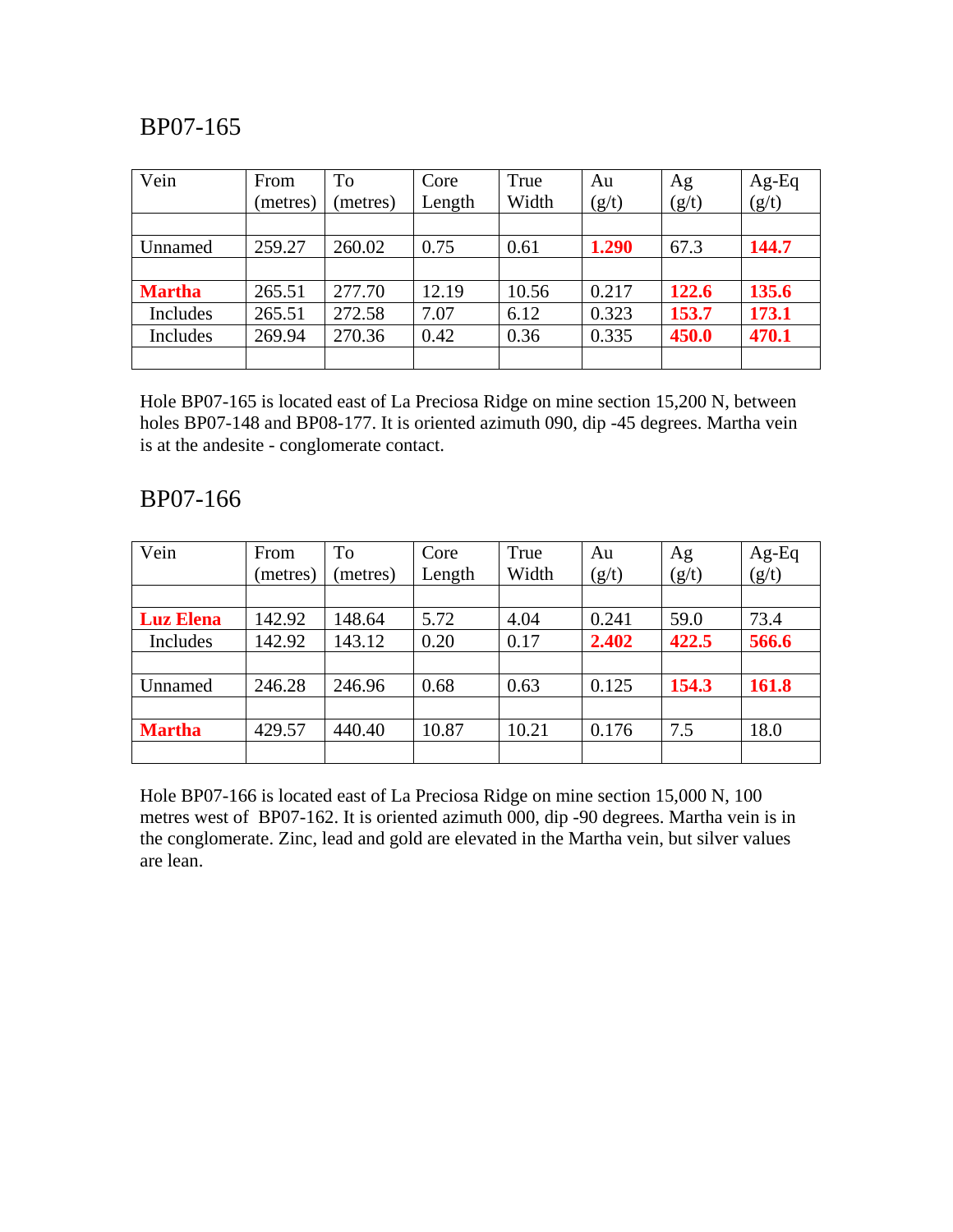| Vein          | From     | To      | Core   | True  | Au    | Ag      | $Ag-Eq$ |
|---------------|----------|---------|--------|-------|-------|---------|---------|
|               | (metres) | metres) | Length | Width | (g/t) | (g/t)   | (g/t)   |
| <b>Martha</b> | 336.06   | 361.52  | 25.46  | 23.92 | 0.076 | 85.8    | 90.4    |
| Includes      | 343.60   | 361.52  | 17.92  | 16.84 | 0.105 | 108.2   | 114.5   |
| Includes      | 343.60   | 346.62  | 3.02   | 2.84  | 0.325 | 295.5   | 315.0   |
| Includes      | 351.60   | 352.11  | 0.51   | 0.48  | 0.107 | 1,026.9 | 1,033.4 |
|               |          |         |        |       |       |         |         |

Hole BP07-167 is located east of La Preciosa Ridge on mine section 14,800 N. It is oriented azimuth 090, dip -60 degrees, approximately 100 metres east of hole BP06- 150A. Martha vein is a strong structure along the andesite and conglomerate contact, with zinc values elevated in the central part of the intercept.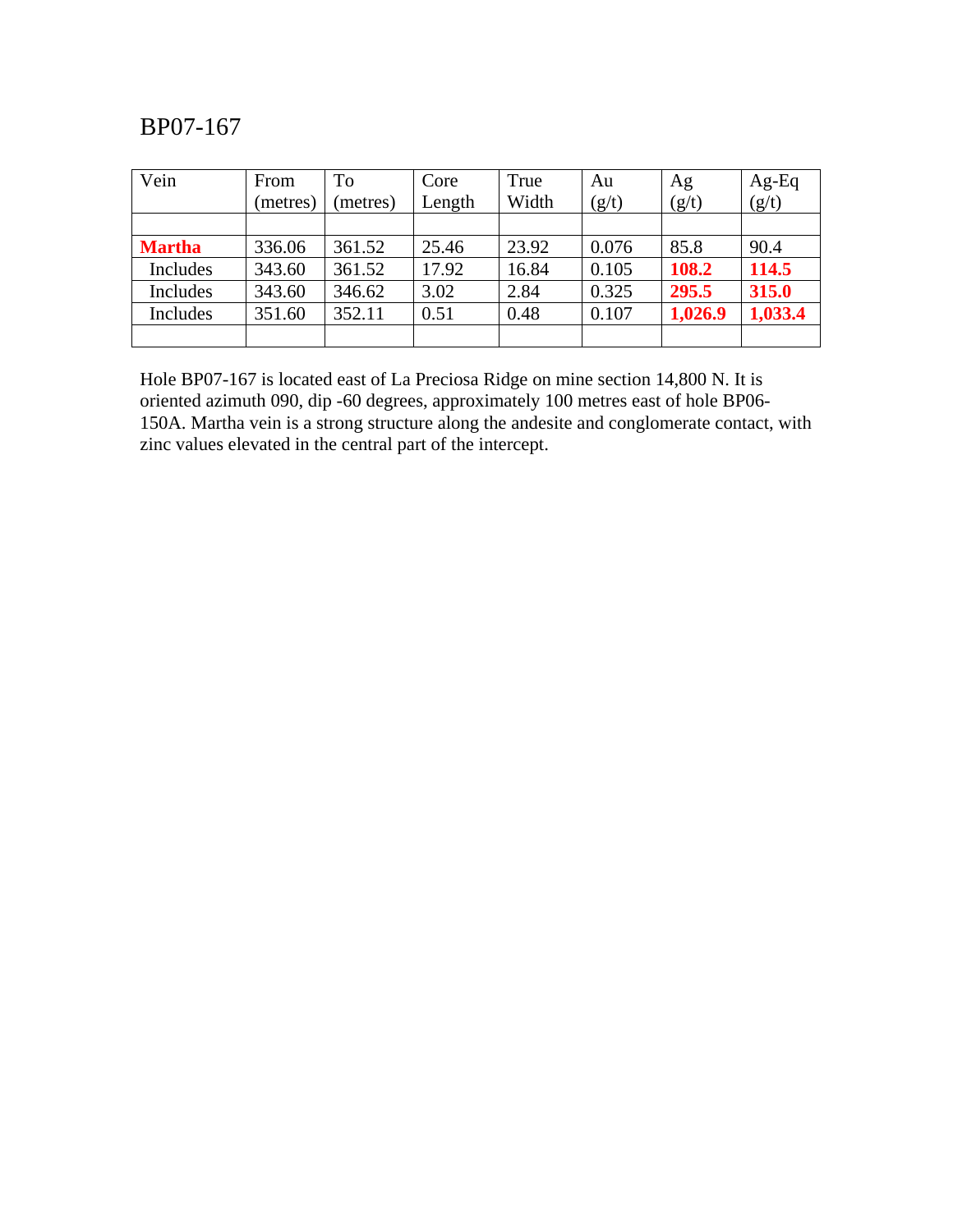| Vein          | From     | To       | Core   | True  | Au    | Ag      | $Ag-Eq$ |
|---------------|----------|----------|--------|-------|-------|---------|---------|
|               | (metres) | (metres) | Length | Width | (g/t) | (g/t)   | (g/t)   |
|               |          |          |        |       |       |         |         |
| Unnamed       | 171.86   | 172.26   | 0.40   | 0.38  | 0.041 | 487.7   | 490.1   |
|               |          |          |        |       |       |         |         |
| Unnamed       | 214.08   | 214.83   | 0.75   | 0.72  | 0.137 | 153.8   | 162.0   |
|               |          |          |        |       |       |         |         |
| Unnamed       | 264.17   | 265.36   | 1.19   | 1.03  | 0.052 | 99.6    | 102.7   |
|               |          |          |        |       |       |         |         |
| <b>Martha</b> | 272.62   | 301.61   | 28.99  | 28.00 | 0.295 | 116.2   | 133.9   |
| Includes      | 274.56   | 285.08   | 10.52  | 10.16 | 0.512 | 137.2   | 167.9   |
| Includes      | 274.56   | 279.89   | 5.33   | 5.15  | 0.801 | 208.9   | 257.0   |
| Includes      | 294.64   | 295.74   | 1.10   | 1.06  | 0.748 | 1,049.8 | 1,094.7 |
|               |          |          |        |       |       |         |         |
| Unnamed       | 316.03   | 317.08   | 1.05   | 0.53  | 0.142 | 106.5   | 115.0   |
|               |          |          |        |       |       |         |         |
| Unnamed       | 318.32   | 319.27   | 0.95   | 0.73  | 0.368 | 98.3    | 121.3   |
|               |          |          |        |       |       |         |         |
| Unnamed       | 321.01   | 321.29   | 0.28   | 0.21  | 0.803 | 472.1   | 520.3   |
|               |          |          |        |       |       |         |         |
| Unnamed       | 352,44   | 353.99   | 1.55   | 1.46  | 0.269 | 91.2    | 107.3   |
|               |          |          |        |       |       |         |         |
| Unnamed       | 381.87   | 382.32   | 0.45   | 0.39  | 0.197 | 132.6   | 144.4   |
|               |          |          |        |       |       |         |         |

Hole BP07-168 is located east of La Preciosa Ridge on mine section 15,300 N, with a Martha intercept 100 metres west of hole BP08-169 and south of hole BP06-77. It is oriented azimuth 090, dip -75 degrees. Martha vein is a strong structure in andesite and conglomerate as veins and stockworks.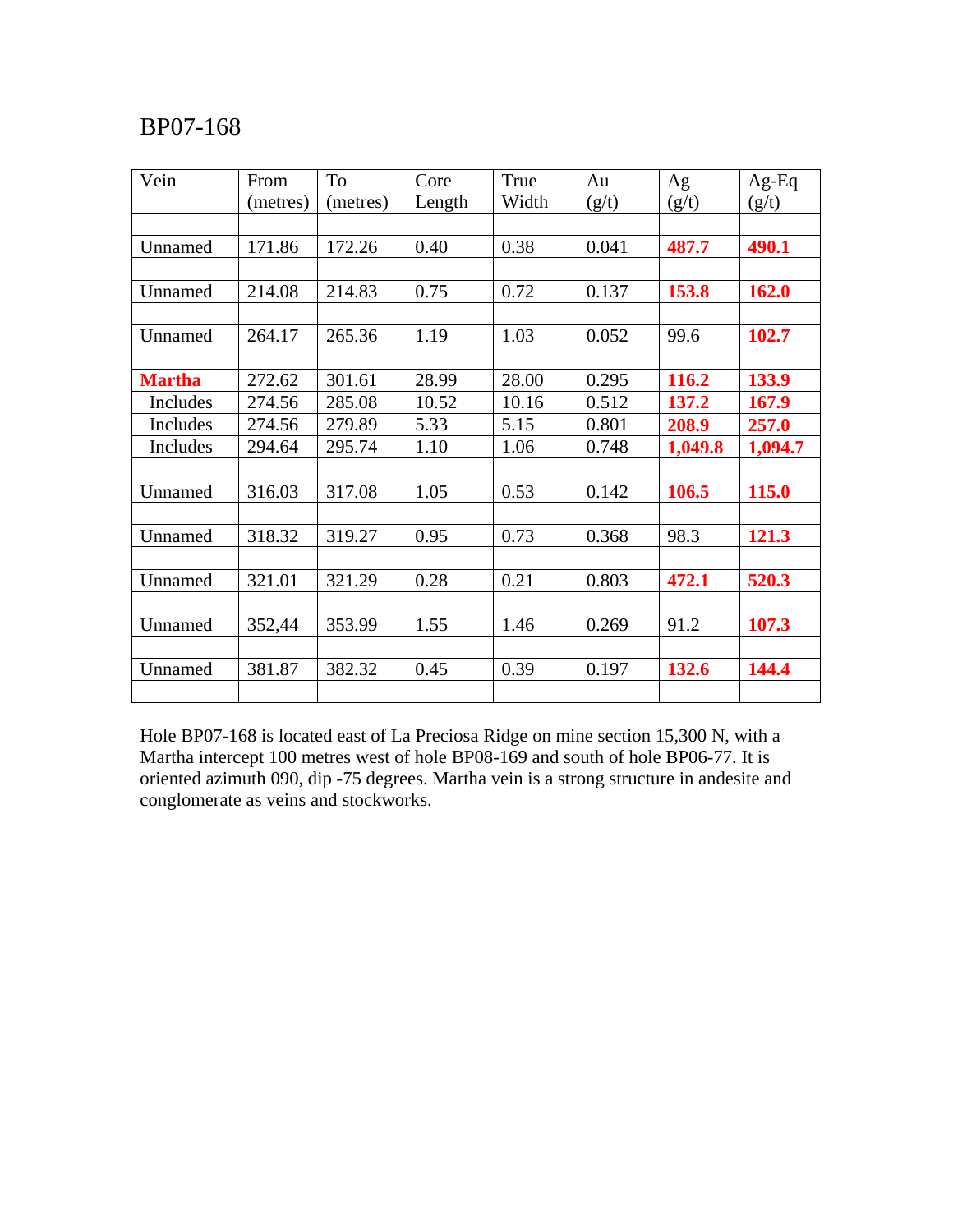| Vein          | From     | To       | Core   | True  | Au    | Ag      | Ag-Eq   |
|---------------|----------|----------|--------|-------|-------|---------|---------|
|               | (metres) | (metres) | Length | Width | (g/t) | (g/t)   | (g/t)   |
|               |          |          |        |       |       |         |         |
| Unnamed       | 219.19   | 219.82   | 0.63   | 0.59  | 1.489 | 513.9   | 603.2   |
|               |          |          |        |       |       |         |         |
| Unnamed       | 226.70   | 228.14   | 1.44   | 1.35  | 1.363 | 242.1   | 323.9   |
|               |          |          |        |       |       |         |         |
| <b>Martha</b> | 249.94   | 276.43   | 26.49  | 25.59 | 0.306 | 204.0   | 222.3   |
| Includes      | 251.16   | 263.95   | 12.79  | 12.35 | 0.342 | 343.3   | 363.7   |
| Includes      | 262.30   | 262.87   | 0.57   | 0.55  | 1.846 | 1,748.3 | 1,859.1 |
|               |          |          |        |       |       |         |         |

Hole BP07-169 is located east of La Preciosa Ridge on mine section 14,800 N, with a Martha intercept 100 metres south of hole BP06-75ext. It is oriented azimuth 090, dip -75 degrees. Martha vein is a strong structure in andesite near the conglomerate contact.

#### BP08-170

| Vein          | From     | To       | Core   | True  | Au    | Ag    | $Ag-Eq$ |
|---------------|----------|----------|--------|-------|-------|-------|---------|
|               | (metres) | (metres) | Length | Width | (g/t) | (g/t) | (g/t)   |
|               |          |          |        |       |       |       |         |
| Unnamed       | 167.93   | 171.27   | 3.34   | 3.03  | 0.164 | 70.5  | 80.4    |
| Includes      | 168.55   | 169.01   | 0.46   | 0.42  | 0.255 | 143.3 | 158.6   |
|               |          |          |        |       |       |       |         |
| <b>Martha</b> | 174.24   | 183.17   | 9.43   | 8.86  | 0.566 | 97.8  | 131.8   |
| Includes      | 175.74   | 179.26   | 3.52   | 3.31  | 0.596 | 131.1 | 166.9   |
| Includes      | 178.76   | 179.26   | 0.50   | 0.47  | 1.015 | 169.8 | 230.7   |
|               |          |          |        |       |       |       |         |
| Unnamed       | 303.93   | 304.93   | 1.00   | 0.94  | 0.643 | 226.5 | 259.1   |
| Includes      | 304.53   | 304.73   | 0.20   | 0.19  | 1.226 | 606.6 | 680.2   |
|               |          |          |        |       |       |       |         |

Hole BP07-170 is located east of La Preciosa Ridge on mine section 15,300 N, 116 metres east of hole BP07-132, on the same drill pad as hole BP07-149. It is oriented azimuth 090, dip -75 degrees. The lowest intercept is also high in base metals at  $Pb =$ 1.47 % and  $Zn = 15.23$  %.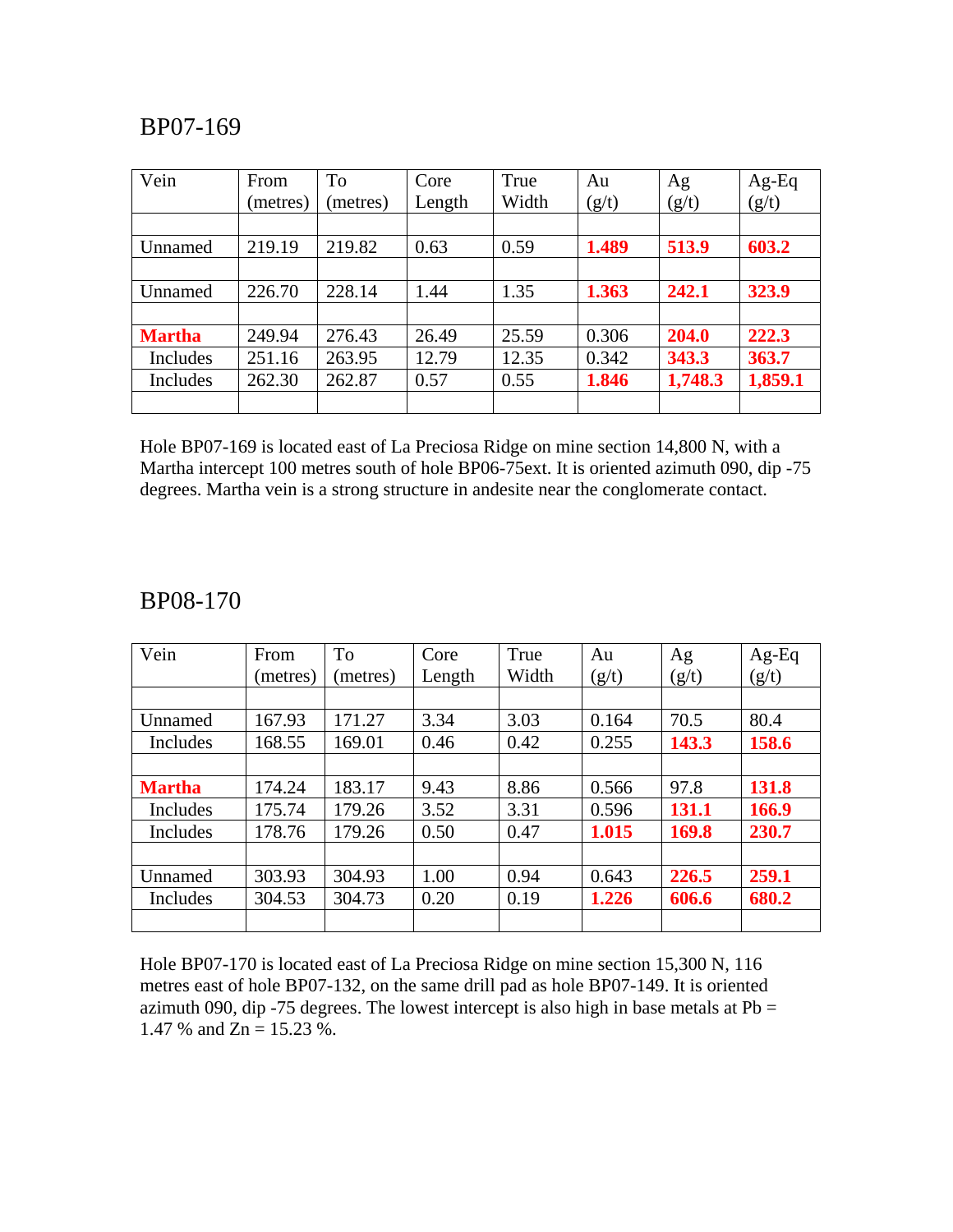| Vein                   | From | To<br>(metres) $ $ (metres) $ $ Length $ $ Width $ $ (g/t) | Core | True | Au | Ag<br>(g/t)                                  | Ag-<br>Eq | Pb<br>(% ) | Zn<br>$(%^{6})$ | Cu<br>$(\% )$ |
|------------------------|------|------------------------------------------------------------|------|------|----|----------------------------------------------|-----------|------------|-----------------|---------------|
|                        |      |                                                            |      |      |    |                                              | (g/t)     |            |                 |               |
|                        |      |                                                            |      |      |    |                                              |           |            |                 |               |
| <b>Martha</b>   216.31 |      | 216.51                                                     | 0.20 | 0.14 |    | $0.025$   164.9   166.4   0.02   0.11   0.01 |           |            |                 |               |
|                        |      |                                                            |      |      |    |                                              |           |            |                 |               |

Hole BP08-171 is located east of La Preciosa Ridge on mine section 15,300 N, between holes BP07-149 and BP08-176. It is oriented azimuth 090, dip -45 degrees. Veinlets occur, but there is no consistent vein in this hole.

#### BP08-172

| Vein          | From     | <b>To</b> | Core   | True  | Au     | Ag    | $Ag-Eq$ |
|---------------|----------|-----------|--------|-------|--------|-------|---------|
|               | (metres) | (metres)  | Length | Width | (g/t)  | (g/t) | (g/t)   |
|               |          |           |        |       |        |       |         |
| <b>Martha</b> | 348.05   | 353.65    | 5.60   | 4.85  | 0.214  | 151.3 | 164.2   |
| Includes      | 349.15   | 351.50    | 2.35   | 2.04  | 0.264  | 266.4 | 282.3   |
| Includes      | 349.35   | 349.57    | 0.22   | 0.19  | 0.568  | 645.2 | 679.3   |
|               |          |           |        |       |        |       |         |
| Unnamed       | 376.71   | 379.09    | 2.38   | 2.06  | 0.328  | 74.8  | 94.5    |
|               |          |           |        |       |        |       |         |
| Unnamed       | 387.13   | 394.66    | 7.53   | 6.52  | 1.478  | 89.4  | 178.1   |
| Includes      | 388.77   | 393.76    | 4.99   | 4.32  | 2.113  | 109.0 | 235.8   |
| Includes      | 389.60   | 390.28    | 0.68   | 0.59  | 11.950 | 313.3 | 1,030.3 |
|               |          |           |        |       |        |       |         |

Hole BP08-172 is located on La Preciosa Ridge on mine section 15,100 N, between holes BP06-71ext and BP08-180. It is oriented azimuth 090, dip -60 degrees. Martha vein is a structure within the andesite and the lower structure is in the conglomerate.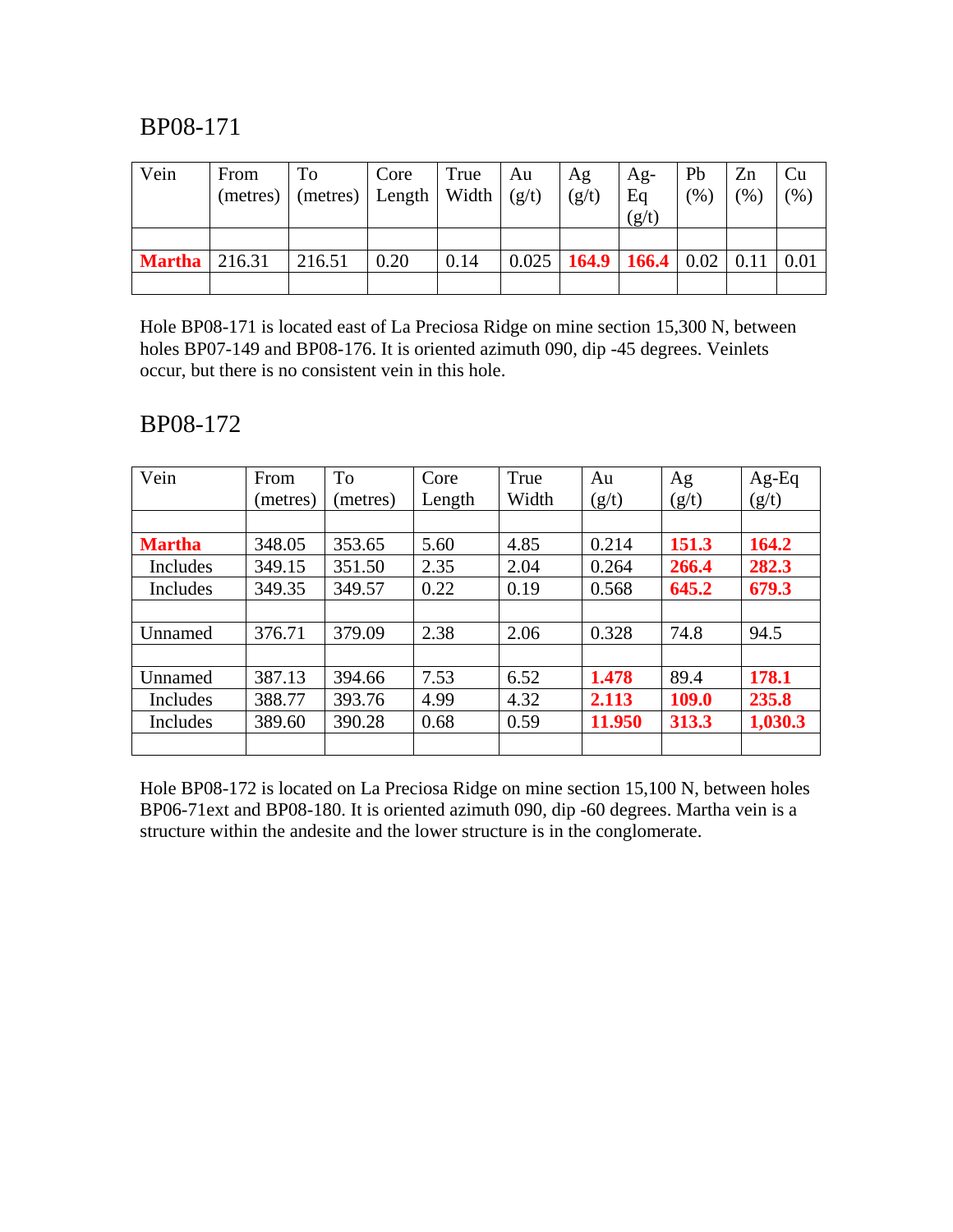| Vein    | From<br>(metres) | To<br>(metres) | Core<br>Length | True<br>Width | Au<br>(g/t) | Ag<br>(g/t) | Ag-<br>Eq | Pb<br>(% )  | Zn<br>$\%$ , | Cu<br>$(\% )$ |
|---------|------------------|----------------|----------------|---------------|-------------|-------------|-----------|-------------|--------------|---------------|
|         |                  |                |                |               |             |             | (g/t)     |             |              |               |
|         |                  |                |                |               |             |             |           |             |              |               |
| Unnamed | 205.52           | 205.74         | 0.22           | 0.21          | 0.373       | 98.3        | 120.7     | 0.07        | 0.07         | 0.01          |
|         |                  |                |                |               |             |             |           |             |              |               |
| Unnamed | 252.36           | 252.60         | 0.24           | 0.21          | 0.003       | 477.8       | 478.0     | $\mid$ 0.01 | 0.02         | 0.01          |
|         |                  |                |                |               |             |             |           |             |              |               |

Hole BP08-173 is located east of La Preciosa Ridge on mine section 15,400 N, between BP07-147 and BP08-174. It is oriented azimuth 090, dip -50 degrees. Only stringer vein mineralization was encountered.

### BP08-174

| Vein          | From<br>(metres) | To<br>(metres) | Core<br>Length | True<br>Width | Au<br>(g/t) | Ag<br>(g/t) | Ag-Eq<br>(g/t) |
|---------------|------------------|----------------|----------------|---------------|-------------|-------------|----------------|
|               |                  |                |                |               |             |             |                |
| <b>Martha</b> | 148.71           | 150.14         | 1.43           | 1.24          | 0.033       | 59.4        | 61.4           |
| Includes      | 148.71           | 149.16         | 0.45           | 0.39          | 0.010       | 114.3       | 114.9          |
|               |                  |                |                |               |             |             |                |
| Unnamed       | 205.44           | 206.19         | 0.75           | 0.38          | 0.420       | 625.3       | 650.5          |
|               |                  |                |                |               |             |             |                |

Hole BP08-174 is located east of La Preciosa Ridge on mine section 15,400 N, between BP08-173 and BP08-207. It is oriented azimuth 090, dip -45 degrees. Only stringer vein mineralization was encountered.

# BP08-175

Hole BP08-175 is located east of La Preciosa ridge on mine section 15,400 N, between holes BP08-174 and BP08-204. It is oriented 090, dip -45 degrees and was abandoned due to difficult ground conditions at the base of the basalt at a depth of 89 metres. Hole BP08-207, drilled from the pad of BP08-204 but at a steeper angle, replaces hole BP08- 175.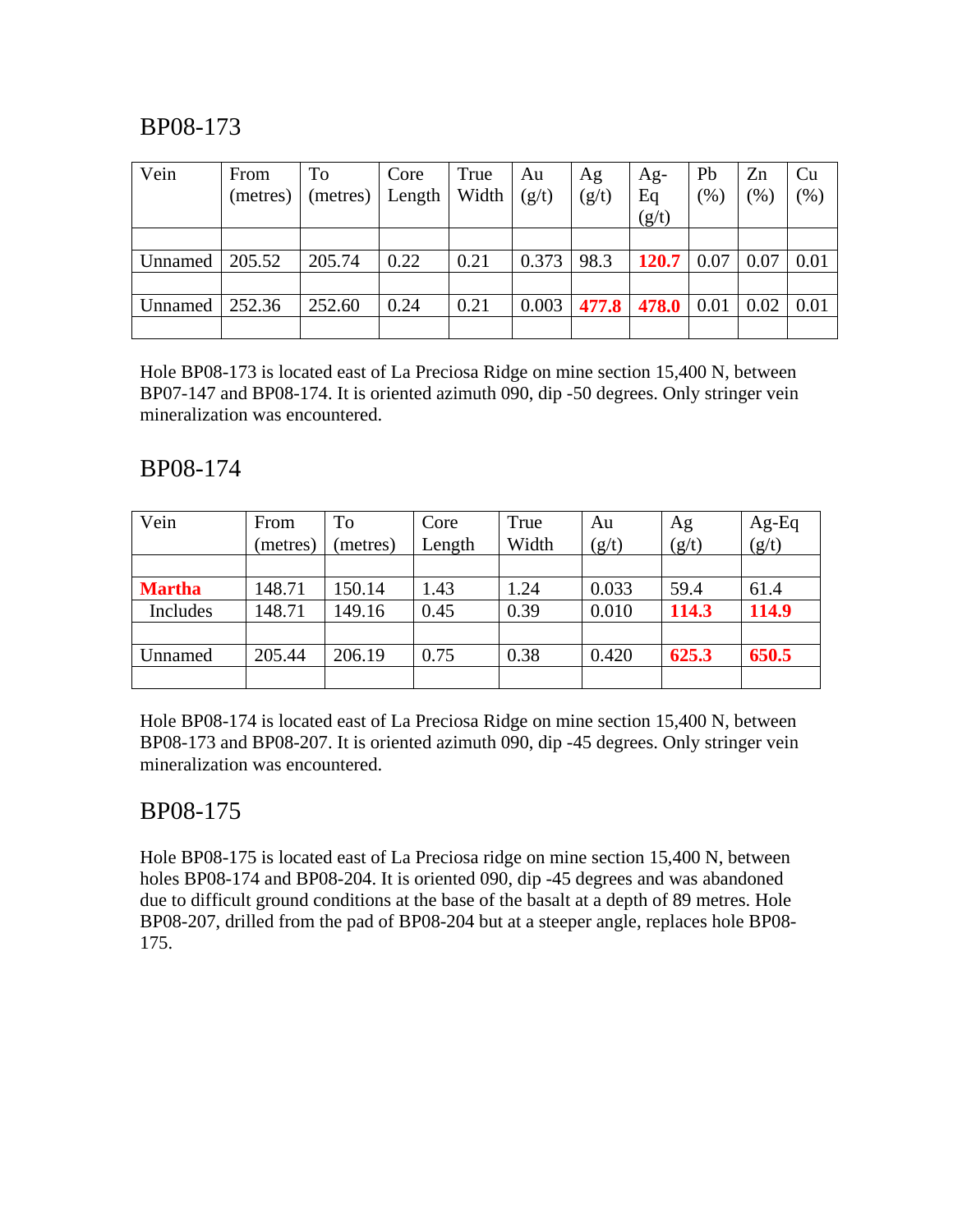| Vein          | From<br>(metres) | To<br>(metres) | Core<br>Length | True<br>Width | Au<br>(g/t) | Ag<br>(g/t) | $Ag-Eq$<br>(g/t) |
|---------------|------------------|----------------|----------------|---------------|-------------|-------------|------------------|
|               |                  |                |                |               |             |             |                  |
| <b>Martha</b> | 175.69           | 176.48         | 0.79           | 0.74          | 1.501       | 163.2       | 253.3            |
|               |                  |                |                |               |             |             |                  |

Hole BP08-176 is located east of La Preciosa Ridge on mine section 15,300 N, between holes BP07-171 and BP08-186. It is oriented azimuth 090, dip -45 degrees. Veinlets occur, but there is no consistent vein in this hole.

#### BP08-177

Hole BP08-177 is located east of La Preciosa Ridge on mine section 15,200 N, between holes BP07-165 and BP08-185. It is oriented azimuth 090, dip -45 degrees. There is no appreciable mineralization in this hole.

#### BP08-178

| Vein          | From     | To      | Core   | True  | Au    | Ag    | $Ag-Eq$ |
|---------------|----------|---------|--------|-------|-------|-------|---------|
|               | (metres) | metres) | Length | Width | (g/t) | (g/t) | (g/t)   |
|               |          |         |        |       |       |       |         |
| <b>Martha</b> | 315.52   | 318.16  | 2.64   | 2.02  | 0.049 | 143.3 | 146.3   |
| Includes      | 316.66   | 318.16  | 1.50   | 1.15  | 0.066 | 235.7 | 239.6   |
| Includes      | 316.99   | 317.25  | 0.26   | 0.20  | 0.155 | 729.5 | 738.8   |
|               |          |         |        |       |       |       |         |

Hole BP08-178 is located east of La Preciosa Ridge on mine section 15,100 N, between holes BP07-163 and BP08-182. It is oriented azimuth 090, dip -45 degrees. Martha vein is a stockwork zone hosted in conglomerate.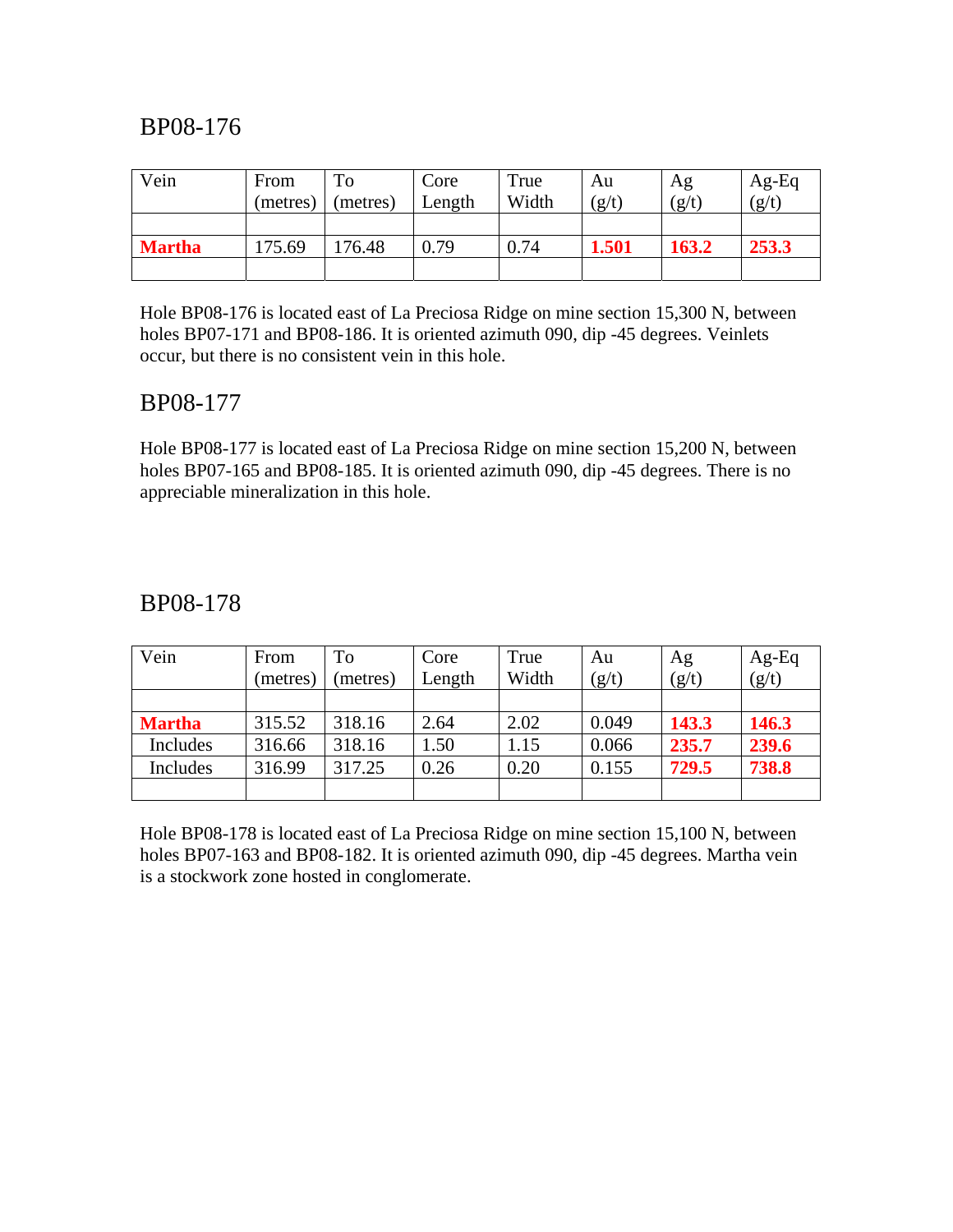| Vein          | From     | To      | Core   | True  | Au    | Ag    | $Ag-Eq$ |
|---------------|----------|---------|--------|-------|-------|-------|---------|
|               | (metres) | metres) | Length | Width | (g/t) | (g/t) | (g/t)   |
| <b>Martha</b> | 274.27   | 292.55  | 18.08  | 17.80 | 0.082 | 82.3  | 87.2    |
| Includes      | 282.73   | 292.00  | 9.27   | 9.13  | 0.124 | 99.6  | 107.0   |
| Includes      | 285.90   | 290.26  | 4.36   | 4.29  | 0.185 | 146.6 | 157.7   |
| Includes      | 287.67   | 289.70  | 2.03   | 2.00  | 0.198 | 204.3 | 216.1   |
|               |          |         |        |       |       |       |         |
| Unnamed       | 295.90   | 297.26  | 1.36   | 1.11  | 0.049 | 226.9 | 229.9   |
|               |          |         |        |       |       |       |         |

Hole BP08-179 is located east of La Preciosa Ridge on mine section 14,800 N. It is oriented azimuth 090, dip -60 degrees, between holes BP08-187 and BP07-188. Martha vein is a broad structure in andesite.

#### BP07-180

| Vein             | From     | To       | Core   | True  | Au    | Ag    | $Ag-Eq$ |
|------------------|----------|----------|--------|-------|-------|-------|---------|
|                  | (metres) | (metres) | Length | Width | (g/t) | (g/t) | (g/t)   |
|                  |          |          |        |       |       |       |         |
| <b>Luz Elena</b> | 107.98   | 109.29   | 1.31   | 1.29  | 0.116 | 73.0  | 80.0    |
|                  |          |          |        |       |       |       |         |
| Unnamed          | 203.01   | 203.91   | 0.90   | 0.89  | 0.748 | 362.1 | 407.0   |
|                  |          |          |        |       |       |       |         |
| <b>Martha</b>    | 322.85   | 333.24   | 10.39  | 10.23 | 0.360 | 157.1 | 178.8   |
| Includes         | 328.61   | 330.88   | 2.27   | 2.24  | 0.447 | 245.8 | 272.6   |
| Includes         | 329.62   | 329.86   | 0.24   | 0.24  | 0.994 | 589.3 | 648.9   |
|                  |          |          |        |       |       |       |         |

Hole BP07-180 is located on La Preciosa Ridge on mine section 15,100 N, between holes BP06-74ext and BP08-172. It is oriented azimuth 090, dip -75 degrees. Martha vein is a strong structure along the andesite conglomerate contact. Base metal values for zinc and lead are elevated.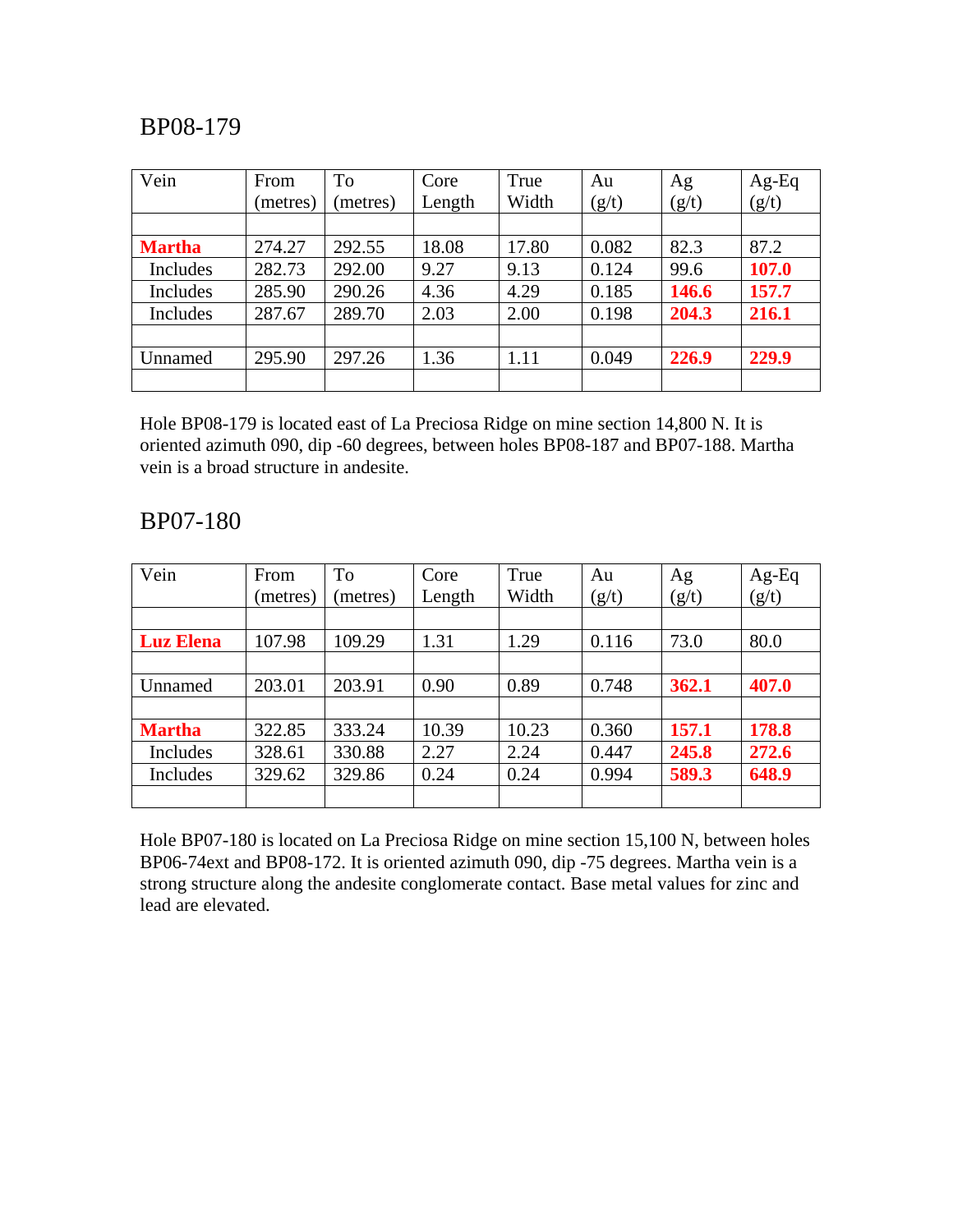| Vein          | From     | To      | Core   | True  | Au    | Ag      | Ag-Eq   |
|---------------|----------|---------|--------|-------|-------|---------|---------|
|               | (metres) | metres) | Length | Width | (g/t) | (g/t)   | (g/t)   |
|               |          |         |        |       |       |         |         |
| <b>Martha</b> | 268.34   | 275.84  | 7.50   | 6.80  | 0.251 | 551.5   | 566.6   |
| Includes      | 268.34   | 269.44  | 1.10   | 1.00  | 0.170 | 2,849.4 | 2,859.6 |
|               |          |         |        |       |       |         |         |
| Unnamed       | 282.90   | 284.10  | 1.20   | 1.13  | 0.036 | 162.1   | 164.2   |
|               |          |         |        |       |       |         |         |
| Unnamed       | 290.40   | 291.63  | 1.23   | 1.16  | 0.164 | 157.2   | 167.0   |
|               |          |         |        |       |       |         |         |

Hole BP07-181 is located east of La Preciosa Ridge on mine section 14,900 N, between holes BP06-164 and BP08-189. It is oriented azimuth 090, dip -45 degrees. Martha vein is a strong structure along the andesite conglomerate contact.

#### BP08-182

| Vein          | From<br>(metres) | To<br>metres) | Core<br>Length | True<br>Width | Au<br>(g/t) | Ag<br>(g/t) | $Ag-Eq$<br>(g/t) |
|---------------|------------------|---------------|----------------|---------------|-------------|-------------|------------------|
|               |                  |               |                |               |             |             |                  |
| <b>Martha</b> | 235.43           | 238.95        | 3.52           | 3.47          | 0.206       | 138.4       | 150.7            |
| Includes      | 236.18           | 238.43        | 2.25           | 2.22          | 0.219       | 182.3       | 195.5            |
| Includes      | 237.55           | 237.83        | 0.28           | 0.28          | 0.363       | 314.9       | 336.7            |
|               |                  |               |                |               |             |             |                  |

Hole BP08-182 is located east of La Preciosa Ridge on mine section 15,100 N, between holes BP08-178 and BP08-191. It is oriented azimuth 090, dip -45 degrees. Martha vein is a strong structure along the andesite conglomerate contact.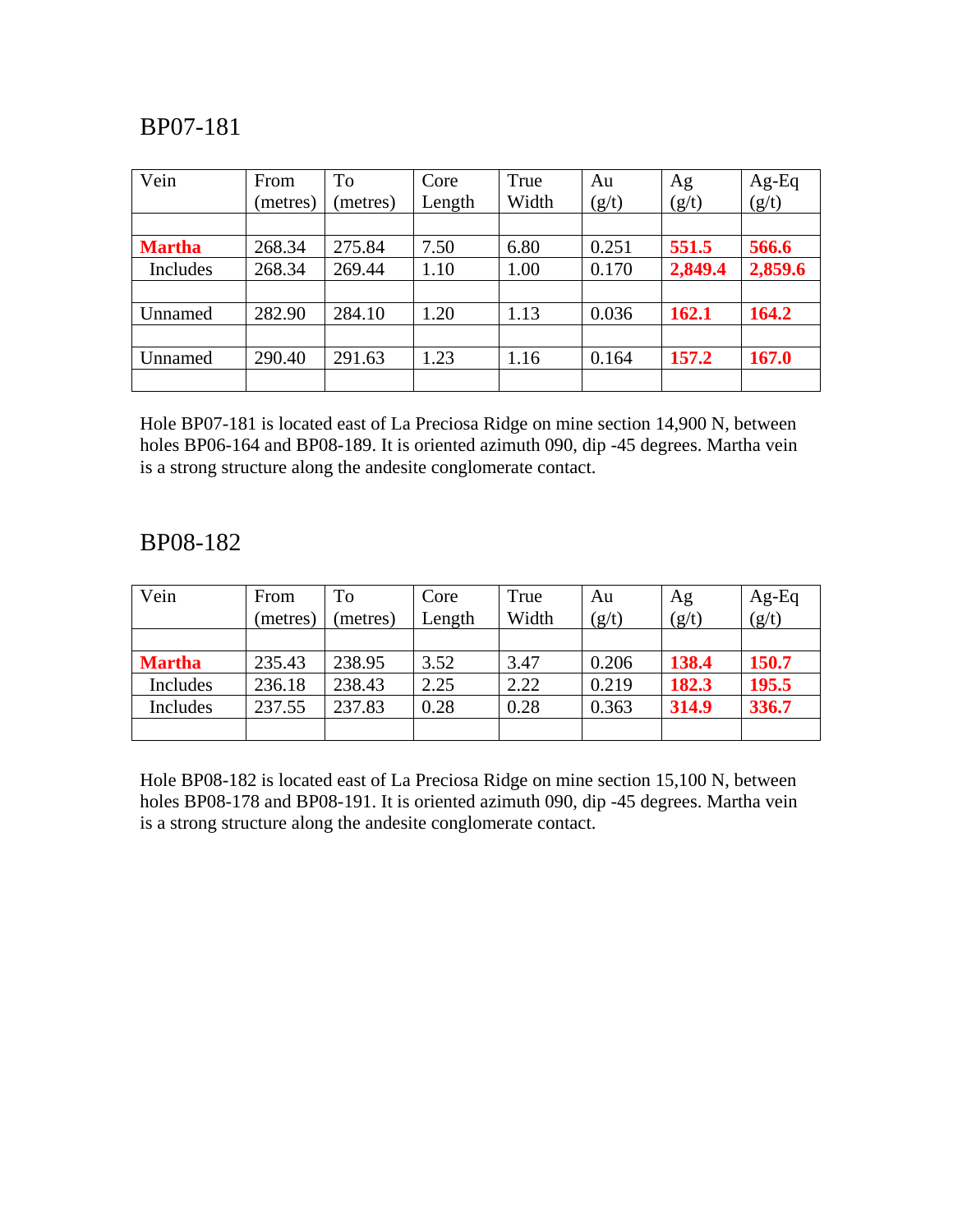| Vein          | From<br>(metres) | To<br>(metres) | Core<br>Length | True<br>Width | Au<br>(g/t) | Ag<br>(g/t) | $Ag-Eq$<br>(g/t) |
|---------------|------------------|----------------|----------------|---------------|-------------|-------------|------------------|
|               |                  |                |                |               |             |             |                  |
| <b>Martha</b> | 318.82           | 327.71         | 8.89           | 7.70          | 1.845       | 241.5       | 352.2            |
| Includes      | 320.30           | 324.83         | 4.53           | 3.92          | 3.345       | 372.6       | 573.3            |
| Includes      | 323.09           | 323.45         | 0.36           | 0.31          | 33.918      | 2,112.4     | 4,147.5          |
|               |                  |                |                |               |             |             |                  |

Hole BP08-183 is located east of La Preciosa Ridge on mine section 15,000 N, between holes BP08-157 and BP08-184. It is oriented azimuth 090, dip -45 degrees. Martha vein is a strong structure along the andesite conglomerate contact. The base metals zinc and lead are elevated in the Martha vein.

#### BP08-184

| Vein          | From     | To       | Core   | True  | Au    | Ag    | $Ag-Eq$ |
|---------------|----------|----------|--------|-------|-------|-------|---------|
|               | (metres) | (metres) | Length | Width | (g/t) | (g/t) | (g/t)   |
|               |          |          |        |       |       |       |         |
| <b>Martha</b> | 268.90   | 273.76   | 4.86   | 4.21  | 0.658 | 143.6 | 183.1   |
| Includes      | 272.05   | 273.76   | .71    | .48   | 1.334 | 334.7 | 414.7   |
|               |          |          |        |       |       |       |         |

Hole BP08-184 is located east of La Preciosa Ridge on mine section 15,000 N, between holes BP08-183 and BP08-190. It is oriented azimuth 090, dip -45 degrees. Martha vein is a strong structure along the andesite conglomerate contact.

### BP08-185

Hole BP08-185 is located east of La Preciosa Ridge on mine section 15,200 N, between holes BP08-177 and BP08-206. It is oriented azimuth 090, dip -45 degrees. There is no appreciable mineralization in this hole.

### BP08-186

Hole BP08-186 is located east of La Preciosa Ridge on mine section 15,300 N, between holes BP08-176 and BP08-205. It is oriented azimuth 090, dip -45 degrees. There is no appreciable mineralization in this hole.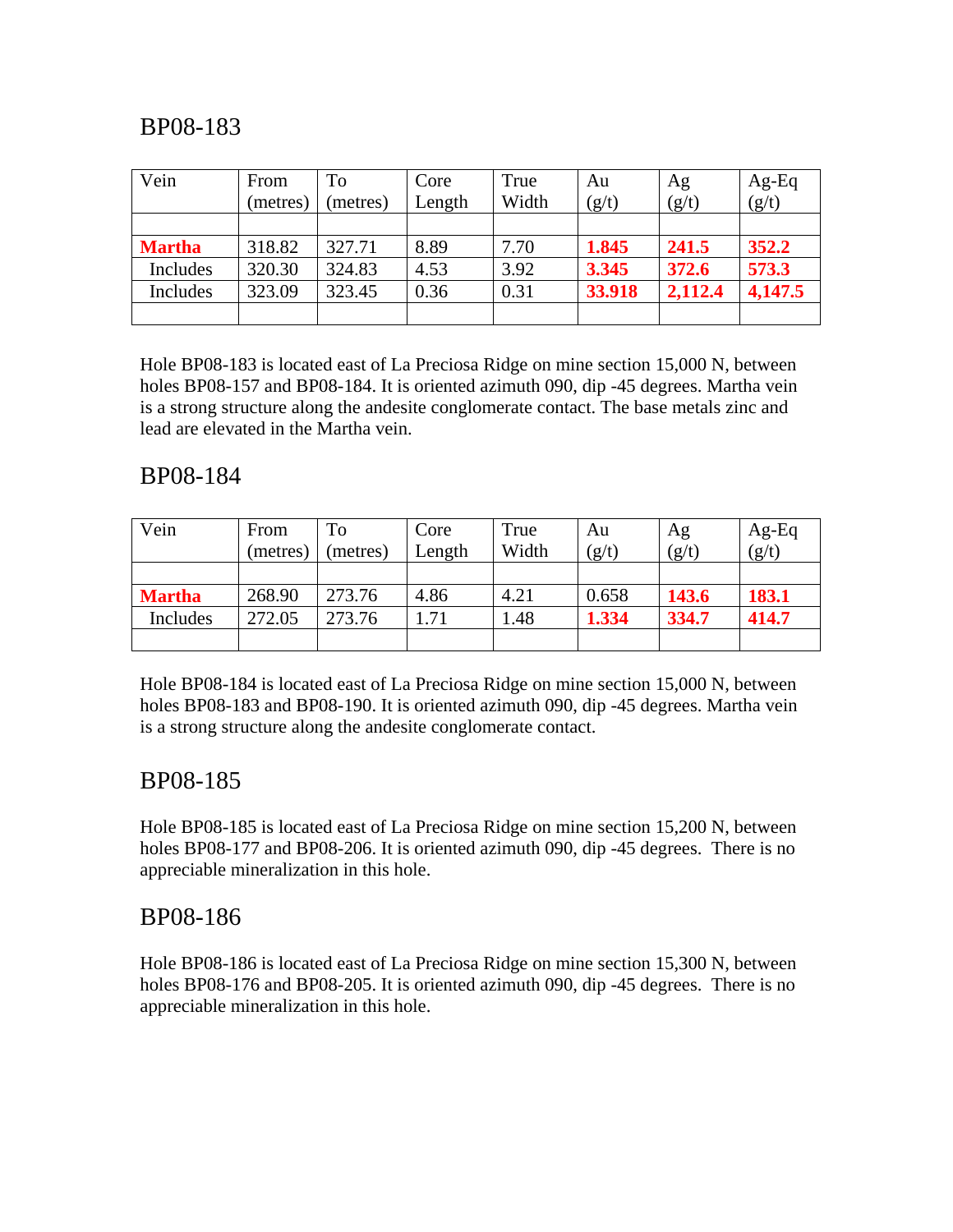| Vein          | From     | To       | Core   | True  | Au    | Ag      | $Ag-Eq$ |
|---------------|----------|----------|--------|-------|-------|---------|---------|
|               | (metres) | (metres) | Length | Width | (g/t) | (g/t)   | (g/t)   |
|               |          |          |        |       |       |         |         |
| Unnamed       | 275.99   | 279.04   | 3.05   | 2.95  | 0.017 | 100.5   | 101.6   |
|               |          |          |        |       |       |         |         |
| <b>Martha</b> | 281.60   | 291.87   | 10.27  | 9.92  | 0.188 | 176.5   | 187.8   |
| Includes      | 285.04   | 289.15   | 4.11   | 3.97  | 0.339 | 378.3   | 398.6   |
| Includes      | 288.00   | 288.24   | 0.24   | 0.23  | 0.507 | 1,177.2 | 1,207.6 |
|               |          |          |        |       |       |         |         |

Hole BP08-187 is located east of La Preciosa Ridge on mine section 14,800 N. It is oriented azimuth 090, dip -60 degrees, from the same drill pad as hole BP07-167 and 100 metres east of BP07-150A. Martha vein is a structure mainly in conglomerate near the andesite contact. It is also enriched in base metals at Zn 1.21 % and Pb 0.42 %.

#### BP08-188

| Vein          | From     | To       | Core   | True  | Au     | Ag    | $Ag-Eq$ |
|---------------|----------|----------|--------|-------|--------|-------|---------|
|               | (metres) | (metres) | Length | Width | (g/t)  | (g/t) | (g/t)   |
|               |          |          |        |       |        |       |         |
| <b>Martha</b> | 223.72   | 230.37   | 6.65   | 6.42  | 1.007  | 187.6 | 248.0   |
| Includes      | 229.40   | 229.82   | 0.42   | 0.41  | 13.017 | 452.1 | 1,233.1 |
|               |          |          |        |       |        |       |         |

Hole BP08-188 is located east of La Preciosa Ridge on mine section 14,800 N. It is oriented azimuth 090, dip -50 degrees, between holes BP08-179 and BP08-192. Martha vein is a structure mainly in andesite near the conglomerate contact.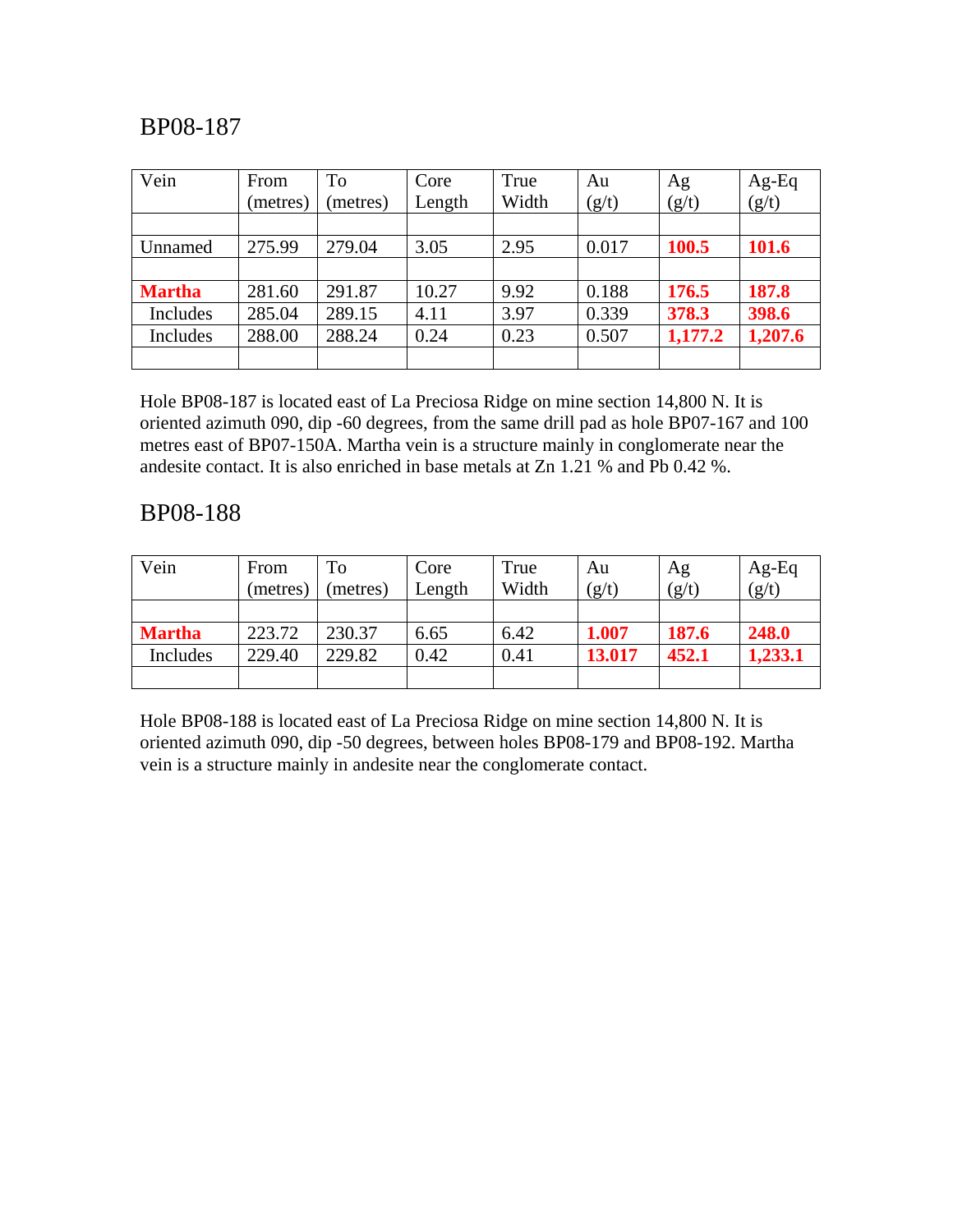| Vein          | From     | <b>To</b> | Core   | True  | Au    | Ag      | $Ag-Eq$ |
|---------------|----------|-----------|--------|-------|-------|---------|---------|
|               | (metres) | (metres)  | Length | Width | (g/t) | (g/t)   | (g/t)   |
|               |          |           |        |       |       |         |         |
| Unnamed       | 214.58   | 217.63    | 3.05   | 2.87  | 0.067 | 84.7    | 88.7    |
| Includes      | 214.58   | 215.81    | 1.23   | 1.16  | 0.085 | 136.4   | 141.5   |
|               |          |           |        |       |       |         |         |
| <b>Martha</b> | 224.05   | 234.13    | 10.08  | 9.47  | 1.369 | 323.3   | 405.4   |
| Includes      | 224.05   | 229.14    | 5.09   | 4.78  | 2.361 | 461.4   | 603.1   |
| Includes      | 224.67   | 225.49    | 0.82   | 0.77  | 8.315 | 1,296.4 | 1,795.3 |
|               |          |           |        |       |       |         |         |
| Unnamed       | 255.66   | 260.14    | 4.48   | 3.17  | 0.313 | 260.9   | 279.7   |
| Includes      | 256.70   | 259.71    | 3.01   | 2.13  | 0.399 | 369.1   | 393.1   |
| Includes      | 257.38   | 258.74    | 1.36   | 0.96  | 0.542 | 458.5   | 491.0   |
|               |          |           |        |       |       |         |         |

Hole BP08-189 is located east of La Preciosa Ridge on mine section 14,900 N, 100 metres east of hole BP08-181. It is oriented azimuth 090, dip -45 degrees. Martha vein is a strong structure in the conglomerate.

### BP08-190

Hole BP08-190 is located east of La Preciosa Ridge on mine section 15,000 N, 100 metres east of BP08-184. It is oriented azimuth 090, dip -45 degrees. There is no appreciable mineralization in this hole.

| BP08-191 |  |
|----------|--|
|          |  |

| Vein          | From<br>(metres) | To<br>(metres) | Core<br>Length | True<br>Width | Au<br>(g/t) | Ag<br>(g/t) | $Ag-Eq$<br>(g/t) |
|---------------|------------------|----------------|----------------|---------------|-------------|-------------|------------------|
|               |                  |                |                |               |             |             |                  |
| <b>Martha</b> | 179.29           | 182.69         | 3.40           | 3.19          | 0.150       | 94.0        | 103.0            |
| Includes      | 179.29           | 181.88         | .64            | 1.54          | 0.161       | 111.5       | 121.2            |
|               |                  |                |                |               |             |             |                  |

Hole BP08-191 is located east of La Preciosa Ridge on mine section 15,100 N, 100 metres east of hole BP08-182. It is oriented azimuth 090, dip -45 degrees. Martha vein is a structure along the andesite / conglomerate contact.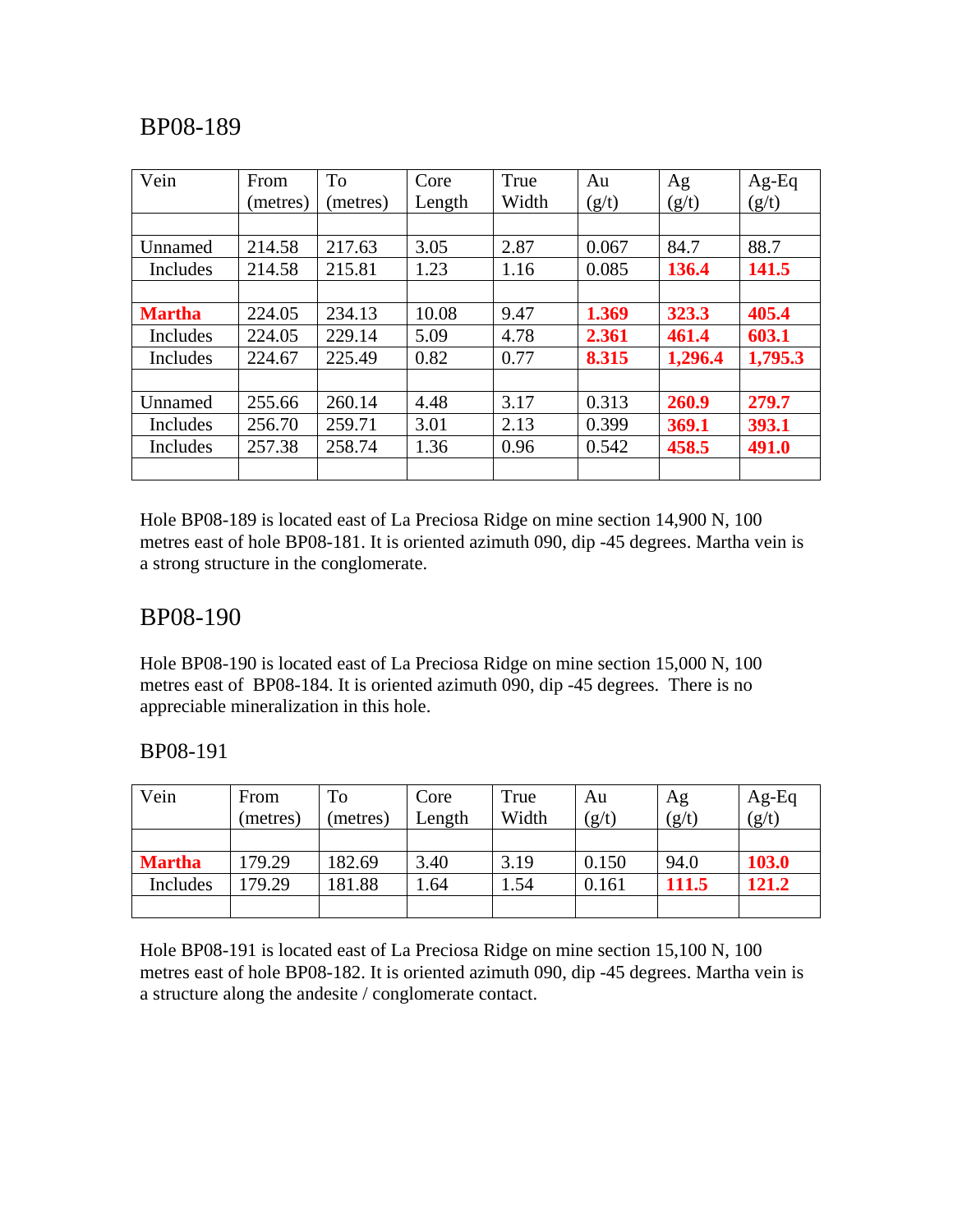| Vein          | From     | To       | Core   | True  | Au    | Ag      | $Ag-Eq$ |
|---------------|----------|----------|--------|-------|-------|---------|---------|
|               | (metres) | (metres) | Length | Width | (g/t) | (g/t)   | (g/t)   |
|               |          |          |        |       |       |         |         |
| <b>Martha</b> | 191.34   | 194.35   | 3.01   | 2.98  | 0.435 | 556.3   | 583.4   |
| Includes      | 191.34   | 192.54   | 1.20   | 1.19  | 0.752 | 970.3   | 1,015.4 |
| Includes      | 191.62   | 192.54   | 0.92   | 0.91  | 0.668 | 1,115.0 | 1,155.1 |
|               |          |          |        |       |       |         |         |

Hole BP08-192 is located east of La Preciosa Ridge on mine section 14,800 N. It is oriented azimuth 090, dip -50 degrees, 100 metres east of holes BP08-188. Martha vein is a structure along the andesite / conglomerate contact.

#### BP08-193

| Vein          | From     | To      | Core   | True  | Au    | Ag    | $Ag-Eq$ |
|---------------|----------|---------|--------|-------|-------|-------|---------|
|               | (metres) | metres) | Length | Width | (g/t) | (g/t) | (g/t)   |
|               |          |         |        |       |       |       |         |
| <b>Martha</b> | 170.95   | 177.47  | 6.46   | 5.59  | 0.079 | 114.4 | 119.2   |
| Includes      | 171.63   | 172.98  | 1.35   | 1.17  | 0.227 | 191.2 | 204.8   |
| Includes      | 171.63   | 172.15  | 0.52   | 0.45  | 0.280 | 258.7 | 275.5   |
|               |          |         |        |       |       |       |         |

Hole BP08-193 is located east of La Preciosa Ridge on mine section 15,500 N. It is oriented azimuth 090, dip -55 degrees, between holes BP08-139 and BP08-194. Martha vein is a structure in andesite near the conglomerate contact.

### BP08-193

| Vein          | From     | To       | Core   | True  | Au    | Ag    | $Ag-Eq$ |
|---------------|----------|----------|--------|-------|-------|-------|---------|
|               | (metres) | (metres) | Length | Width | (g/t) | (g/t) | (g/t)   |
|               |          |          |        |       |       |       |         |
| <b>Martha</b> | 170.95   | 177.47   | 6.46   | 5.59  | 0.079 | 114.4 | 119.2   |
| Includes      | 171.63   | 172.98   | 1.35   | 1.17  | 0.227 | 191.2 | 204.8   |
| Includes      | 171.63   | 172.15   | 0.52   | 0.45  | 0.280 | 258.7 | 275.5   |
|               |          |          |        |       |       |       |         |

Hole BP08-193 is located east of La Preciosa Ridge on mine section 15,500 N. It is oriented azimuth 090, dip -55 degrees, between holes BP08-139 and BP08-194. Martha vein is a structure in andesite near the conglomerate contact.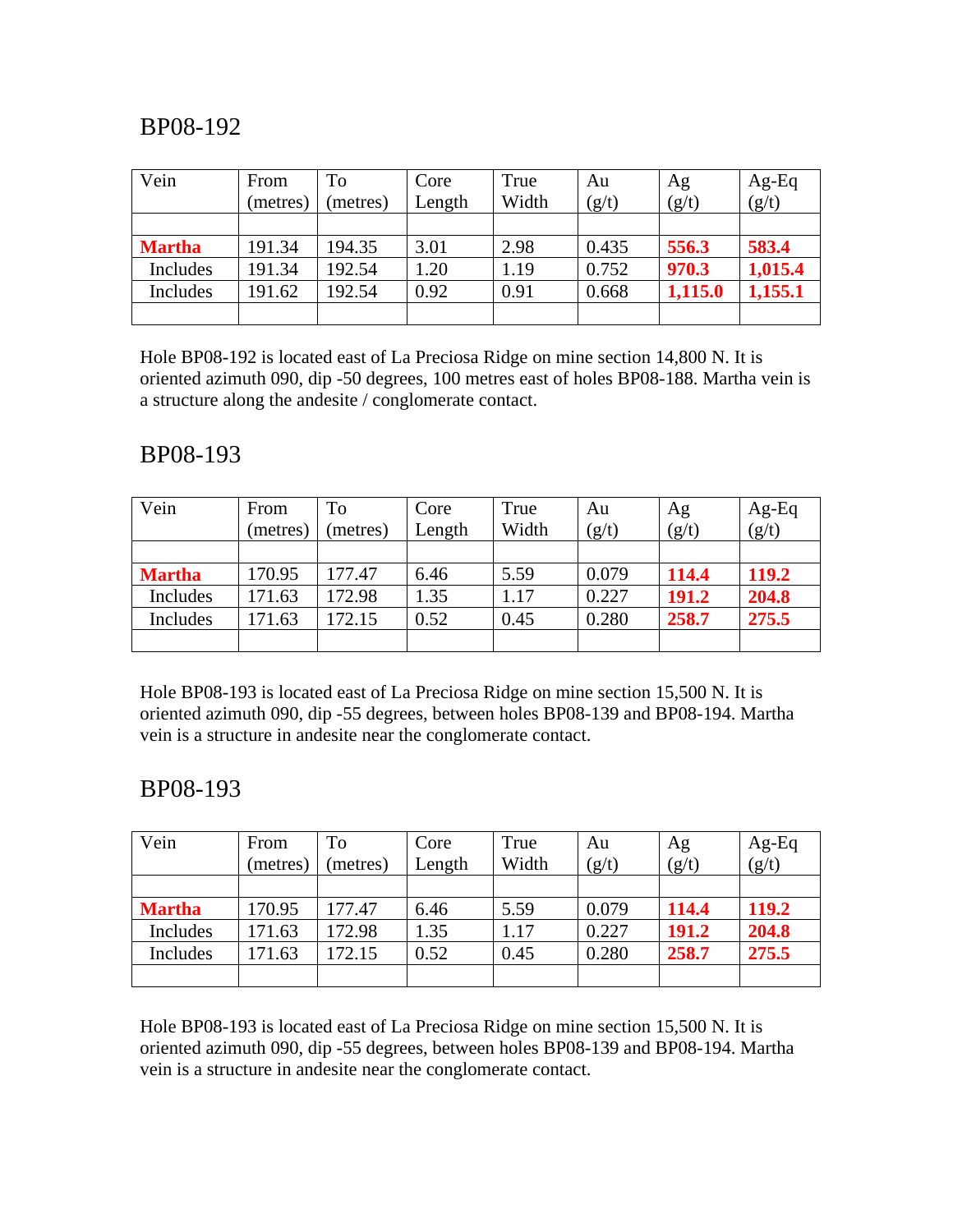| Vein          | From     | To       | Core   | True  | Au    | Ag    | Ag-Eq |
|---------------|----------|----------|--------|-------|-------|-------|-------|
|               | (metres) | (metres) | Length | Width | (g/t) | (g/t) | (g/t) |
|               |          |          |        |       |       |       |       |
| Unnamed       | 135.54   | 136.19   | 0.65   | 0.50  | 0.120 | 223.9 | 231.1 |
|               |          |          |        |       |       |       |       |
| <b>Martha</b> | 156.93   | 160.95   | 4.02   | 3.64  | 0.044 | 48.6  | 51.2  |
| Includes      | 156.93   | 157.33   | 0.40   | 0.36  | 0.145 | 267.0 | 275.7 |
|               |          |          |        |       |       |       |       |

Hole BP08-194 is located east of La Preciosa Ridge on mine section 15,500 N. It is oriented azimuth 090, dip -55 degrees, between holes BP08-193 and BP08-198. Martha vein is a weak structure in conglomerate near the andesite contact.

#### BP08-199

Hole BP08-199 is located east of La Preciosa Ridge on mine section 15,600 N. It is oriented azimuth 090, dip -50 degrees, between holes BP08-195 and BP08-202. There are no significant mineralized intercepts.

#### BP08-200

| Vein          | From     | To       | Core   | True  | Au    | Ag    | $Ag-Eq$ |
|---------------|----------|----------|--------|-------|-------|-------|---------|
|               | (metres) | (metres) | Length | Width | (g/t) | (g/t) | (g/t)   |
|               |          |          |        |       |       |       |         |
| <b>Martha</b> | 131.28   | 135.04   | 3.76   | 3.53  | 0.147 | 42.8  | 51.7    |
| Includes      | 131.28   | 131.88   | 0.60   | 0.56  | 0.390 | 135.4 | 158.8   |
|               |          |          |        |       |       |       |         |

Hole BP08-200 is located east of La Preciosa Ridge on mine section 15,700 N, 100 metres east of hole BP08-196. It is oriented azimuth 090, dip -45 degrees. There is a broad zone of low grade base metal mineralization in conglomerate from 125.19 to 147.52 metres, which includes the Martha vein with Pb 0.66 % and Zn 0.33 %.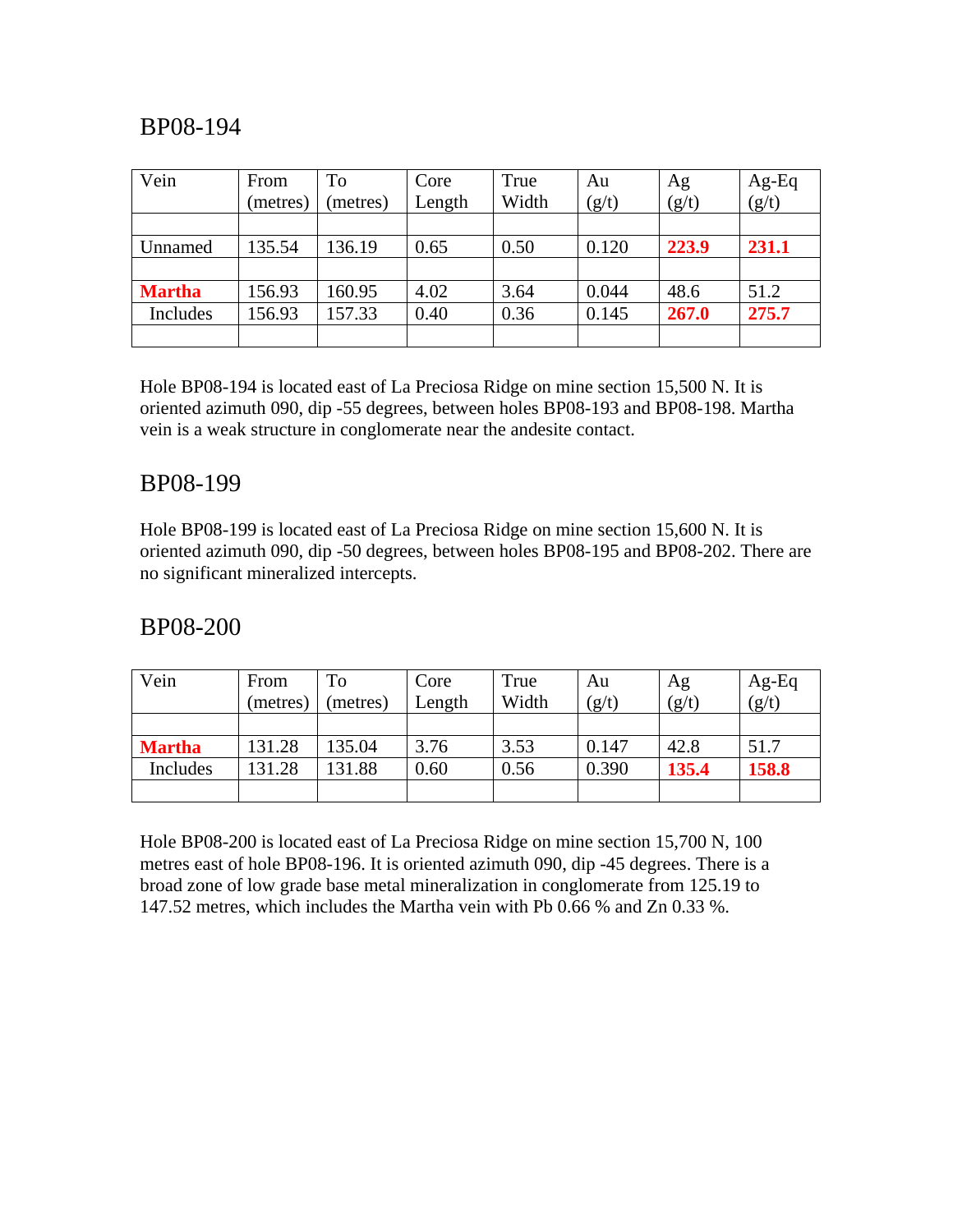| Vein          | From     | To       | Core   | True  | Au    | Ag           | $Ag-Eq$ |
|---------------|----------|----------|--------|-------|-------|--------------|---------|
|               | (metres) | (metres) | Length | Width | (g/t) | (g/t)        | (g/t)   |
|               |          |          |        |       |       |              |         |
| <b>Martha</b> | 131.79   | 134.53   | 2.74   | 2.70  | 0.168 | <b>104.0</b> | 114.1   |
| Includes      | 133.70   | 134.53   | 0.83   | 0.82  | 0.302 | 225.7        | 243.8   |
|               |          |          |        |       |       |              |         |

Hole BP08-201 is located east of La Preciosa Ridge on mine section 15,800 N, 100 metres east of hole BP08-197. It is oriented azimuth 090, dip -60 degrees. Martha structure is hosted in conglomerate and includes Pb 0.25 % and Zn 0.49 %.

#### BP08-202

| Vein          | From<br>(metres) | To<br>(metres) | Core<br>Length | True<br>Width | Au<br>(g/t) | Ag<br>(g/t) | Ag-Eq<br>(g/t) |
|---------------|------------------|----------------|----------------|---------------|-------------|-------------|----------------|
|               |                  |                |                |               |             |             |                |
| <b>Martha</b> | 73.33            | 74.00          | 0.67           | 0.63          | 0.035       | 51.2        | 53.3           |
|               |                  |                |                |               |             |             |                |
| Unnamed       | 173.11           | 173.82         | 0.71           | 0.61          | 0.100       | 287.5       | 293.5          |
| Includes      | 173.33           | 173.54         | 0.21           | 0.18          | 0.195       | 802.6       | 814.3          |
|               |                  |                |                |               |             |             |                |

Hole BP08-202 is located east of La Preciosa Ridge on mine section 15,600 N, 100 metres east of hole BP08-199. It is oriented azimuth 090, dip -45 degrees. Martha vein is weak stringers located at the andesite / conglomerate contact.

### BP08-203

Hole BP08-203 is located east of La Preciosa Ridge on mine section 15,500 N. It is oriented azimuth 090, dip -45 degrees, 100 metres east of hole BP08-198.

No significant mineralized intercepts were encountered in hole BP08-203.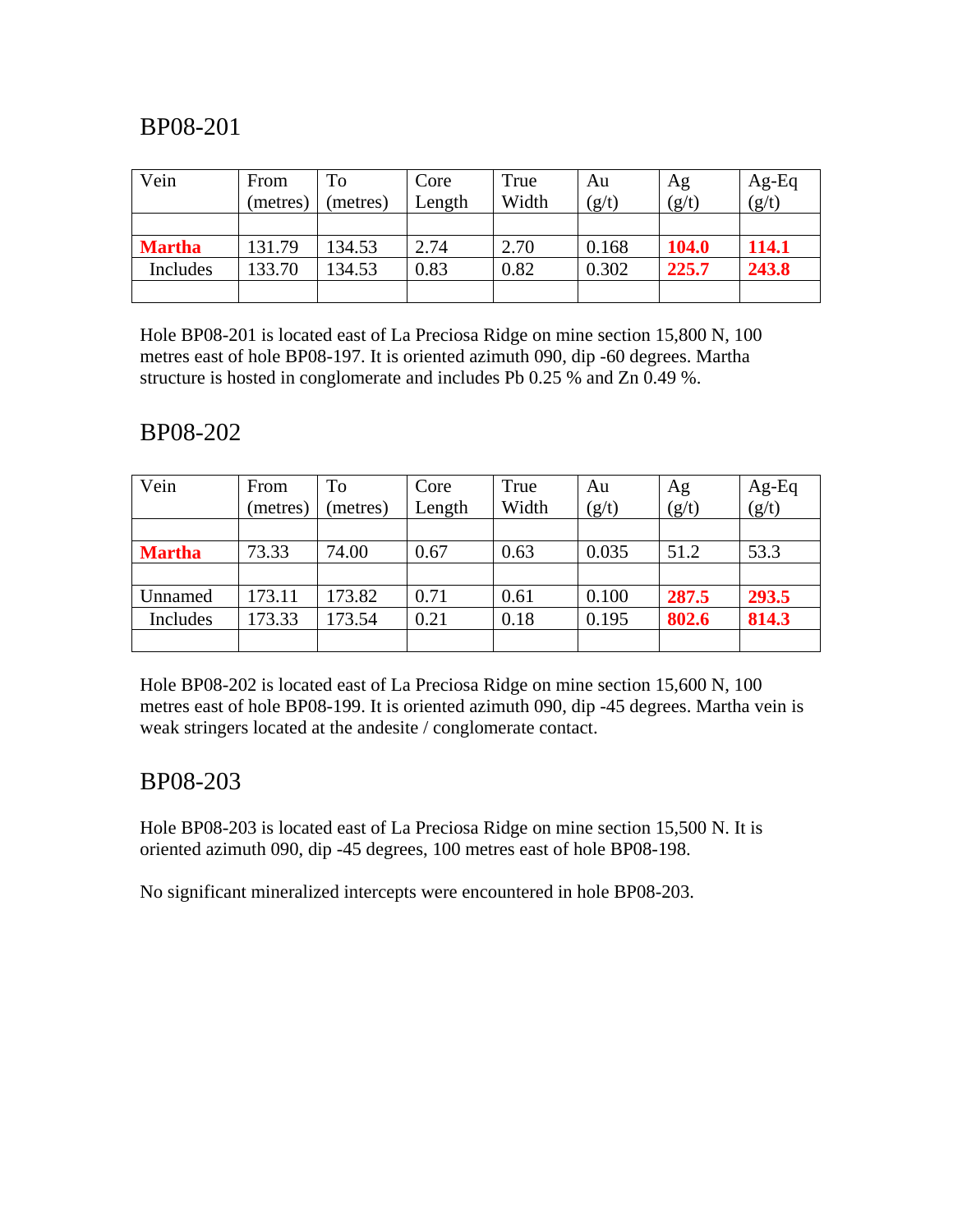| Vein          | From     | To       | Core   | True  | Au    | Ag    | $Ag-Eq$ |
|---------------|----------|----------|--------|-------|-------|-------|---------|
|               | (metres) | (metres) | Length | Width | (g/t) | (g/t) | (g/t)   |
|               |          |          |        |       |       |       |         |
| <b>Martha</b> | 123.00   | 128.70   | 5.70   | 4.94  | 0.097 | 52.0  | 57.9    |
| Includes      | 123.00   | 124.07   | 1.07   | 0.93  | 0.310 | 184.5 | 203.1   |
|               |          |          |        |       |       |       |         |

Hole BP08-204 is located east of La Preciosa Ridge on mine section 15,400 N. It is oriented azimuth 090, dip -45 degrees, between holes BP08-207 and BP08-256. The Martha structure is hosted in conglomerate.

### BP08-205

| Vein          | From<br>(metres) | To<br>(metres) | Core<br>Length | True<br>Width | Au<br>(g/t) | Ag<br>(g/t) | $Ag-Eq$<br>(g/t) |
|---------------|------------------|----------------|----------------|---------------|-------------|-------------|------------------|
|               |                  |                |                |               |             |             |                  |
| <b>Martha</b> | 105.67           | 12.95          | 7.28           | 6.84          | 0.031       | 17.5        | 19.3             |
|               |                  |                |                |               |             |             |                  |

Hole BP08-205 is located east of La Preciosa Ridge on mine section 15,300 N. It is oriented azimuth 090, dip -45 degrees, between holes BP08-186 and BP08-297. The Martha structure is a stringer zone hosted in conglomerate.

#### BP08-207

Hole BP08-207 is located east of La Preciosa Ridge on mine section 15,400 N. It is oriented azimuth 090, dip -75 degrees, between holes BP08-175 and BP08-204.

There are no significant mineralized intercepts. (It is on the eastern flank of the main mineralized trend in Martha.)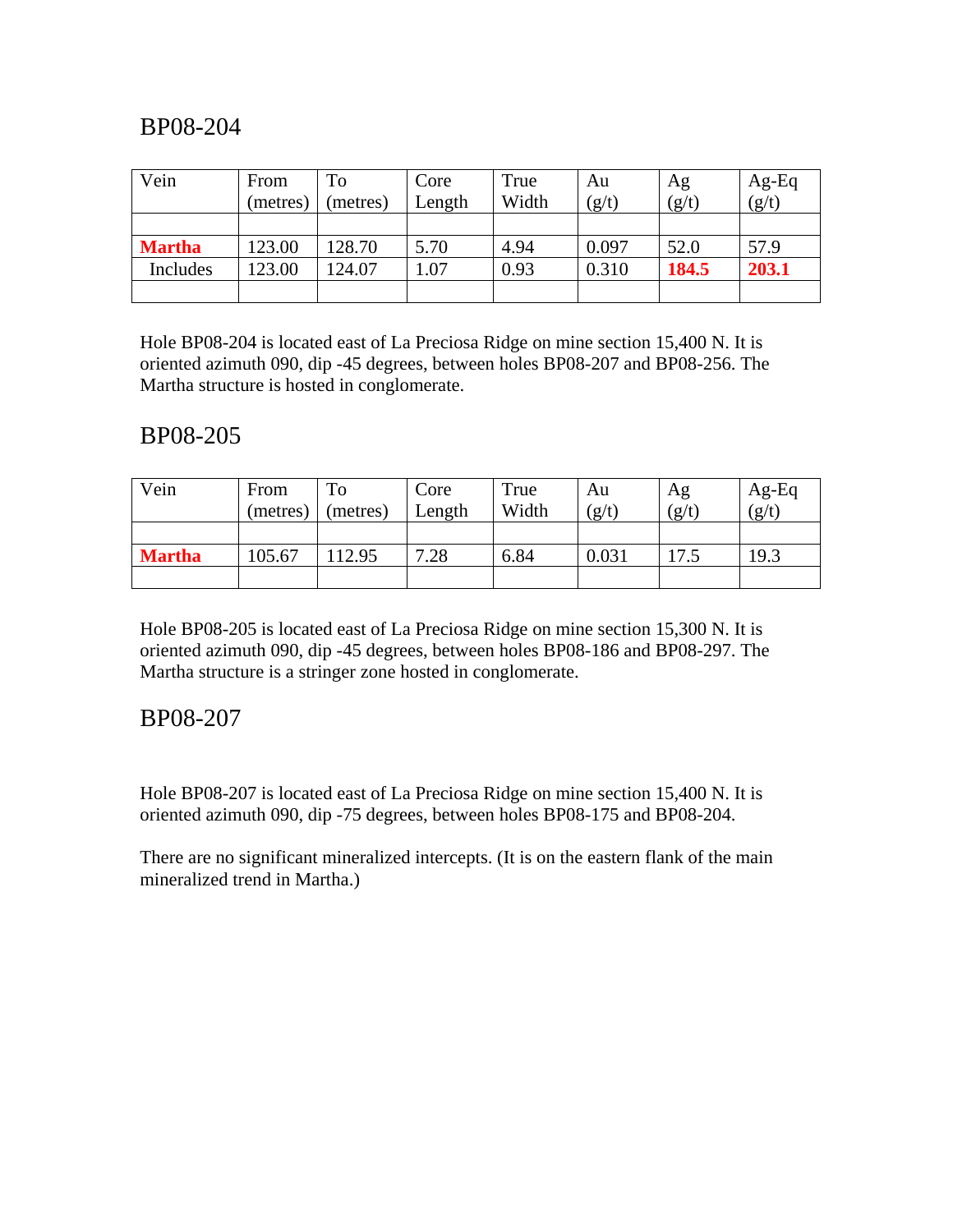| Vein          | From     | To       | Core   | True  | Au    | Ag    | Ag-Eq |
|---------------|----------|----------|--------|-------|-------|-------|-------|
|               | (metres) | (metres) | Length | Width | (g/t) | (g/t) | (g/t) |
|               |          |          |        |       |       |       |       |
| <b>Martha</b> | 125.58   | 128.13   | 2.55   | 2.39  | 0.126 | 135.8 | 143.4 |
| Includes      | 125.58   | 126.81   | 1.23   | 1.16  | 0.178 | 186.9 | 197.6 |
|               |          |          |        |       |       |       |       |
| Unnamed       | 134.28   | 134.97   | 0.69   | 0.65  | 0.199 | 105.4 | 117.4 |
|               |          |          |        |       |       |       |       |

Hole BP08-206 is located east of La Preciosa Ridge on mine section 15,200 N, east of hole BP08-185. It is oriented azimuth 090, dip -45 degrees. Martha vein is located at the andesite / conglomerate contact..

#### BP08-208

| Vein          | From     | To       | Core   | True  | Au    | Ag    | $Ag-Eq$ |
|---------------|----------|----------|--------|-------|-------|-------|---------|
|               | (metres) | (metres) | Length | Width | (g/t) | (g/t) | (g/t)   |
|               |          |          |        |       |       |       |         |
| Unnamed       | 128.29   | 128.64   | 0.35   | 0.33  | 0.036 | 215.0 | 217.2   |
|               |          |          |        |       |       |       |         |
| Unnamed       | 145.70   | 146.68   | 0.98   | 0.92  | 0.105 | 550.1 | 556.3   |
|               |          |          |        |       |       |       |         |
| <b>Martha</b> | 335.07   | 339.54   | 4.47   | 4.20  | 0.150 | 52.7  | 61.7    |
| Includes      | 336.60   | 339.54   | 2.94   | 2.76  | 0.167 | 68.3  | 78.3    |
| Includes      | 339.22   | 339.54   | 0.32   | 0.30  | 0.250 | 181.3 | 196.3   |
|               |          |          |        |       |       |       |         |
| Unnamed       | 342.91   | 343.48   | 0.57   | 0.54  | 0.284 | 54.4  | 71.4    |
|               |          |          |        |       |       |       |         |

Hole BP08-208 is located east of La Preciosa Ridge on mine section 14,700 N, between holes BP08-213A and BP08-212A. It is oriented azimuth 090, dip -75 degrees. Martha vein is a strong structure adjacent to the conglomerate / schist contact. It is elevated in the base metals Pb 0.87 % and Zn 1.05 %.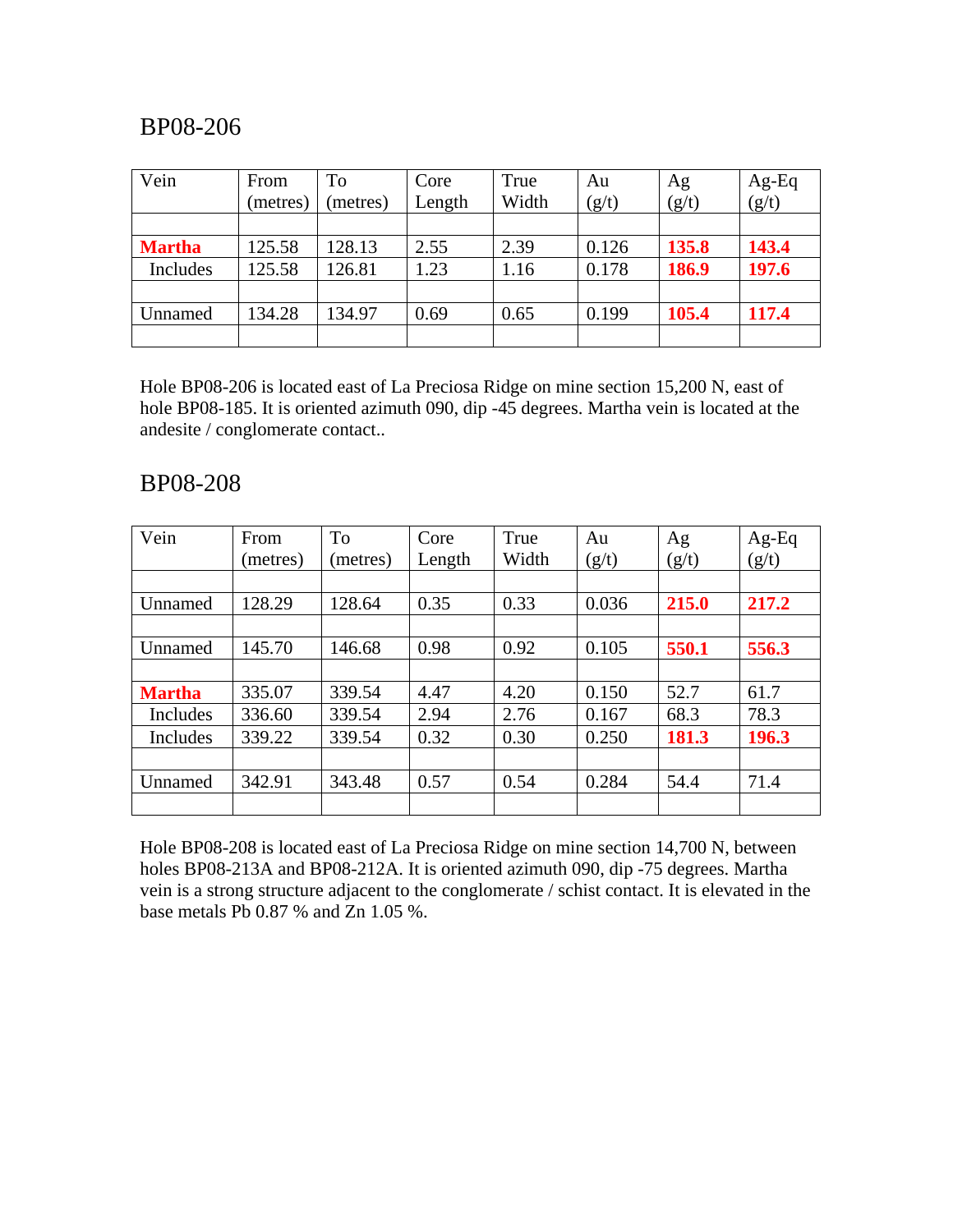| Vein               | From     | To       | Core   | True  | Au    | Ag      | $Ag-Eq$ |
|--------------------|----------|----------|--------|-------|-------|---------|---------|
|                    | (metres) | (metres) | Length | Width | (g/t) | (g/t)   | (g/t)   |
|                    |          |          |        |       |       |         |         |
| Unnamed            | 22.66    | 23.47    | 0.81   | 0.62  | 0.064 | 487.8   | 491.7   |
| Includes           | 22.66    | 22.86    | 0.20   | 0.15  | 0.020 | 1,712.3 | 1,713.5 |
|                    |          |          |        |       |       |         |         |
| Unnamed            | 36.67    | 37.07    | 0.40   | 0.36  | 0.016 | 311.3   | 312.3   |
|                    |          |          |        |       |       |         |         |
| Unnamed            | 52.19    | 52.96    | 0.77   | 0.59  | 0.036 | 964.4   | 966.6   |
|                    |          |          |        |       |       |         |         |
| Unnamed            | 55.99    | 56.83    | 0.84   | 0.64  | 0.060 | 315.2   | 318.8   |
|                    |          |          |        |       |       |         |         |
| <b>Abundancia</b>  | 63.19    | 68.12    | 4.93   | 3.78  | 0.093 | 217.7   | 223.3   |
| <b>Includes</b>    | 64.43    | 68.12    | 3.69   | 2.83  | 0.114 | 279.1   | 286.0   |
| Includes           | 65.50    | 66.02    | 0.52   | 0.39  | 0.316 | 1,317.7 | 1,336.7 |
|                    |          |          |        |       |       |         |         |
| Unnamed            | 249.74   | 250.59   | 0.85   | 0.55  | 0.235 | 309.7   | 323.8   |
|                    |          |          |        |       |       |         |         |
| <b>Esperancita</b> | 274.57   | 276.80   | 2.23   | 1.28  | 0.271 | 276.0   | 292.2   |
|                    |          |          |        |       |       |         |         |
| Unnamed            | 327.56   | 328.57   | 1.01   | 0.87  | 0.320 | 92.1    | 111.3   |
|                    |          |          |        |       |       |         |         |
| <b>Martha</b>      | 332.65   | 356.16   | 23.51  | 22.09 | 0.157 | 32.0    | 41.4    |
| Includes           | 332.65   | 335.82   | 3.17   | 2.98  | 0.321 | 90.6    | 109.9   |
| Includes           | 353.46   | 356.16   | 2.70   | 2.54  | 0.537 | 115.8   | 148.0   |
|                    |          |          |        |       |       |         |         |
| Unnamed            | 395.33   | 396.24   | 0.91   | 0.70  | 0.148 | 476.8   | 485.6   |
|                    |          |          |        |       |       |         |         |

Hole BP08-209 is located east of La Preciosa Ridge on mine section 15,400 N, between holes BP06-77 and BP06-75ext. It is oriented azimuth 090, dip -75 degrees. Abundancia is a strong vein preceded by a wide zone of stringers in andesite. Esperancita vein is an oblique intersect in andesite. Martha vein is a strong structure in two parts hosted in conglomerate near the andesite contact.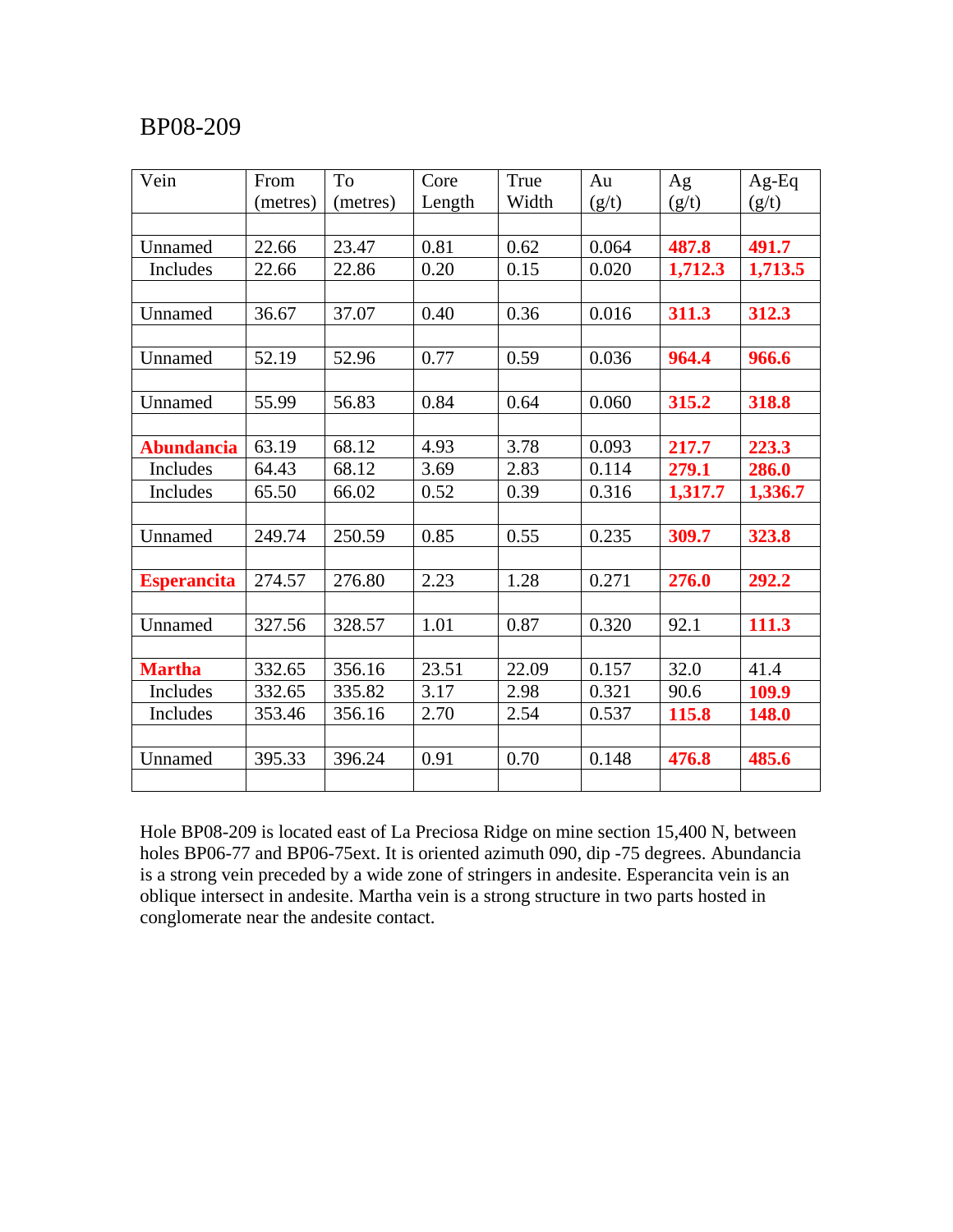| Vein          | From     | To       | Core   | True  | Au    | Ag      | Ag-Eq   |
|---------------|----------|----------|--------|-------|-------|---------|---------|
|               | (metres) | (metres) | Length | Width | (g/t) | (g/t)   | (g/t)   |
|               |          |          |        |       |       |         |         |
| Unnamed       | 382.04   | 384.71   | 2.67   | 2.63  | 0.214 | 82.6    | 95.4    |
| Includes      | 383.35   | 383.74   | 0.39   | 0.38  | 0.281 | 185.2   | 202.1   |
|               |          |          |        |       |       |         |         |
| <b>Martha</b> | 396.47   | 402.86   | 6.39   | 6.29  | 0.661 | 232.8   | 272.5   |
| Includes      | 397.38   | 400.74   | 3.36   | 3.31  | 0.872 | 279.3   | 331.6   |
| Includes      | 398.80   | 399.09   | 0.29   | 0.29  | 2.086 | 1,504.9 | 1,630.1 |
|               |          |          |        |       |       |         |         |

Hole BP08-210 is located east of La Preciosa Ridge on mine section 14,600 N, 100 metres west of BP08-211 and 100 metres south of BP08-213A. It is oriented azimuth 090, dip -75 degrees. Martha vein is a strong structure adjacent to the conglomerate schist contact. Base metal values in Pb 2.04 % and Zn 4.76 % are high in this intercept.

| Vein               | From     | To       | Core   | True  | Au    | Ag    | Ag-Eq |
|--------------------|----------|----------|--------|-------|-------|-------|-------|
|                    | (metres) | (metres) | Length | Width | (g/t) | (g/t) | (g/t) |
|                    |          |          |        |       |       |       |       |
| <b>Transversal</b> | 107.05   | 119.63   | 12.58  | 8.08  | 0.102 | 34.2  | 40.3  |
| Includes           | 112.02   | 113.12   | 1.10   | 0.70  | 0.064 | 88.6  | 92.4  |
|                    |          |          |        |       |       |       |       |
| Unnamed            | 341.36   | 341.86   | 0.50   | 0.49  | 0.604 | 269.0 | 305.3 |
|                    |          |          |        |       |       |       |       |
| <b>Martha</b>      | 344.27   | 352.99   | 8.72   | 8.58  | 0.285 | 91.9  | 109.0 |
| Includes           | 351.31   | 352.99   | 1.68   | 1.65  | 0.990 | 169.6 | 229.0 |
| Includes           | 344.27   | 345.63   | 1.38   | 1.36  | 0.421 | 338.7 | 363.9 |
|                    |          |          |        |       |       |       |       |

#### BP08-211

Hole BP08-211 is located east of La Preciosa Ridge on mine section 14,600 N, 100 metres east of BP08-210 and 100 metres west of BP08-216. It is oriented azimuth 090, dip -75 degrees. Martha vein is a strong structure adjacent to the conglomerate schist contact. Base metal values in Pb and Zn are also high in this intercept. Transversal vein is an oblique intercept with low grade.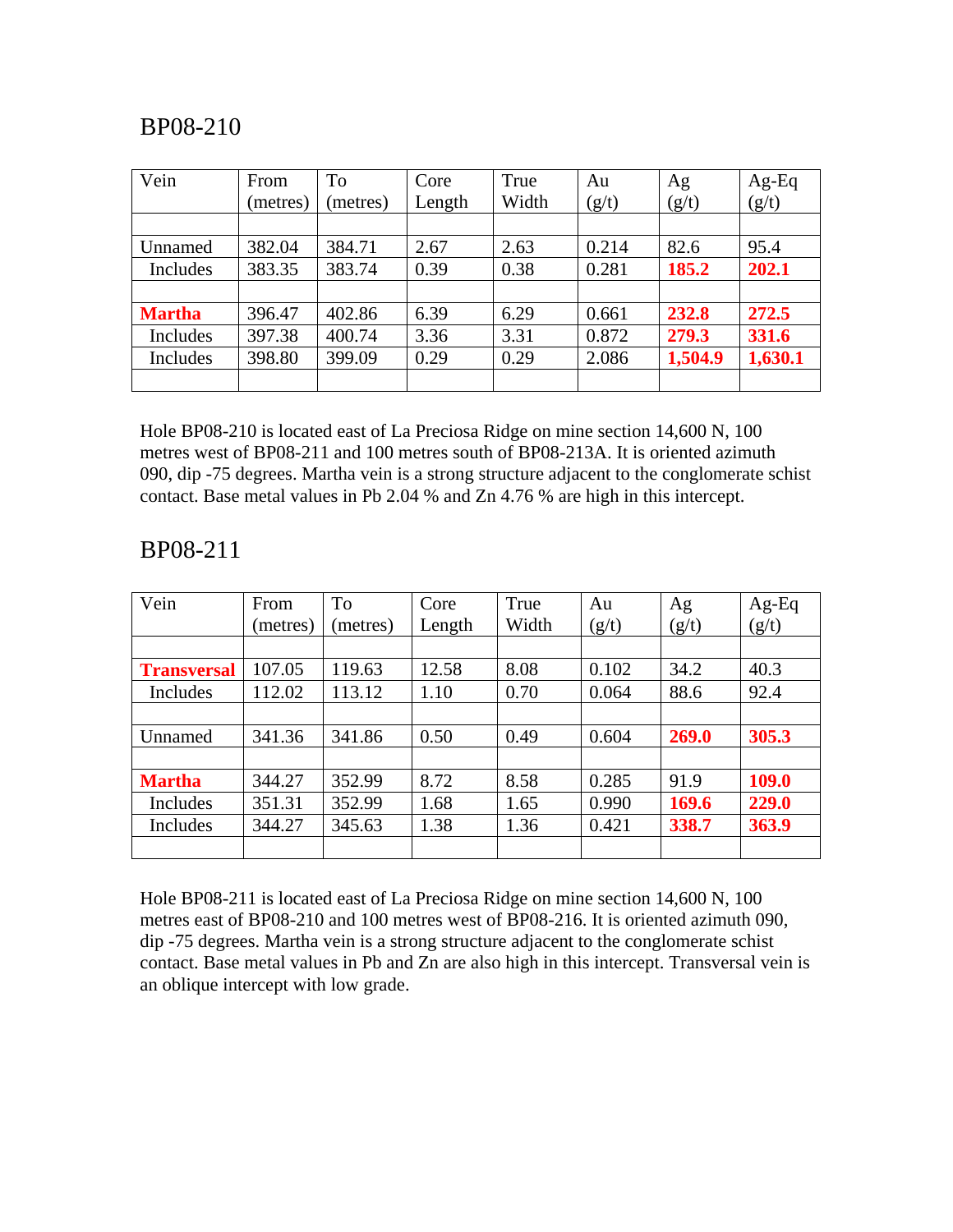# BP08-212A

| Vein          | From     | To       | Core   | True  | Au    | Ag    | $Ag-Eq$ |
|---------------|----------|----------|--------|-------|-------|-------|---------|
|               | (metres) | (metres) | Length | Width | (g/t) | (g/t) | (g/t)   |
|               |          |          |        |       |       |       |         |
| <b>Martha</b> | 286.60   | 295.28   | 8.68   | 8.16  | 0.184 | 247.9 | 258.9   |
| Includes      | 286.60   | 292.43   | 5.83   | 5.48  | 0.235 | 300.5 | 314.6   |
| Includes      | 286.60   | 288.52   | 1.92   | .80   | 0.134 | 520.2 | 528.3   |
|               |          |          |        |       |       |       |         |

Hole BP08-212A is located east of La Preciosa Ridge on mine section 14,700 N, between holes BP08-208 and BP08-220. It is oriented azimuth 090, dip -75 degrees. Martha vein is a strong structure adjacent to the andesite / conglomerate contact.

#### BP08-213A

| Vein          | From     | To       | Core   | True  | Au    | Ag    | $Ag-Eq$ |
|---------------|----------|----------|--------|-------|-------|-------|---------|
|               | (metres) | (metres) | Length | Width | (g/t) | (g/t) | (g/t)   |
|               |          |          |        |       |       |       |         |
| <b>Martha</b> | 359.19   | 372.57   | 13.38  | 13.18 | 0.077 | 87.1  | 91.7    |
| Includes      | 367.92   | 372.57   | 4.65   | 4.58  | 0.142 | 177.8 | 186.3   |
| Includes      | 369.41   | 371.87   | 2.46   | 2.42  | 0.156 | 199.7 | 209.1   |
|               |          |          |        |       |       |       |         |

Hole BP08-213A is located east of La Preciosa Ridge on mine section 14,700 N, between holes BP08-214 and BP08-208. It is oriented azimuth 090, dip -75 degrees. Martha vein is a strong structure adjacent to the conglomerate / schist contact. Lead and zinc are elevated in the Martha vein at 0.35 % and 1.22 % respectively for the 13.18 metre intercept and 0.73 % and 3.02 % respectively for the 4.58 metre intercept.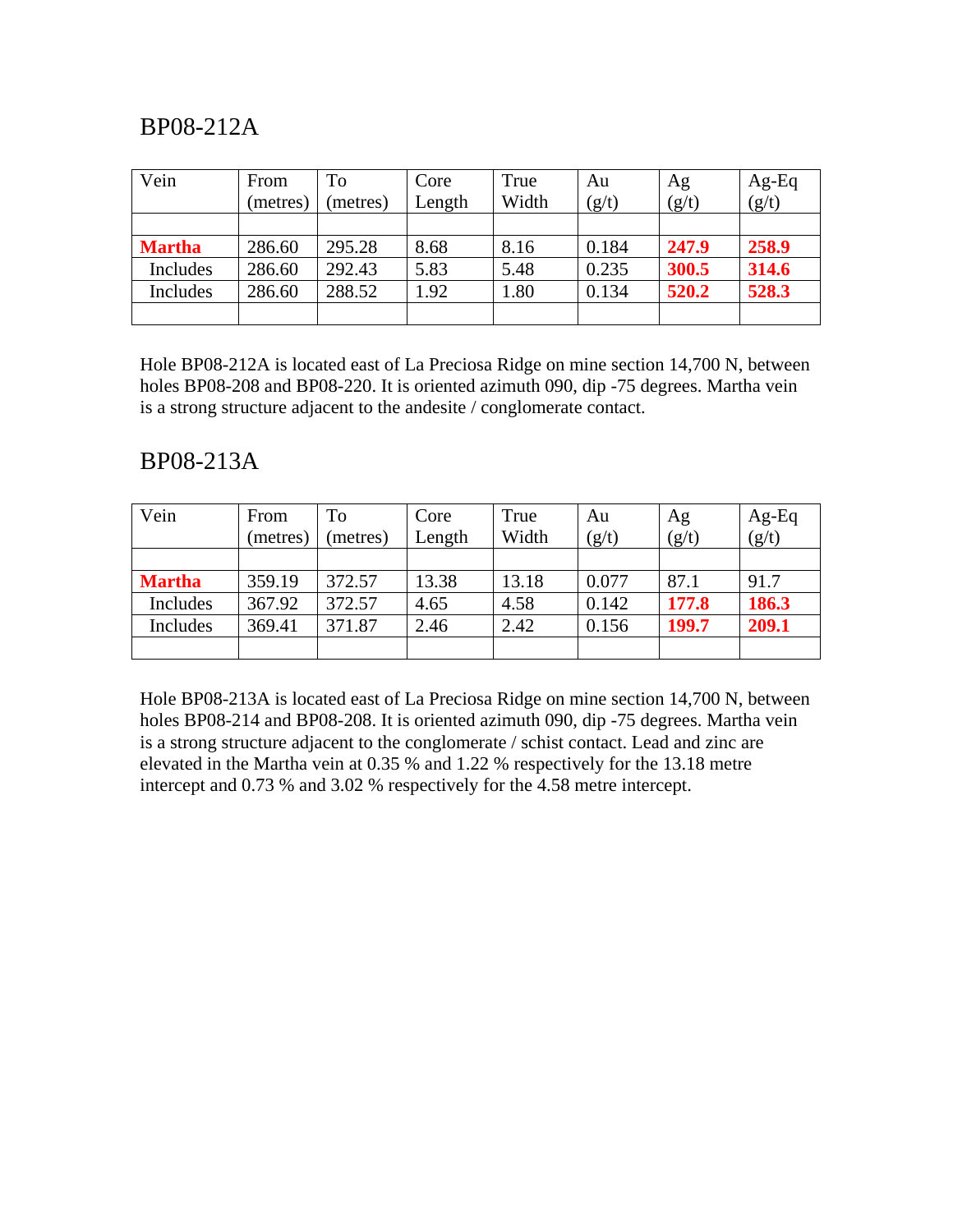| Vein          | From     | To       | Core   | True  | Au    | Ag      | $Ag-Eq$ |
|---------------|----------|----------|--------|-------|-------|---------|---------|
|               | (metres) | (metres) | Length | Width | (g/t) | (g/t)   | (g/t)   |
|               |          |          |        |       |       |         |         |
| Unnamed       | 39.00    | 39.27    | 0.27   | 0.25  | 0.195 | 1,907.0 | 1,918.7 |
|               |          |          |        |       |       |         |         |
| Unnamed       | 147.32   | 149.30   | 1.98   | 1.79  | 0.120 | 134.7   | 141.9   |
| Includes      | 147.32   | 148.47   | 1.15   | 1.04  | 0.195 | 216.2   | 227.9   |
| Includes      | 147.32   | 148.07   | 0.75   | 0.68  | 0.264 | 294.8   | 310.7   |
|               |          |          |        |       |       |         |         |
| Unnamed       | 175.13   | 175.80   | 0.67   | 0.61  | 0.034 | 136.3   | 138.4   |
|               |          |          |        |       |       |         |         |
| Unnamed       | 340.06   | 340.68   | 0.62   | 0.58  | 0.125 | 111.5   | 119.0   |
|               |          |          |        |       |       |         |         |
| Unnamed       | 373.27   | 374.20   | 0.93   | 0.87  | 0.085 | 125.4   | 130.5   |
|               |          |          |        |       |       |         |         |
| Unnamed       | 397.30   | 397.70   | 0.40   | 0.39  | 0.504 | 1,693.7 | 1,723.9 |
|               |          |          |        |       |       |         |         |
| <b>Martha</b> | 424.24   | 426.69   | 2.45   | 2.41  | 0.163 | 42.4    | 52.2    |
| Includes      | 424.24   | 424.73   | 0.49   | 0.48  | 0.408 | 91.4    | 115.9   |
|               |          |          |        |       |       |         |         |

Hole BP08-214 is located east of La Preciosa Ridge on mine section 14,700 N, between holes BP08-213A and BP08-219. It is oriented azimuth 090, dip -75 degrees. Martha vein is elevated in base metals adjacent to the conglomerate / schist contact. Martha vein also grades Pb 0.79 % and Zn 1.90 %.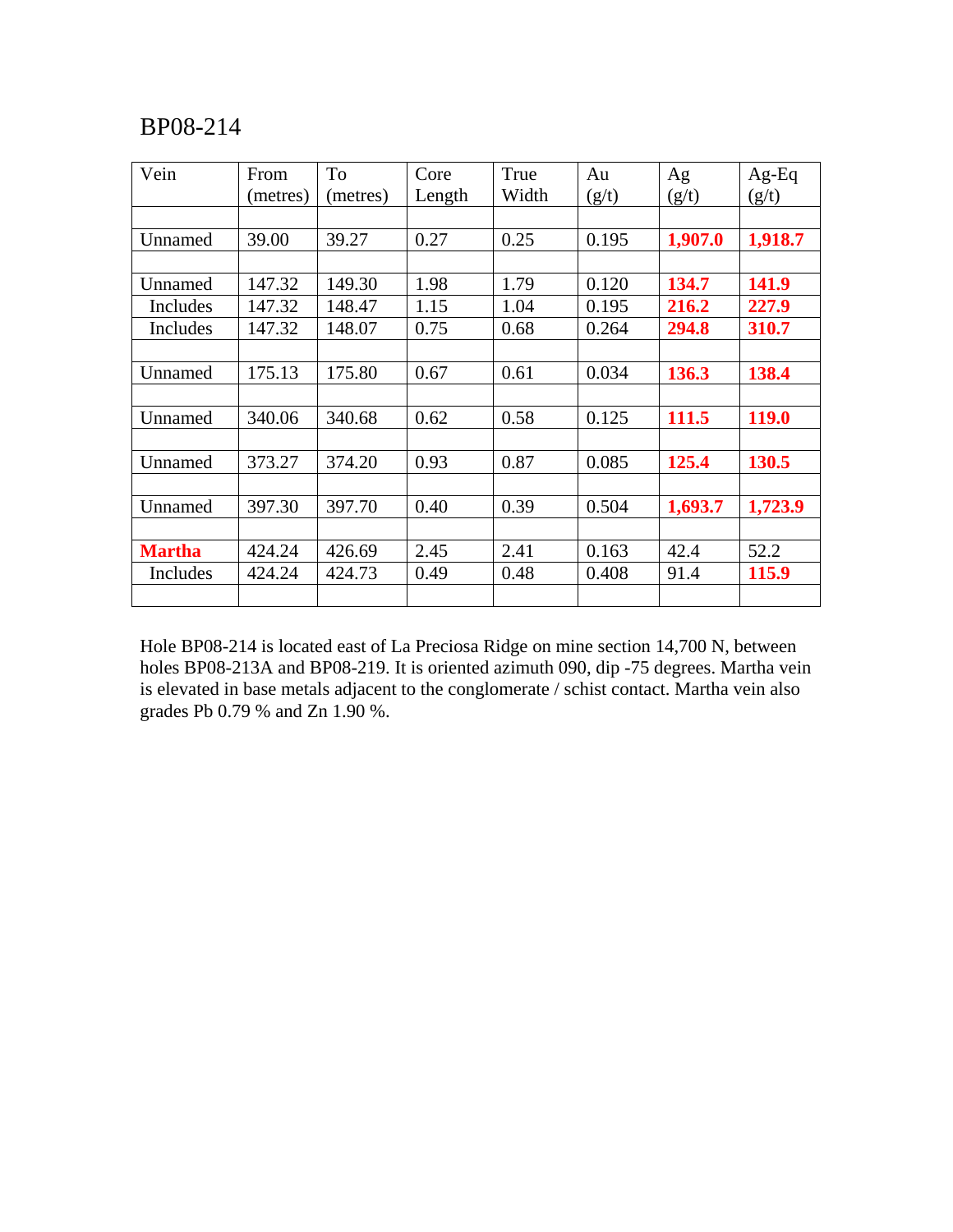| Vein               | From     | To       | Core   | True  | Au    | Ag      | $Ag-Eq$ |
|--------------------|----------|----------|--------|-------|-------|---------|---------|
|                    | (metres) | (metres) | Length | Width | (g/t) | (g/t)   | (g/t)   |
|                    |          |          |        |       |       |         |         |
| Unnamed            | 0.00     | 3.05     | 3.05   | 2.95  | 0.010 | 291.4   | 292.0   |
|                    |          |          |        |       |       |         |         |
| <b>Transversal</b> | 99.18    | 102.58   | 3.40   | 2.40  | 0.098 | 65.3    | 71.2    |
| Includes           | 99.43    | 99.96    | 0.53   | 0.37  | 0.102 | 137.2   | 143.3   |
|                    |          |          |        |       |       |         |         |
| Unnamed            | 108.35   | 109.02   | 0.67   | 0.66  | 0.053 | 226.3   | 229.5   |
|                    |          |          |        |       |       |         |         |
| Unnamed            | 306.57   | 307.12   | 0.55   | 0.55  | 0.080 | 108.3   | 113.1   |
|                    |          |          |        |       |       |         |         |
| <b>Martha</b>      | 398.99   | 404.65   | 6.19   | 6.19  | 0.220 | 127.5   | 140.7   |
| Includes           | 400.69   | 404.65   | 3.96   | 3.96  | 0.273 | 170.6   | 187.0   |
| Includes           | 401.39   | 404.27   | 2.88   | 2.88  | 0.294 | 205.6   | 223.3   |
|                    |          |          |        |       |       |         |         |
| Unnamed            | 411.62   | 411.92   | 0.30   | 0.30  | 0.415 | 2,589.5 | 2,614.4 |
|                    |          |          |        |       |       |         |         |

Hole BP08-215 is located east of La Preciosa Ridge on mine section 14,600 N, between holes BP08-210 and BP08-217. It is oriented azimuth 090, dip -75 degrees. Martha vein is a strong structure in conglomerate. Base metal values are elevated in the Martha intercept at Pb 0.51 % and Zn 1.16 %.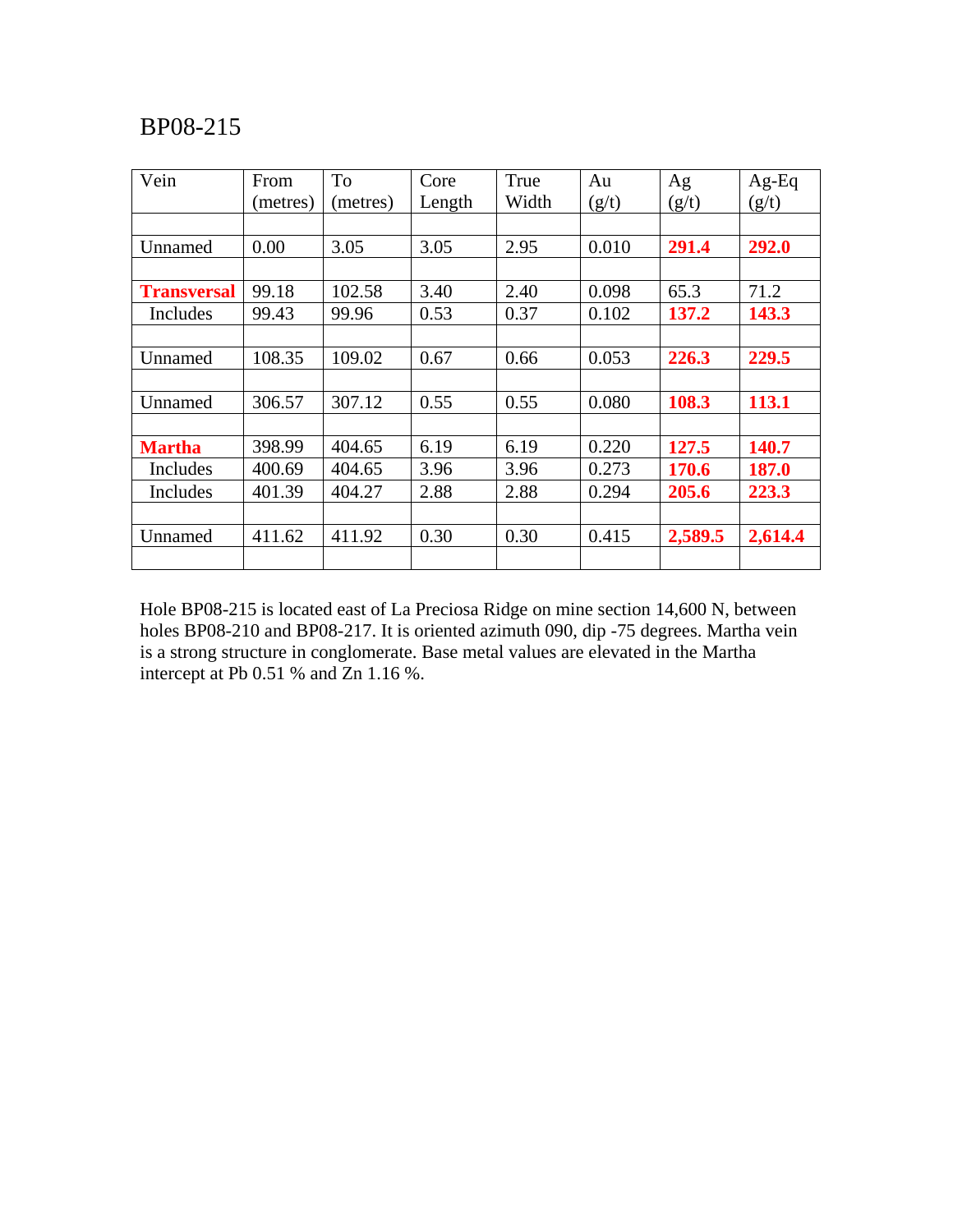| Vein          | From     | To       | Core   | True  | Au    | Ag    | $Ag-Eq$ |
|---------------|----------|----------|--------|-------|-------|-------|---------|
|               | (metres) | (metres) | Length | Width | (g/t) | (g/t) | (g/t)   |
|               |          |          |        |       |       |       |         |
| Unnamed       | 164.07   | 169.25   | 5.18   | 3.97  | 0.013 | 135.4 | 136.2   |
| Includes      | 165.48   | 168.86   | 3.38   | 2.59  | 0.018 | 175.4 | 176.5   |
| Includes      | 168.44   | 168.86   | 0.42   | 0.32  | 0.003 | 592.5 | 592.7   |
|               |          |          |        |       |       |       |         |
| Unnamed       | 228.80   | 229.67   | 0.87   | 0.86  | 0.080 | 70.8  | 75.6    |
| Includes      | 228.80   | 229.02   | 0.22   | 0.22  | 0.032 | 153.1 | 155.0   |
|               |          |          |        |       |       |       |         |
| <b>Martha</b> | 303.64   | 306.65   | 3.01   | 3.01  | 0.258 | 119.1 | 134.6   |
| Includes      | 303.64   | 305.55   | 1.91   | 1.91  | 0.315 | 163.2 | 182.1   |
|               |          |          |        |       |       |       |         |

Hole BP08-216 is located east of La Preciosa Ridge on mine section 14,600 N, between holes BP08-211 and BP08-218. It is oriented azimuth 090, dip -75 degrees. Martha vein is a strong structure at the andesite / conglomerate contact.

#### BP08-217

| Vein          | From<br>(metres) | To<br>(metres) | Core<br>Length | True<br>Width | Au<br>(g/t) | Ag<br>(g/t) | $Ag-Eq$<br>(g/t) |
|---------------|------------------|----------------|----------------|---------------|-------------|-------------|------------------|
|               |                  |                |                |               |             |             |                  |
| Unnamed       | 95.01            | 96.14          | 1.13           | 0.93          | 0.179       | 112.4       | 123.1            |
|               |                  |                |                |               |             |             |                  |
| <b>Martha</b> | 387.84           | 393.71         | 5.87           | 5.52          | 0.446       | 306.0       | 332.7            |
| Includes      | 390.06           | 393.71         | 3.65           | 3.43          | 0.698       | 458.4       | 500.3            |
| Includes      | 390.26           | 390.80         | 0.54           | 0.51          | 0.880       | 1,641.6     | 1,694.4          |
|               |                  |                |                |               |             |             |                  |

Hole BP08-217 is located east of La Preciosa Ridge on mine section 14,600 N, west of hole BP08-215. It is oriented azimuth 000, dip -90 degrees. Martha vein is a strong structure in conglomerate. Base metal values in Pb and Zn are elevated in this intercept at Pb = 2.70 % and Zn = 1.65 %.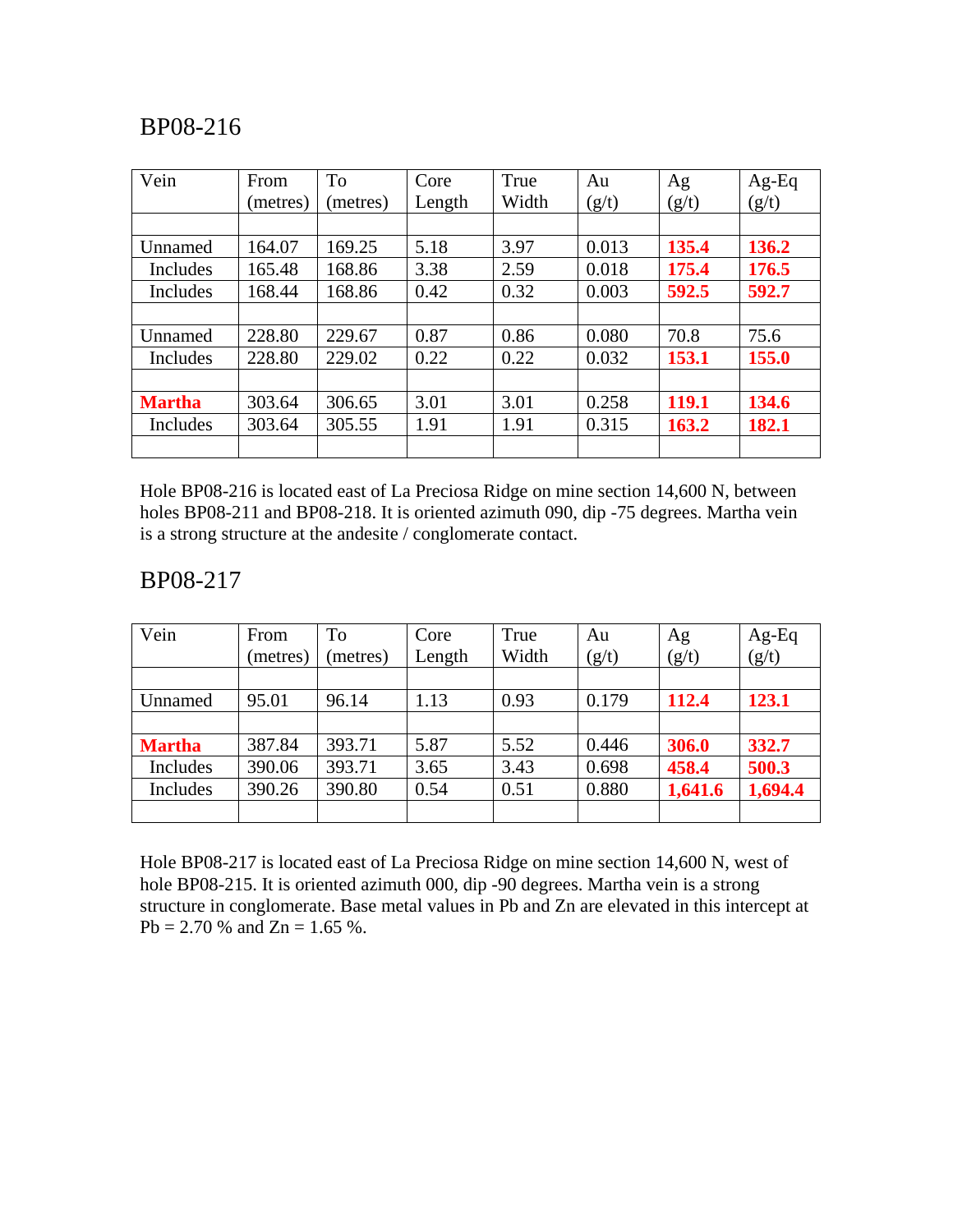| Vein          | From<br>(metres) | To<br>(metres) | Core<br>Length | True<br>Width | Au<br>(g/t) | Ag<br>(g/t) | $Ag-Eq$<br>(g/t) |
|---------------|------------------|----------------|----------------|---------------|-------------|-------------|------------------|
|               |                  |                |                |               |             |             |                  |
| Unnamed       | 264.92           | 266.26         | 1.34           | 1.26          | 0.020       | 109.5       | 110.7            |
|               |                  |                |                |               |             |             |                  |
| <b>Martha</b> | 276.39           | 284.16         | 7.77           | 7.65          | 0.162       | 218.6       | 228.3            |
| Includes      | 280.68           | 283.24         | 2.56           | 2.52          | 0.281       | 431.1       | 448.0            |
| Includes      | 281.36           | 281.93         | 0.57           | 0.56          | 0.250       | 725.6       | 740.6            |
|               |                  |                |                |               |             |             |                  |

Hole BP08-218 is located east of La Preciosa Ridge on mine section 14,600 N, between holes BP08-216 and BP08-227. It is oriented azimuth 090, dip -75 degrees. Martha vein is a strong structure hosted in andesite close to the conglomerate contact. Base metal values in Pb =  $0.51$  % and Zn = 1.25 % are elevated in this intercept.

## BP08-219

| Vein          | From     | To       | Core   | True  | Au    | Ag      | $Ag-Eq$ |
|---------------|----------|----------|--------|-------|-------|---------|---------|
|               | (metres) | (metres) | Length | Width | (g/t) | (g/t)   | (g/t)   |
|               |          |          |        |       |       |         |         |
| Unnamed       | 269.32   | 269.93   | 0.61   | 0.47  | 0.775 | 1,410.9 | 1,457.4 |
|               |          |          |        |       |       |         |         |
| Unnamed       | 328.03   | 330.91   | 2.88   | 2.88  | 0.060 | 109.1   | 112.7   |
| Includes      | 328.03   | 328.45   | 0.42   | 0.42  | 0.398 | 357.3   | 381.2   |
|               |          |          |        |       |       |         |         |
| <b>Martha</b> | 432.07   | 442.46   | 10.39  | 9.76  | 0.097 | 51.6    | 57.4    |
| Includes      | 440.14   | 442.46   | 2.32   | 2.18  | 0.140 | 107.1   | 115.5   |
| Includes      | 442.05   | 442.46   | 0.41   | 0.38  | 0.390 | 330.0   | 335.7   |
|               |          |          |        |       |       |         |         |

Hole BP08-219 is located east of La Preciosa Ridge on mine section 14,700 N, drilled from the same pad as BP08-214, but at a steeper angle. It is oriented azimuth 000, dip -90 degrees. Martha vein is hosted in conglomerate adjacent to the conglomerate / schist contact. Base metals are elevated at Pb 0.34 % and Zn 0.56 %.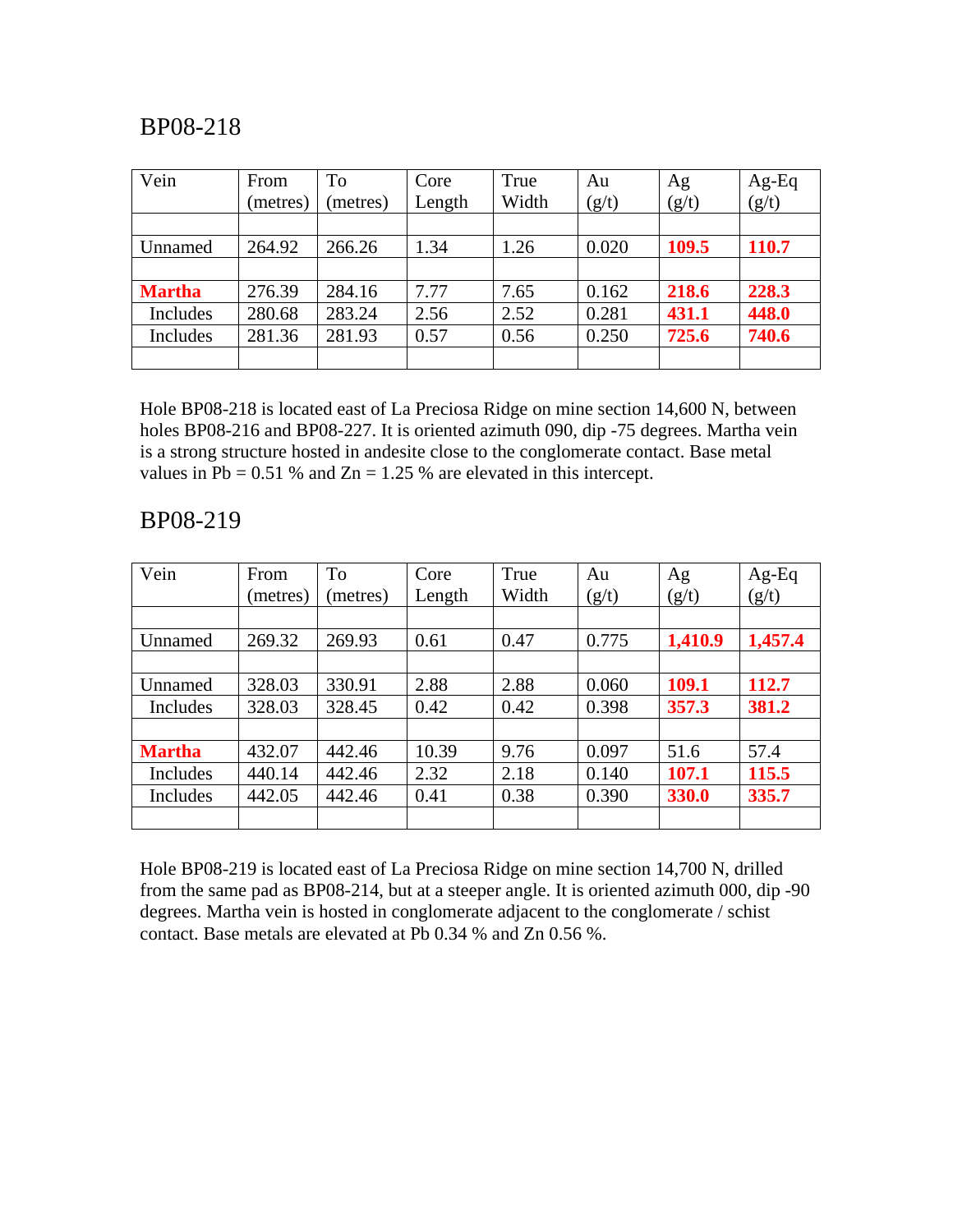| Vein          | From     | To       | Core   | True  | Au    | Ag    | Ag-Eq |
|---------------|----------|----------|--------|-------|-------|-------|-------|
|               | (metres) | (metres) | Length | Width | (g/t) | (g/t) | (g/t) |
|               |          |          |        |       |       |       |       |
| Unnamed       | 213.37   | 214.58   | 1.21   | 0.78  | 0.660 | 127.7 | 167.3 |
|               |          |          |        |       |       |       |       |
| <b>Martha</b> | 257.77   | 266.06   | 8.29   | 8.01  | 0.127 | 103.6 | 111.2 |
| Includes      | 261.16   | 266.06   | 4.90   | 4.73  | 0.186 | 143.2 | 154.4 |
| Includes      | 261.63   | 262.05   | 0.42   | 0.41  | 0.059 | 310.1 | 313.6 |
|               |          |          |        |       |       |       |       |
| Unnamed       | 276.27   | 278.50   | 1.78   | 1.54  | 0.210 | 123.9 | 136.5 |
|               |          |          |        |       |       |       |       |

Hole BP08-220 is located east of La Preciosa Ridge on mine section 14,700 N, between holes BP08-212A and BP08-226. It is oriented azimuth 090, dip -75 degrees. Martha vein is a strong structure adjacent to the andesite / conglomerate contact. Base metals are elevated.

## BP08-221

| Vein          | From<br>(metres) | To<br>(metres) | Core<br>Length | True<br>Width | Au<br>(g/t) | Ag<br>(g/t) | Ag-Eq<br>(g/t) |
|---------------|------------------|----------------|----------------|---------------|-------------|-------------|----------------|
|               |                  |                |                |               |             |             |                |
| Unnamed       | 230.93           | 231.14         | 0.21           | 0.20          | 0.040       | 931.2       | 933.6          |
|               |                  |                |                |               |             |             |                |
| <b>Martha</b> | 327.36           | 329.10         | 1.74           | 1.64          | 0.185       | 46.6        | 57.7           |
| Includes      | 327.64           | 328.06         | 0.42           | 0.39          | 0.600       | 119.6       | 155.6          |
|               |                  |                |                |               |             |             |                |

Hole BP08-221 is located east of La Preciosa Ridge on mine section 14,500 N, 100 metres west of hole BP08-222. It is oriented azimuth 090, dip -75 degrees. Martha vein is a weak structure along the andesite / conglomerate contact.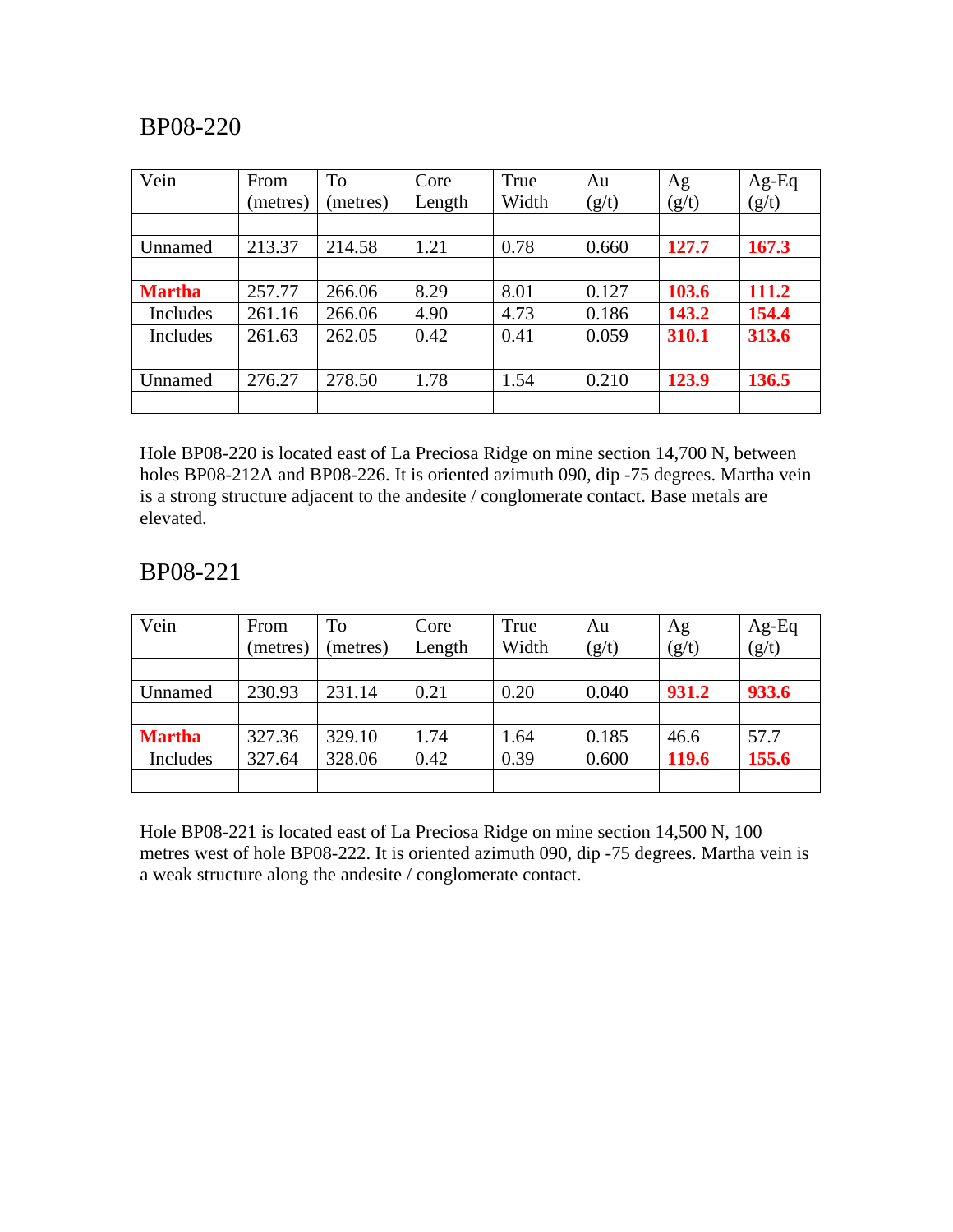| Vein          | From<br>(metres) | To<br>(metres) | Core<br>Length | True<br>Width | Au<br>(g/t) | Ag<br>(g/t) | $Ag-Eq$<br>(g/t) |
|---------------|------------------|----------------|----------------|---------------|-------------|-------------|------------------|
|               |                  |                |                |               |             |             |                  |
| Unnamed       | 199.35           | 199.96         | 0.61           | 0.57          | 0.003       | 234.2       | 234.4            |
|               |                  |                |                |               |             |             |                  |
| <b>Martha</b> | 291.69           | 299.47         | 7.78           | 7.66          | 0.078       | 50.0        | 54.6             |
| Includes      | 297.44           | 299.47         | 2.03           | 2.00          | 0.234       | 109.8       | 123.8            |
| Includes      | 298.32           | 298.91         | 0.59           | 0.58          | 0.380       | 182.6       | 205.4            |
|               |                  |                |                |               |             |             |                  |

Hole BP08-222 is located east of La Preciosa Ridge on mine section 14,500 N, between holes BP08-221 and BP08-228. It is oriented azimuth 090, dip -75 degrees. Martha vein is a strong structure in andesite along the andesite / conglomerate contact. Base metals are low at Pb 0.21 % and Zn 0.06 %.

#### BP08-223

| Vein          | From<br>(metres) | To<br>(metres) | Core<br>Length | True<br>Width | Au<br>(g/t) | Ag<br>(g/t) | $Ag-Eq$<br>(g/t) |
|---------------|------------------|----------------|----------------|---------------|-------------|-------------|------------------|
|               |                  |                |                |               |             |             |                  |
| <b>Martha</b> | 354.94           | 357.29         | 2.43           | 2.27          | 0.889       | 342.3       | 395.7            |
| Includes      | 354.94           | 356.74         | l.88           | .82           | 1.175       | 459.4       | 529.9            |
|               |                  |                |                |               |             |             |                  |

Hole BP08-223 is located east of La Preciosa Ridge on mine section 14,400 N, 100 metres west of hole BP08-224. It is oriented azimuth 090, dip -75 degrees. Martha vein is a strong structure hosted in andesite at the conglomerate contact. Base metal values in Pb 2.40 % and Zn 1.00 % are elevated in this intercept.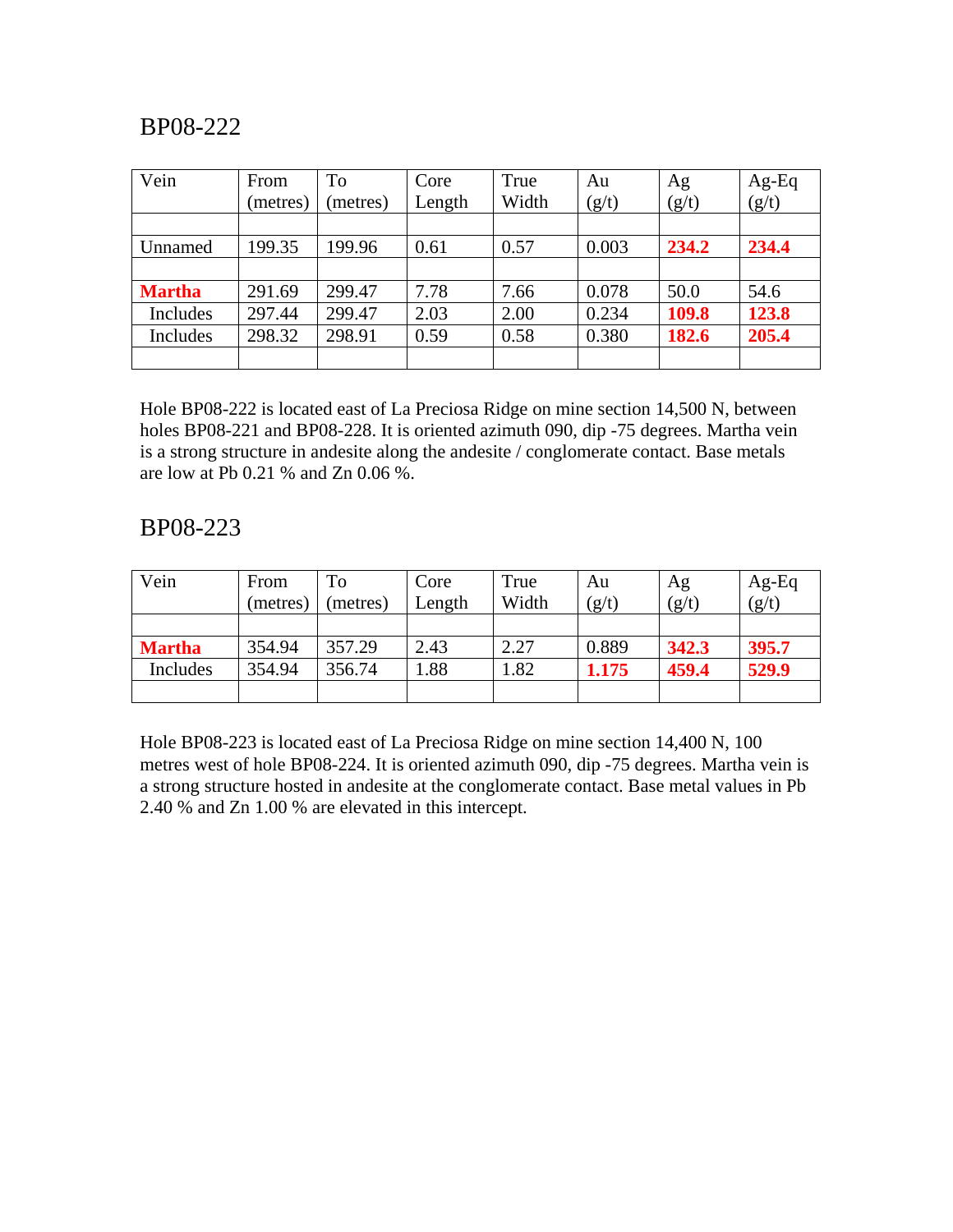| Vein          | From     | To       | Core   | True  | Au    | Ag    | $Ag-Eq$ |
|---------------|----------|----------|--------|-------|-------|-------|---------|
|               | (metres) | (metres) | Length | Width | (g/t) | (g/t) | (g/t)   |
|               |          |          |        |       |       |       |         |
| <b>Martha</b> | 321.84   | 327.36   | 5.52   | 5.52  | 0.241 | 151.4 | 165.9   |
| Includes      | 323.21   | 325.77   | 2.56   | 2.56  | 0.400 | 285.7 | 309.7   |
| Includes      | 323.21   | 324.31   | 1.10   | .10   | 0.525 | 337.3 | 368.8   |
|               |          |          |        |       |       |       |         |

Hole BP08-224 is located east of La Preciosa Ridge on mine section 14,400 N, between hole BP08-223 and BP08-236. It is oriented azimuth 090, dip -75 degrees. Martha vein is a strong structure hosted in andesite at the conglomerate contact. Base metal values in Pb 0.54 % and Zn 0.73 % are elevated in this intercept.

#### BP08-225

| Vein          | From     | To       | Core   | True   | Au    | Ag    | $Ag-Eq$ |
|---------------|----------|----------|--------|--------|-------|-------|---------|
|               | (metres) | (metres) | Length | Width  | (g/t) | (g/t) | (g/t)   |
|               |          |          |        |        |       |       |         |
| Boulders*     | 4.27     | 9.13     | 4.86   | $\ast$ | 0.008 | 102.6 | 103.1   |
| Includes      | 4.27     | 6.03     | 1.76   | $\ast$ | 0.010 | 218.5 | 219.1   |
|               |          |          |        |        |       |       |         |
| Unnamed       | 241.73   | 243.85   | 2.12   | 1.99   | 0.004 | 130.5 | 130.7   |
| Includes      | 241.73   | 242.69   | 0.96   | 0.90   | 0.006 | 209.2 | 209.5   |
|               |          |          |        |        |       |       |         |
| <b>Martha</b> | 392.95   | 395.57   | 2.62   | 2.53   | 0.451 | 308.0 | 335.1   |
| Includes      | 393.30   | 395.27   | 1.97   | 1.90   | 0.561 | 398.7 | 432.3   |
| Includes      | 393.30   | 394.62   | 1.32   | 1.28   | 0.646 | 476.2 | 515.0   |
|               |          |          |        |        |       |       |         |

Hole BP08-225 is located east of La Preciosa Ridge on mine section 14,300 N, at 100 metres west of hole BP08-234. It is oriented azimuth 090, dip -75 degrees. \* At the beginning of the hole are large boulders, through which the drill core sampled, but there is no true width. Deeper is the Martha vein, a strong structure hosted in andesite at the conglomerate contact. Base metal values in Pb 3.16 % and Zn 6.32 % are high in this intercept.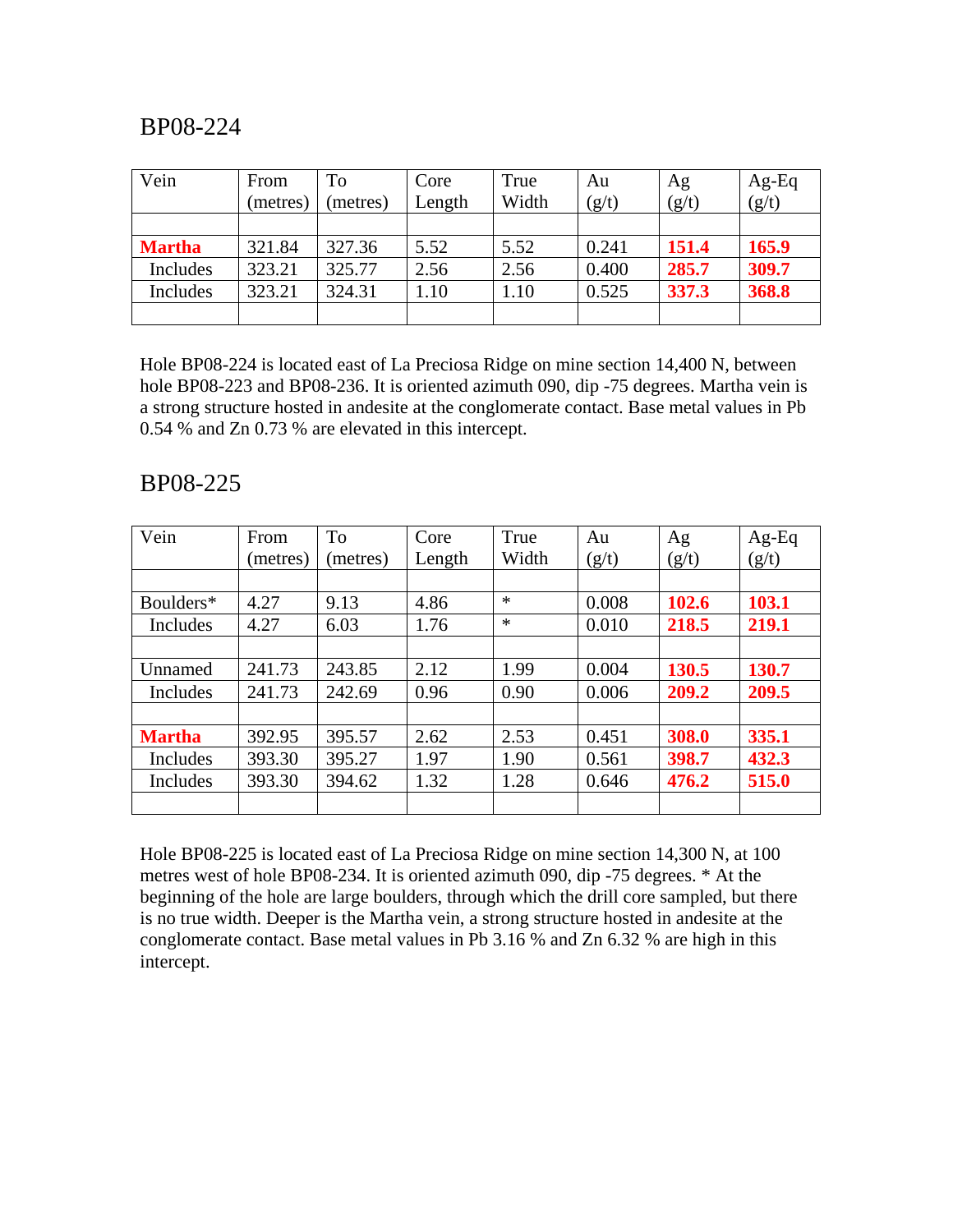| Vein          | From     | To       | Core   | True  | Au    | Ag    | $Ag-Eq$ |
|---------------|----------|----------|--------|-------|-------|-------|---------|
|               | (metres) | (metres) | Length | Width | (g/t) | (g/t) | (g/t)   |
|               |          |          |        |       |       |       |         |
| <b>Martha</b> | 235.14   | 248.92   | 13.78  | 12.95 | 0.047 | 64.8  | 67.6    |
| Includes      | 246.16   | 248.92   | 2.76   | 2.59  | 0.205 | 134.8 | 147.1   |
| Includes      | 247.25   | 248.92   | 1.67   | .57   | 0.317 | 200.8 | 219.9   |
|               |          |          |        |       |       |       |         |

Hole BP08-226 is located east of La Preciosa Ridge on mine section 14,700 N, between holes BP08-220 and BP08-229. It is oriented azimuth 090, dip -75 degrees. Martha vein is a strong structure adjacent to the andesite / conglomerate contact.

#### BP08-227

| Vein          | From     | To       | Core   | True  | Au    | Ag    | $Ag-Eq$ |
|---------------|----------|----------|--------|-------|-------|-------|---------|
|               | (metres) | (metres) | Length | Width | (g/t) | (g/t) | (g/t)   |
|               |          |          |        |       |       |       |         |
| <b>Martha</b> | 255.12   | 258.67   | 3.55   | 3.50  | 0.383 | 92.8  | 115.8   |
| Includes      | 255.12   | 257.06   | 1.94   | 1.91  | 0.470 | 125.1 | 153.3   |
|               |          |          |        |       |       |       |         |

Hole BP08-227 is located east of La Preciosa Ridge on mine section 14,600 N, between holes BP08-218 and BP08-231. It is oriented azimuth 090, dip -75 degrees. Martha vein is a structure hosted in andesite close to the conglomerate contact.

#### BP08-228

| Vein          | From     | To       | Core   | True  | Au    | Ag      | $Ag-Eq$ |
|---------------|----------|----------|--------|-------|-------|---------|---------|
|               | (metres) | (metres) | Length | Width | (g/t) | (g/t)   | (g/t)   |
|               |          |          |        |       |       |         |         |
| <b>Martha</b> | 256.79   | 283.34   | 26.55  | 26.15 | 0.111 | 95.7    | 102.4   |
| Includes      | 277.40   | 283.34   | 5.94   | 5.85  | 0.457 | 199.8   | 227.3   |
| Includes      | 278.78   | 279.40   | 0.62   | 0.61  | 1.175 | 1,140.5 | 1,211.0 |
|               |          |          |        |       |       |         |         |

Hole BP08-228 is located east of La Preciosa Ridge on mine section 14,500 N, between holes BP08-222 and BP08-230. It is oriented azimuth 090, dip -75 degrees. Martha vein is a strong structure hosted in andesite and conglomerate along the contact.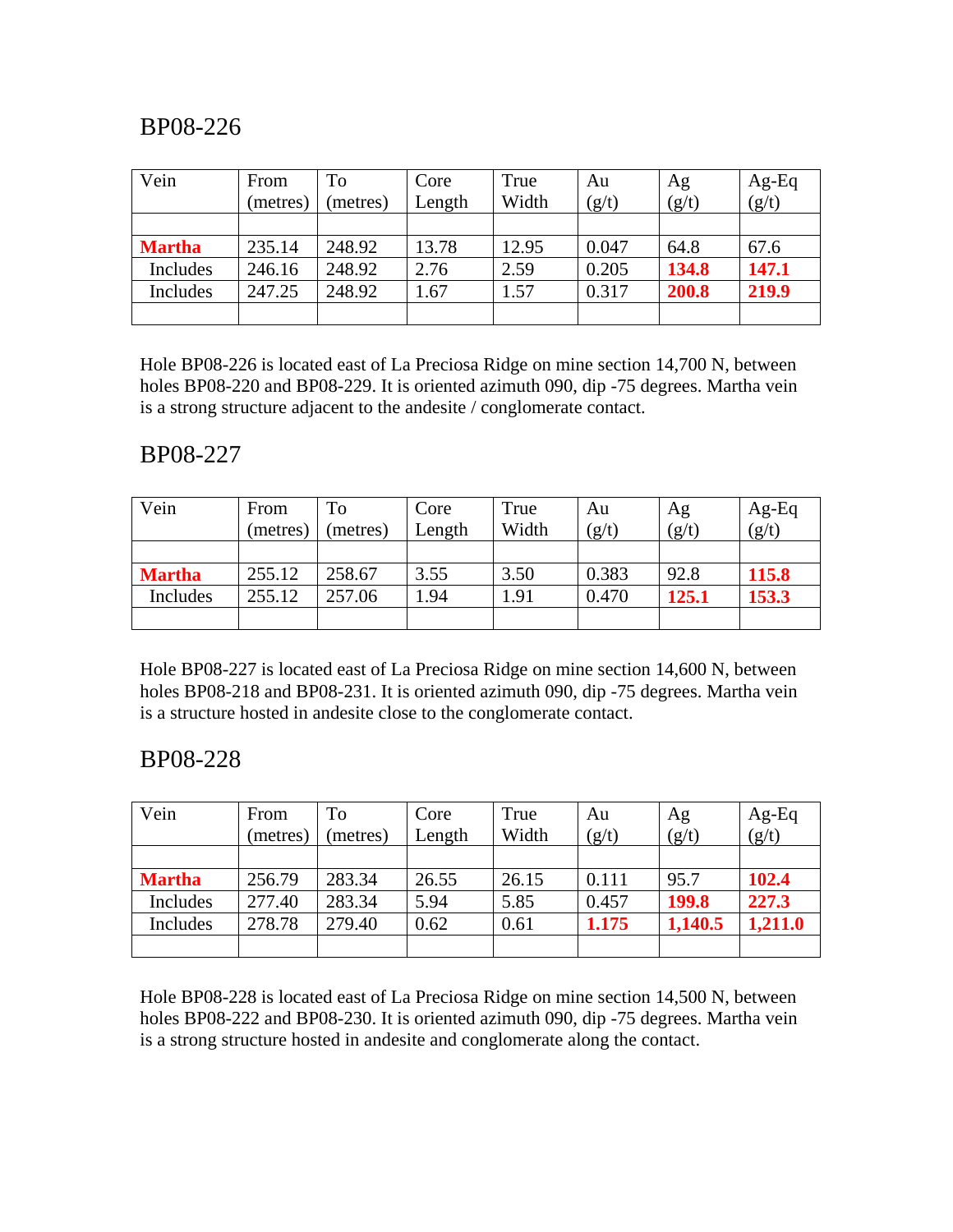| Vein          | From     | To       | Core   | True  | Au    | Ag    | $Ag-Eq$ |
|---------------|----------|----------|--------|-------|-------|-------|---------|
|               | (metres) | (metres) | Length | Width | (g/t) | (g/t) | (g/t)   |
|               |          |          |        |       |       |       |         |
| <b>Martha</b> | 198.82   | 202.60   | 3.78   | 3.72  | 0.139 | 85.1  | 93.4    |
| Includes      | 199.97   | 202.60   | 2.63   | 2.59  | 0.154 | 111.0 | 120.2   |
| Includes      | 200.57   | 202.14   | 1.57   | 1.55  | 0.208 | 143.2 | 155.7   |
|               |          |          |        |       |       |       |         |

Hole BP08-229 is located east of La Preciosa Ridge on mine section 14,700 N, between holes BP08-226 and BP08-233. It is oriented azimuth 090, dip -75 degrees. Martha vein is a strong structure within the conglomerate near the andesite contact.

#### BP08-230

| Vein          | From     | To       | Core   | True  | Au    | Ag    | $Ag-Eq$ |
|---------------|----------|----------|--------|-------|-------|-------|---------|
|               | (metres) | (metres) | Length | Width | (g/t) | (g/t) | (g/t)   |
|               |          |          |        |       |       |       |         |
| <b>Martha</b> | 211.13   | 219.08   | 7.95   | 7.83  | 0.092 | 7.4   | 12.9    |
| Includes      | 214.58   | 215.13   | 0.55   | 0.54  | 0.484 | 27.1  | 56.1    |
|               |          |          |        |       |       |       |         |

Hole BP08-230 is located east of La Preciosa Ridge on mine section 14,500 N, between holes BP08-228 and BP08-245. It is oriented azimuth 090, dip -75 degrees. Martha vein is an unusually leached out, low core recovery portion of the vein structure at the conglomerate / andesite contact.

## BP08-231

| Vein          | From     | To       | Core   | True  | Au    | Ag    | $Ag-Eq$ |
|---------------|----------|----------|--------|-------|-------|-------|---------|
|               | (metres) | (metres) | Length | Width | (g/t) | (g/t) | (g/t)   |
|               |          |          |        |       |       |       |         |
| <b>Martha</b> | 186.14   | 199.47   | 13.33  | 12.88 | 0.064 | 21.2  | 25.0    |
| Includes      | 197.51   | 199.47   | 1.96   | .89   | 0.383 | 13.8  | 36.8    |
|               |          |          |        |       |       |       |         |

Hole BP08-231 is located east of La Preciosa Ridge on mine section 14,600 N, between holes BP08-227 and BP08-235. It is oriented azimuth 090, dip -75 degrees. The Martha structure is a broad zone of stringers and veinlets hosted in andesite close to the conglomerate contact.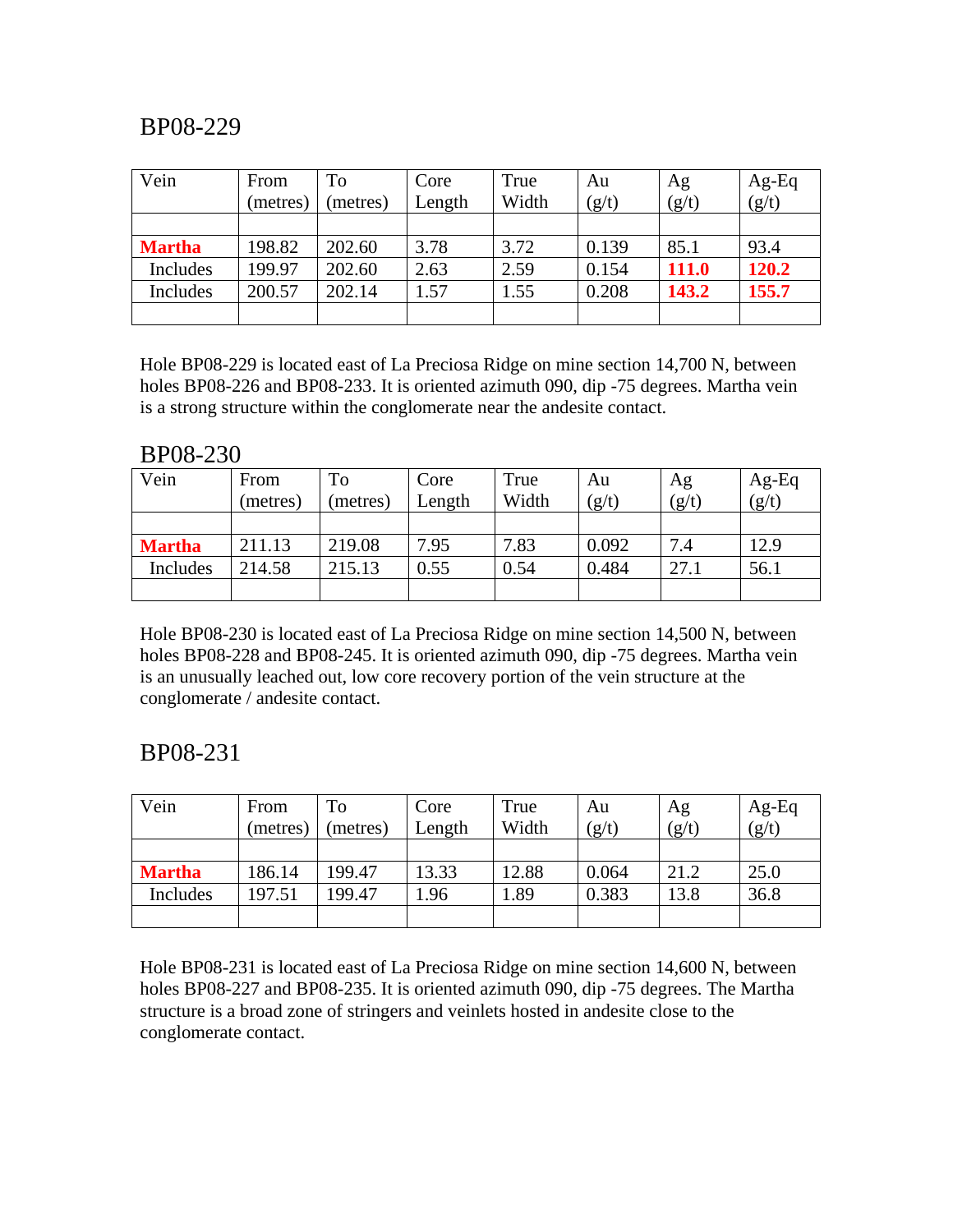| Vein          | From     | To       | Core   | True  | Au    | Ag    | $Ag-Eq$ |
|---------------|----------|----------|--------|-------|-------|-------|---------|
|               | (metres) | (metres) | Length | Width | (g/t) | (g/t) | (g/t)   |
|               |          |          |        |       |       |       |         |
| <b>Martha</b> | 417.94   | 419.42   | 1.48   | 1.46  | 0.168 | 79.9  | 89.9    |
| Includes      | 417.94   | 418.38   | 0.44   | 0.43  | 0.332 | 179.2 | 199.1   |
|               |          |          |        |       |       |       |         |

Hole BP08-232 is located east of La Preciosa Ridge on mine section 14,200 N, between holes BP08-301 and BP08-237. It is oriented azimuth 090, dip -75 degrees. The Martha vein structure is hosted in conglomerate near the andesite contact. Base metals are elevated at Pb 1.62 % and Zn 1.38 %.

## BP08-233

| Vein          | From     | To       | Core   | True  | Au    | Ag    | $Ag-Eq$ |
|---------------|----------|----------|--------|-------|-------|-------|---------|
|               | (metres) | (metres) | Length | Width | (g/t) | (g/t) | (g/t)   |
|               |          |          |        |       |       |       |         |
| <b>Martha</b> | 153.02   | 157.31   | 4.29   | 4.03  | 0.057 | 53.0  | 56.4    |
| Includes      | 153.37   | 154.23   | 0.86   | 0.81  | 0.115 | 99.4  | 106.3   |
|               |          |          |        |       |       |       |         |

Hole BP08-233 is located east of La Preciosa Ridge on mine section 14,700 N, between holes BP08-229 and BP08-278. It is oriented azimuth 090, dip -75 degrees. Martha vein is a structure along the andesite / conglomerate contact.

## BP08-240

| Vein          | From<br>(metres) | To<br>(metres) | Core<br>Length | True<br>Width | Au<br>(g/t) | Ag<br>(g/t) | Ag-Eq<br>(g/t) |
|---------------|------------------|----------------|----------------|---------------|-------------|-------------|----------------|
|               |                  |                |                |               |             |             |                |
| Unnamed       | 239.88           | 240.68         | 0.80           | 0.69          | 0.045       | 266.5       | 269.2          |
|               |                  |                |                |               |             |             |                |
| <b>Martha</b> | 256.52           | 262.17         | 5.65           | 5.56          | 0.020       | 18.3        | 19.5           |
| Includes      | 259.66           | 261.43         | 1.77           | 1.74          | 0.026       | 34.0        | 35.6           |
|               |                  |                |                |               |             |             |                |

Hole BP08-240 is located east of La Preciosa Ridge on mine section 14,400 N, between hole BP08-244 and BP08-247. It is oriented azimuth 090, dip -70 degrees. Martha vein is a strong structure hosted at the andesite / conglomerate contact.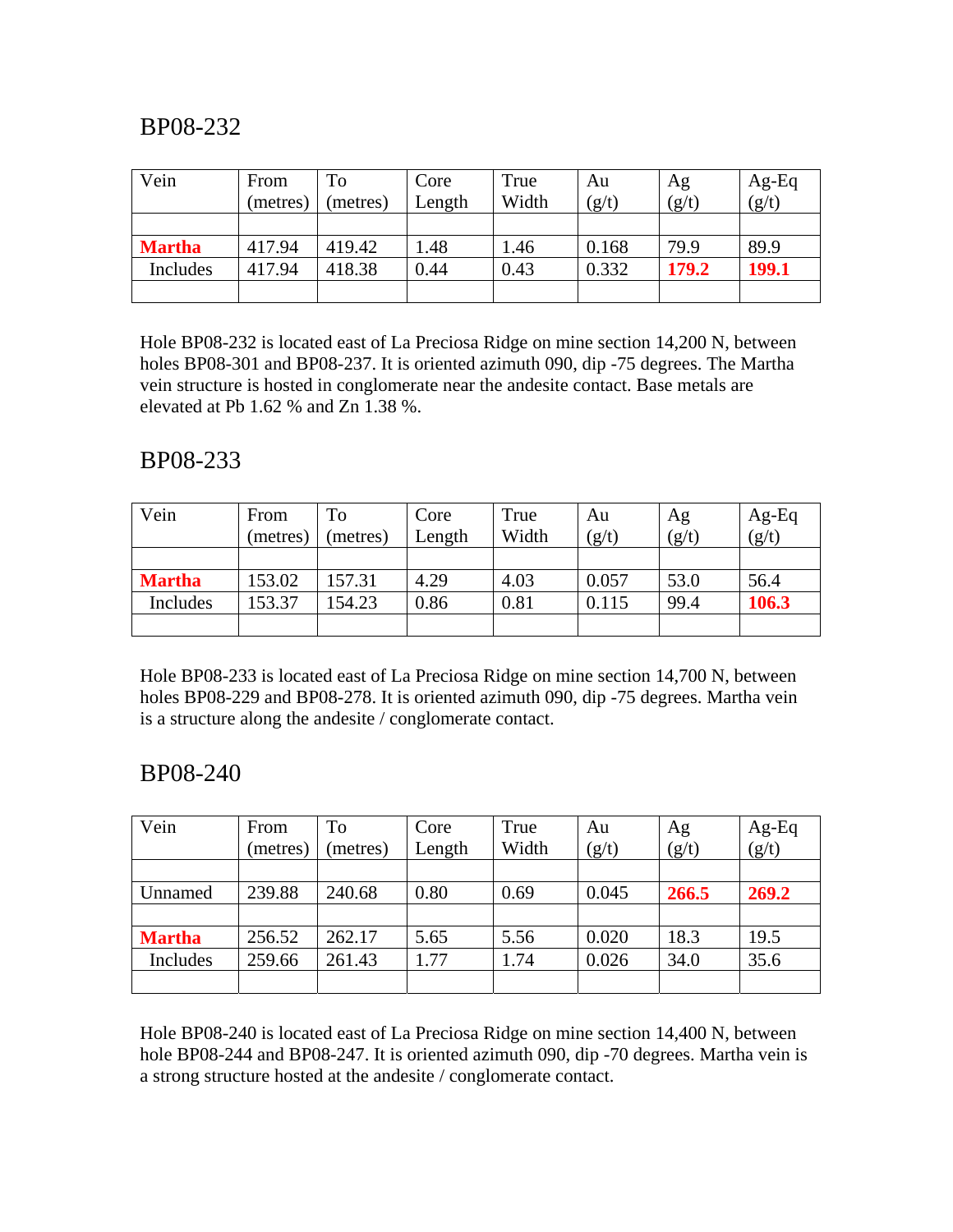| Vein          | From<br>(metres) | To<br>(metres) | Core<br>Length | True<br>Width | Au<br>(g/t) | Ag<br>(g/t) | $Ag-Eq$<br>(g/t) |
|---------------|------------------|----------------|----------------|---------------|-------------|-------------|------------------|
|               |                  |                |                |               |             |             |                  |
| <b>Martha</b> | 281.46           | 286.16         | 4.70           | 4.63          | 0.040       | 156.7       | 159.1            |
| Includes      | 281.46           | 284.23         | 2.77           | 2.73          | 0.032       | 253.0       | 254.9            |
| Includes      | 281.46           | 283.25         | 1.79           | 1.76          | 0.030       | 389.1       | 390.8            |
|               |                  |                |                |               |             |             |                  |

Hole BP08-242 is located east of La Preciosa Ridge on mine section 14,300 N, between BP08-238 and BP08-248. It is oriented azimuth 090, dip -75 degrees. The Martha vein is a structure at the andesite / conglomerate contact.

#### BP08-243

| Vein          | From     | To       | Core   | True  | Au    | Ag    | Ag-Eq |
|---------------|----------|----------|--------|-------|-------|-------|-------|
|               | (metres) | (metres) | Length | Width | (g/t) | (g/t) | (g/t) |
|               |          |          |        |       |       |       |       |
| <b>Martha</b> | 311.85   | 314.33   | 2.48   | 2.44  | 0.209 | 127.6 | 140.1 |
| Includes      | 311.85   | 313.73   | 1.88   | 1.85  | 0.217 | 145.2 | 158.3 |
| Includes      | 312.55   | 313.73   | 1.18   | 1.16  | 0.244 | 192.5 | 207.2 |
|               |          |          |        |       |       |       |       |
| Unnamed       | 351.49   | 356.25   | 4.76   | 4.69  | 0.079 | 76.6  | 81.4  |
| Includes      | 351.49   | 351.93   | 0.44   | 0.43  | 0.168 | 128.9 | 139.0 |
|               |          |          |        |       |       |       |       |

Hole BP08-243 is located east of La Preciosa Ridge on mine section 14,200 N, between BP08-239 and BP08-249. It is oriented azimuth 090, dip -75 degrees. The Martha vein is a structure in conglomerate at the andesite contact. Base metal values are low at Pb 0.03 % and Zn 0.02 %.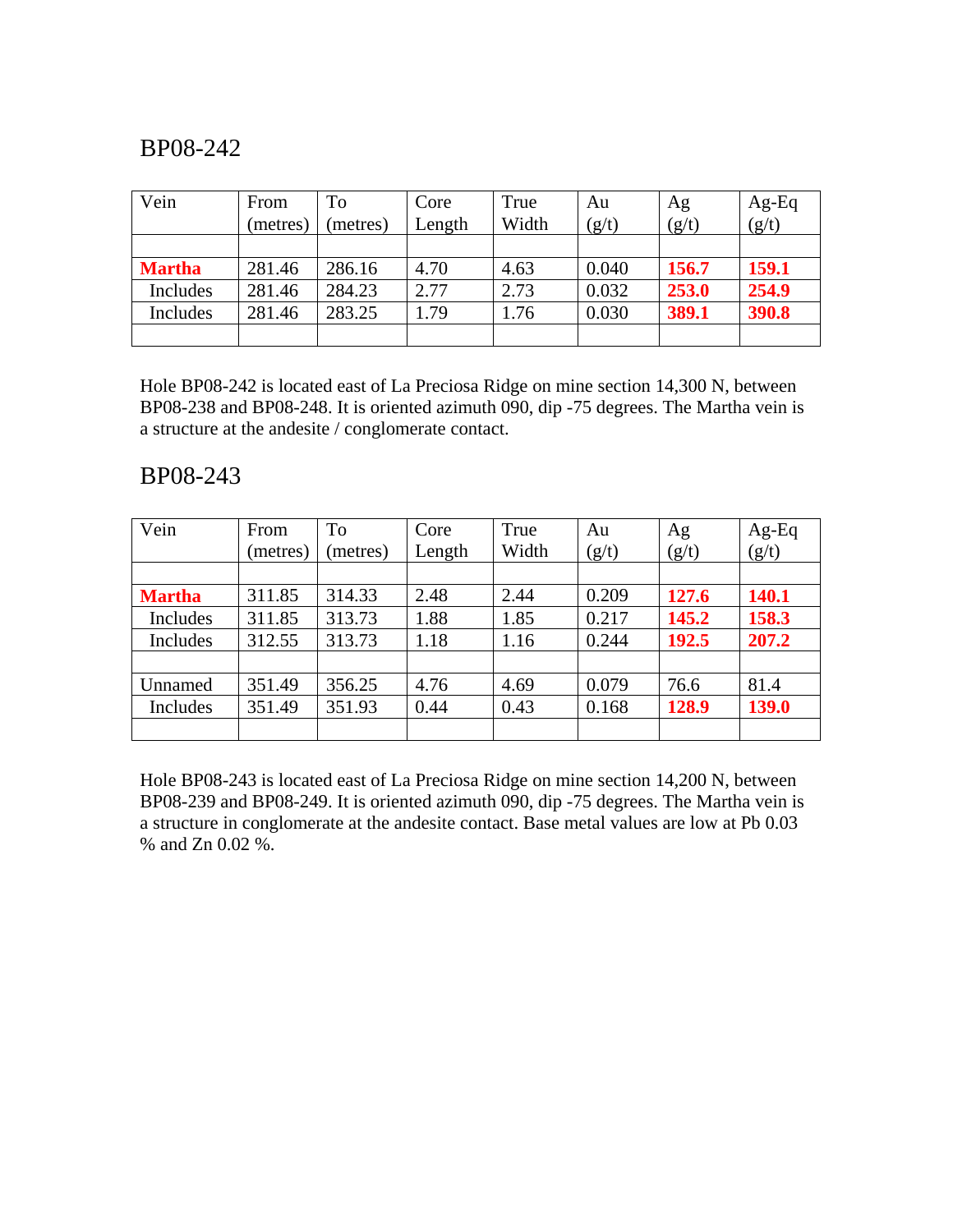| Vein          | From     | To       | Core   | True  | Au    | Ag           | Ag-Eq |
|---------------|----------|----------|--------|-------|-------|--------------|-------|
|               | (metres) | (metres) | Length | Width | (g/t) | (g/t)        | (g/t) |
|               |          |          |        |       |       |              |       |
| Unnamed       | 226.74   | 228.75   | 2.01   | 1.01  | 0.014 | <b>110.0</b> | 110.8 |
| Includes      | 227.39   | 228.45   | 1.06   | 0.53  | 0.010 | 154.5        | 155.1 |
|               |          |          |        |       |       |              |       |
| <b>Martha</b> | 273.53   | 276.21   | 2.68   | 2.64  | 0.668 | 171.2        | 211.2 |
| Includes      | 274.70   | 276.21   | 1.51   | 1.49  | 1.112 | 277.1        | 343.8 |
| Includes      | 274.96   | 275.39   | 0.43   | 0.42  | 2.176 | 420.1        | 550.7 |
|               |          |          |        |       |       |              |       |

Hole BP08-244 is located east of La Preciosa Ridge on mine section 14,400 N, between hole BP08-224 and BP08-240. It is oriented azimuth 000, dip -90 degrees. Martha vein is a strong structure hosted in andesite at the conglomerate contact. Base metal values are Pb 0.30 % and Zn 0.38 %.

#### BP08-245

Hole BP08-245 is located east of La Preciosa Ridge on mine section 14,500 N, between hole BP08-230 and BP08-273. It is oriented azimuth 090, dip -45 degrees.

No significant mineralized intercepts were encountered in hole BP08-245.

#### BP08-247

Hole BP08-247 is located east of La Preciosa Ridge on mine section 14,400 N, between hole BP08-240 and BP08-267. It is oriented azimuth 090, dip -75 degrees.

No significant mineralized intercepts were encountered in hole BP08-247. Where Martha vein should be located is a zone of very poor core recovery at the andesite / conglomerate contact.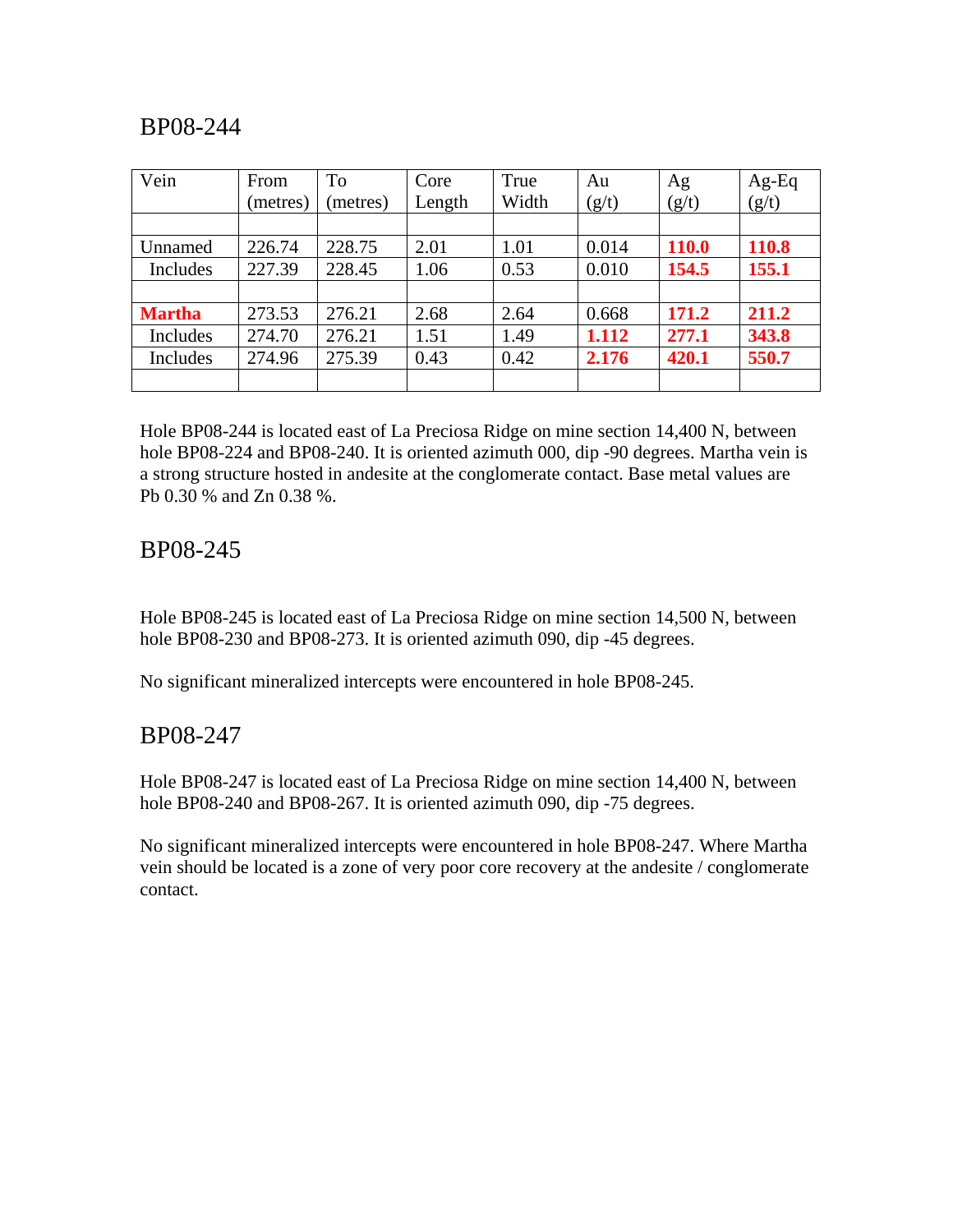| Vein          | From     | To       | Core   | True  | Au    | Ag    | $Ag-Eq$ |
|---------------|----------|----------|--------|-------|-------|-------|---------|
|               | (metres) | (metres) | Length | Width | (g/t) | (g/t) | (g/t)   |
|               |          |          |        |       |       |       |         |
| <b>Martha</b> | 364.55   | 367.17   | 2.62   | 2.58  | 0.185 | 353.3 | 364.4   |
| Includes      | 365.41   | 366.61   | 1.20   | .18   | 0.313 | 703.4 | 722.2   |
| Includes      | 366.12   | 366.35   | 0.23   | 0.23  | 0.631 | 809.2 | 847.1   |
|               |          |          |        |       |       |       |         |

Hole BP08-253 is located east of La Preciosa Ridge on mine section 14,100 N, between holes BP08-241 and BP08-252. It is oriented azimuth 090, dip -75 degrees. Martha vein is a strong structure at the andesite / conglomerate contact. Base metals are elevated in Martha vein at Pb 0.50 % and Zn 0.71 %.

#### BP08-267

| Vein          | From     | To       | Core   | True  | Au    | Ag    | $Ag-Eq$ |
|---------------|----------|----------|--------|-------|-------|-------|---------|
|               | (metres) | (metres) | Length | Width | (g/t) | (g/t) | (g/t)   |
|               |          |          |        |       |       |       |         |
| Unnamed       | 27.88    | 28.51    | 0.63   | 0.59  | 0.003 | 164.7 | 164.9   |
|               |          |          |        |       |       |       |         |
| <b>Martha</b> | 163.07   | 165.95   | 2.88   | 2.87  | 0.200 | 77.9  | 89.8    |
| Includes      | 163.07   | 165.32   | 2.25   | 2.24  | 0.198 | 90.1  | 102.0   |
| Includes      | 164.64   | 165.32   | 0.68   | 0.68  | 0.505 | 187.1 | 217.4   |
|               |          |          |        |       |       |       |         |
| Unnamed       | 182.33   | 183.47   | 1.14   | 1.12  | 0.064 | 218.2 | 222.1   |
| Includes      | 182.33   | 182.98   | 0.65   | 0.64  | 0.102 | 334.4 | 340.7   |
|               |          |          |        |       |       |       |         |

Hole BP08-267 is located east of La Preciosa Ridge on mine section 14,400 N, between holes BP08-247 and BP08-269. It is oriented azimuth 090, dip -75 degrees. Martha vein is a structure hosted at the andesite / conglomerate contact.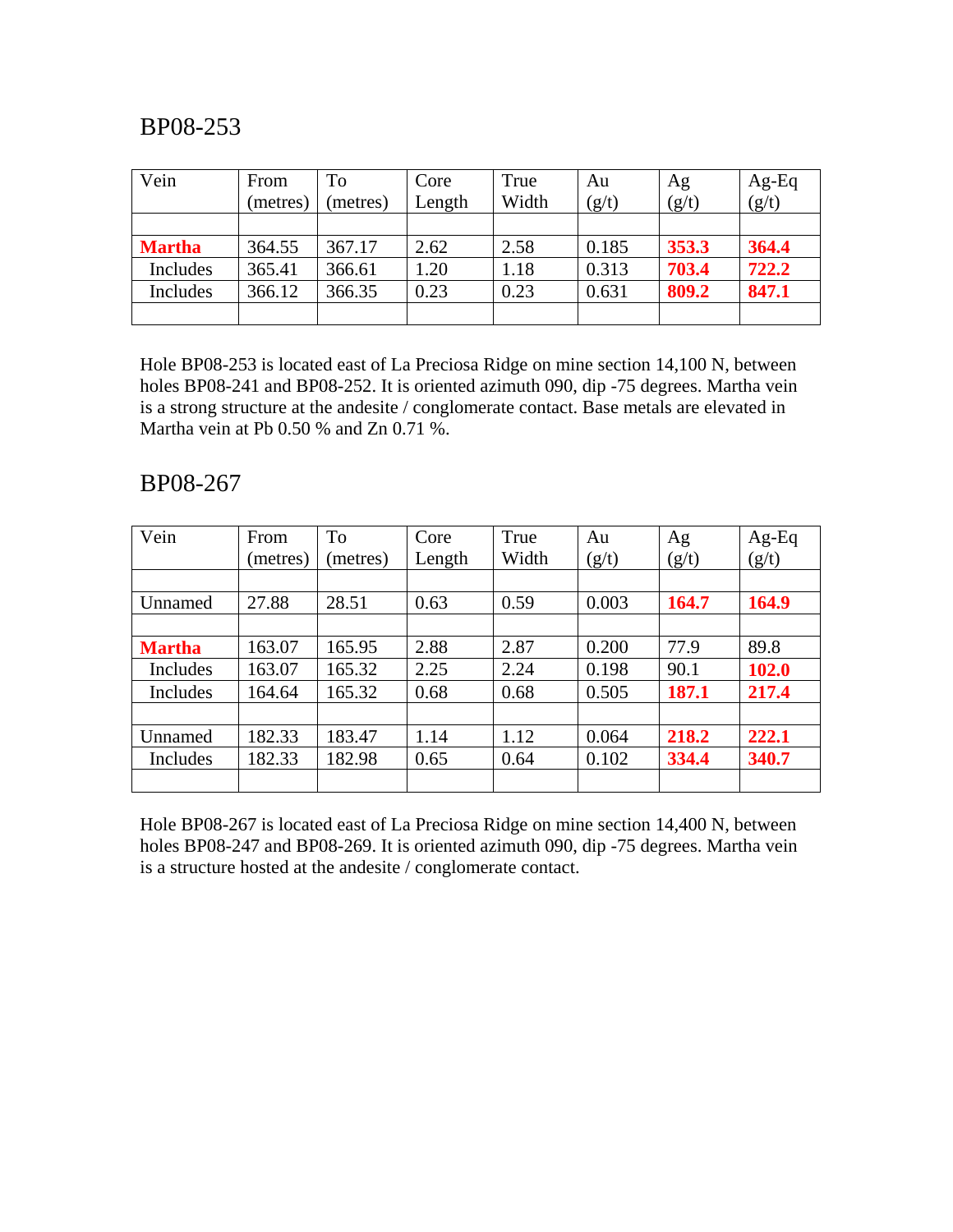| Vein          | From     | To       | Core   | True  | Au    | Ag    | $Ag-Eq$ |
|---------------|----------|----------|--------|-------|-------|-------|---------|
|               | (metres) | (metres) | Length | Width | (g/t) | (g/t) | (g/t)   |
|               |          |          |        |       |       |       |         |
| <b>Martha</b> | 136.65   | 139.67   | 3.02   | 3.01  | 0.181 | 139.9 | 150.8   |
| Includes      | 136.65   | 138.82   | 2.17   | 2.16  | 0.238 | 184.2 | 198.5   |
| Includes      | 136.65   | 137.76   | 1.11   | 1.11  | 0.330 | 271.2 | 291.0   |
|               |          |          |        |       |       |       |         |

Hole BP08-269 is located east of La Preciosa Ridge on mine section 14,400 N, between holes BP08-267 and BP08-304. It is oriented azimuth 090, dip -75 degrees. Martha vein is a strong structure hosted at the andesite / conglomerate contact.

### BP08-270

| Vein          | From     | To       | Core   | True  | Au    | Ag    | $Ag-Eq$ |
|---------------|----------|----------|--------|-------|-------|-------|---------|
|               | (metres) | (metres) | Length | Width | (g/t) | (g/t) | (g/t)   |
|               |          |          |        |       |       |       |         |
| <b>Martha</b> | 254.81   | 266.01   | 11.20  | 11.03 | 0.716 | 302.0 | 345.0   |
| Includes      | 254.81   | 262.92   | 8.11   | 7.99  | 0.939 | 391.1 | 447.5   |
| Includes      | 259.07   | 262.92   | 3.58   | 3.53  | 1.906 | 713.2 | 827.5   |
|               |          |          |        |       |       |       |         |

Hole BP08-270 is located east of La Preciosa Ridge on mine section 14,000 N, 100 metres east of BP08-263. It is oriented azimuth 090, dip -75 degrees. Martha vein is a strong structure hosted in andesite at the conglomerate contact. Base meals are elevated in Martha vein at Pb 1.80 % and Zn 0.68 %.

#### BP08-272

| Vein          | From     | To       | Core   | True  | Au    | Ag    | $Ag-Eq$ |
|---------------|----------|----------|--------|-------|-------|-------|---------|
|               | (metres) | (metres) | Length | Width | (g/t) | (g/t) | (g/t)   |
|               |          |          |        |       |       |       |         |
| <b>Martha</b> | 107.15   | 115.73   | 8.58   | 8.29  | 0.080 | 48.8  | 53.6    |
| Includes      | 108.43   | 111.31   | 2.88   | 2.78  | 0.181 | 106.5 | 117.4   |
| Includes      | 108.43   | 110.05   | 1.62   | 1.56  | 0.244 | 152.6 | 167.2   |
|               |          |          |        |       |       |       |         |

Hole BP08-272 is located east of La Preciosa Ridge on mine section 14,500 N, between hole BP08-273 and BP08-312. It is oriented azimuth 090, dip -75 degrees. Martha vein is a moderately strong structure at the andesite / conglomerate contact.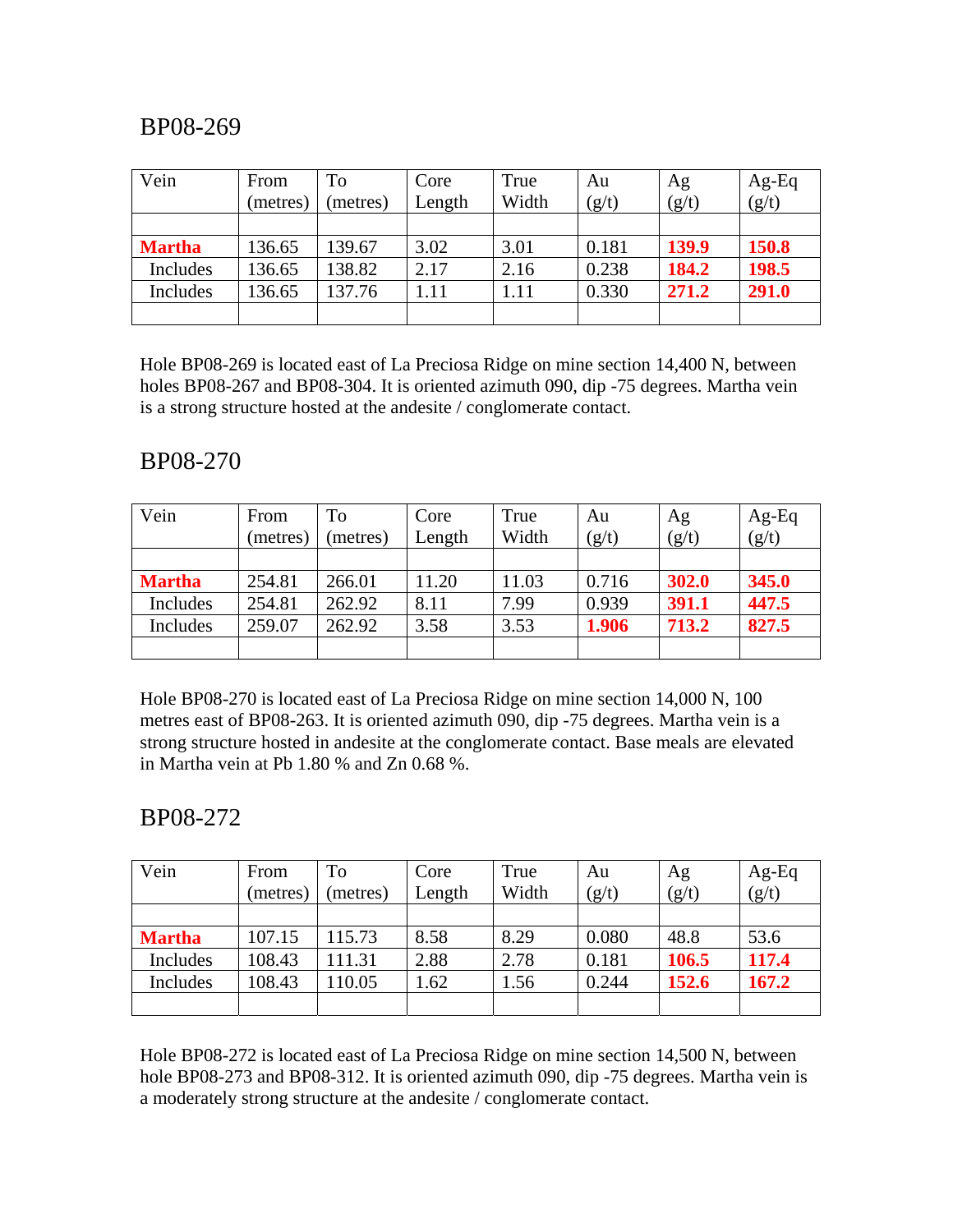| Vein          | From<br>(metres) | To<br>(metres) | Core<br>Length | True<br>Width | Au<br>(g/t) | Ag<br>(g/t) | $Ag-Eq$<br>(g/t) |
|---------------|------------------|----------------|----------------|---------------|-------------|-------------|------------------|
|               |                  |                |                |               |             |             |                  |
| <b>Martha</b> | 133.27           | 144.48         | 11.01          | 10.35         | 0.386       | 208.8       | 231.0            |
| Includes      | 133.95           | 142.51         | 8.56           | 8.04          | 0.460       | 263.2       | 290.8            |
| Includes      | 138.38           | 141.43         | 3.05           | 2.87          | 0.911       | 639.3       | 694.0            |
|               |                  |                |                |               |             |             |                  |

Hole BP08-273 is located east of La Preciosa Ridge on mine section 14,500 N, between hole BP08-245 and BP08-272. It is oriented azimuth 090, dip -75 degrees. Martha vein is a strong structure at the andesite / conglomerate contact. Base metals are low at Pb 0.21 % and Zn 0.13 %.

#### BP08-278

| Vein          | From     | To       | Core   | True  | Au    | Ag    | $Ag-Eq$ |
|---------------|----------|----------|--------|-------|-------|-------|---------|
|               | (metres) | (metres) | Length | Width | (g/t) | (g/t) | (g/t)   |
|               |          |          |        |       |       |       |         |
| <b>Martha</b> | 83.63    | 89.06    | 5.43   | 5.10  | 1.004 | 251.3 | 311.5   |
| Includes      | 85.89    | 89.06    | 3.17   | 2.98  | 1.713 | 418.2 | 520.9   |
| Includes      | 87.48    | 89.06    | 1.58   | 1.48  | 3.261 | 695.8 | 891.5   |
|               |          |          |        |       |       |       |         |

Hole BP08-278 is located east of La Preciosa Ridge on mine section 14,700 N, between hole BP08-233 and BP08-280. It is oriented azimuth 090, dip -75 degrees. Martha vein is a strong structure at the andesite / conglomerate contact.

#### BP08-281

| Vein          | From     | To       | Core   | True  | Au    | Ag    | $Ag-Eq$ |
|---------------|----------|----------|--------|-------|-------|-------|---------|
|               | (metres) | (metres) | Length | Width | (g/t) | (g/t) | (g/t)   |
|               |          |          |        |       |       |       |         |
| <b>Martha</b> | 75.94    | 79.02    | 3.08   | 2.98  | 0.515 | 262.4 | 293.3   |
| Includes      | 75.94    | 78.82    | 2.88   | 2.78  | 0.549 | 278.3 | 311.3   |
| Includes      | 76.75    | 78.62    | 1.87   | l.81  | 0.825 | 377.0 | 426.5   |
|               |          |          |        |       |       |       |         |

Hole BP08-281 is located east of La Preciosa Ridge on mine section 14,800 N, between holes BP08-192 and BP08-291. It is oriented azimuth 090, dip -75 degrees. Martha vein is a strong structure at the andesite / conglomerate contact.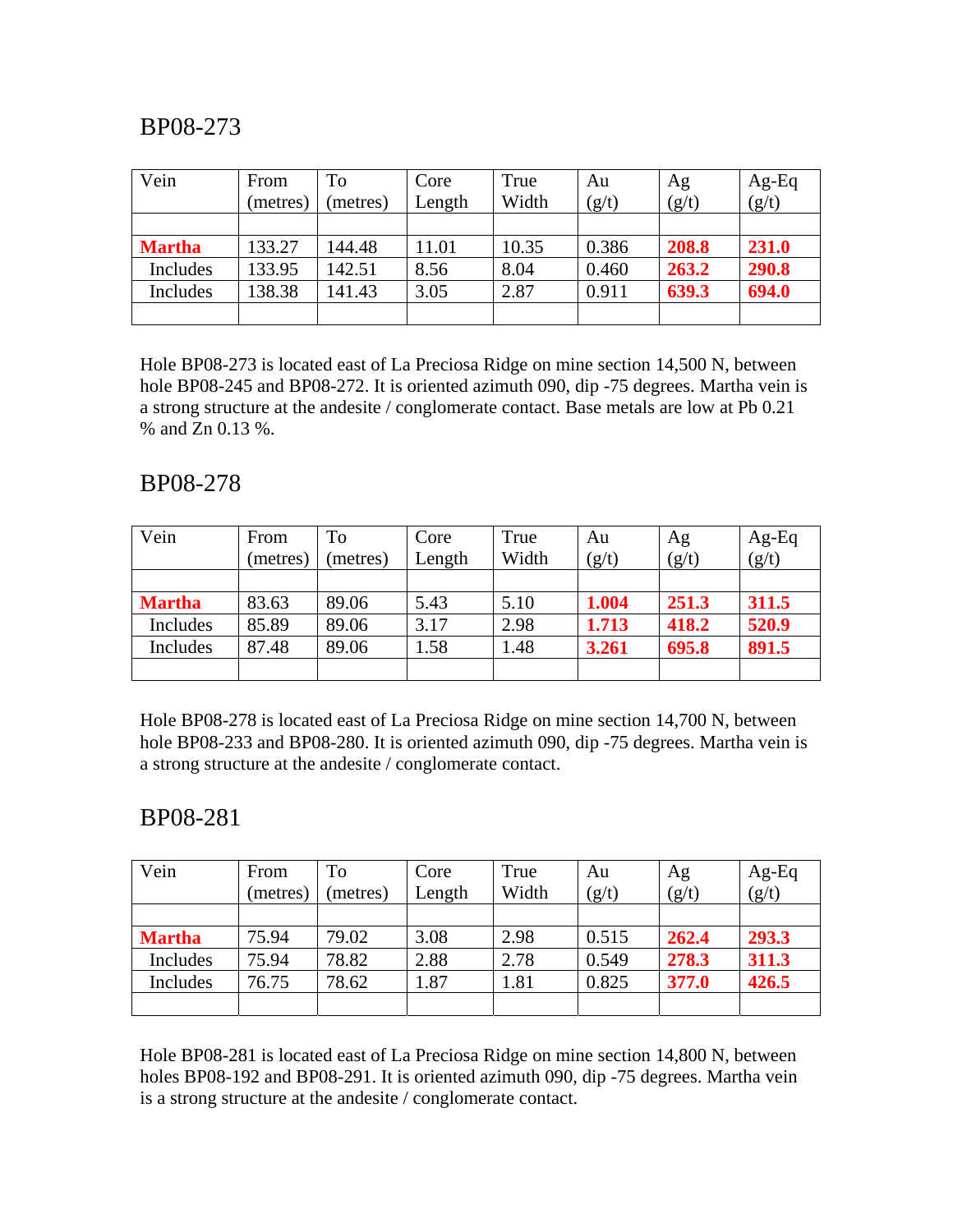| Vein          | From<br>(metres) | To<br>(metres) | Core<br>Length | True<br>Width | Au<br>(g/t) | Ag<br>(g/t) | $Ag-Eq$<br>(g/t) |
|---------------|------------------|----------------|----------------|---------------|-------------|-------------|------------------|
|               |                  |                |                |               |             |             |                  |
| <b>Martha</b> | 160.10           | 165.65         | 5.55           | 5.03          | 0.344       | 199.1       | 219.7            |
| Includes      | 160.10           | 164.16         | 4.06           | 3.68          | 0.446       | 249.6       | 276.4            |
| Includes      | 160.10           | 161.36         | 1.26           | 1.14          | 0.609       | 296.7       | 333.2            |
|               |                  |                |                |               |             |             |                  |
| Unnamed       | 228.08           | 229.71         | 1.63           | 1.15          | 0.093       | 101.5       | 107.1            |
|               |                  |                |                |               |             |             |                  |

Hole BP08-283 is located east of La Preciosa Ridge on mine section 14,900 N, between holes BP08-189 and BP08-284. It is oriented azimuth 090, dip -45 degrees. Martha vein is a strong structure at the andesite / conglomerate contact. Base metals are low at Pb 0.09 % and Zn 0.13 %.

#### BP08-284

| Vein          | From<br>(metres) | To<br>(metres) | Core<br>Length | True<br>Width | Au<br>(g/t) | Ag<br>(g/t) | $Ag-Eq$<br>(g/t) |
|---------------|------------------|----------------|----------------|---------------|-------------|-------------|------------------|
|               |                  |                |                |               |             |             |                  |
| <b>Martha</b> | 19.94            | 122.68         | 2.74           | 2.47          | 0.306       | 213.6       | 232.0            |
|               |                  |                |                |               |             |             |                  |

Hole BP08-284 is located east of La Preciosa Ridge on mine section 14,900 N, between holes BP08-283 and BP08-285. It is oriented azimuth 090, dip -45 degrees. Martha vein is a strong structure at the andesite / conglomerate contact.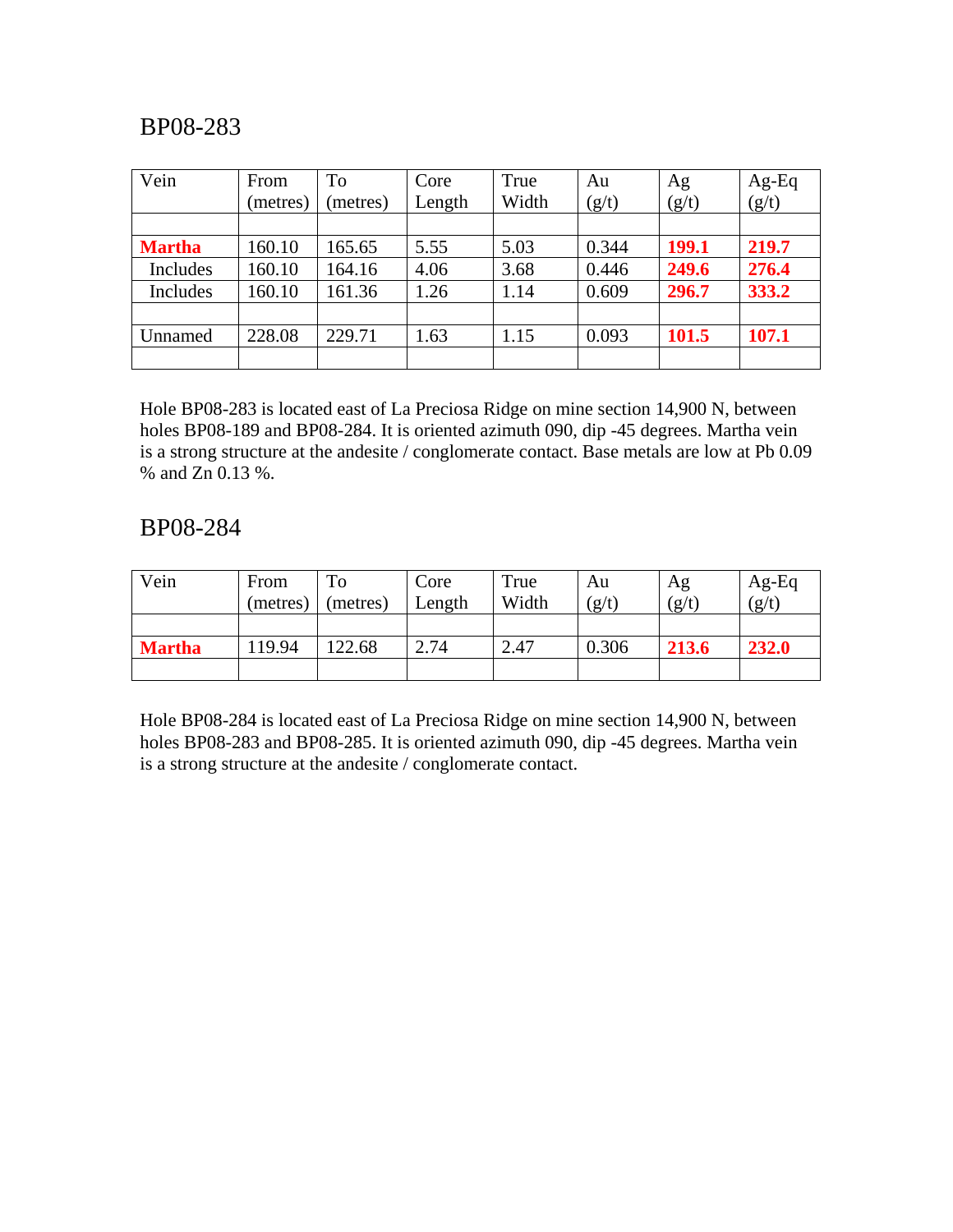| Vein          | From     | To       | Core   | True  | Au    | Ag    | $Ag-Eq$ |
|---------------|----------|----------|--------|-------|-------|-------|---------|
|               | (metres) | (metres) | Length | Width | (g/t) | (g/t) | (g/t)   |
|               |          |          |        |       |       |       |         |
| <b>Martha</b> | 143.58   | 148.59   | 5.01   | 4.71  | 0.151 | 127.4 | 136.5   |
| Includes      | 143.58   | 147.15   | 3.57   | 3.35  | 0.170 | 162.2 | 172.3   |
| Includes      | 146.28   | 147.15   | 0.87   | 0.82  | 0.189 | 239.7 | 251.0   |
|               |          |          |        |       |       |       |         |
| Unnamed       | 169.60   | 172.21   | 2.61   | 2.45  | 0.254 | 148.4 | 163.7   |
|               |          |          |        |       |       |       |         |

Hole BP08-286 is located east of La Preciosa Ridge on mine section 15,000 N, between holes BP08-190 and BP08-287. It is oriented azimuth 090, dip -45 degrees. Martha vein is a structure in andesite near the andesite / conglomerate contact.

#### BP08-289

| Vein          | From     | To       | Core   | True  | Au    | Ag    | $Ag-Eq$ |
|---------------|----------|----------|--------|-------|-------|-------|---------|
|               | (metres) | (metres) | Length | Width | (g/t) | (g/t) | (g/t)   |
|               |          |          |        |       |       |       |         |
| <b>Martha</b> | 123.17   | 131.60   | 8.43   | 7.30  | 0.312 | 406.5 | 425.3   |
| Includes      | 124.05   | 130.15   | 6.10   | 5.28  | 0.397 | 532.1 | 555.9   |
| Includes      | 126.36   | 128.39   | 2.03   | .76   | 0.592 | 942.6 | 978.1   |
|               |          |          |        |       |       |       |         |

Hole BP08-289 is located east of La Preciosa Ridge on mine section 15,100 N, between holes BP08-191 and BP08-292. It is oriented azimuth 090, dip -45 degrees. Martha vein is a strong structure at the andesite / conglomerate contact.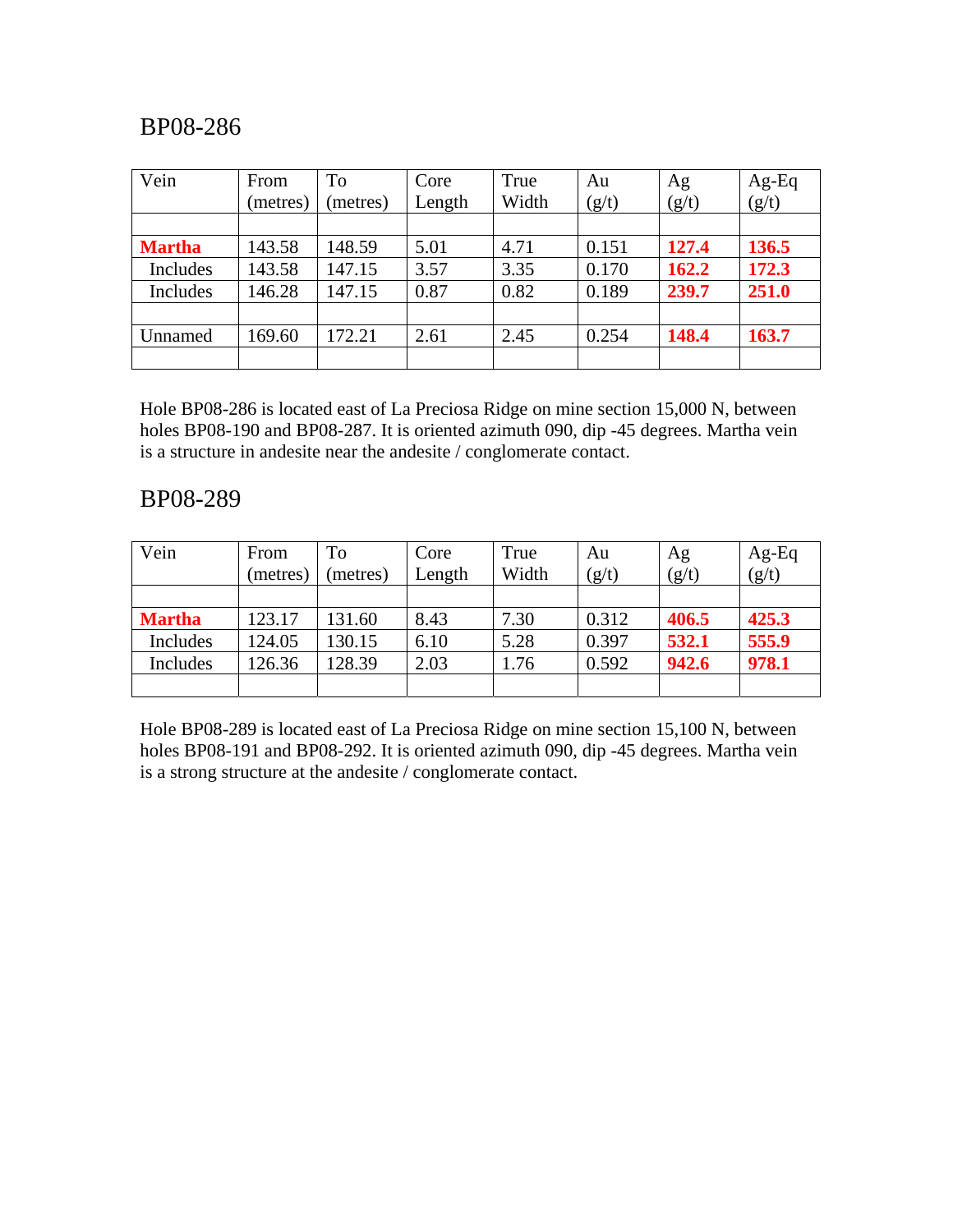| Vein          | From     | To       | Core   | True  | Au    | Ag      | $Ag-Eq$ |
|---------------|----------|----------|--------|-------|-------|---------|---------|
|               | (metres) | (metres) | Length | Width | (g/t) | (g/t)   | (g/t)   |
|               |          |          |        |       |       |         |         |
| <b>Martha</b> | 89.41    | 124.22   | 34.81  | 30.15 | 0.089 | 50.8    | 56.1    |
| Includes      | 96.94    | 99.95    | 3.01   | 2.61  | 0.145 | 137.0   | 145.7   |
|               |          |          |        |       |       |         |         |
| Unnamed       | 380.80   | 382.14   | 1.34   | 1.16  | 0.150 | 1,295.3 | 1,304.3 |
|               |          |          |        |       |       |         |         |

Hole BP08-292 is located east of La Preciosa Ridge on mine section 15,100 N, between holes BP08-289 and BP08-293. It is oriented azimuth 090, dip -45 degrees. Martha vein is a strong structure at the andesite / conglomerate contact.

#### BP08-295

| Vein               | From     | <b>To</b> | Core   | True  | Au    | Ag    | $Ag-Eq$ |
|--------------------|----------|-----------|--------|-------|-------|-------|---------|
|                    | (metres) | (metres)  | Length | Width | (g/t) | (g/t) | (g/t)   |
|                    |          |           |        |       |       |       |         |
| Unnamed            | 145.05   | 146.83    | 1.76   | 1.52  | 0.003 | 375.1 | 375.3   |
|                    |          |           |        |       |       |       |         |
| <b>Transversal</b> | 285.54   | 295.04    | 9.50   | 6.11  | 0.068 | 49.6  | 53.7    |
| Includes           | 285.54   | 287.14    | 1.60   | 1.03  | 0.184 | 82.7  | 93.7    |
|                    |          |           |        |       |       |       |         |
| Unnamed            | 318.21   | 321.74    | 3.53   | 3.06  | 0.040 | 112.5 | 114.9   |
| Includes           | 318.21   | 320.04    | 1.83   | 1.58  | 0.054 | 164.2 | 167.4   |
|                    |          |           |        |       |       |       |         |
| <b>Martha</b>      | 362.62   | 380.42    | 17.80  | 16.73 | 0.014 | 20.4  | 21.2    |
| Includes           | 373.75   | 375.50    | 1.75   | 1.64  | 0.030 | 64.9  | 66.7    |
|                    |          |           |        |       |       |       |         |

Hole BP08-295 is located east of La Preciosa Ridge on mine section 14,500 N, between holes BP08-298 and BP08-221. It is oriented azimuth 090, dip -75 degrees. Martha vein is a weak stringer structure at the andesite / conglomerate contact. Transversal is an oblique intercept in andesite.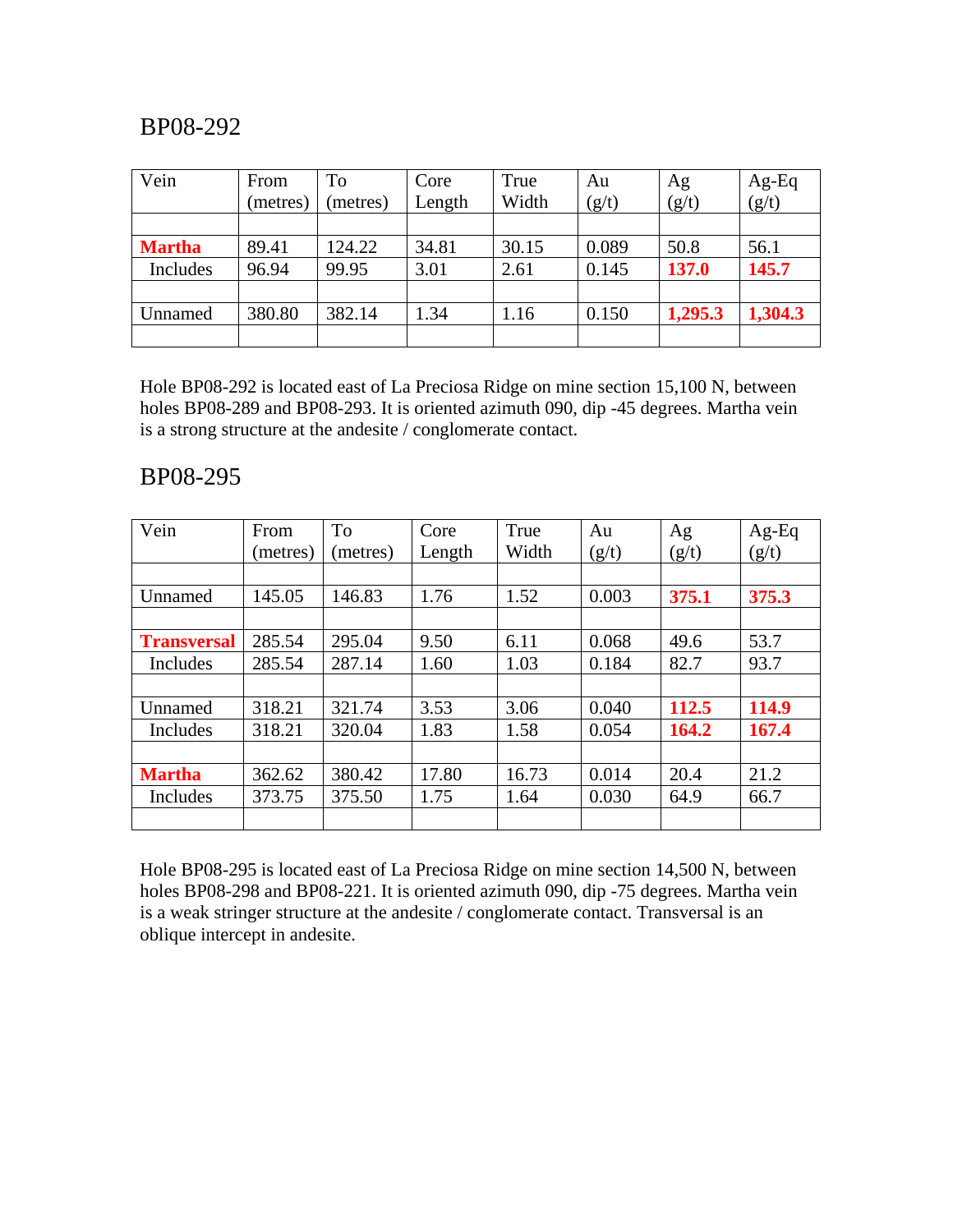| Vein               | From     | <b>To</b> | Core   | True  | Au    | Ag    | $Ag-Eq$ |
|--------------------|----------|-----------|--------|-------|-------|-------|---------|
|                    | (metres) | (metres)  | Length | Width | (g/t) | (g/t) | (g/t)   |
|                    |          |           |        |       |       |       |         |
| Unnamed            | 216.34   | 219.54    | 3.20   | 2.77  | 0.022 | 96.7  | 98.0    |
| Includes           | 217.86   | 219.54    | 1.68   | 1.45  | 0.029 | 152.5 | 154.3   |
| Includes           | 217.86   | 218.28    | 0.42   | 0.36  | 0.055 | 486.6 | 489.9   |
|                    |          |           |        |       |       |       |         |
| <b>Transversal</b> | 294.24   | 297.00    | 2.76   | 2.11  | 0.155 | 215.7 | 225.0   |
| Includes           | 295.99   | 297.00    | 1.01   | 0.77  | 0.235 | 473.4 | 487.5   |
|                    |          |           |        |       |       |       |         |
| <b>Martha</b>      | 434.20   | 441.34    | 7.14   | 6.71  | 0.090 | 14.3  | 19.8    |
| Includes           | 434.80   | 435.00    | 0.20   | 0.19  | 0.289 | 60.9  | 78.2    |
|                    |          |           |        |       |       |       |         |

Hole BP08-298 is located east of La Preciosa Ridge on mine section 14,500 N, 100 metres west of hole BP08-295. It is oriented azimuth 090, dip -45 degrees. Martha structure is a veinlets and stringers zone in conglomerate.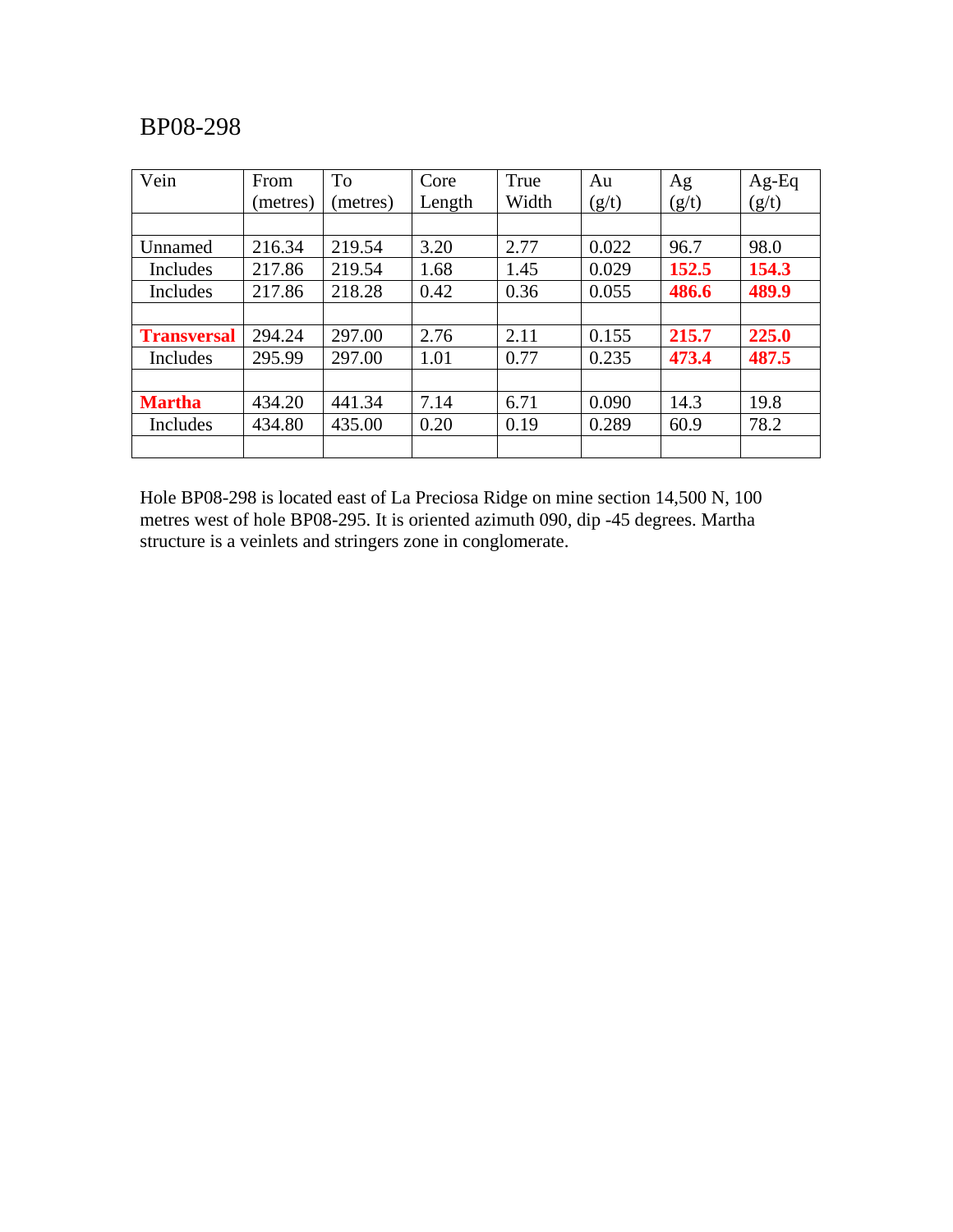## **EXTENSION HOLES**

#### BP06-60ext

| Vein               | From     | To       | Core   | True  | Au    | Ag      | $Ag-Eq$      |
|--------------------|----------|----------|--------|-------|-------|---------|--------------|
|                    | (metres) | (metres) | Length | Width | (g/t) | (g/t)   | (g/t)        |
|                    |          |          |        |       |       |         |              |
| <b>Abundancia</b>  | 11.20    | 32.96    | 21.76  | 19.72 | 0.084 | 68.7    | 73.7         |
| Includes           | 14.65    | 19.55    | 4.90   | 4.44  | 0.225 | 158.1   | 171.6        |
| <i>Includes</i>    | 16.81    | 19.55    | 2.74   | 2.48  | 0.356 | 207.2   | 228.5        |
|                    |          |          |        |       |       |         |              |
| <b>Luz Elena</b>   | 221.95   | 224.80   | 2.85   | 2.68  | 0.188 | 168.2   | 179.5        |
| <i>Includes</i>    | 223.05   | 224.80   | 1.75   | 1.64  | 0.213 | 222.8   | 235.6        |
| <i>Includes</i>    | 223.05   | 223.58   | 0.53   | 0.50  | 0.268 | 367.5   | 383.5        |
|                    |          |          |        |       |       |         |              |
| Unnamed            | 229.15   | 230.15   | 1.00   | 0.94  | 0.543 | 144.6   | 177.1        |
| <b>Includes</b>    | 229.15   | 229.75   | 0.70   | 0.66  | 0.750 | 195.6   | 240.6        |
| <b>Includes</b>    | 229.15   | 229.65   | 0.50   | 0.47  | 1.010 | 238.0   | 298.6        |
|                    |          |          |        |       |       |         |              |
| <b>Esperancita</b> | 334.90   | 337.99   | 3.09   | 1.55  | 0.231 | 275.2   | 289.1        |
| <i>Includes</i>    | 334.90   | 336.60   | 1.70   | 0.85  | 0.398 | 497.4   | 521.3        |
| <i>Includes</i>    | 335.40   | 336.60   | 1.20   | 0.60  | 0.540 | 699.5   | 731.9        |
| <i>Includes</i>    | 335.70   | 336.28   | 0.58   | 0.29  | 0.851 | 1,237.2 | 1,288.3      |
|                    |          |          |        |       |       |         |              |
| <b>Carmen</b>      | 347.51   | 348.37   | 0.86   | 0.43  | 0.137 | 137.8   | <b>146.0</b> |
|                    |          |          |        |       |       |         |              |
| <b>Martha</b>      | 364.12   | 368.91   | 4.79   | 4.50  | 0.134 | 16.7    | 24.7         |
| Includes           | 367.38   | 367.82   | 0.44   | 0.41  | 0.185 | 63.5    | 74.6         |
|                    |          |          |        |       |       |         |              |

Hole BP06-60ext is located in the "Mina La Preciosa Sector", high on La Preciosa Ridge, on section mine-grid 15,200 N, east of hole BP05-03, 04 and 07, plus west of hole BP06- 62 and 64. Orientation was azimuth  $090^\circ$  and dip -80 $^\circ$ . It was designed to pass through Abundancia vein, targeting the Luz Elena vein. Esperancita and Carmen are oblique intercepts.

The hole was initially drilled in 2006 and extended deeper in late 2007 to intercept Martha vein, with the end of hole to 517.25 metres. Martha structure is present, with elevated base metal and gold values, but is low in silver.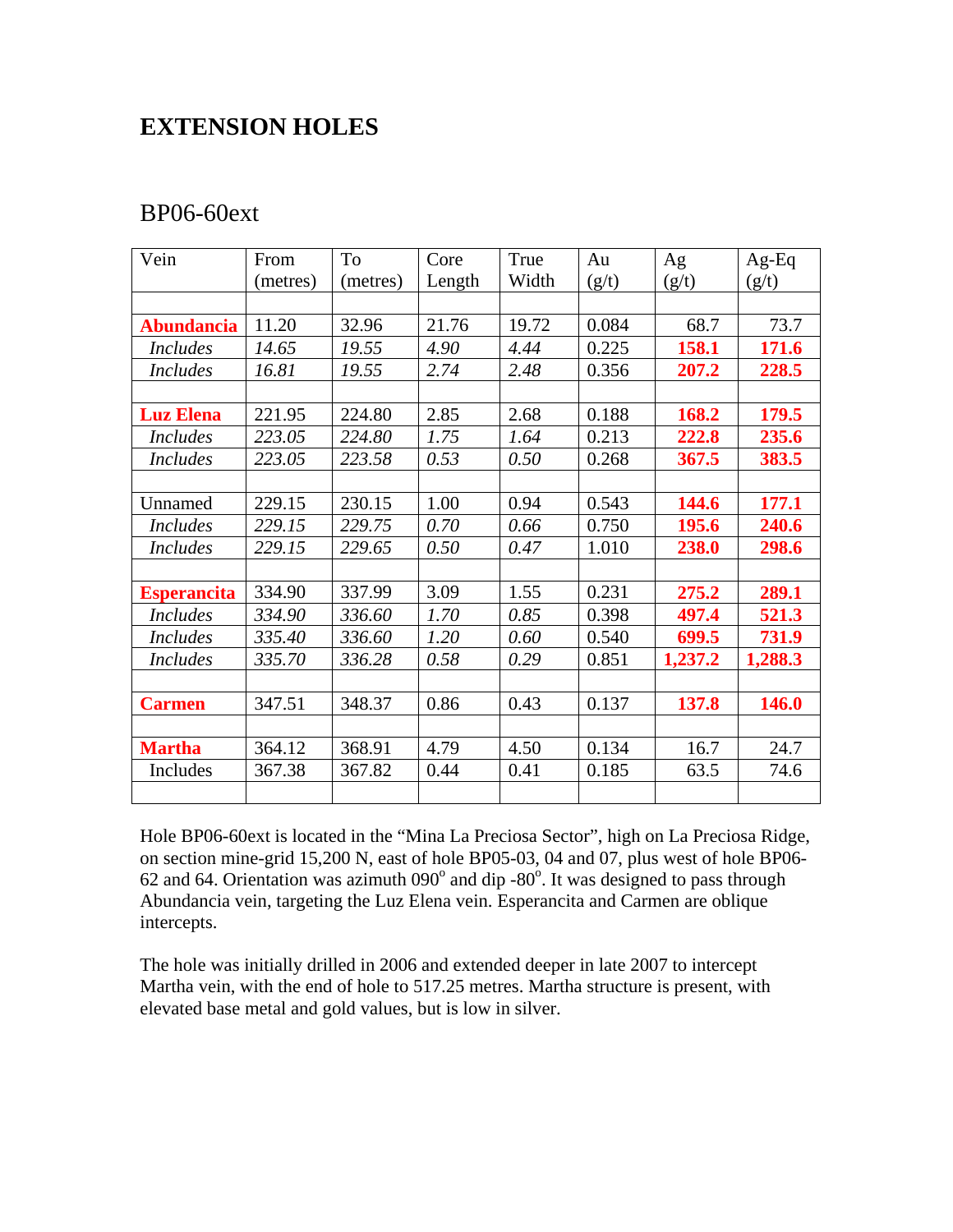## BP06-61ext

| Vein               | From     | To       | Core   | True  | Au    | Ag      | $Ag-Eq$ |
|--------------------|----------|----------|--------|-------|-------|---------|---------|
|                    | (metres) | (metres) | Length | Width | (g/t) | (g/t)   | (g/t)   |
|                    |          |          |        |       |       |         |         |
| <b>Esperancita</b> | 31.34    | 36.73    | 5.39   | 2.70  | 0.555 | 95.3    | 128.6   |
| <b>Includes</b>    | 31.54    | 34.69    | 3.15   | 1.58  | 0.909 | 144.5   | 199.1   |
| <b>Includes</b>    | 31.54    | 32.49    | 0.95   | 0.48  | 2.820 | 380.0   | 549.2   |
|                    |          |          |        |       |       |         |         |
| Unnamed            | 71.46    | 71.68    | 0.22   | 0.21  | 0.270 | 570.0   | 586.2   |
|                    |          |          |        |       |       |         |         |
| <b>Abundancia</b>  | 80.05    | 90.45    | 10.40  | 10.24 | 0.233 | 209.7   | 223.7   |
| <b>Includes</b>    | 86.54    | 89.90    | 3.36   | 3.31  | 0.375 | 348.8   | 371.3   |
| <b>Includes</b>    | 80.86    | 81.06    | 0.20   | 0.20  | 0.162 | 1,050.0 | 1,059.7 |
|                    |          |          |        |       |       |         |         |
| Unnamed            | 101.35   | 102.65   | 1.30   | 1.28  | 0.059 | 100.7   | 104.3   |
|                    |          |          |        |       |       |         |         |
| Unnamed            | 110.15   | 116.42   | 6.27   | 6.17  | 0.191 | 107.0   | 118.5   |
| <b>Includes</b>    | 110.15   | 113.96   | 3.81   | 3.75  | 0.222 | 133.7   | 147.0   |
|                    |          |          |        |       |       |         |         |
| Unnamed            | 150.68   | 153.11   | 2.43   | 2.28  | 0.058 | 76.5    | 80.0    |
| <b>Includes</b>    | 150.68   | 151.79   | 1.11   | 1.04  | 0.054 | 127.9   | 131.1   |
|                    |          |          |        |       |       |         |         |
| Unnamed            | 163.05   | 163.96   | 0.91   | 0.55  | 0.094 | 129.9   | 135.5   |
|                    |          |          |        |       |       |         |         |
| Unnamed            | 182.29   | 183.19   | 0.90   | 0.85  | 0.182 | 110.1   | 121.0   |
|                    |          |          |        |       |       |         |         |
| Unnamed            | 341.95   | 345.39   | 3.44   | 3.23  | 0.366 | 116.9   | 138.9   |
| <b>Includes</b>    | 342.24   | 344.20   | 1.96   | 1.84  | 0.526 | 184.5   | 216.0   |
| <b>Includes</b>    | 342.24   | 343.24   | 1.00   | 0.94  | 0.684 | 305.6   | 346.6   |
|                    |          |          |        |       |       |         |         |
| <b>Martha</b>      | 369.04   | 371.54   | 2.50   | 2.35  | 0.416 | 183.2   | 208.2   |
| Includes           | 369.04   | 370.94   | 1.90   | 1.79  | 0.495 | 235.0   | 264.7   |
|                    |          |          |        |       |       |         |         |
| Unnamed            | 446.64   | 447.11   | 0.47   | 0.43  | 0.808 | 2,831.5 | 2,879.9 |
|                    |          |          |        |       |       |         |         |
| Unnamed            | 449.25   | 450.21   | 0.96   | 0.87  | 0.109 | 281.2   | 287.7   |
|                    |          |          |        |       |       |         |         |

Hole BP06-61ext is located on La Preciosa Ridge on section mine-grid 15,300 N, 100 metres north of BP06-60. This hole was extended to a core length of 489.81 metres, thus the results below 350 metres are new reporting. It intersected obliquely the Esperancita Vein before reaching a major intercept of Abundancia vein, multiple smaller veins in the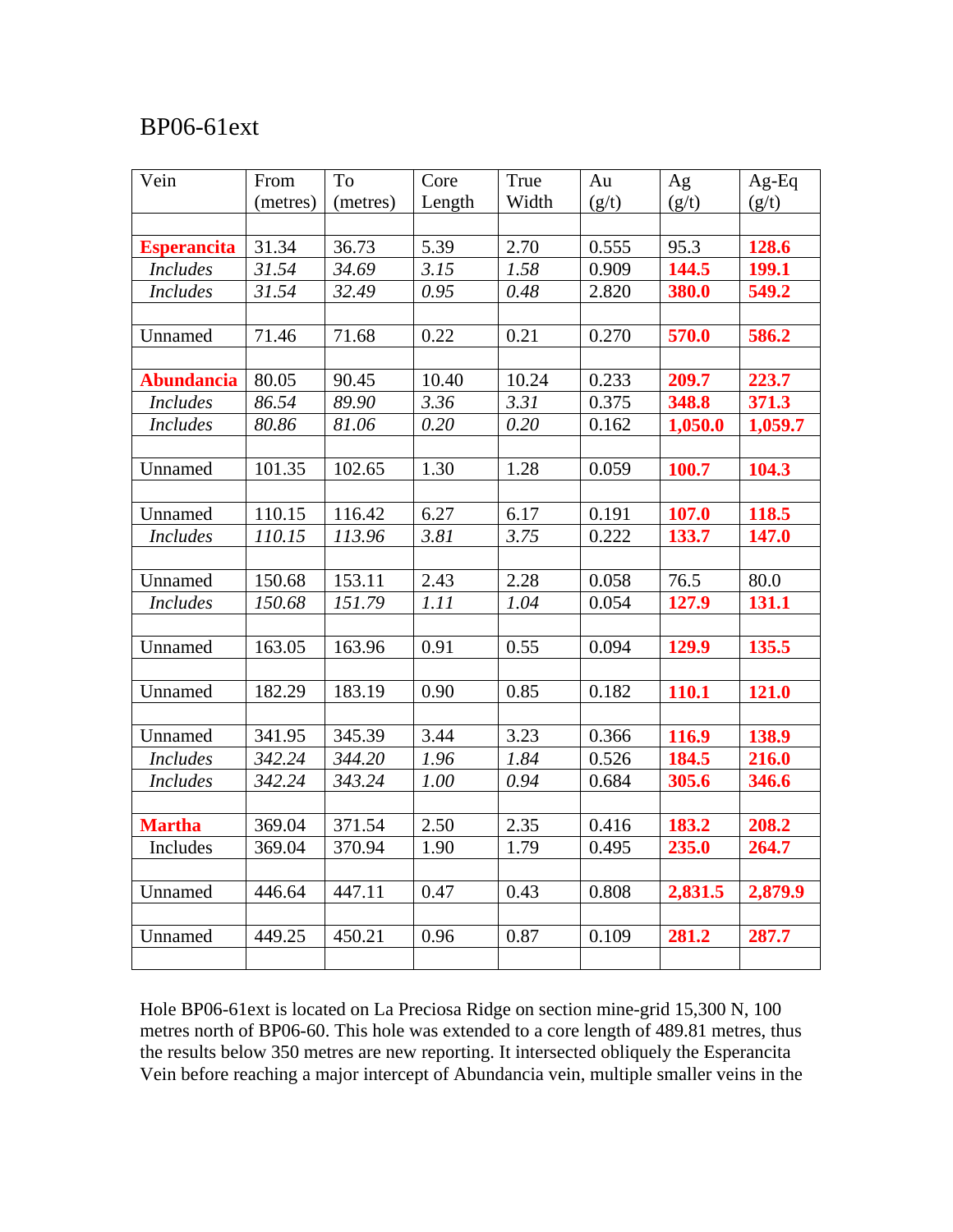footwall of Abundancia, then Martha vein at depth. Martha vein is hosted in conglomerates and has elevated base metals at Pb 0.69 % and Zn 2.04 %.

| Vein             | From     | To       | Length | True  | Au    | Ag    | $Ag-Eq$ |
|------------------|----------|----------|--------|-------|-------|-------|---------|
|                  | (metres) | (metres) |        | Width | (g/t) | (g/t) | (g/t)   |
|                  |          |          |        |       |       |       |         |
| <b>Luz Elena</b> | 168.78   | 177.14   | 8.36   | 7.73  | 0.211 | 133.2 | 145.9   |
| <b>Includes</b>  | 168.78   | 176.01   | 7.23   | 6.79  | 0.233 | 150.8 | 164.8   |
| <i>Includes</i>  | 171.76   | 176.01   | 4.25   | 3.99  | 0.282 | 226.5 | 243.4   |
| <i>Includes</i>  | 171.76   | 175.11   | 3.35   | 3.15  | 0.329 | 268.9 | 288.6   |
|                  |          |          |        |       |       |       |         |
| Unnamed          | 191.12   | 192.89   | 1.68   | 1.58  | 0.073 | 56.4  | 60.8    |
| <i>Includes</i>  | 191.91   | 192.44   | 0.53   | 0.50  | 0.118 | 106.0 | 113.1   |
|                  |          |          |        |       |       |       |         |
| Unnamed          | 216.94   | 217.64   | 0.70   | 0.66  | 0.098 | 279.0 | 284.9   |
|                  |          |          |        |       |       |       |         |
| Unnamed          | 244.44   | 245.04   | 0.60   | 0.56  | 0.156 | 118.2 | 127.5   |
|                  |          |          |        |       |       |       |         |
| Unnamed          | 260.15   | 261.24   | 1.09   | 0.83  | 0.073 | 114.5 | 118.9   |
|                  |          |          |        |       |       |       |         |
| <b>Martha</b>    | 284.76   | 295.85   | 11.09  | 10.42 | 0.108 | 61.6  | 68.0    |
| Includes         | 289.90   | 295.20   | 5.30   | 4.98  | 0.126 | 95.2  | 102.8   |
| Includes         | 289.90   | 292.05   | 2.15   | 2.02  | 0.243 | 102.8 | 117.4   |
| Includes         | 289.90   | 290.70   | 0.80   | 0.75  | 0.607 | 231.1 | 267.5   |
|                  |          |          |        |       |       |       |         |

## BP06-62ext

Hole BP06-62 was drilled in 2006 east of the outcropping Abundancia Vein in the "Mina La Preciosa Sector", on section mine-grid 15,200 N, to test the Luz Elena vein. In late 2007 the hole was extended to a depth of 480.06 metres to test the Martha vein.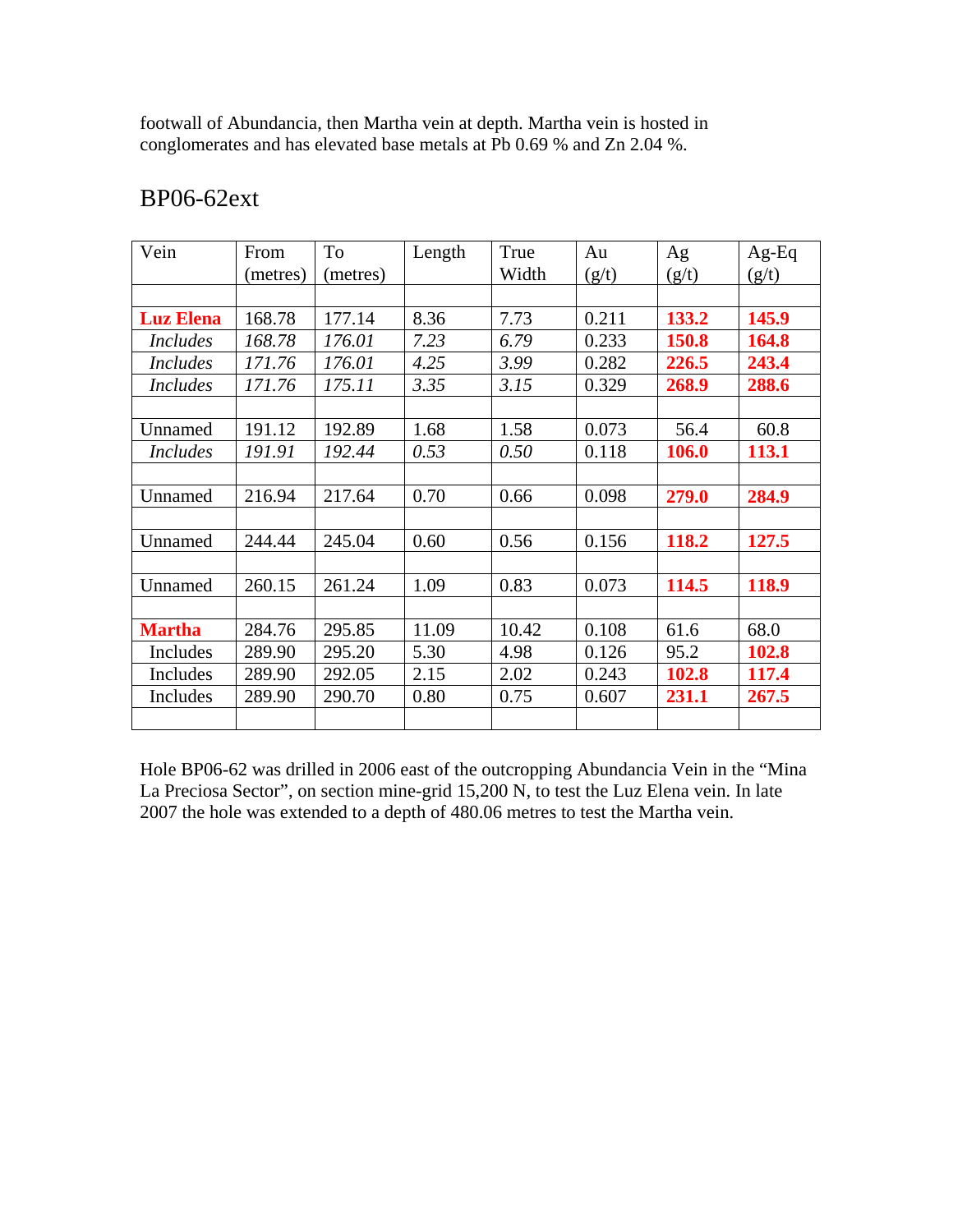## BP06-64ext

| Vein          | From<br>(metres) | <b>To</b><br>(metres) | Length | True<br>Width | Au<br>(g/t) | Ag<br>(g/t) | Ag-Eq<br>(g/t) |
|---------------|------------------|-----------------------|--------|---------------|-------------|-------------|----------------|
|               |                  |                       |        |               |             |             |                |
| Unnamed       | 276.83           | 277.03                | 0.20   | 0.19          | 2.207       | 330.0       | 462.4          |
|               |                  |                       |        |               |             |             |                |
| <b>Martha</b> | 299.50           | 325.70                | 26.20  | 24.62         | 0.276       | 100.2       | 116.8          |
| Includes      | 308.32           | 324.31                | 15.99  | 15.03         | 0.303       | 136.1       | 154.3          |
| Includes      | 320.41           | 324.31                | 3.90   | 3.66          | 0.324       | 366.4       | 385.9          |
| Includes      | 321.26           | 321.96                | 0.70   | 0.66          | 0.434       | 1,177.4     | 1,203.4        |
|               |                  |                       |        |               |             |             |                |

Hole BP06-64 ext is located on the east side of La Preciosa Ridge, azimuth  $0.90^\circ$ , dip -50 $^\circ$ , on mine-section 15,200 N. It was originally drilled in 2006 then extended to a depth of 480.90 metres in late 2007. The Martha vein is a prominent structure in this hole.

| Vein             | From     | <b>To</b> | Core   | True  | Au    | Ag    | $Ag-Eq$ |
|------------------|----------|-----------|--------|-------|-------|-------|---------|
|                  | (metres) | (metres)  | Length | Width | (g/t) | (g/t) | (g/t)   |
|                  |          |           |        |       |       |       |         |
| Unnamed          | 14.90    | 16.98     | 2.08   | 1.89  | 0.044 | 96.0  | 98.6    |
| Includes         | 15.12    | 15.72     | 0.60   | 0.54  | 0.117 | 277.0 | 284.0   |
|                  |          |           |        |       |       |       |         |
| <b>Luz Elena</b> | 74.83    | 78.63     | 3.80   | 3.57  | 0.330 | 131.2 | 151.0   |
| Includes         | 75.65    | 77.45     | 1.80   | 1.69  | 0.576 | 185.5 | 220.1   |
|                  |          |           |        |       |       |       |         |
| Unnamed          | 321.56   | 323.88    | 2.32   | 1.16  | 0.396 | 94.9  | 118.6   |
| Includes         | 322.27   | 323.88    | 1.61   | 0.81  | 0.494 | 128.9 | 158.5   |
| Includes         | 322.67   | 323.35    | 0.68   | 0.34  | 0.767 | 204.7 | 250.7   |
|                  |          |           |        |       |       |       |         |
| <b>Martha</b>    | 469.28   | 471.22    | 1.94   | 1.82  | 0.118 | 19.2  | 26.2    |
| Includes         | 471.00   | 471.22    | 0.22   | 0.21  | 0.050 | 56.6  | 59.6    |
|                  |          |           |        |       |       |       |         |
| Unnamed          | 545.30   | 547.40    | 2.10   | 1.97  | 0.107 | 30.8  | 37.2    |
| Includes         | 545.64   | 545.97    | 0.33   | 0.31  | 0.098 | 123.5 | 129.4   |
|                  |          |           |        |       |       |       |         |

## BP06-67ext

Hole BP06-67ext was initially drilled in 2006 and later extended near the end of 2007 to a depth of 556.87 metres. It is located on the east side of La Preciosa Ridge, azimuth  $000^{\circ}$ , dip -90°, on mine-section 14,800 N, 100 metres south of hole BP06-70ext. It was originally drilled to target Luz Elena vein and deepened to intersect Martha vein. Base metal content increases in a sulphide zone in the schist deeper than Martha vein.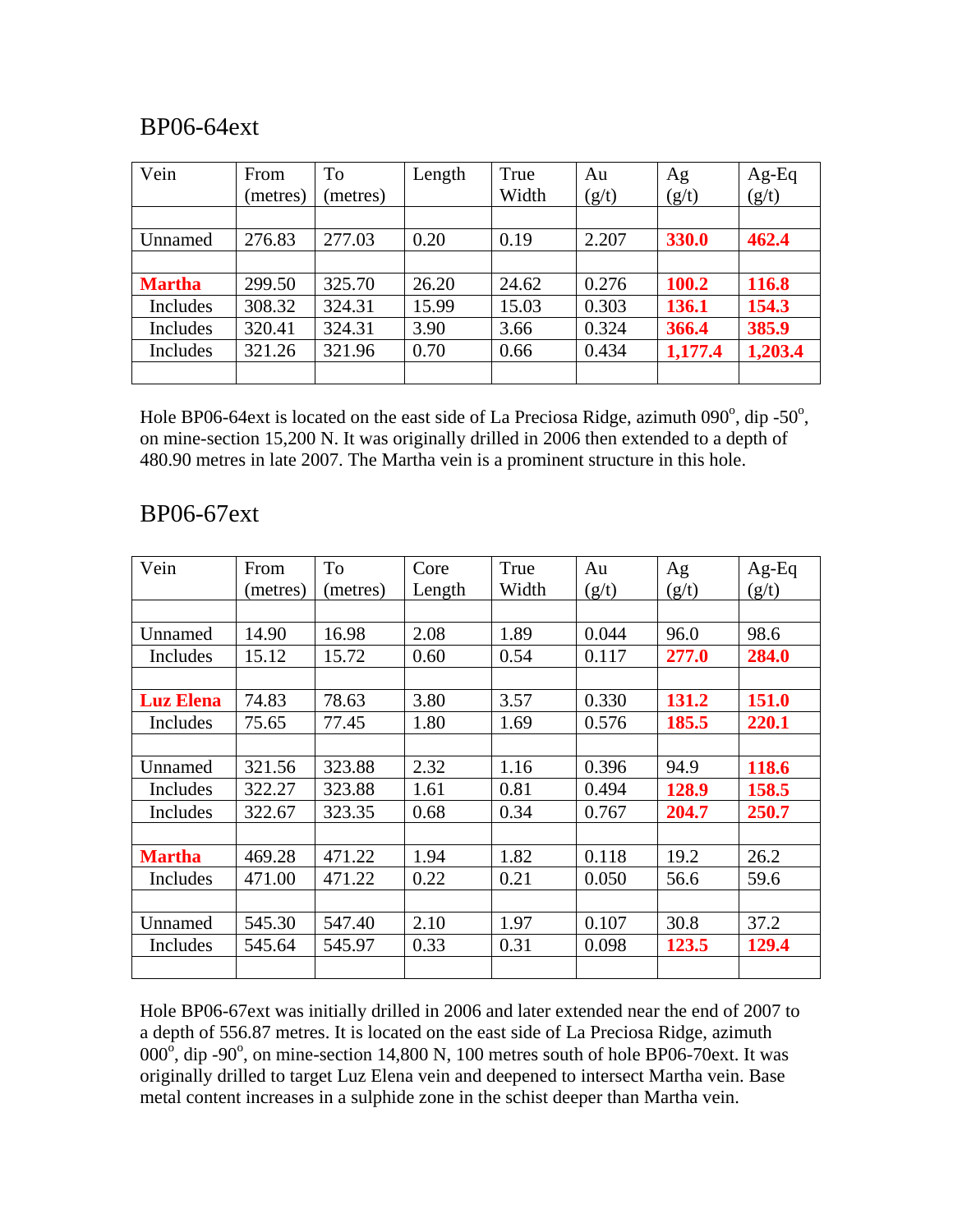## BP06-70ext

| Vein             | From     | <b>To</b> | Length | True  | Au    | Ag      | $Ag-Eq$ |
|------------------|----------|-----------|--------|-------|-------|---------|---------|
|                  | (metres) | (metres)  |        | Width | (g/t) | (g/t)   | (g/t)   |
|                  |          |           |        |       |       |         |         |
| <b>Luz Elena</b> | 64.56    | 66.16     | 1.60   | 1.58  | 0.040 | 127.7   | 130.1   |
| <i>Includes</i>  | 65.16    | 66.16     | 1.00   | 0.98  | 0.042 | 164.1   | 166.6   |
| <i>Includes</i>  | 65.16    | 65.76     | 0.60   | 0.59  | 0.045 | 218.3   | 221.0   |
|                  |          |           |        |       |       |         |         |
| Unnamed          | 218.54   | 219.11    | 0.57   | 0.40  | 0.005 | 313.9   | 314.2   |
|                  |          |           |        |       |       |         |         |
| <b>Martha</b>    | 444.89   | 460.37    | 15.42  | 14.49 | 0.234 | 88.8    | 102.9   |
| <i>Includes</i>  | 444.89   | 450.68    | 5.79   | 5.44  | 0.232 | 166.2   | 180.1   |
| Includes         | 447.89   | 450.68    | 2.79   | 2.62  | 0.325 | 313.9   | 333.4   |
| <i>Includes</i>  | 448.11   | 448.51    | 0.40   | 0.38  | 0.670 | 1,364.4 | 1,404.6 |
|                  |          |           |        |       |       |         |         |

Hole BP06-70ext was initially drilled in 2006 and later extended near the end of 2007 to a depth of 514.20 metres. It is located on the east side of La Preciosa Ridge, azimuth  $000^{\circ}$ , dip -90°, 100 metres south of hole BP07-135, on mine-section 14,900 N. It was originally drilled to target Luz Elena vein and deepened to intersect Martha vein. Base metal content increases in the Martha vein and veinlets below.

## BP06-71ext

| Vein          | From     | <b>To</b> | Core   | True  | Au    | Ag      | Ag-Eq   |
|---------------|----------|-----------|--------|-------|-------|---------|---------|
|               | (metres) | metres)   | Length | Width | (g/t) | (g/t)   | (g/t)   |
|               |          |           |        |       |       |         |         |
| Unnamed       | 271.73   | 272.28    | 0.55   | 0.55  | 1.678 | 58.3    | 159.0   |
|               |          |           |        |       |       |         |         |
| <b>Martha</b> | 389.43   | 411.62    | 22.19  | 20.85 | 0.414 | 433.5   | 458.3   |
| Includes      | 389.43   | 395.97    | 6.54   | 6.15  | 0.455 | 872.1   | 899.4   |
| Includes      | 389.71   | 392.96    | 3.25   | 3.05  | 0.802 | 1,547.4 | 1,595.5 |
| Includes      | 390.29   | 390.63    | 0.34   | 0.32  | 0.510 | 4,036.6 | 4,067.2 |
|               |          |           |        |       |       |         |         |
| Unnamed       | 527.39   | 528.09    | 0.70   | 0.61  | 0.138 | 150.5   | 158.8   |
|               |          |           |        |       |       |         |         |

Hole BP06-71 ext is located on the east side of La Preciosa Ridge, azimuth  $090^\circ$ , dip -50 $^\circ$ , on mine-section 15,100 N. It was originally drilled in 2006 to a depth of 251.46 metres and was extended in late 2007 to a depth of 533.10 metres targeting the Martha vein.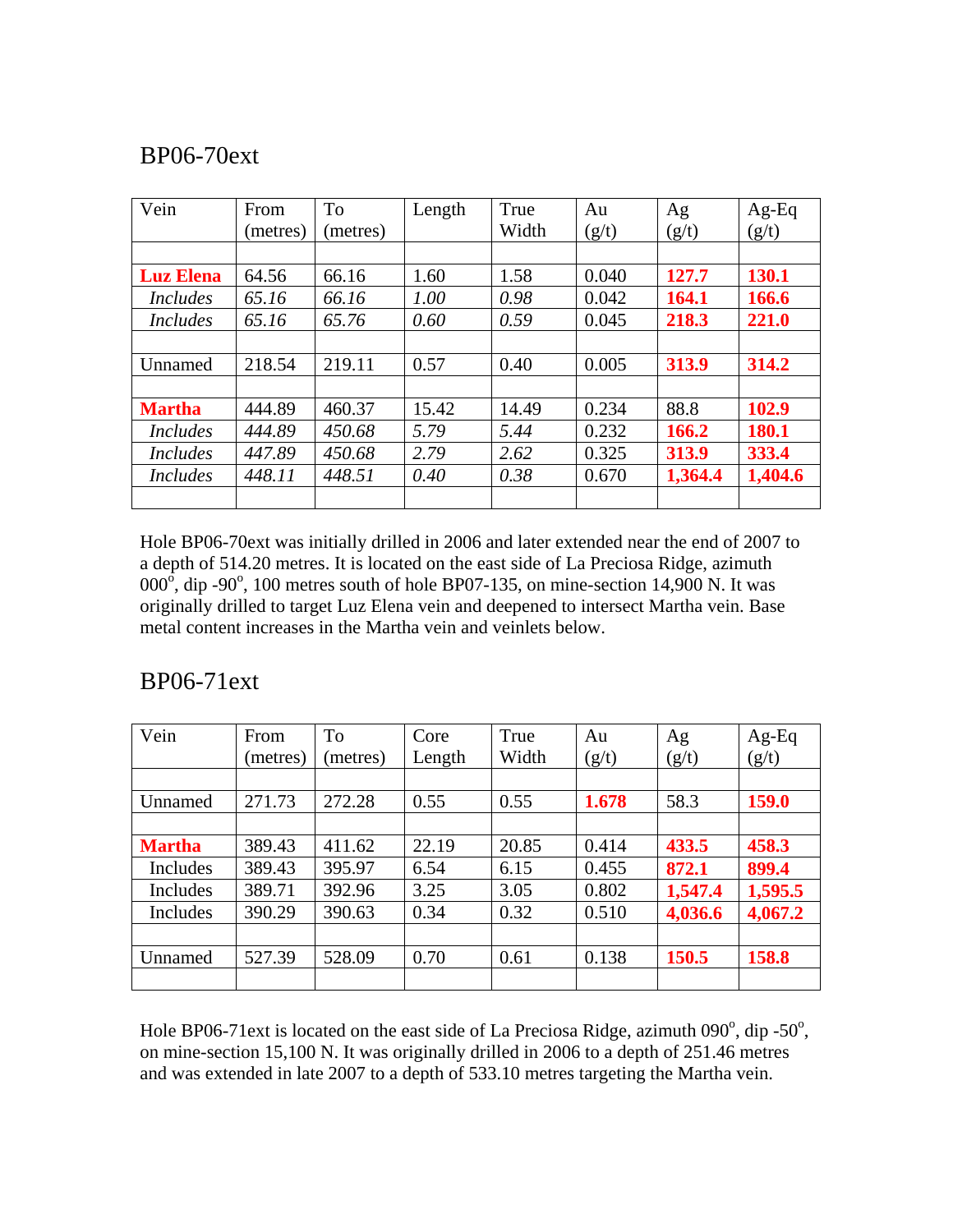## BP06-74ext

| Vein             | From     | To       | Length | True  | Au    | Ag    | $Ag-Eq$ |
|------------------|----------|----------|--------|-------|-------|-------|---------|
|                  | (metres) | (metres) |        | Width | (g/t) | (g/t) | (g/t)   |
|                  |          |          |        |       |       |       |         |
| Unnamed          | 0.00     | 3.20     | 3.20   | 2.26  | 0.040 | 129.0 | 131.4   |
|                  |          |          |        |       |       |       |         |
| <b>Luz Elena</b> | 122.28   | 124.78   | 2.50   | 2.05  | 0.136 | 30.2  | 38.4    |
| <i>Includes</i>  | 123.38   | 124.42   | 1.04   | 0.85  | 0.157 | 38.4  | 47.8    |
|                  |          |          |        |       |       |       |         |
| <b>Martha</b>    | 375.18   | 380.04   | 4.86   | 4.69  | 0.190 | 53.1  | 64.5    |
| Includes         | 377.11   | 379.32   | 2.21   | 2.13  | 0.268 | 86.1  | 102.1   |
| Includes         | 377.32   | 377.72   | 0.40   | 0.39  | 0.517 | 186.3 | 217.3   |
|                  |          |          |        |       |       |       |         |

Hole BP06-74 is on the east side of La Preciosa Ridge, azimuth  $000^{\circ}$ , dip -90 $^{\circ}$ , on minesection 15,100 N. It was originally drilled to a depth of 300.23 metres in 2006 then extended to a depth of 516.33 in late 2007. Base metal content (zinc and lead) are elevated in the lower veins.

## BP06-75ext

| Vein            | From     | To       | Length | True  | Au    | Ag      | Ag-Eq   |
|-----------------|----------|----------|--------|-------|-------|---------|---------|
|                 | (metres) | (metres) |        | Width | (g/t) | (g/t)   | (g/t)   |
|                 |          |          |        |       |       |         |         |
| <b>Martha</b>   | 351.22   | 393.42   | 42.20  | 39.66 | 0.370 | 235.2   | 257.5   |
| <b>Includes</b> | 351.64   | 356.26   | 4.62   | 4.34  | 0.530 | 677.6   | 709.4   |
| <b>Includes</b> | 376.01   | 380.75   | 4.74   | 4.45  | 1.020 | 588.2   | 649.4   |
| <b>Includes</b> | 378.46   | 379.65   | 1.19   | 1.12  | 1.456 | 1,283.6 | 1,371.0 |
|                 |          |          |        |       |       |         |         |

Hole BP06-75 was originally drilled in 2006 to a depth of 250 metres, but was extended to a depth of 521.51 metres in late 2007 to target the Martha Vein, thus the letters "ext" were added to the name.

Hole BP06-75 is located near the north end of La Preciosa Ridge, azimuth  $090^\circ$ , dip -45 $^\circ$ , on mine-section 15,400 N, 150 m east of hole BP06-77 and 100 m west of hole BP07- 126.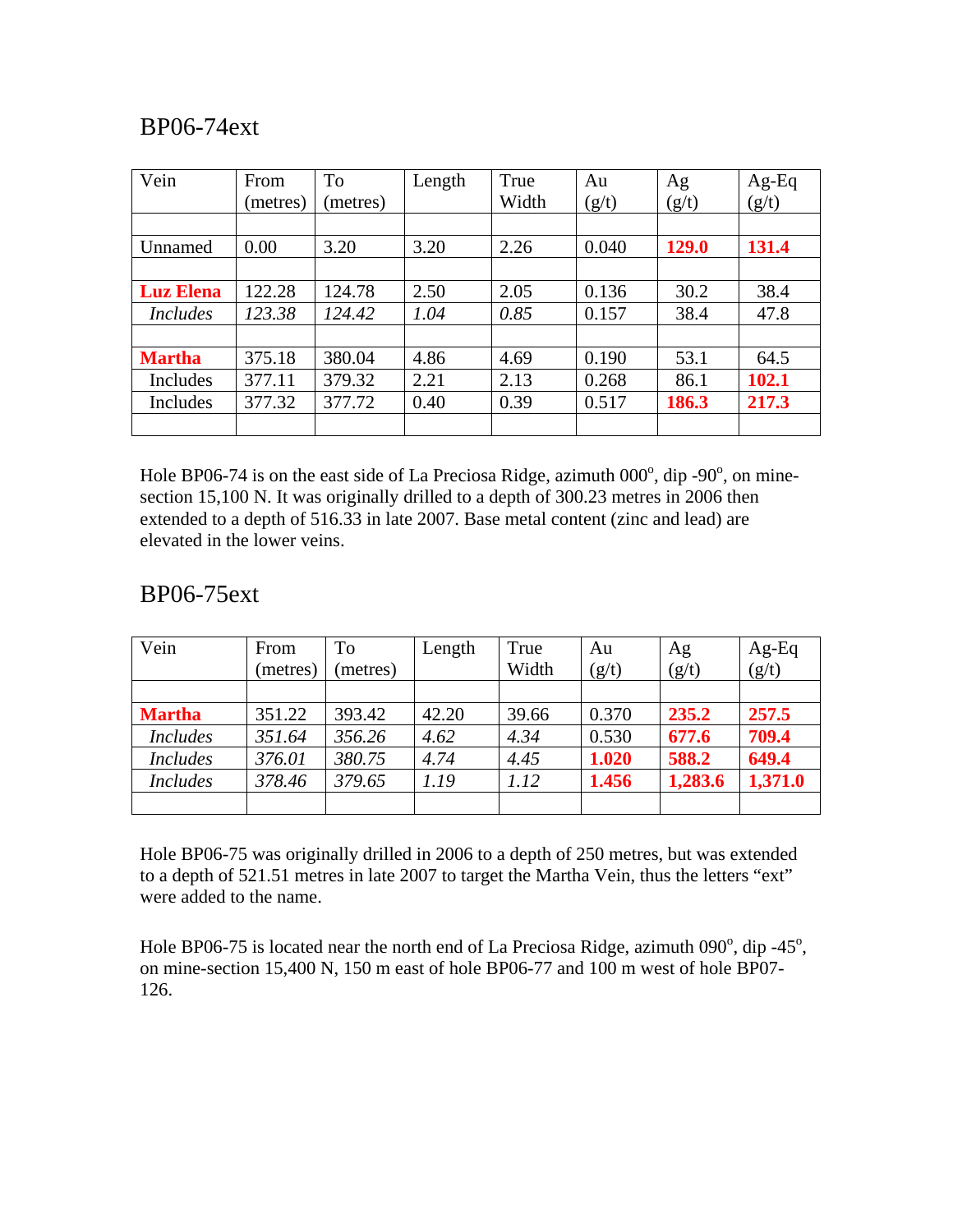# **EL ORITO RIDGE**

# BO06-01

| Vein            | From     | <b>To</b> | Length | True  | Au     | Ag    | Ag-Eq   |
|-----------------|----------|-----------|--------|-------|--------|-------|---------|
|                 | (metres) | (metres)  |        | Width | (g/t)  | (g/t) | (g/t)   |
|                 |          |           |        |       |        |       |         |
| Unnamed         | 57.99    | 58.59     | 0.60   |       | 0.993  | 8.2   | 64.2    |
|                 |          |           |        |       |        |       |         |
| El Orito        | 73.57    | 76.06     | 2.49   |       | 16.290 | 14.6  | 992.3   |
| <i>Includes</i> | 75.08    | 76.06     | 0.98   |       | 41.284 | 28.0  | 2,505.1 |
| <i>Includes</i> | 75.46    | 76.06     | 0.60   |       | 67.400 | 42.7  | 4,086.7 |
|                 |          |           |        |       |        |       |         |
| Unnamed         | 153.77   | 155.90    | 2.13   |       | 0.321  | 4.1   | 23.3    |
| <i>Includes</i> | 154.37   | 154.87    | 0.50   |       | 0.647  | 3.9   | 42.7    |
|                 |          |           |        |       |        |       |         |

Hole BO06-01 is the first hole drilled in the "Mina El Orito Sector", 3.4 km south of the portal for La Preciosa. The target is El Orito Vein, a structural continuation of the veins at La Preciosa. The hole is oriented at azimuth  $090^\circ$ , dip -45 $^\circ$ .